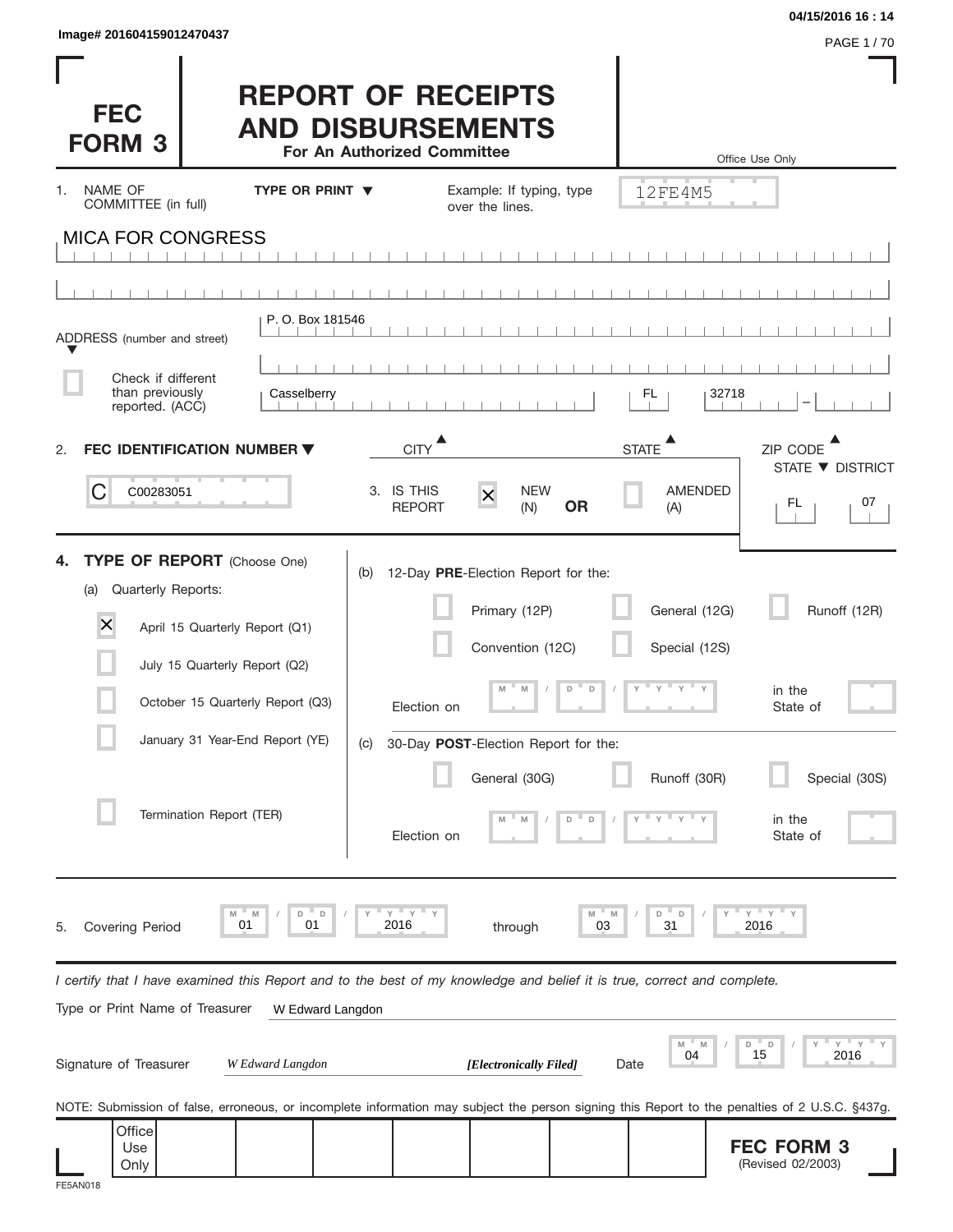**SUMMARY PAGE**

FEC **Form 3** (Revised 02/2003) Page **2** of Receipts and Disbursements

## $\frac{127089.00}{127089.00}$  465637.2 S S S , , . S S S , , . S S S , , . S S S , , . S S S , , . S S S , , . S S S , , . S S S , , . S S S , , . S S S , , . 639510.96  $\begin{array}{|c|c|c|c|c|c|}\n\hline\n\text{S} & \text{S} & \text{S} & \text{S} & \text{S} & \text{S} \\
\hline\n\text{S} & \text{S} & \text{S} & \text{S} & \text{S} & \text{S} & \text{S} & \text{S} \\
\hline\n\text{S} & \text{S} & \text{S} & \text{S} & \text{S} & \text{S} & \text{S} & \text{S} & \text{S} & \text{S} & \text{S} \\
\hline\n\text{S} & \text{S} & \text{S} & \text{S} & \text{S} & \text{S$  S S S , , .  **M M / D D / Y Y Y Y M M / D D / Y Y Y Y COLUMN B Election Cycle-to-Date COLUMN A This Period** 6. Net Contributions (other than loans) (a) Total Contributions (other than loans) (from Line 11(e)) .... (b) Total Contribution Refunds (from Line 20(d)) .................................. (c) Net Contributions (other than loans) (subtract Line 6(b) from Line 6(a)) ...... 7. Net Operating Expenditures (a) Total Operating Expenditures (from Line 17) ...................................... (b) Total Offsets to Operating Expenditures (from Line 14)................ (c) Net Operating Expenditures (subtract Line 7(b) from Line 7(a)) ...... 8. Cash on Hand at Close of Reporting Period (from Line 27)................. 9. Debts and Obligations Owed **TO** the Committee (Itemize all on Schedule C and/or Schedule D) ................ 10. Debts and Obligations Owed **BY** the Committee (Itemize all on Schedule C and/or Schedule D) ................ Report Covering the Period: From: 01 01 2016 To: Write or Type Committee Name 127089.00 24309.28 639510.96 635510.96 635510.96 635510.96 635510.96 635510.96 635510.96 635510.96 635510.96 635510.96 635510.96 635510.96 635510.96 635510.96 635510.96 635510.96 635510.96 635510.96 635510.96 635510.96 635510.96 635510.96 63 **ENDER 201694159013476438**<br>
FOR EVAN SO CONTROL EXCERCISE OF THE SUBMISSION OF THE SUBMISSION OF THE SUBMISSION OF THE PACIFIC SUBMISSION OF THE PACIFIC SUBMISSION OF THE SUBMISSION OF THE SUBMISSION OF THE SUBMISSION OF

## **For further information contact:**

Federal Election Commission 999 E Street, NW Washington, DC 20463

Toll Free 800-424-9530 Local 202-694-1100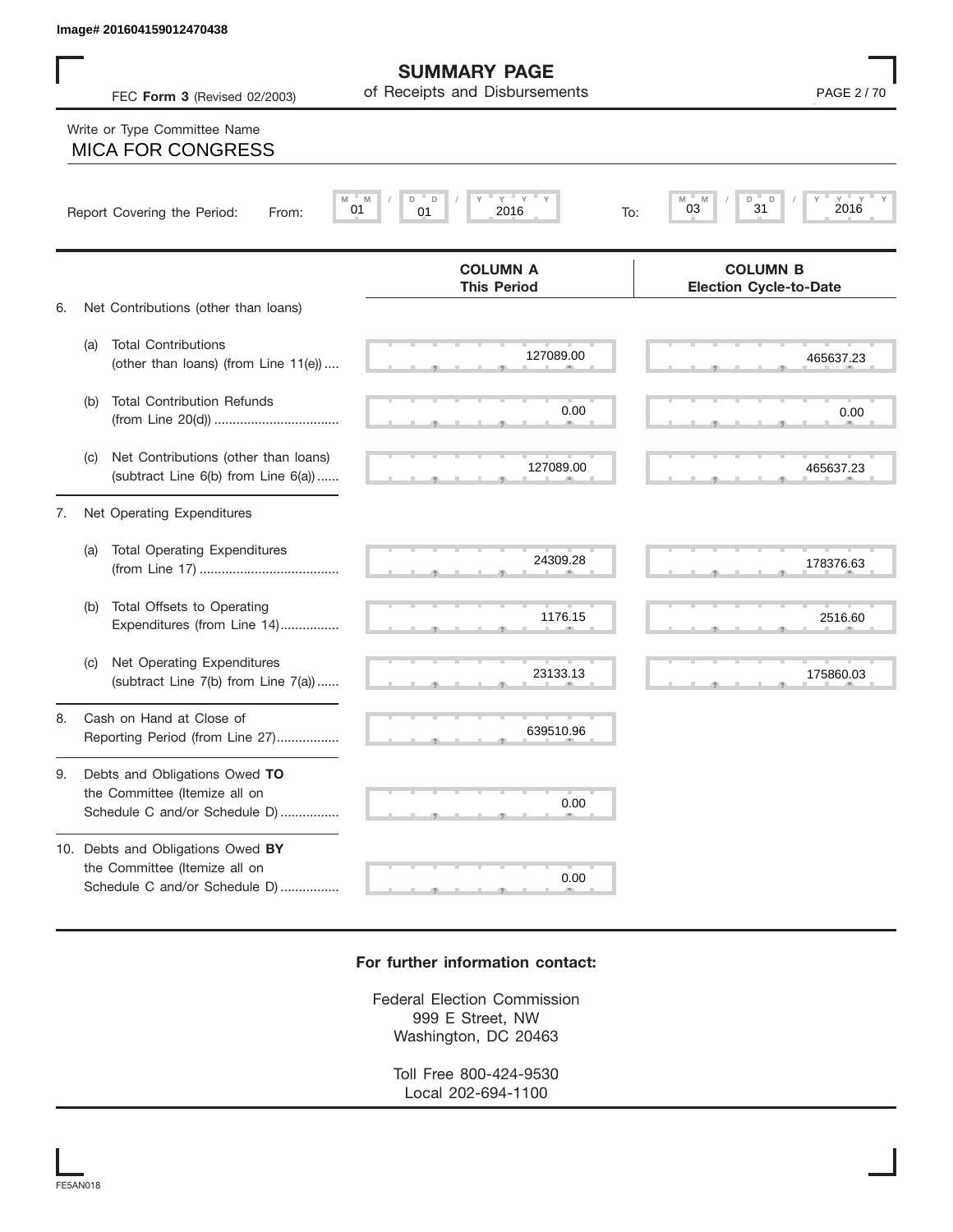| Image# 201604159012470439                                            |                                             |                                                    |
|----------------------------------------------------------------------|---------------------------------------------|----------------------------------------------------|
|                                                                      | <b>DETAILED SUMMARY PAGE</b>                |                                                    |
| FEC Form 3 (Revised 12/2003)                                         | of Receipts                                 | PAGE 3/70                                          |
| Write or Type Committee Name                                         |                                             |                                                    |
| <b>MICA FOR CONGRESS</b>                                             |                                             |                                                    |
|                                                                      | $Y$ $Y$ $Y$                                 |                                                    |
| Report Covering the Period:<br>From:                                 | M<br>D<br>D<br>01<br>2016<br>01<br>To:      | $Y$ $Y$ $Y$ $Y$<br>M<br>D<br>D<br>31<br>03<br>2016 |
| <b>I. RECEIPTS</b>                                                   | <b>COLUMN A</b><br><b>Total This Period</b> | <b>COLUMN B</b><br><b>Election Cycle-to-Date</b>   |
| 11. CONTRIBUTIONS (other than loans) FROM:                           |                                             |                                                    |
| Individuals/Persons Other Than<br>(a)<br><b>Political Committees</b> |                                             |                                                    |
| Itemized (use Schedule A)<br>(i)                                     | 48695.00                                    | 194022.69                                          |
| (ii)                                                                 | 6169.00                                     | 33169.54                                           |
| (iii) TOTAL of contributions<br>from individuals                     | 54864.00                                    | 227192.23                                          |
| Political Party Committees<br>(b)                                    | 0.00                                        | 0.00                                               |
| <b>Other Political Committees</b><br>(c)                             | 72225.00                                    | 238445.00                                          |
|                                                                      |                                             |                                                    |
| (d)<br>TOTAL CONTRIBUTIONS<br>(e)                                    | 0.00                                        | 0.00                                               |
| (other than loans)<br>(add Lines 11(a)(iii), (b), (c), and (d))      | 127089.00                                   | 465637.23                                          |
|                                                                      |                                             |                                                    |
| 12. TRANSFERS FROM OTHER<br>AUTHORIZED COMMITTEES                    | 0.00                                        | 0.00                                               |
| 13. LOANS:                                                           |                                             |                                                    |
| Made or Guaranteed by the<br>(a)                                     | 0.00                                        | 0.00                                               |
|                                                                      |                                             |                                                    |
| (b)<br><b>TOTAL LOANS</b><br>(c)                                     | 0.00                                        | 0.00                                               |
| (add Lines 13(a) and (b))                                            | 0.00                                        | 0.00                                               |
| 14. OFFSETS TO OPERATING                                             |                                             |                                                    |
| <b>EXPENDITURES</b><br>(Refunds, Rebates, etc.)                      | 1176.15                                     | 2516.60                                            |
| 15. OTHER RECEIPTS                                                   |                                             |                                                    |
|                                                                      | 245.25                                      | 1225.98                                            |
| 16. TOTAL RECEIPTS (add Lines<br>11(e), 12, 13(c), 14, and 15)       |                                             |                                                    |
| (Carry Total to Line 24, page 4)                                     | 128510.40                                   | 469379.81                                          |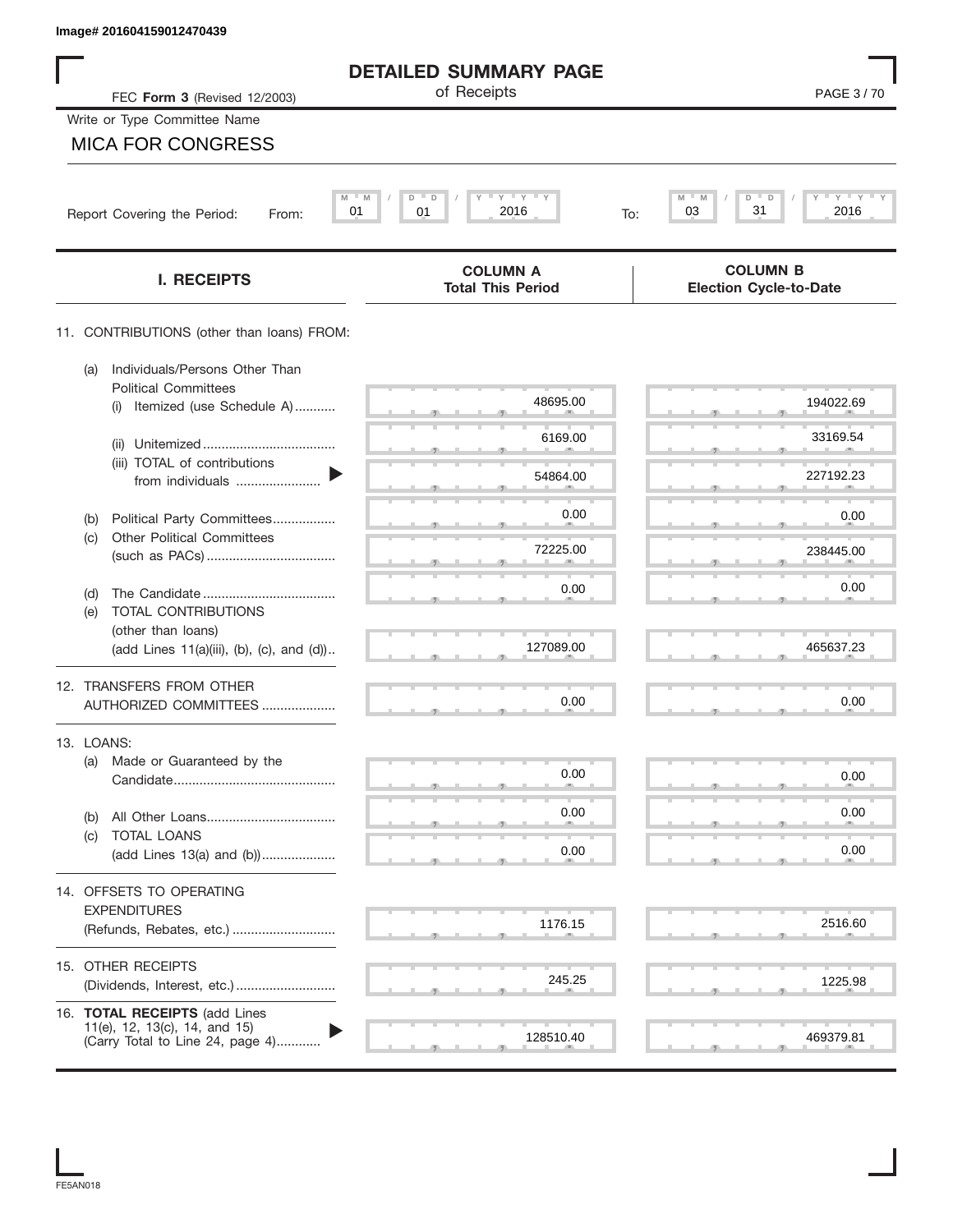| FEC Form 3 (Revised 02/2003)                                                                      | <b>DETAILED SUMMARY PAGE</b><br>of Disbursements | PAGE 4/70                                        |
|---------------------------------------------------------------------------------------------------|--------------------------------------------------|--------------------------------------------------|
| <b>II. DISBURSEMENTS</b>                                                                          | <b>COLUMN A</b><br><b>Total This Period</b>      | <b>COLUMN B</b><br><b>Election Cycle-to-Date</b> |
| 17. OPERATING EXPENDITURES                                                                        | 24309.28                                         | 178376.63                                        |
| 18. TRANSFERS TO OTHER<br>AUTHORIZED COMMITTEES                                                   | 0.00                                             | 0.00                                             |
| 19. LOAN REPAYMENTS:<br>(a) Of Loans Made or Guaranteed                                           | 0.00                                             | 0.00                                             |
| Of All Other Loans<br>(b)                                                                         | 0.00                                             | 0.00                                             |
| TOTAL LOAN REPAYMENTS<br>(c)<br>(add Lines 19(a) and (b))                                         | 0.00                                             | 0.00                                             |
| 20. REFUNDS OF CONTRIBUTIONS TO:<br>Individuals/Persons Other<br>(a)<br>Than Political Committees | 0.00                                             | 0.00                                             |
| Political Party Committees<br>(b)                                                                 | 0.00                                             | 0.00                                             |
| <b>Other Political Committees</b><br>(c)                                                          | 0.00                                             | 0.00                                             |
| TOTAL CONTRIBUTION REFUNDS<br>(d)<br>(add Lines 20(a), (b), and (c))                              | 0.00                                             | 0.00                                             |
| 21. OTHER DISBURSEMENTS                                                                           | 0.00                                             | 18886.60                                         |
| 22. TOTAL DISBURSEMENTS<br>(add Lines 17, 18, 19(c), 20(d), and 21)                               | 24309.28                                         | 197263.23                                        |
| <b>III. CASH SUMMARY</b>                                                                          |                                                  |                                                  |
|                                                                                                   |                                                  | 535309.84                                        |
|                                                                                                   |                                                  | 128510.40                                        |
|                                                                                                   |                                                  | 663820.24                                        |
|                                                                                                   |                                                  | 24309.28                                         |
| 27. CASH ON HAND AT CLOSE OF REPORTING PERIOD                                                     |                                                  | 639510.96                                        |

## **III. CASH SUMMARY**

|                                               | 535309.84 |
|-----------------------------------------------|-----------|
|                                               | 128510.40 |
|                                               | 663820.24 |
|                                               | 24309.28  |
| 27. CASH ON HAND AT CLOSE OF REPORTING PERIOD | 639510.96 |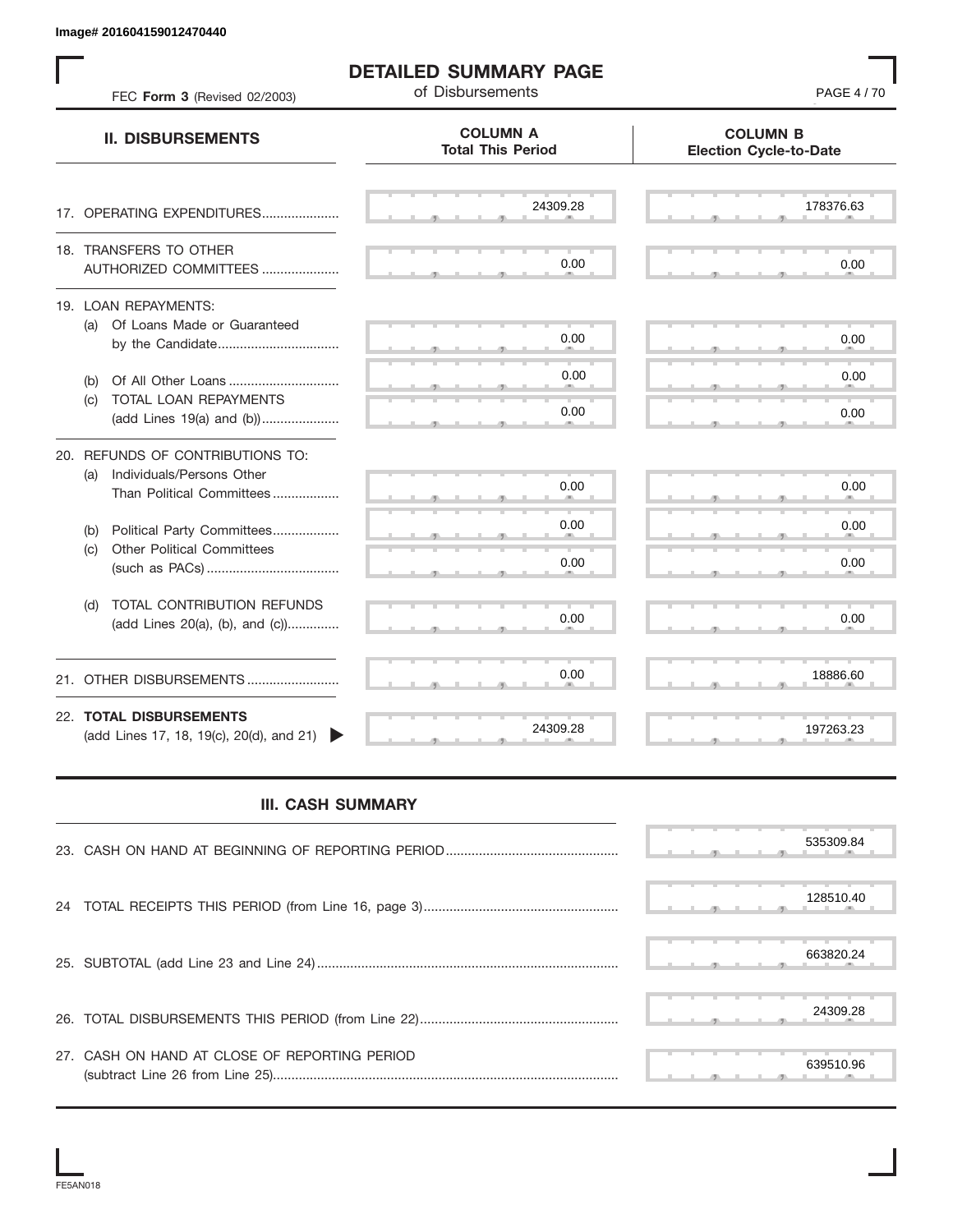|           | Image# 201604159012470441                                        |                                                           |                                  |                                                                                                                                                                                                                                                                                         |
|-----------|------------------------------------------------------------------|-----------------------------------------------------------|----------------------------------|-----------------------------------------------------------------------------------------------------------------------------------------------------------------------------------------------------------------------------------------------------------------------------------------|
|           | <b>SCHEDULE A (FEC Form 3)</b>                                   |                                                           | Use separate schedule(s)         | PAGE<br>OF<br>5<br>70<br>FOR LINE NUMBER:<br>(check only one)                                                                                                                                                                                                                           |
|           | <b>ITEMIZED RECEIPTS</b>                                         |                                                           | for each category of the         | $\boldsymbol{\times}$<br>11a<br>11 <sub>b</sub><br>11c<br>11d                                                                                                                                                                                                                           |
|           |                                                                  |                                                           | Detailed Summary Page            | 12<br>13a<br>14<br>13 <sub>b</sub><br>15                                                                                                                                                                                                                                                |
|           |                                                                  |                                                           |                                  | Any information copied from such Reports and Statements may not be sold or used by any person for the purpose of soliciting contributions<br>or for commercial purposes, other than using the name and address of any political committee to solicit contributions from such committee. |
|           | NAME OF COMMITTEE (In Full)<br><b>MICA FOR CONGRESS</b>          |                                                           |                                  |                                                                                                                                                                                                                                                                                         |
| Α.        | Full Name (Last, First, Middle Initial)<br>Mr. Dean A. Faracchio |                                                           |                                  | Date of Receipt                                                                                                                                                                                                                                                                         |
|           | Mailing Address 369 Sprucewood Ct                                |                                                           |                                  | $M$ $M$<br><b>TEY LY LY</b><br>$D$ $D$<br>01<br>2016<br>13                                                                                                                                                                                                                              |
|           | City                                                             | State                                                     | Zip Code                         | Transaction ID: 0038145                                                                                                                                                                                                                                                                 |
|           | Lake Mary                                                        | FL                                                        | 32746                            |                                                                                                                                                                                                                                                                                         |
|           | FEC ID number of contributing<br>federal political committee.    | C                                                         |                                  | Amount of Each Receipt this Period<br>250.00                                                                                                                                                                                                                                            |
|           | Name of Employer<br><b>Clients Trust</b>                         | Occupation<br><b>Insurance Agent</b>                      |                                  | Memo Item                                                                                                                                                                                                                                                                               |
|           | Receipt For: 2016                                                |                                                           | Election Cycle-to-Date           | On line contribution                                                                                                                                                                                                                                                                    |
|           | Primary<br>General<br>Other (specify)                            |                                                           | 550.00                           |                                                                                                                                                                                                                                                                                         |
| <b>B.</b> | Full Name (Last, First, Middle Initial)<br>Mr. Andrew Athy       |                                                           |                                  | Date of Receipt                                                                                                                                                                                                                                                                         |
|           | Mailing Address 1310 19th St, NW                                 | <b>LY LY LY</b><br>$D$ $D$<br>$M - M$<br>01<br>22<br>2016 |                                  |                                                                                                                                                                                                                                                                                         |
|           | City                                                             | <b>State</b>                                              | Zip Code                         | Transaction ID: 0037994                                                                                                                                                                                                                                                                 |
|           | Washington                                                       | DC                                                        | 20036                            |                                                                                                                                                                                                                                                                                         |
|           | FEC ID number of contributing<br>federal political committee.    | C                                                         |                                  | Amount of Each Receipt this Period                                                                                                                                                                                                                                                      |
|           |                                                                  |                                                           |                                  |                                                                                                                                                                                                                                                                                         |
|           | Name of Employer                                                 | Occupation                                                |                                  | 100.00                                                                                                                                                                                                                                                                                  |
|           | O'Neill Athy & Casey                                             | Consultant                                                |                                  | Memo Item                                                                                                                                                                                                                                                                               |
|           | Receipt For: 2016<br>General<br>Primary<br>Other (specify)       |                                                           | Election Cycle-to-Date<br>650.00 |                                                                                                                                                                                                                                                                                         |
|           | Full Name (Last, First, Middle Initial)<br>Mr. F. William Bryan  |                                                           |                                  | Date of Receipt                                                                                                                                                                                                                                                                         |
| C.        | Mailing Address PO Box 1270                                      |                                                           |                                  | <b>LYLYLY</b><br>$M - M$<br>$D$ $D$<br>01<br>22<br>2016                                                                                                                                                                                                                                 |
|           | City                                                             | <b>State</b>                                              | Zip Code                         | Transaction ID: 0037996                                                                                                                                                                                                                                                                 |
|           | <b>Winter Park</b>                                               | FL                                                        | 32790                            |                                                                                                                                                                                                                                                                                         |
|           | FEC ID number of contributing<br>federal political committee.    | C                                                         |                                  | Amount of Each Receipt this Period                                                                                                                                                                                                                                                      |
|           | Name of Employer                                                 | Occupation                                                |                                  | 500.00                                                                                                                                                                                                                                                                                  |
|           | Bill Bryan Imports, Inc.                                         | Auto Dealer                                               |                                  | Memo Item                                                                                                                                                                                                                                                                               |
|           | Receipt For: 2016<br>Primary<br>General<br>Other (specify)       |                                                           | Election Cycle-to-Date<br>700.00 |                                                                                                                                                                                                                                                                                         |
|           |                                                                  |                                                           |                                  | 850.00                                                                                                                                                                                                                                                                                  |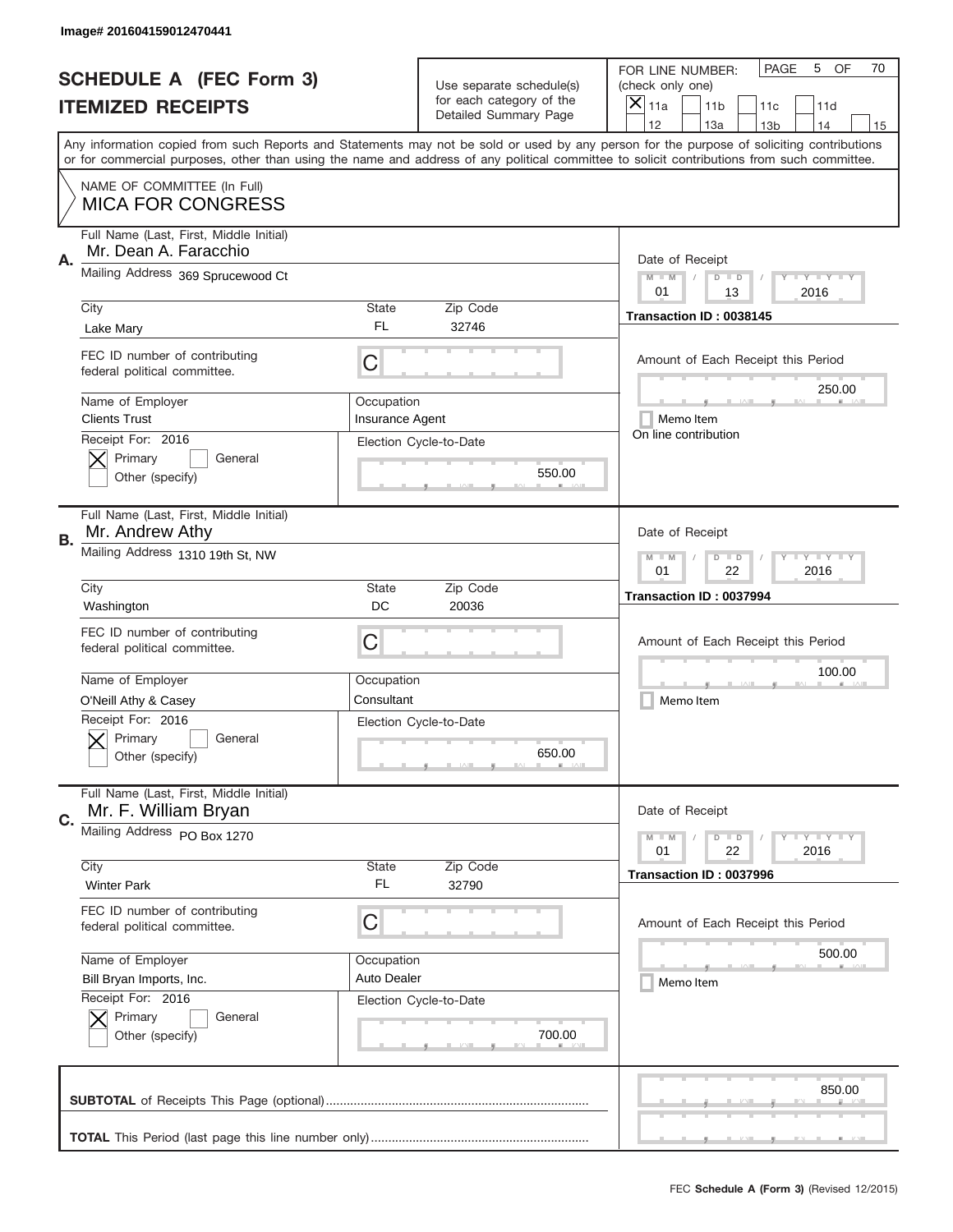|           | Image# 201604159012470442                                        |                                                             |                                                   |                                                                                                                                                                                                                                                                                                                                     |
|-----------|------------------------------------------------------------------|-------------------------------------------------------------|---------------------------------------------------|-------------------------------------------------------------------------------------------------------------------------------------------------------------------------------------------------------------------------------------------------------------------------------------------------------------------------------------|
|           | <b>SCHEDULE A (FEC Form 3)</b>                                   |                                                             | Use separate schedule(s)                          | OF<br>PAGE<br>6<br>70<br>FOR LINE NUMBER:<br>(check only one)                                                                                                                                                                                                                                                                       |
|           | <b>ITEMIZED RECEIPTS</b>                                         |                                                             | for each category of the<br>Detailed Summary Page | ×<br>11a<br>11 <sub>b</sub><br>11c<br>11d                                                                                                                                                                                                                                                                                           |
|           |                                                                  |                                                             |                                                   | 12<br>13a<br>14<br>13 <sub>b</sub><br>15<br>Any information copied from such Reports and Statements may not be sold or used by any person for the purpose of soliciting contributions<br>or for commercial purposes, other than using the name and address of any political committee to solicit contributions from such committee. |
|           | NAME OF COMMITTEE (In Full)<br><b>MICA FOR CONGRESS</b>          |                                                             |                                                   |                                                                                                                                                                                                                                                                                                                                     |
| Α.        | Full Name (Last, First, Middle Initial)<br>Mrs. Barbara D. Staed |                                                             |                                                   | Date of Receipt                                                                                                                                                                                                                                                                                                                     |
|           | Mailing Address 2000 S. Peninsula Drive                          |                                                             |                                                   | $M - M$<br><b>LY LY LY</b><br>$D$ $D$<br>01<br>22<br>2016                                                                                                                                                                                                                                                                           |
|           | City<br>Daytona Beach                                            | State<br>FL                                                 | Zip Code<br>32118                                 | Transaction ID: 0037997                                                                                                                                                                                                                                                                                                             |
|           | FEC ID number of contributing<br>federal political committee.    | C                                                           |                                                   | Amount of Each Receipt this Period<br>500.00                                                                                                                                                                                                                                                                                        |
|           | Name of Employer<br><b>Staed Family Associates</b>               | Occupation<br><b>Hotel Owner</b>                            |                                                   | Memo Item                                                                                                                                                                                                                                                                                                                           |
|           | Receipt For: 2016<br>Primary<br>General<br>Other (specify)       |                                                             | Election Cycle-to-Date<br>500.00                  |                                                                                                                                                                                                                                                                                                                                     |
| <b>B.</b> | Full Name (Last, First, Middle Initial)<br>Mr George Burdock     |                                                             |                                                   | Date of Receipt                                                                                                                                                                                                                                                                                                                     |
|           | Mailing Address 1140 Kenwood Ave                                 | $D$ $D$<br><b>LEYTEY LEY</b><br>$M - M$<br>01<br>22<br>2016 |                                                   |                                                                                                                                                                                                                                                                                                                                     |
|           | City<br><b>Winter Park</b>                                       | State<br>FL                                                 | Zip Code<br>32789                                 | Transaction ID: 0037998                                                                                                                                                                                                                                                                                                             |
|           | FEC ID number of contributing<br>federal political committee.    | C                                                           |                                                   | Amount of Each Receipt this Period                                                                                                                                                                                                                                                                                                  |
|           |                                                                  |                                                             |                                                   | 500.00                                                                                                                                                                                                                                                                                                                              |
|           | Name of Employer                                                 | Occupation                                                  |                                                   |                                                                                                                                                                                                                                                                                                                                     |
|           | <b>Burdock Group</b>                                             | Executive                                                   |                                                   | Memo Item                                                                                                                                                                                                                                                                                                                           |
|           | Receipt For: 2016<br>General<br>Primary<br>Other (specify)       |                                                             | Election Cycle-to-Date<br>500.00                  |                                                                                                                                                                                                                                                                                                                                     |
| C.        | Full Name (Last, First, Middle Initial)<br>Mr. L. Gale Lemerand  |                                                             |                                                   | Date of Receipt                                                                                                                                                                                                                                                                                                                     |
|           | Mailing Address 103B N Lake Dr                                   |                                                             |                                                   | <b>LYLYLY</b><br>$M - M$<br>$D$ $D$<br>22<br>2016<br>01                                                                                                                                                                                                                                                                             |
|           | City<br>Ormond Beach                                             | State<br>FL                                                 | Zip Code<br>32174                                 | Transaction ID: 0037999                                                                                                                                                                                                                                                                                                             |
|           | FEC ID number of contributing<br>federal political committee.    | С                                                           |                                                   | Amount of Each Receipt this Period                                                                                                                                                                                                                                                                                                  |
|           | Name of Employer                                                 | Occupation                                                  |                                                   | 500.00                                                                                                                                                                                                                                                                                                                              |
|           | Gale Industries, Inc.                                            | Executive                                                   |                                                   | Memo Item                                                                                                                                                                                                                                                                                                                           |
|           | Receipt For: 2016<br>Primary<br>General<br>Other (specify)       |                                                             | Election Cycle-to-Date<br>500.00                  |                                                                                                                                                                                                                                                                                                                                     |
|           |                                                                  |                                                             |                                                   | 1500.00                                                                                                                                                                                                                                                                                                                             |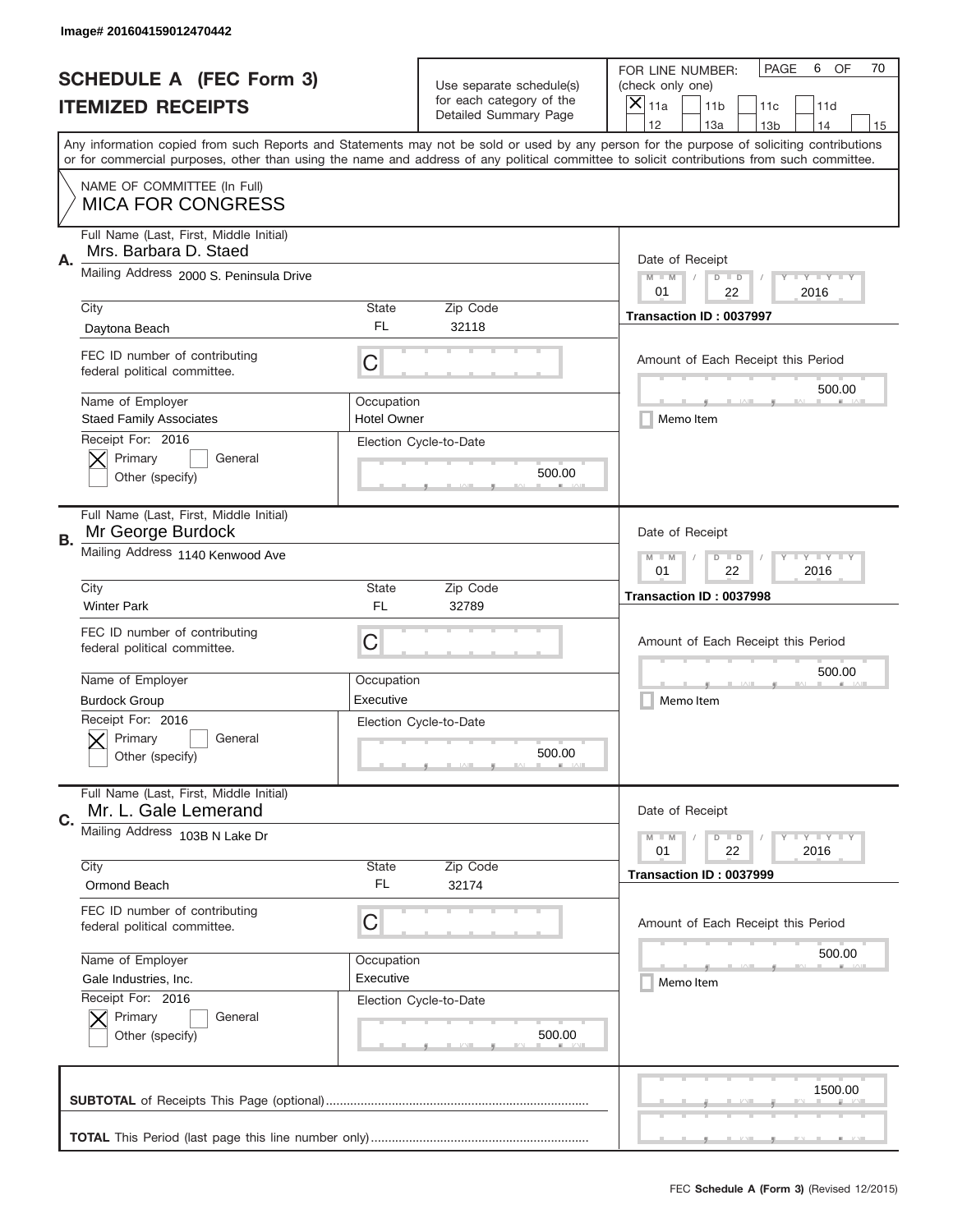|    | Image# 201604159012470443                                            |                                                           |                                                   |                                                                                                                                                                                                                                                                                                                                     |
|----|----------------------------------------------------------------------|-----------------------------------------------------------|---------------------------------------------------|-------------------------------------------------------------------------------------------------------------------------------------------------------------------------------------------------------------------------------------------------------------------------------------------------------------------------------------|
|    | <b>SCHEDULE A (FEC Form 3)</b>                                       |                                                           | Use separate schedule(s)                          | OF<br><b>PAGE</b><br>$7^{\circ}$<br>70<br>FOR LINE NUMBER:<br>(check only one)                                                                                                                                                                                                                                                      |
|    | <b>ITEMIZED RECEIPTS</b>                                             |                                                           | for each category of the<br>Detailed Summary Page | ×<br>11a<br>11 <sub>b</sub><br>11c<br>11d                                                                                                                                                                                                                                                                                           |
|    |                                                                      |                                                           |                                                   | 12<br>13a<br>14<br>13 <sub>b</sub><br>15<br>Any information copied from such Reports and Statements may not be sold or used by any person for the purpose of soliciting contributions<br>or for commercial purposes, other than using the name and address of any political committee to solicit contributions from such committee. |
|    |                                                                      |                                                           |                                                   |                                                                                                                                                                                                                                                                                                                                     |
|    | NAME OF COMMITTEE (In Full)<br><b>MICA FOR CONGRESS</b>              |                                                           |                                                   |                                                                                                                                                                                                                                                                                                                                     |
| Α. | Full Name (Last, First, Middle Initial)<br>Juliette Holler           |                                                           |                                                   | Date of Receipt                                                                                                                                                                                                                                                                                                                     |
|    | Mailing Address PO Box 1720                                          |                                                           |                                                   | $M - M$<br><b>LEY LEY LEY</b><br>$D$ $D$<br>01<br>22<br>2016                                                                                                                                                                                                                                                                        |
|    | City<br><b>Winter Park</b>                                           | State<br>FL                                               | Zip Code<br>32790                                 | Transaction ID: 0038000                                                                                                                                                                                                                                                                                                             |
|    | FEC ID number of contributing<br>federal political committee.        | C                                                         |                                                   | Amount of Each Receipt this Period<br>1000.00                                                                                                                                                                                                                                                                                       |
|    | Name of Employer<br>Director of Automotive Sycs Network              | Occupation<br>Director                                    |                                                   | Memo Item                                                                                                                                                                                                                                                                                                                           |
|    | Receipt For: 2016<br>Primary<br>General<br>Other (specify)           |                                                           | Election Cycle-to-Date<br>1000.00                 |                                                                                                                                                                                                                                                                                                                                     |
|    | Full Name (Last, First, Middle Initial)<br>Mr. Roger Holler          |                                                           |                                                   | Date of Receipt                                                                                                                                                                                                                                                                                                                     |
| В. | Mailing Address PO Box 2549                                          | <b>LY LY LY</b><br>$D$ $D$<br>$M - M$<br>01<br>22<br>2016 |                                                   |                                                                                                                                                                                                                                                                                                                                     |
|    | City<br><b>Winter Park</b>                                           | State<br>FL                                               | Zip Code<br>32790                                 | Transaction ID: 0038001                                                                                                                                                                                                                                                                                                             |
|    | FEC ID number of contributing<br>federal political committee.        | C                                                         |                                                   | Amount of Each Receipt this Period                                                                                                                                                                                                                                                                                                  |
|    | Name of Employer                                                     | Occupation                                                |                                                   | 1000.00                                                                                                                                                                                                                                                                                                                             |
|    | Roger Holler Chevrolet                                               | <b>Businessperson</b>                                     |                                                   | Memo Item                                                                                                                                                                                                                                                                                                                           |
|    | Receipt For: 2016<br>General<br>Primary<br>Other (specify)           |                                                           | Election Cycle-to-Date<br>1000.00                 |                                                                                                                                                                                                                                                                                                                                     |
| C. | Full Name (Last, First, Middle Initial)<br>Mr. Christopher A. Holler |                                                           |                                                   | Date of Receipt                                                                                                                                                                                                                                                                                                                     |
|    | Mailing Address 225 Palmer Ave                                       |                                                           |                                                   | $I - Y - I - Y - I - Y$<br>$M - M$<br>$D$ $D$<br>22<br>2016<br>01                                                                                                                                                                                                                                                                   |
|    | City<br><b>Winter Park</b>                                           | State<br>FL                                               | Zip Code<br>32789                                 | Transaction ID: 0038002                                                                                                                                                                                                                                                                                                             |
|    | FEC ID number of contributing<br>federal political committee.        | C                                                         |                                                   | Amount of Each Receipt this Period                                                                                                                                                                                                                                                                                                  |
|    | Name of Employer                                                     | Occupation                                                |                                                   | 1000.00                                                                                                                                                                                                                                                                                                                             |
|    | Roger Holler Chevrolet                                               | Businessperson                                            |                                                   | Memo Item                                                                                                                                                                                                                                                                                                                           |
|    | Receipt For: 2016<br>Primary<br>General                              |                                                           | Election Cycle-to-Date                            |                                                                                                                                                                                                                                                                                                                                     |
|    | Other (specify)                                                      |                                                           | 1000.00                                           |                                                                                                                                                                                                                                                                                                                                     |
|    |                                                                      |                                                           |                                                   | 3000.00                                                                                                                                                                                                                                                                                                                             |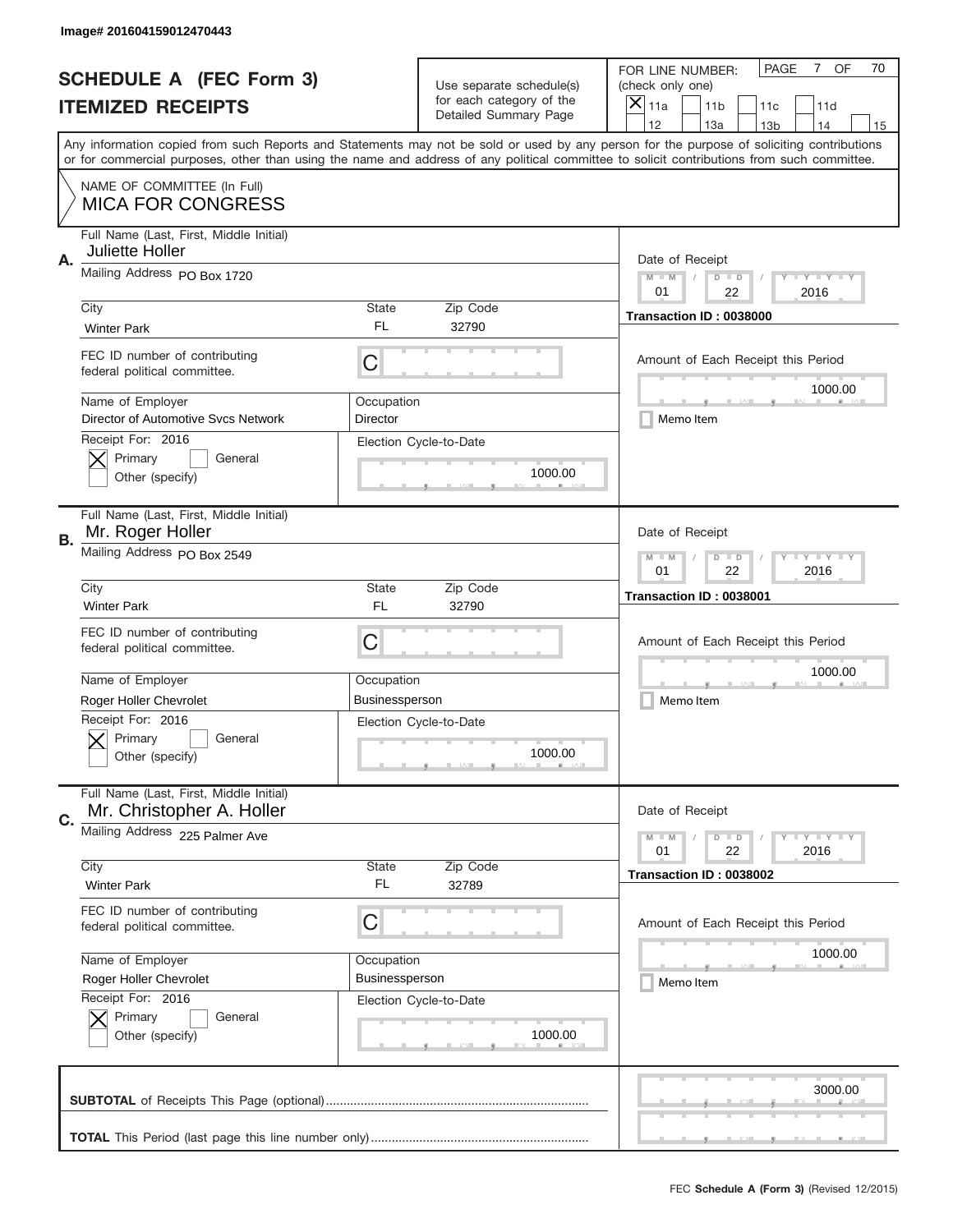|           | Image# 201604159012470444                                      |                                                             |                                                   |                                                                                                                                                                                                                                                                                                                                     |
|-----------|----------------------------------------------------------------|-------------------------------------------------------------|---------------------------------------------------|-------------------------------------------------------------------------------------------------------------------------------------------------------------------------------------------------------------------------------------------------------------------------------------------------------------------------------------|
|           | <b>SCHEDULE A (FEC Form 3)</b>                                 |                                                             | Use separate schedule(s)                          | PAGE<br>OF<br>8<br>70<br>FOR LINE NUMBER:<br>(check only one)                                                                                                                                                                                                                                                                       |
|           | <b>ITEMIZED RECEIPTS</b>                                       |                                                             | for each category of the<br>Detailed Summary Page | ×<br>11a<br>11 <sub>b</sub><br>11c<br>11d                                                                                                                                                                                                                                                                                           |
|           |                                                                |                                                             |                                                   | 12<br>13a<br>14<br>13 <sub>b</sub><br>15<br>Any information copied from such Reports and Statements may not be sold or used by any person for the purpose of soliciting contributions<br>or for commercial purposes, other than using the name and address of any political committee to solicit contributions from such committee. |
|           | NAME OF COMMITTEE (In Full)<br><b>MICA FOR CONGRESS</b>        |                                                             |                                                   |                                                                                                                                                                                                                                                                                                                                     |
| А.        | Full Name (Last, First, Middle Initial)<br>Michael F Rogers Jr |                                                             |                                                   | Date of Receipt                                                                                                                                                                                                                                                                                                                     |
|           | Mailing Address 1741 Via Venetia                               |                                                             |                                                   | $M - M$<br><b>LEY LEY LEY</b><br>$D$ $D$<br>01<br>22<br>2016                                                                                                                                                                                                                                                                        |
|           | City<br><b>Winter Park</b>                                     | State<br><b>FL</b>                                          | Zip Code<br>32789                                 | Transaction ID: 0038004                                                                                                                                                                                                                                                                                                             |
|           | FEC ID number of contributing<br>federal political committee.  | C                                                           |                                                   | Amount of Each Receipt this Period<br>1000.00                                                                                                                                                                                                                                                                                       |
|           | Name of Employer<br>Roger Holler Chevrolet Co                  | Occupation<br>Executive                                     |                                                   | Memo Item                                                                                                                                                                                                                                                                                                                           |
|           | Receipt For: 2016<br>Primary<br>General<br>Other (specify)     |                                                             | Election Cycle-to-Date<br>1000.00                 |                                                                                                                                                                                                                                                                                                                                     |
| <b>B.</b> | Full Name (Last, First, Middle Initial)<br>Mr. Frank Hamner    |                                                             |                                                   | Date of Receipt                                                                                                                                                                                                                                                                                                                     |
|           | Mailing Address 405 Balmoral Road                              | $D$ $D$<br><b>LEYTEY LEY</b><br>$M - M$<br>01<br>22<br>2016 |                                                   |                                                                                                                                                                                                                                                                                                                                     |
|           | City<br><b>Winter Park</b>                                     | State<br>FL                                                 | Zip Code<br>32789                                 | Transaction ID: 0038005                                                                                                                                                                                                                                                                                                             |
|           | FEC ID number of contributing<br>federal political committee.  | C                                                           |                                                   | Amount of Each Receipt this Period                                                                                                                                                                                                                                                                                                  |
|           |                                                                |                                                             |                                                   | 1000.00                                                                                                                                                                                                                                                                                                                             |
|           | Name of Employer<br>Self                                       | Occupation<br>Attorney                                      |                                                   | Memo Item                                                                                                                                                                                                                                                                                                                           |
|           | Receipt For: 2016<br>General<br>Primary<br>Other (specify)     |                                                             | Election Cycle-to-Date<br>2500.00                 |                                                                                                                                                                                                                                                                                                                                     |
| C.        | Full Name (Last, First, Middle Initial)<br>Ms. Carol Denton    |                                                             |                                                   | Date of Receipt                                                                                                                                                                                                                                                                                                                     |
|           | Mailing Address 1017 Gran Paseo Dr.                            |                                                             |                                                   | $I - Y - I - Y - I - Y$<br>$M - M$<br>$D$ $D$<br>02<br>2016<br>05                                                                                                                                                                                                                                                                   |
|           | City<br>Orlando                                                | State<br>FL                                                 | Zip Code<br>32825                                 | Transaction ID: 0038084                                                                                                                                                                                                                                                                                                             |
|           | FEC ID number of contributing<br>federal political committee.  | С                                                           |                                                   | Amount of Each Receipt this Period                                                                                                                                                                                                                                                                                                  |
|           | Name of Employer                                               | Occupation                                                  |                                                   | 200.00                                                                                                                                                                                                                                                                                                                              |
|           | Cubic Defense Systems, Inc.                                    | Retired                                                     |                                                   | Memo Item                                                                                                                                                                                                                                                                                                                           |
|           | Receipt For: 2016<br>Primary<br>General<br>Other (specify)     |                                                             | Election Cycle-to-Date<br>400.00                  |                                                                                                                                                                                                                                                                                                                                     |
|           |                                                                |                                                             |                                                   | 2200.00                                                                                                                                                                                                                                                                                                                             |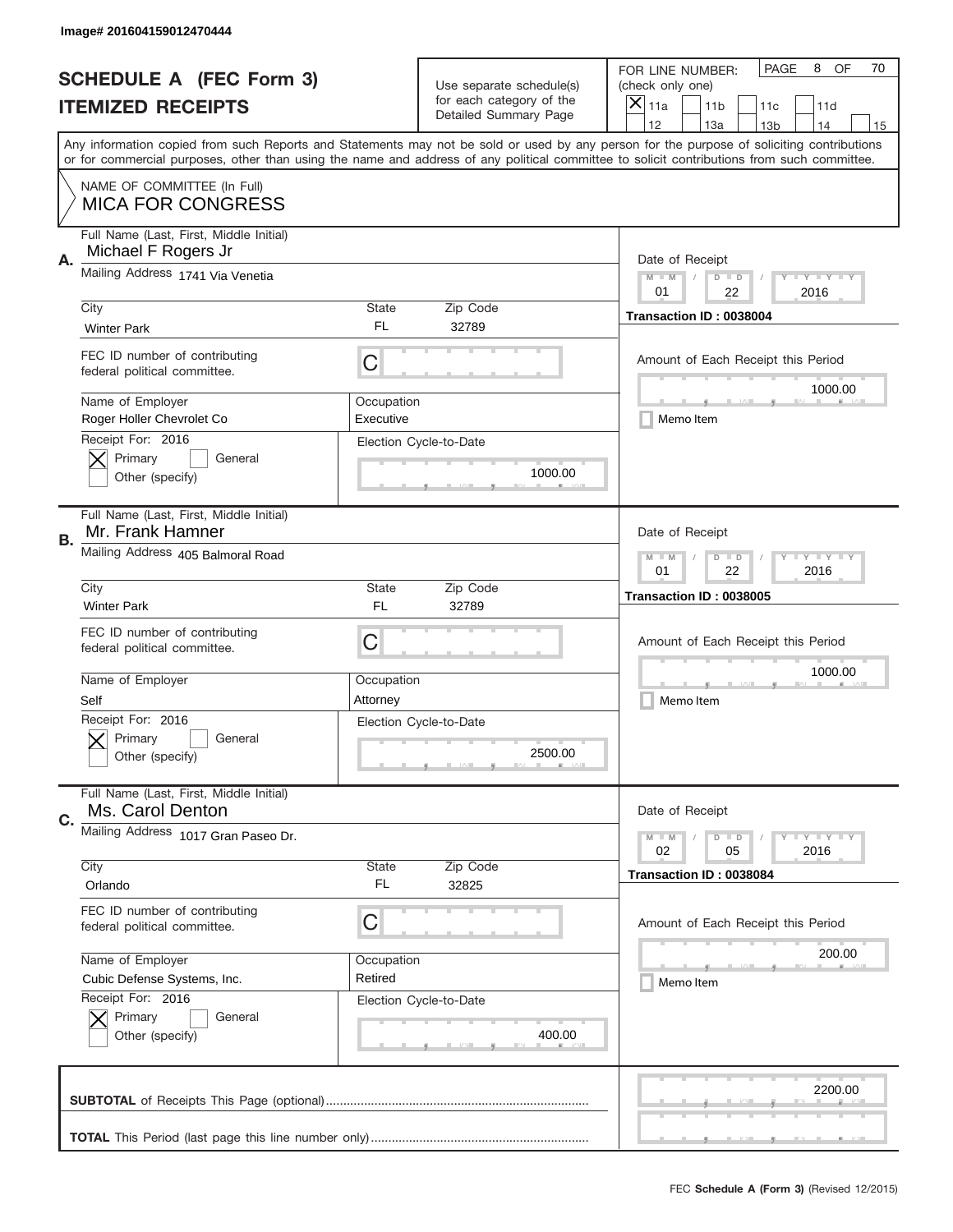|           | Image# 201604159012470445                                                                   |                                                           |                                                   |                                                                                                                                                                                                                                                                                                                                     |
|-----------|---------------------------------------------------------------------------------------------|-----------------------------------------------------------|---------------------------------------------------|-------------------------------------------------------------------------------------------------------------------------------------------------------------------------------------------------------------------------------------------------------------------------------------------------------------------------------------|
|           | <b>SCHEDULE A (FEC Form 3)</b>                                                              |                                                           | Use separate schedule(s)                          | PAGE<br>OF<br>9<br>70<br>FOR LINE NUMBER:<br>(check only one)                                                                                                                                                                                                                                                                       |
|           | <b>ITEMIZED RECEIPTS</b>                                                                    |                                                           | for each category of the<br>Detailed Summary Page | ×<br>11a<br>11 <sub>b</sub><br>11c<br>11d                                                                                                                                                                                                                                                                                           |
|           |                                                                                             |                                                           |                                                   | 12<br>13a<br>14<br>13 <sub>b</sub><br>15<br>Any information copied from such Reports and Statements may not be sold or used by any person for the purpose of soliciting contributions<br>or for commercial purposes, other than using the name and address of any political committee to solicit contributions from such committee. |
|           | NAME OF COMMITTEE (In Full)<br><b>MICA FOR CONGRESS</b>                                     |                                                           |                                                   |                                                                                                                                                                                                                                                                                                                                     |
| Α.        | Full Name (Last, First, Middle Initial)<br>Mrs. Elaine Simone                               |                                                           |                                                   | Date of Receipt                                                                                                                                                                                                                                                                                                                     |
|           | Mailing Address 527 Lake Rd.                                                                |                                                           |                                                   | $M - M$<br><b>LEY LEY LEY</b><br>$D$ $D$<br>02<br>2016<br>05                                                                                                                                                                                                                                                                        |
|           | City<br>Ponte Vedra Beach                                                                   | State<br>FL                                               | Zip Code<br>32082                                 | Transaction ID: 0038085                                                                                                                                                                                                                                                                                                             |
|           | FEC ID number of contributing<br>federal political committee.                               | C                                                         |                                                   | Amount of Each Receipt this Period<br>250.00                                                                                                                                                                                                                                                                                        |
|           | Name of Employer<br>St. Augustine Center for Living                                         | Occupation<br>Health care worker                          |                                                   | Memo Item                                                                                                                                                                                                                                                                                                                           |
|           | Receipt For: 2016<br>Primary<br>General<br>Other (specify)                                  |                                                           | Election Cycle-to-Date<br>250.00                  |                                                                                                                                                                                                                                                                                                                                     |
| <b>B.</b> | Full Name (Last, First, Middle Initial)<br>Mr. Richard B. Caime                             |                                                           |                                                   | Date of Receipt                                                                                                                                                                                                                                                                                                                     |
|           | Mailing Address 3181 Camberly Cir                                                           | <b>LY LY LY</b><br>$M - M$<br>$D$ $D$<br>02<br>05<br>2016 |                                                   |                                                                                                                                                                                                                                                                                                                                     |
|           | City<br>Melbourne                                                                           | State<br>FL                                               | Zip Code<br>32940-6639                            | Transaction ID: 0038086                                                                                                                                                                                                                                                                                                             |
|           | FEC ID number of contributing<br>federal political committee.                               | C                                                         |                                                   | Amount of Each Receipt this Period                                                                                                                                                                                                                                                                                                  |
|           | Name of Employer<br>Self                                                                    | Occupation<br>Consultant                                  |                                                   | 300.00<br>Memo Item                                                                                                                                                                                                                                                                                                                 |
|           | Receipt For: 2016<br>General<br>Primary<br>Other (specify)                                  |                                                           | Election Cycle-to-Date<br>300.00                  |                                                                                                                                                                                                                                                                                                                                     |
| C.        | Full Name (Last, First, Middle Initial)<br>Mr. Larry Dale                                   |                                                           |                                                   | Date of Receipt                                                                                                                                                                                                                                                                                                                     |
|           | Mailing Address 3400 Celery Ave                                                             | $I - Y - I - Y - I - Y$<br>$M - M$<br>$D$ $D$             |                                                   |                                                                                                                                                                                                                                                                                                                                     |
|           |                                                                                             |                                                           |                                                   | 02<br>2016<br>05                                                                                                                                                                                                                                                                                                                    |
|           | City<br>Sanford                                                                             | State<br>FL                                               | Zip Code<br>32771                                 | Transaction ID: 0038087                                                                                                                                                                                                                                                                                                             |
|           | FEC ID number of contributing<br>federal political committee.                               | С                                                         |                                                   | Amount of Each Receipt this Period                                                                                                                                                                                                                                                                                                  |
|           | Name of Employer                                                                            | Occupation                                                |                                                   | 500.00                                                                                                                                                                                                                                                                                                                              |
|           | Orlando/Sanford Intl. Airport<br>Receipt For: 2016<br>Primary<br>General<br>Other (specify) | Executive                                                 | Election Cycle-to-Date<br>500.00                  | Memo Item                                                                                                                                                                                                                                                                                                                           |
|           |                                                                                             |                                                           |                                                   | 1050.00                                                                                                                                                                                                                                                                                                                             |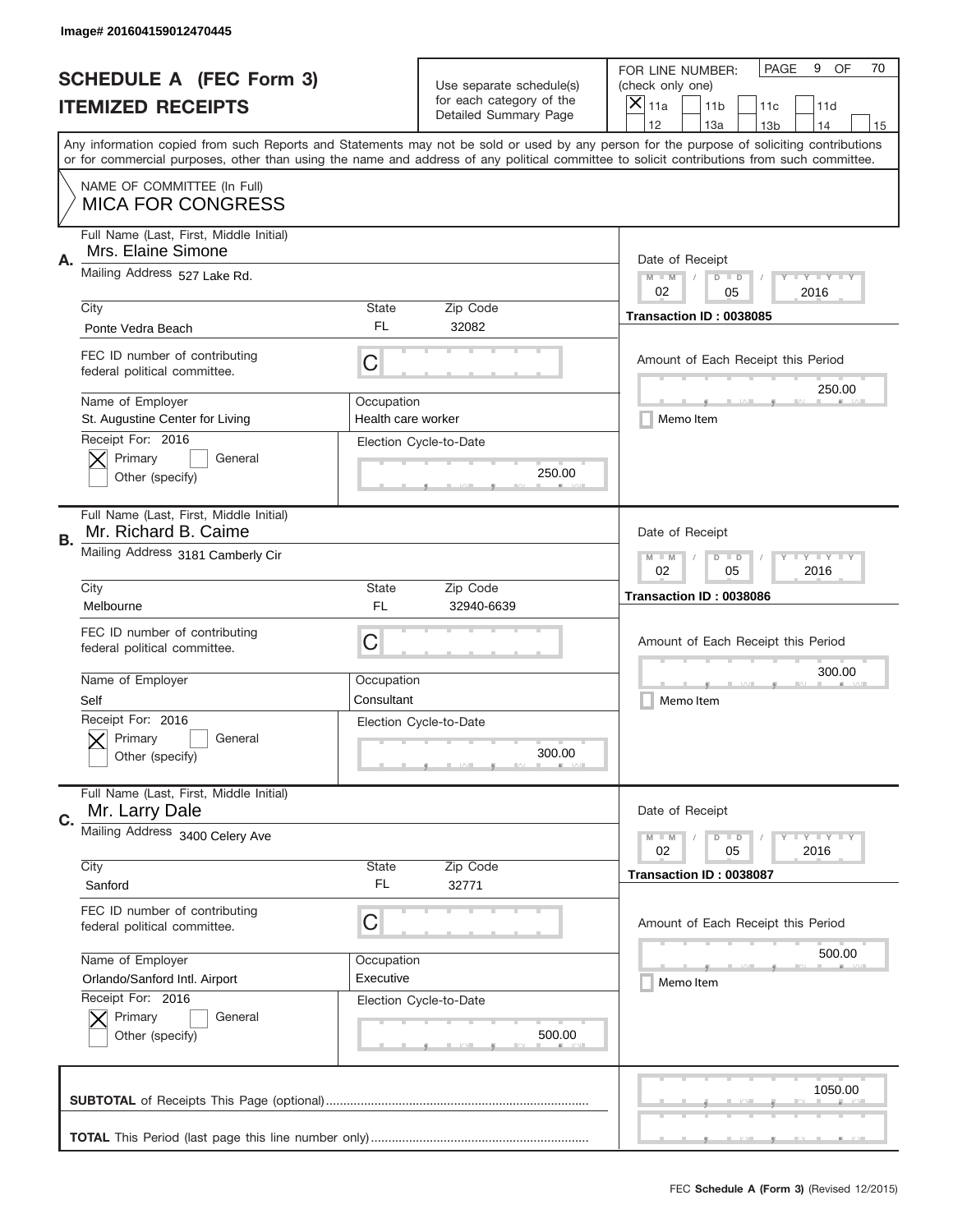|    | Image# 201604159012470446                                             |                                                         |                                                      |                                                                                                                                                                                                                                                                                                                                     |
|----|-----------------------------------------------------------------------|---------------------------------------------------------|------------------------------------------------------|-------------------------------------------------------------------------------------------------------------------------------------------------------------------------------------------------------------------------------------------------------------------------------------------------------------------------------------|
|    | <b>SCHEDULE A (FEC Form 3)</b>                                        |                                                         | Use separate schedule(s)<br>for each category of the | PAGE<br>10 OF<br>70<br>FOR LINE NUMBER:<br>(check only one)                                                                                                                                                                                                                                                                         |
|    | <b>ITEMIZED RECEIPTS</b>                                              |                                                         | Detailed Summary Page                                | ×<br>11a<br>11 <sub>b</sub><br>11c<br>11d                                                                                                                                                                                                                                                                                           |
|    |                                                                       |                                                         |                                                      | 12<br>13a<br>13 <sub>b</sub><br>14<br>15<br>Any information copied from such Reports and Statements may not be sold or used by any person for the purpose of soliciting contributions<br>or for commercial purposes, other than using the name and address of any political committee to solicit contributions from such committee. |
|    | NAME OF COMMITTEE (In Full)<br><b>MICA FOR CONGRESS</b>               |                                                         |                                                      |                                                                                                                                                                                                                                                                                                                                     |
| Α. | Full Name (Last, First, Middle Initial)<br>Mr. Richard Fain           |                                                         |                                                      | Date of Receipt                                                                                                                                                                                                                                                                                                                     |
|    | Mailing Address 700 Arvida Parkway                                    |                                                         |                                                      | $M - M$<br><b>LEY LEY LEY</b><br>$D$ $D$<br>02<br>05<br>2016                                                                                                                                                                                                                                                                        |
|    | City<br>Miami                                                         | State<br>FL.                                            | Zip Code<br>33156                                    | Transaction ID: 0038088                                                                                                                                                                                                                                                                                                             |
|    | FEC ID number of contributing<br>federal political committee.         | C                                                       |                                                      | Amount of Each Receipt this Period<br>1000.00                                                                                                                                                                                                                                                                                       |
|    | Name of Employer<br>Royal Caribbean Cruise Lines                      | Occupation                                              | <b>Chief Executive Officer</b>                       | Memo Item                                                                                                                                                                                                                                                                                                                           |
|    | Receipt For: 2016<br>Primary<br>General<br>Other (specify)            |                                                         | Election Cycle-to-Date<br>1000.00                    |                                                                                                                                                                                                                                                                                                                                     |
| В. | Full Name (Last, First, Middle Initial)<br>Mr. Nicholas J. St. George |                                                         |                                                      | Date of Receipt                                                                                                                                                                                                                                                                                                                     |
|    | Mailing Address 971 Georgia Ave                                       | <b>LY LY LY</b><br>$M$ M<br>$D$ $D$<br>02<br>05<br>2016 |                                                      |                                                                                                                                                                                                                                                                                                                                     |
|    | City<br><b>Winter Park</b>                                            | State<br>FL                                             | Zip Code<br>32789                                    | Transaction ID: 0038089                                                                                                                                                                                                                                                                                                             |
|    | FEC ID number of contributing<br>federal political committee.         | C                                                       |                                                      | Amount of Each Receipt this Period                                                                                                                                                                                                                                                                                                  |
|    |                                                                       |                                                         |                                                      | 1000.00                                                                                                                                                                                                                                                                                                                             |
|    | Name of Employer<br>Retired                                           | Occupation<br>Retired                                   |                                                      | Memo Item                                                                                                                                                                                                                                                                                                                           |
|    | Receipt For: 2016<br>General<br>Primary<br>Other (specify)            |                                                         | Election Cycle-to-Date<br>2000.00                    |                                                                                                                                                                                                                                                                                                                                     |
| C. | Full Name (Last, First, Middle Initial)<br>Mr. Bruce K. Gould         |                                                         |                                                      | Date of Receipt                                                                                                                                                                                                                                                                                                                     |
|    | Mailing Address Self<br>1110 West Ivanhoe Blvd                        |                                                         |                                                      | $I - Y - I - Y - I - Y$<br>$M - M$<br>$D$ $D$<br>02<br>2016<br>05                                                                                                                                                                                                                                                                   |
|    | City<br>Orlando                                                       | <b>State</b><br>FL                                      | Zip Code<br>32804                                    | Transaction ID: 0038090                                                                                                                                                                                                                                                                                                             |
|    | FEC ID number of contributing<br>federal political committee.         | C                                                       |                                                      | Amount of Each Receipt this Period                                                                                                                                                                                                                                                                                                  |
|    | Name of Employer<br>Self                                              | Occupation<br>Attorney                                  |                                                      | 1000.00<br>Memo Item                                                                                                                                                                                                                                                                                                                |
|    | Receipt For: 2016<br>Primary<br>General<br>Other (specify)            |                                                         | Election Cycle-to-Date<br>2000.00                    |                                                                                                                                                                                                                                                                                                                                     |
|    |                                                                       |                                                         |                                                      | 3000.00                                                                                                                                                                                                                                                                                                                             |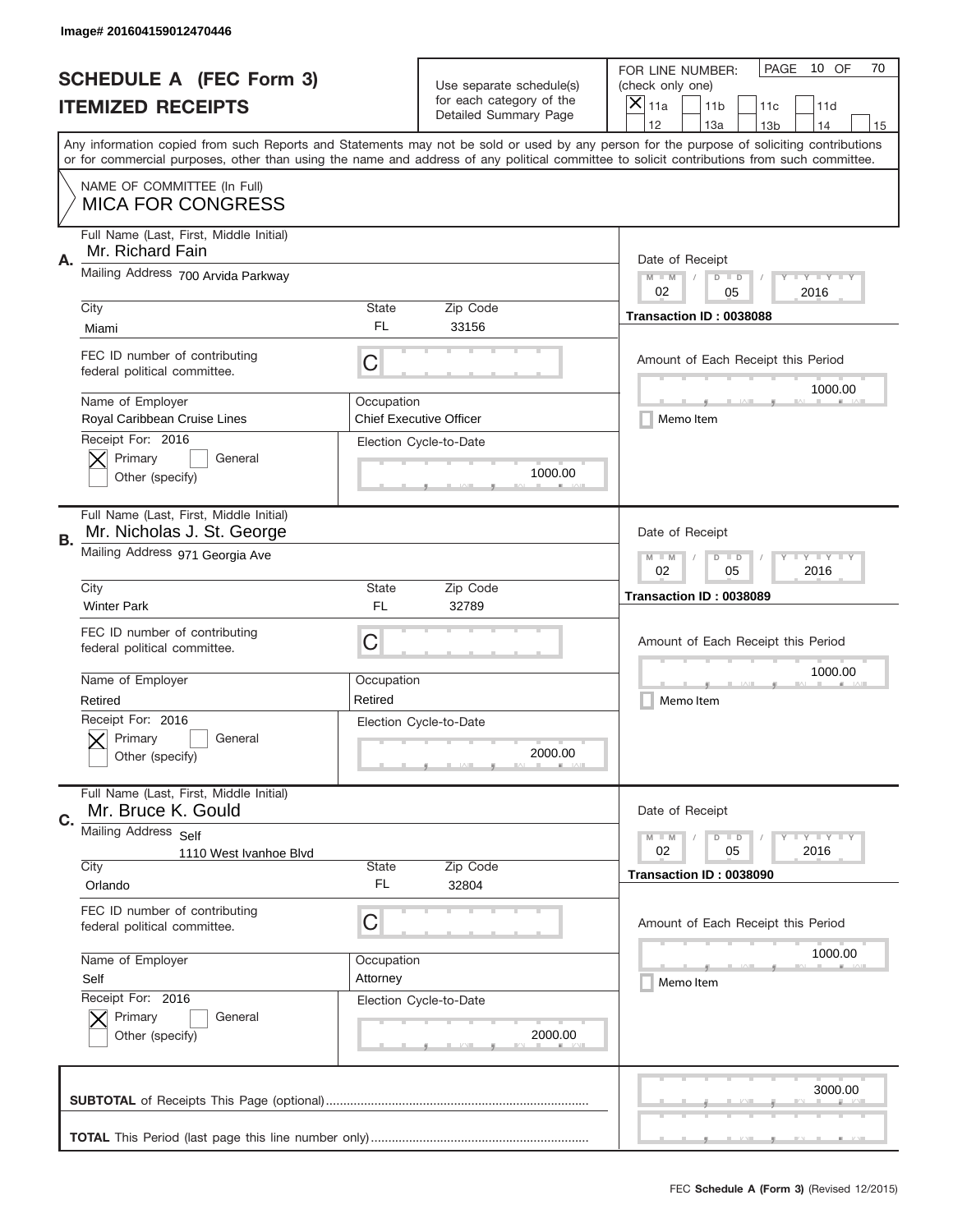|           | Image# 201604159012470447                                     |                                                             |                                                   |                                                                                                                                                                                                                                                                                                                                     |
|-----------|---------------------------------------------------------------|-------------------------------------------------------------|---------------------------------------------------|-------------------------------------------------------------------------------------------------------------------------------------------------------------------------------------------------------------------------------------------------------------------------------------------------------------------------------------|
|           | <b>SCHEDULE A (FEC Form 3)</b>                                |                                                             | Use separate schedule(s)                          | PAGE<br>11 OF<br>70<br>FOR LINE NUMBER:<br>(check only one)                                                                                                                                                                                                                                                                         |
|           | <b>ITEMIZED RECEIPTS</b>                                      |                                                             | for each category of the<br>Detailed Summary Page | ×<br>11a<br>11 <sub>b</sub><br>11c<br>11d                                                                                                                                                                                                                                                                                           |
|           |                                                               |                                                             |                                                   | 12<br>13a<br>14<br>13 <sub>b</sub><br>15<br>Any information copied from such Reports and Statements may not be sold or used by any person for the purpose of soliciting contributions<br>or for commercial purposes, other than using the name and address of any political committee to solicit contributions from such committee. |
|           | NAME OF COMMITTEE (In Full)<br><b>MICA FOR CONGRESS</b>       |                                                             |                                                   |                                                                                                                                                                                                                                                                                                                                     |
| Α.        | Full Name (Last, First, Middle Initial)<br>Mr. Sam Stark      |                                                             |                                                   | Date of Receipt                                                                                                                                                                                                                                                                                                                     |
|           | Mailing Address 3711 Vinsetta Ct                              |                                                             |                                                   | $M - M$<br><b>LEY LEY LEY</b><br>$D$ $D$<br>02<br>08<br>2016                                                                                                                                                                                                                                                                        |
|           | City<br><b>Winter Park</b>                                    | State<br>FL                                                 | Zip Code<br>32792                                 | Transaction ID: 0038144                                                                                                                                                                                                                                                                                                             |
|           | FEC ID number of contributing<br>federal political committee. | C                                                           |                                                   | Amount of Each Receipt this Period<br>250.00                                                                                                                                                                                                                                                                                        |
|           | Name of Employer<br><b>Massey Communciations</b>              | Occupation                                                  | Advertising/Public Rel.                           | Memo Item                                                                                                                                                                                                                                                                                                                           |
|           | Receipt For: 2016<br>Primary<br>General<br>Other (specify)    |                                                             | Election Cycle-to-Date<br>250.00                  | On line contribution                                                                                                                                                                                                                                                                                                                |
| <b>B.</b> | Full Name (Last, First, Middle Initial)<br>Colby Chase        |                                                             |                                                   | Date of Receipt                                                                                                                                                                                                                                                                                                                     |
|           | Mailing Address 2911 Harris Blvd                              | $M - M$<br>$D$ $D$<br><b>LEYTEY LEY</b><br>02<br>10<br>2016 |                                                   |                                                                                                                                                                                                                                                                                                                                     |
|           | City<br>Austin                                                | State<br>ТX                                                 | Zip Code<br>78703                                 | Transaction ID: 0038146                                                                                                                                                                                                                                                                                                             |
|           | FEC ID number of contributing<br>federal political committee. | C                                                           |                                                   | Amount of Each Receipt this Period                                                                                                                                                                                                                                                                                                  |
|           |                                                               |                                                             |                                                   | 250.00                                                                                                                                                                                                                                                                                                                              |
|           | Name of Employer<br><b>MMHPI</b>                              | Occupation<br><b>Public Affairs</b>                         |                                                   | Memo Item                                                                                                                                                                                                                                                                                                                           |
|           | Receipt For: 2016<br>Primary<br>General<br>Other (specify)    |                                                             | Election Cycle-to-Date<br>250.00                  | On line contribution                                                                                                                                                                                                                                                                                                                |
| C.        | Full Name (Last, First, Middle Initial)<br>Mr. Husein Cumber  |                                                             |                                                   | Date of Receipt                                                                                                                                                                                                                                                                                                                     |
|           | Mailing Address 2325 River Road                               |                                                             |                                                   | $I - Y - I - Y - I - Y$<br>$M - M$<br>$D$ $D$<br>02<br>2016<br>18                                                                                                                                                                                                                                                                   |
|           | City<br>Jacksonville                                          | State<br>FL                                                 | Zip Code<br>32207                                 | Transaction ID: 0038147                                                                                                                                                                                                                                                                                                             |
|           | FEC ID number of contributing<br>federal political committee. | С                                                           |                                                   | Amount of Each Receipt this Period                                                                                                                                                                                                                                                                                                  |
|           | Name of Employer                                              | Occupation                                                  |                                                   | 1000.00                                                                                                                                                                                                                                                                                                                             |
|           | Florida East Coast Railway                                    | Executive                                                   |                                                   | Memo Item                                                                                                                                                                                                                                                                                                                           |
|           | Receipt For: 2016<br>Primary<br>General<br>Other (specify)    |                                                             | Election Cycle-to-Date<br>2000.00                 | On line contribution                                                                                                                                                                                                                                                                                                                |
|           |                                                               |                                                             |                                                   | 1500.00                                                                                                                                                                                                                                                                                                                             |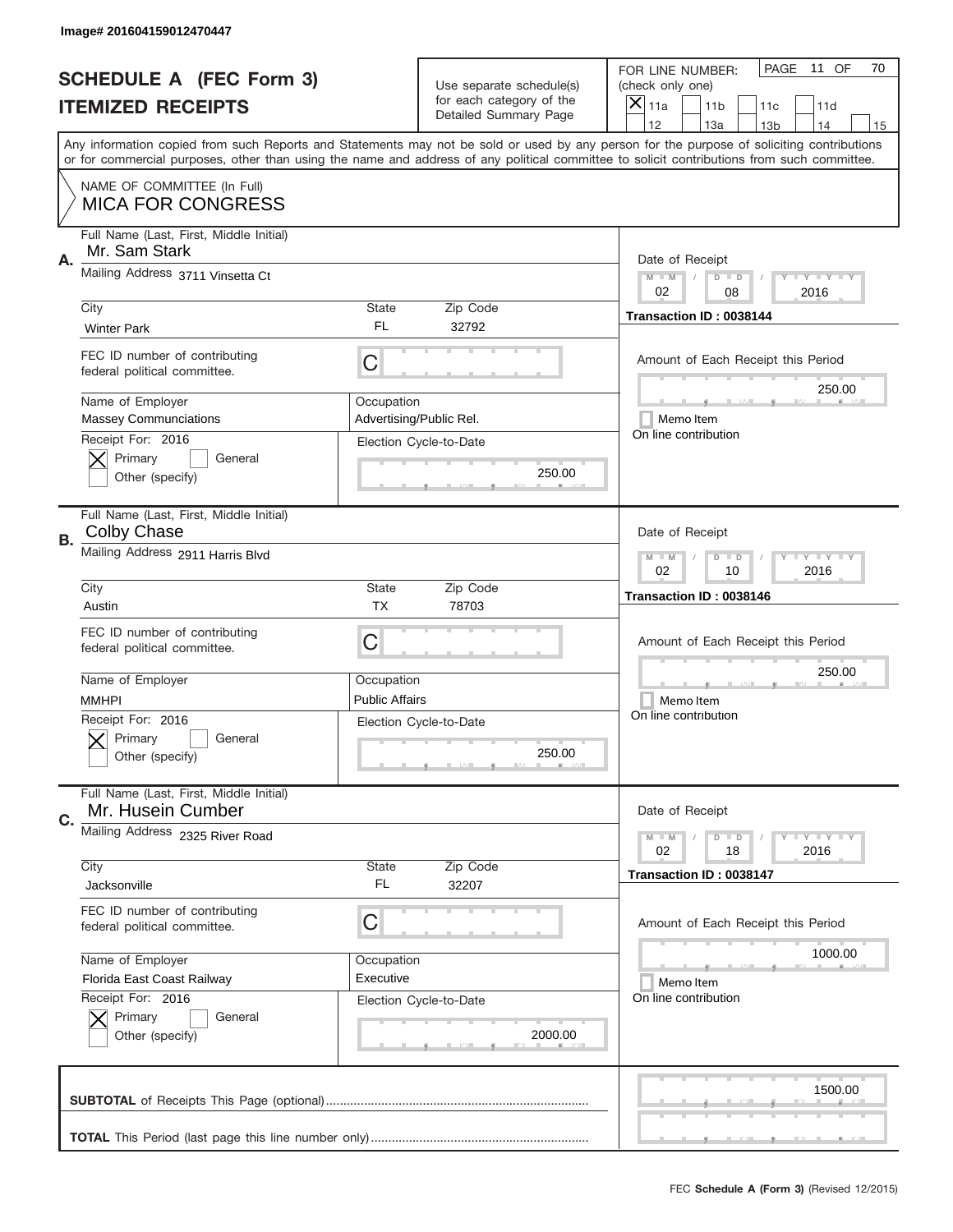|    | Image# 201604159012470448                                          |                                                           |                                                   |                                                                                                                                                                                                                                                                                                                                     |
|----|--------------------------------------------------------------------|-----------------------------------------------------------|---------------------------------------------------|-------------------------------------------------------------------------------------------------------------------------------------------------------------------------------------------------------------------------------------------------------------------------------------------------------------------------------------|
|    | <b>SCHEDULE A (FEC Form 3)</b>                                     |                                                           | Use separate schedule(s)                          | PAGE<br>12 OF<br>70<br>FOR LINE NUMBER:<br>(check only one)                                                                                                                                                                                                                                                                         |
|    | <b>ITEMIZED RECEIPTS</b>                                           |                                                           | for each category of the<br>Detailed Summary Page | ×<br>11a<br>11 <sub>b</sub><br>11c<br>11d                                                                                                                                                                                                                                                                                           |
|    |                                                                    |                                                           |                                                   | 12<br>13a<br>14<br>13 <sub>b</sub><br>15<br>Any information copied from such Reports and Statements may not be sold or used by any person for the purpose of soliciting contributions<br>or for commercial purposes, other than using the name and address of any political committee to solicit contributions from such committee. |
|    | NAME OF COMMITTEE (In Full)<br><b>MICA FOR CONGRESS</b>            |                                                           |                                                   |                                                                                                                                                                                                                                                                                                                                     |
| Α. | Full Name (Last, First, Middle Initial)<br>Mr. Bernard Paul Hus    |                                                           |                                                   | Date of Receipt                                                                                                                                                                                                                                                                                                                     |
|    | Mailing Address 2830 NE 8 Court                                    |                                                           |                                                   | $M$ M<br>$D$ $D$<br>Y FY FY FY<br>02<br>2016<br>18                                                                                                                                                                                                                                                                                  |
|    | City<br>Pompano Beach                                              | State<br>FL.                                              | Zip Code<br>33062                                 | Transaction ID: 0038148                                                                                                                                                                                                                                                                                                             |
|    | FEC ID number of contributing<br>federal political committee.      | C                                                         |                                                   | Amount of Each Receipt this Period<br>500.00                                                                                                                                                                                                                                                                                        |
|    | Name of Employer<br>Hypower                                        | Occupation<br>President                                   |                                                   | Memo Item                                                                                                                                                                                                                                                                                                                           |
|    | Receipt For: 2016<br>Primary<br>General<br>Other (specify)         |                                                           | Election Cycle-to-Date<br>500.00                  | On line contribution                                                                                                                                                                                                                                                                                                                |
| В. | Full Name (Last, First, Middle Initial)<br>Mr. Donald J. Palladeno |                                                           |                                                   | Date of Receipt                                                                                                                                                                                                                                                                                                                     |
|    | Mailing Address 440 W. Morse Blvd                                  | <b>LY LY LY</b><br>$M - M$<br>$D$ $D$<br>02<br>19<br>2016 |                                                   |                                                                                                                                                                                                                                                                                                                                     |
|    | City<br><b>Winter Park</b>                                         | State<br>FL                                               | Zip Code<br>32789                                 | Transaction ID: 0038100                                                                                                                                                                                                                                                                                                             |
|    | FEC ID number of contributing<br>federal political committee.      | C                                                         |                                                   | Amount of Each Receipt this Period                                                                                                                                                                                                                                                                                                  |
|    | Name of Employer                                                   | Occupation                                                |                                                   | 500.00                                                                                                                                                                                                                                                                                                                              |
|    | Palladeno Enterprises                                              |                                                           | <b>Public Relations Consul.</b>                   | Memo Item                                                                                                                                                                                                                                                                                                                           |
|    | Receipt For: 2016<br>General<br>Primary<br>Other (specify)         |                                                           | Election Cycle-to-Date<br>1000.00                 |                                                                                                                                                                                                                                                                                                                                     |
| C. | Full Name (Last, First, Middle Initial)<br>Mr. Loren H. Roby       |                                                           |                                                   | Date of Receipt                                                                                                                                                                                                                                                                                                                     |
|    | Mailing Address 2218 Merritt Park Dr.                              |                                                           |                                                   | $D$ $D$<br><b>LYLYLY</b><br>$M - M$<br>02<br>19<br>2016                                                                                                                                                                                                                                                                             |
|    | City<br>Orlando                                                    | <b>State</b><br>FL                                        | Zip Code<br>32803                                 | Transaction ID: 0038101                                                                                                                                                                                                                                                                                                             |
|    | FEC ID number of contributing<br>federal political committee.      | C                                                         |                                                   | Amount of Each Receipt this Period                                                                                                                                                                                                                                                                                                  |
|    | Name of Employer                                                   | Occupation                                                |                                                   | 1000.00                                                                                                                                                                                                                                                                                                                             |
|    | Self                                                               |                                                           | Real Estate Appraiser                             | Memo Item                                                                                                                                                                                                                                                                                                                           |
|    | Receipt For: 2016<br>Primary<br>General<br>Other (specify)         |                                                           | Election Cycle-to-Date<br>2000.00                 |                                                                                                                                                                                                                                                                                                                                     |
|    |                                                                    |                                                           |                                                   |                                                                                                                                                                                                                                                                                                                                     |
|    |                                                                    |                                                           |                                                   | 2000.00                                                                                                                                                                                                                                                                                                                             |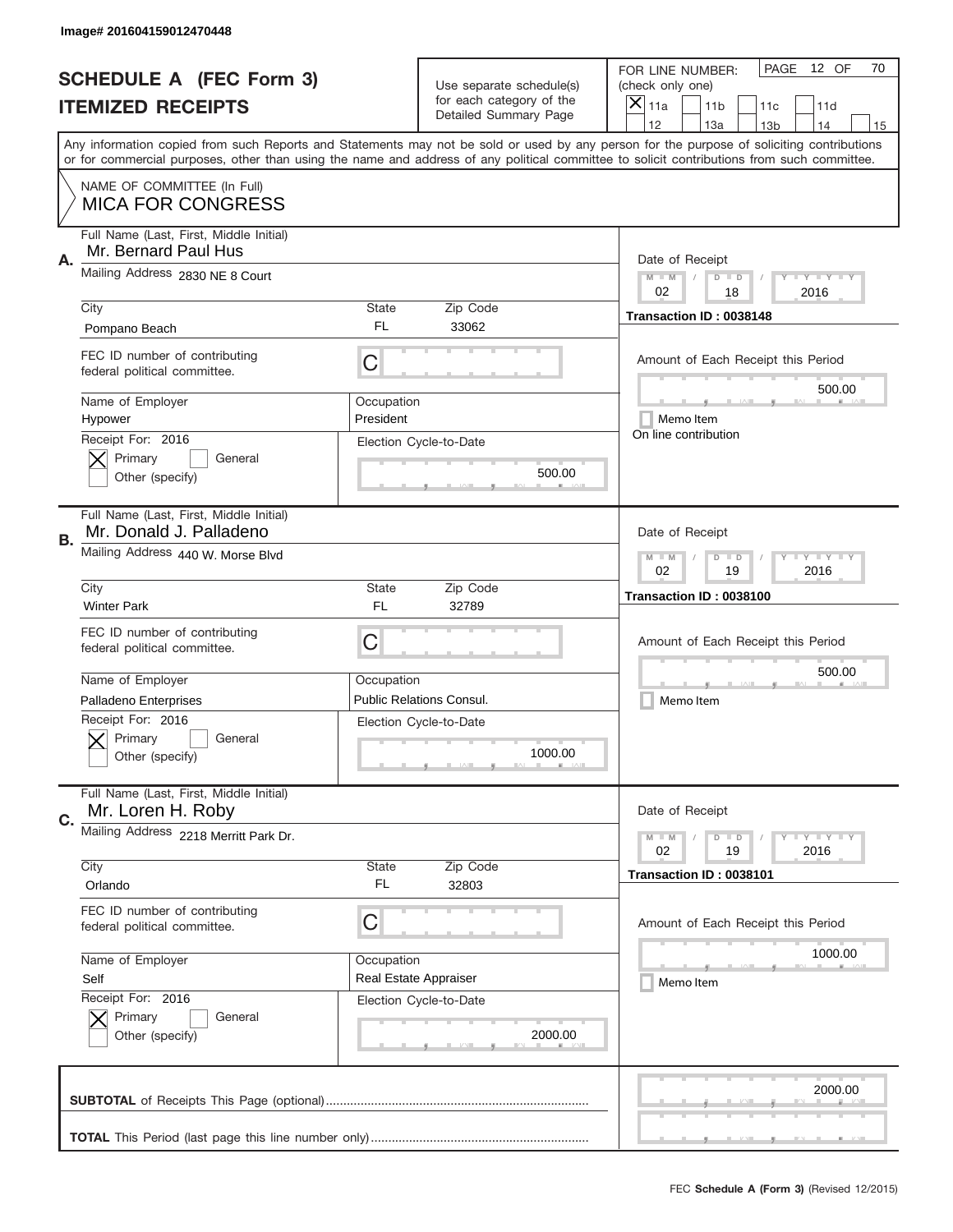|    | Image# 201604159012470449                                             |                           |                                                   |                                                                                                                                                                                       |
|----|-----------------------------------------------------------------------|---------------------------|---------------------------------------------------|---------------------------------------------------------------------------------------------------------------------------------------------------------------------------------------|
|    | <b>SCHEDULE A (FEC Form 3)</b>                                        |                           | Use separate schedule(s)                          | PAGE<br>13 OF<br>70<br>FOR LINE NUMBER:<br>(check only one)                                                                                                                           |
|    | <b>ITEMIZED RECEIPTS</b>                                              |                           | for each category of the<br>Detailed Summary Page | $\times$<br>11a<br>11 <sub>b</sub><br>11c<br>11d                                                                                                                                      |
|    |                                                                       |                           |                                                   | 12<br>13a<br>14<br>13 <sub>b</sub><br>15<br>Any information copied from such Reports and Statements may not be sold or used by any person for the purpose of soliciting contributions |
|    |                                                                       |                           |                                                   | or for commercial purposes, other than using the name and address of any political committee to solicit contributions from such committee.                                            |
|    | NAME OF COMMITTEE (In Full)<br><b>MICA FOR CONGRESS</b>               |                           |                                                   |                                                                                                                                                                                       |
| Α. | Full Name (Last, First, Middle Initial)<br>Mr. Kenneth P. Mingledorff |                           |                                                   | Date of Receipt                                                                                                                                                                       |
|    | Mailing Address 430 Highway 6 South S-215                             |                           |                                                   | <b>LEY LEY LEY</b><br>$M - M$<br>$D$ $D$<br>02<br>19<br>2016                                                                                                                          |
|    | City<br>Houston                                                       | <b>State</b><br><b>TX</b> | Zip Code<br>77079                                 | Transaction ID: 0038102                                                                                                                                                               |
|    | FEC ID number of contributing<br>federal political committee.         | C                         |                                                   | Amount of Each Receipt this Period                                                                                                                                                    |
|    | Name of Employer<br>Self                                              | Occupation<br>Attorney    |                                                   | 500.00<br>Memo Item                                                                                                                                                                   |
|    | Receipt For: 2016<br>Primary<br>General<br>Other (specify)            |                           | Election Cycle-to-Date<br>500.00                  |                                                                                                                                                                                       |
| В. | Full Name (Last, First, Middle Initial)<br>Mr. Robert W. Caldwell III |                           |                                                   | Date of Receipt                                                                                                                                                                       |
|    | Mailing Address 1302 Ashby Circle                                     |                           |                                                   | <b>LY LY LY</b><br>$M - M$<br>$D$ $D$<br>02<br>19<br>2016                                                                                                                             |
|    | City<br>Apopka                                                        | <b>State</b><br>FL.       | Zip Code<br>32703                                 | Transaction ID: 0038105                                                                                                                                                               |
|    | FEC ID number of contributing<br>federal political committee.         | C                         |                                                   | Amount of Each Receipt this Period                                                                                                                                                    |
|    | Name of Employer<br>self                                              | Occupation<br>Realtor     |                                                   | 475.00<br>×<br>Memo Item                                                                                                                                                              |
|    | Receipt For: 2016<br>General<br>Primary<br>Other (specify)            |                           | Election Cycle-to-Date<br>0.00                    | Total earmarked through conduit. PAC limit not<br>affected.                                                                                                                           |
| C. | Full Name (Last, First, Middle Initial)<br>Mr. Robert W. Caldwell III |                           |                                                   | Date of Receipt                                                                                                                                                                       |
|    | Mailing Address 1302 Ashby Circle<br>City                             | State                     | Zip Code                                          | <b>LYLYLY</b><br>$M - M$<br>$D$ $D$<br>19<br>2016<br>02                                                                                                                               |
|    | Apopka                                                                | FL.                       | 32703                                             | Transaction ID: 0038107                                                                                                                                                               |
|    | FEC ID number of contributing<br>federal political committee.         | C                         |                                                   | Amount of Each Receipt this Period                                                                                                                                                    |
|    | Name of Employer                                                      | Occupation                |                                                   | 475.00                                                                                                                                                                                |
|    | self<br>Receipt For: 2016                                             | Realtor                   | Election Cycle-to-Date                            | × Memo Item                                                                                                                                                                           |
|    | Primary<br>General<br>Other (specify)                                 |                           | 0.00                                              | Total earmarked through conduit. PAC limit not<br>affected.                                                                                                                           |
|    |                                                                       |                           |                                                   | 500.00                                                                                                                                                                                |
|    |                                                                       |                           |                                                   | __                                                                                                                                                                                    |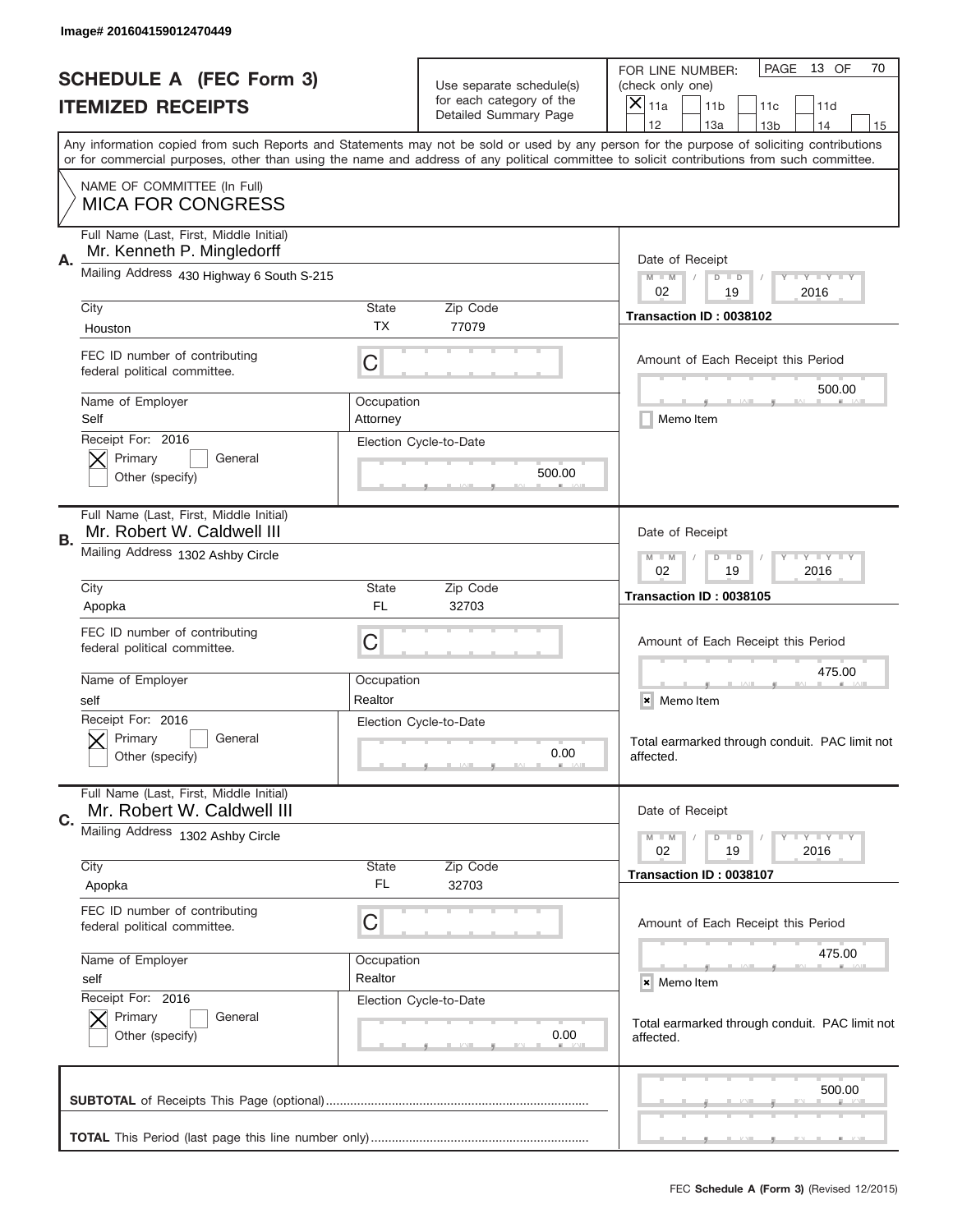|    | Image# 201604159012470450                                         |                         |                                                      |                                                                                                                                                                                                                                                                                                                                     |
|----|-------------------------------------------------------------------|-------------------------|------------------------------------------------------|-------------------------------------------------------------------------------------------------------------------------------------------------------------------------------------------------------------------------------------------------------------------------------------------------------------------------------------|
|    | <b>SCHEDULE A (FEC Form 3)</b>                                    |                         | Use separate schedule(s)<br>for each category of the | PAGE<br>14 OF<br>70<br>FOR LINE NUMBER:<br>(check only one)                                                                                                                                                                                                                                                                         |
|    | <b>ITEMIZED RECEIPTS</b>                                          |                         | Detailed Summary Page                                | ×<br>11a<br>11 <sub>b</sub><br>11c<br>11d                                                                                                                                                                                                                                                                                           |
|    |                                                                   |                         |                                                      | 12<br>13a<br>14<br>13 <sub>b</sub><br>15<br>Any information copied from such Reports and Statements may not be sold or used by any person for the purpose of soliciting contributions<br>or for commercial purposes, other than using the name and address of any political committee to solicit contributions from such committee. |
|    | NAME OF COMMITTEE (In Full)<br><b>MICA FOR CONGRESS</b>           |                         |                                                      |                                                                                                                                                                                                                                                                                                                                     |
| Α. | Full Name (Last, First, Middle Initial)<br>Votesane PAC           |                         |                                                      | Date of Receipt                                                                                                                                                                                                                                                                                                                     |
|    | Mailing Address PO Box 2713                                       |                         |                                                      | $M - M$<br><b>LEY LEY LEY</b><br>$D$ $D$<br>02<br>19<br>2016                                                                                                                                                                                                                                                                        |
|    | City<br>Alexandria                                                | State<br>VA             | Zip Code<br>22301                                    | <b>Transaction ID: 0038107-0001</b>                                                                                                                                                                                                                                                                                                 |
|    | FEC ID number of contributing<br>federal political committee.     | C                       |                                                      | Amount of Each Receipt this Period<br>475.00                                                                                                                                                                                                                                                                                        |
|    | Name of Employer                                                  | Occupation              |                                                      | Memo Item                                                                                                                                                                                                                                                                                                                           |
|    | Receipt For: 2016<br>Primary<br>General<br>Other (specify)        |                         | Election Cycle-to-Date<br>950.00                     | Earmarked through Caldwell, Robert W., III (Mr.)                                                                                                                                                                                                                                                                                    |
| В. | Full Name (Last, First, Middle Initial)<br>Mr. Vincent Signorello |                         |                                                      | Date of Receipt                                                                                                                                                                                                                                                                                                                     |
|    | Mailing Address 5520 Oakwood Ln                                   |                         |                                                      | <b>LYLYLY</b><br>$M - M$<br>$D$ $D$<br>02<br>19<br>2016                                                                                                                                                                                                                                                                             |
|    | City<br>Miami                                                     | State<br>FL             | Zip Code<br>33156                                    | Transaction ID: 0038149                                                                                                                                                                                                                                                                                                             |
|    | FEC ID number of contributing<br>federal political committee.     | C                       |                                                      | Amount of Each Receipt this Period                                                                                                                                                                                                                                                                                                  |
|    | Name of Employer<br><b>FECI</b>                                   | Occupation<br>President |                                                      | 1000.00<br>Memo Item<br>On line contribution                                                                                                                                                                                                                                                                                        |
|    | Receipt For: 2016<br>General<br>Primary<br>Other (specify)        |                         | Election Cycle-to-Date<br>1000.00                    |                                                                                                                                                                                                                                                                                                                                     |
| C. | Full Name (Last, First, Middle Initial)<br>Mrs. Michael Reininger |                         |                                                      | Date of Receipt                                                                                                                                                                                                                                                                                                                     |
|    | Mailing Address 1581 Brickell Ave<br>City                         | State                   | Zip Code                                             | $I - Y - I - Y - I - Y$<br>$M - M$<br>$D$ $D$<br>02<br>2016<br>19                                                                                                                                                                                                                                                                   |
|    | Miami                                                             | FL                      | 33159                                                | Transaction ID: 0038150                                                                                                                                                                                                                                                                                                             |
|    | FEC ID number of contributing<br>federal political committee.     | C                       |                                                      | Amount of Each Receipt this Period                                                                                                                                                                                                                                                                                                  |
|    | Name of Employer                                                  | Occupation              |                                                      | 1000.00                                                                                                                                                                                                                                                                                                                             |
|    | All Aboard Florida<br>Receipt For: 2016                           | President               |                                                      | Memo Item<br>On line contribution                                                                                                                                                                                                                                                                                                   |
|    | Primary<br>General<br>Other (specify)                             |                         | Election Cycle-to-Date<br>1000.00                    |                                                                                                                                                                                                                                                                                                                                     |
|    |                                                                   |                         |                                                      | 2475.00                                                                                                                                                                                                                                                                                                                             |
|    |                                                                   |                         |                                                      |                                                                                                                                                                                                                                                                                                                                     |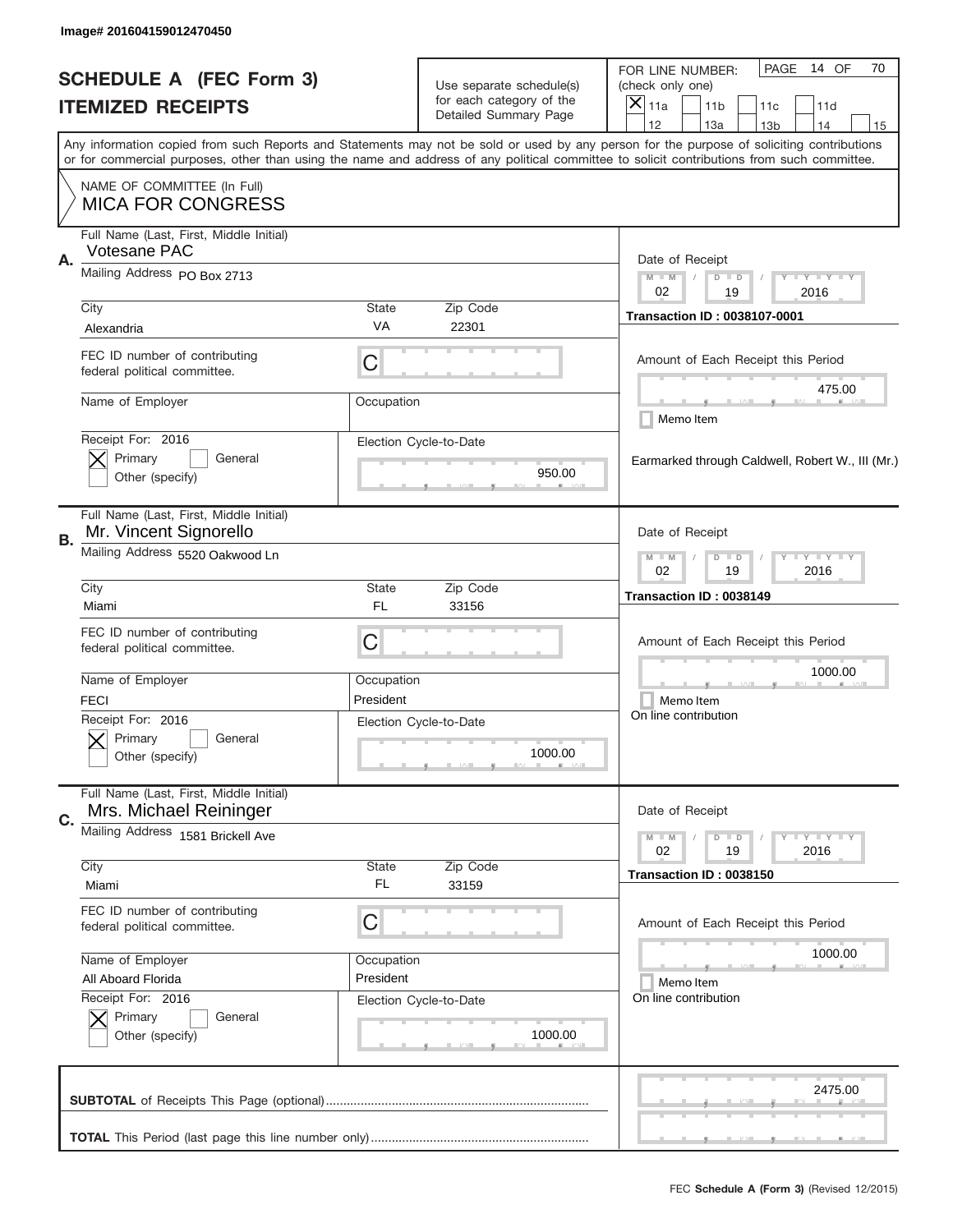|    | Image# 201604159012470451                                        |                                                           |                                                   |                                                                                                                                                                                                                                                                                         |
|----|------------------------------------------------------------------|-----------------------------------------------------------|---------------------------------------------------|-----------------------------------------------------------------------------------------------------------------------------------------------------------------------------------------------------------------------------------------------------------------------------------------|
|    | <b>SCHEDULE A (FEC Form 3)</b>                                   |                                                           | Use separate schedule(s)                          | PAGE<br>15 OF<br>70<br>FOR LINE NUMBER:<br>(check only one)                                                                                                                                                                                                                             |
|    | <b>ITEMIZED RECEIPTS</b>                                         |                                                           | for each category of the<br>Detailed Summary Page | $\times$<br>11a<br>11 <sub>b</sub><br>11c<br>11d                                                                                                                                                                                                                                        |
|    |                                                                  |                                                           |                                                   | 12<br>13a<br>14<br>13 <sub>b</sub><br>15                                                                                                                                                                                                                                                |
|    |                                                                  |                                                           |                                                   | Any information copied from such Reports and Statements may not be sold or used by any person for the purpose of soliciting contributions<br>or for commercial purposes, other than using the name and address of any political committee to solicit contributions from such committee. |
|    | NAME OF COMMITTEE (In Full)<br><b>MICA FOR CONGRESS</b>          |                                                           |                                                   |                                                                                                                                                                                                                                                                                         |
| Α. | Full Name (Last, First, Middle Initial)<br>Ms. Melissa Shuffield |                                                           |                                                   | Date of Receipt                                                                                                                                                                                                                                                                         |
|    | Mailing Address 100 Andalusia Ave, #702                          |                                                           |                                                   | $M$ $M$<br>Y FY FY FY<br>$D$ $D$<br>02<br>2016<br>19                                                                                                                                                                                                                                    |
|    | City                                                             | State<br>FL                                               | Zip Code<br>33134                                 | Transaction ID: 0038151                                                                                                                                                                                                                                                                 |
|    | Miami                                                            |                                                           |                                                   |                                                                                                                                                                                                                                                                                         |
|    | FEC ID number of contributing<br>federal political committee.    | C                                                         |                                                   | Amount of Each Receipt this Period<br>1000.00                                                                                                                                                                                                                                           |
|    | Name of Employer<br><b>FECI</b>                                  | Occupation                                                | <b>Public Relations Consul.</b>                   | Memo Item                                                                                                                                                                                                                                                                               |
|    | Receipt For: 2016                                                |                                                           | Election Cycle-to-Date                            | On line contribution                                                                                                                                                                                                                                                                    |
|    | Primary<br>General<br>Other (specify)                            |                                                           | 1000.00                                           |                                                                                                                                                                                                                                                                                         |
| В. | Full Name (Last, First, Middle Initial)<br>Jose Gonzalez         |                                                           |                                                   | Date of Receipt                                                                                                                                                                                                                                                                         |
|    | Mailing Address 3200 SW 80th Ave                                 | <b>LY LY LY</b><br>$M - M$<br>$D$ $D$<br>02<br>19<br>2016 |                                                   |                                                                                                                                                                                                                                                                                         |
|    | City<br>Miami                                                    | <b>State</b><br>FL                                        | Zip Code<br>33155                                 | Transaction ID: 0038152                                                                                                                                                                                                                                                                 |
|    | FEC ID number of contributing                                    |                                                           |                                                   |                                                                                                                                                                                                                                                                                         |
|    | federal political committee.                                     | C                                                         |                                                   | Amount of Each Receipt this Period                                                                                                                                                                                                                                                      |
|    | Name of Employer                                                 | Occupation                                                |                                                   | 1000.00                                                                                                                                                                                                                                                                                 |
|    | <b>FECI</b>                                                      | Administrator                                             |                                                   | Memo Item                                                                                                                                                                                                                                                                               |
|    | Receipt For: 2016<br>General<br>Primary                          |                                                           | Election Cycle-to-Date                            | On line contribution                                                                                                                                                                                                                                                                    |
|    | Other (specify)                                                  |                                                           | 1000.00                                           |                                                                                                                                                                                                                                                                                         |
| C. | Full Name (Last, First, Middle Initial)<br>Mr. Michael Mennello  |                                                           |                                                   | Date of Receipt                                                                                                                                                                                                                                                                         |
|    | Mailing Address 1311 Via Tuscany                                 |                                                           |                                                   | <b>LYLYLY</b><br>$M - M$<br>$D$ $D$<br>02<br>29<br>2016                                                                                                                                                                                                                                 |
|    | City                                                             | <b>State</b>                                              | Zip Code                                          | Transaction ID: 0038122                                                                                                                                                                                                                                                                 |
|    | <b>Winter Park</b>                                               | FL                                                        | 32789                                             |                                                                                                                                                                                                                                                                                         |
|    | FEC ID number of contributing<br>federal political committee.    | C                                                         |                                                   | Amount of Each Receipt this Period                                                                                                                                                                                                                                                      |
|    | Name of Employer                                                 | Occupation                                                |                                                   | 300.00                                                                                                                                                                                                                                                                                  |
|    | Self                                                             | Retired                                                   |                                                   | Memo Item                                                                                                                                                                                                                                                                               |
|    | Receipt For: 2016                                                |                                                           | Election Cycle-to-Date                            |                                                                                                                                                                                                                                                                                         |
|    | Primary<br>General<br>Other (specify)                            |                                                           | 300.00                                            |                                                                                                                                                                                                                                                                                         |
|    |                                                                  |                                                           |                                                   |                                                                                                                                                                                                                                                                                         |
|    |                                                                  |                                                           |                                                   | 2300.00                                                                                                                                                                                                                                                                                 |
|    |                                                                  |                                                           |                                                   |                                                                                                                                                                                                                                                                                         |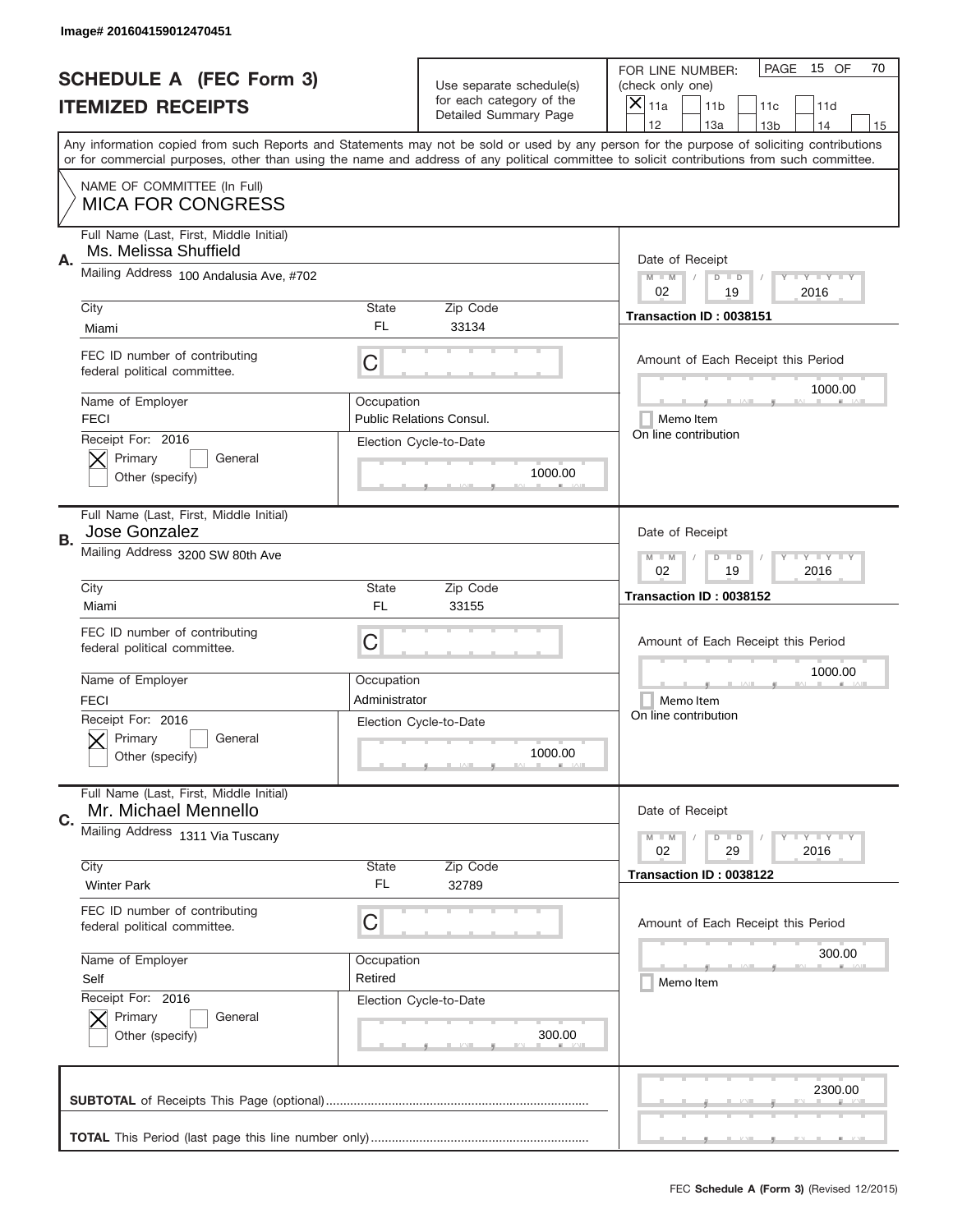|    | Image# 201604159012470452                                            |                          |                                                      |                                                                                                                                                                                                                                                                                                                                     |
|----|----------------------------------------------------------------------|--------------------------|------------------------------------------------------|-------------------------------------------------------------------------------------------------------------------------------------------------------------------------------------------------------------------------------------------------------------------------------------------------------------------------------------|
|    | <b>SCHEDULE A (FEC Form 3)</b>                                       |                          | Use separate schedule(s)<br>for each category of the | PAGE<br>16 OF<br>70<br>FOR LINE NUMBER:<br>(check only one)                                                                                                                                                                                                                                                                         |
|    | <b>ITEMIZED RECEIPTS</b>                                             |                          | Detailed Summary Page                                | ×<br>11a<br>11 <sub>b</sub><br>11c<br>11d                                                                                                                                                                                                                                                                                           |
|    |                                                                      |                          |                                                      | 12<br>13a<br>13 <sub>b</sub><br>14<br>15<br>Any information copied from such Reports and Statements may not be sold or used by any person for the purpose of soliciting contributions<br>or for commercial purposes, other than using the name and address of any political committee to solicit contributions from such committee. |
|    | NAME OF COMMITTEE (In Full)<br><b>MICA FOR CONGRESS</b>              |                          |                                                      |                                                                                                                                                                                                                                                                                                                                     |
| Α. | Full Name (Last, First, Middle Initial)<br>Mrs. Genean McKinnon      |                          |                                                      | Date of Receipt                                                                                                                                                                                                                                                                                                                     |
|    | Mailing Address 701 Via Bella                                        |                          |                                                      | $M$ M<br><b>LEY LEY LEY</b><br>$D$ $D$<br>02<br>29<br>2016                                                                                                                                                                                                                                                                          |
|    | City<br><b>Winter Park</b>                                           | State<br>FL.             | Zip Code<br>32789                                    | Transaction ID: 0038123                                                                                                                                                                                                                                                                                                             |
|    | FEC ID number of contributing<br>federal political committee.        | C                        |                                                      | Amount of Each Receipt this Period<br>200.00                                                                                                                                                                                                                                                                                        |
|    | Name of Employer<br>GrayRobinson                                     | Occupation<br>Consultant |                                                      | Memo Item                                                                                                                                                                                                                                                                                                                           |
|    | Receipt For: 2016<br>Primary<br>General<br>Other (specify)           |                          | Election Cycle-to-Date<br>1700.00                    |                                                                                                                                                                                                                                                                                                                                     |
| В. | Full Name (Last, First, Middle Initial)<br>Gen. Stephen M Seay       |                          |                                                      | Date of Receipt                                                                                                                                                                                                                                                                                                                     |
|    | Mailing Address 709 Balmoral Road                                    |                          |                                                      | $M - M$<br><b>LY LY LY</b><br>$D$ $D$<br>02<br>29<br>2016                                                                                                                                                                                                                                                                           |
|    | City<br><b>Winter Park</b>                                           | State<br>FL              | Zip Code<br>32789                                    | Transaction ID: 0038124                                                                                                                                                                                                                                                                                                             |
|    | FEC ID number of contributing<br>federal political committee.        | C                        |                                                      | Amount of Each Receipt this Period                                                                                                                                                                                                                                                                                                  |
|    |                                                                      |                          |                                                      | 250.00                                                                                                                                                                                                                                                                                                                              |
|    | Name of Employer                                                     | Occupation               |                                                      |                                                                                                                                                                                                                                                                                                                                     |
|    | <b>Business Solutions</b>                                            | OWNER                    |                                                      | Memo Item                                                                                                                                                                                                                                                                                                                           |
|    | Receipt For: 2016<br>General<br>Primary<br>Other (specify)           |                          | Election Cycle-to-Date<br>250.00                     |                                                                                                                                                                                                                                                                                                                                     |
| C. | Full Name (Last, First, Middle Initial)<br>Mr. Santiago M. Fernandez |                          |                                                      | Date of Receipt                                                                                                                                                                                                                                                                                                                     |
|    | Mailing Address 2610 Pershing Ave                                    |                          |                                                      | <b>LYLYLY</b><br>$M - M$<br>$D$ $D$<br>02<br>29<br>2016                                                                                                                                                                                                                                                                             |
|    | City<br>Orlando                                                      | State<br>FL              | Zip Code<br>32806                                    | Transaction ID: 0038125                                                                                                                                                                                                                                                                                                             |
|    | FEC ID number of contributing<br>federal political committee.        | C                        |                                                      | Amount of Each Receipt this Period                                                                                                                                                                                                                                                                                                  |
|    | Name of Employer                                                     | Occupation               |                                                      | 500.00                                                                                                                                                                                                                                                                                                                              |
|    | Self                                                                 | Architect                |                                                      | Memo Item                                                                                                                                                                                                                                                                                                                           |
|    | Receipt For: 2016<br>Primary<br>General<br>Other (specify)           |                          | Election Cycle-to-Date<br>500.00                     |                                                                                                                                                                                                                                                                                                                                     |
|    |                                                                      |                          |                                                      | 950.00                                                                                                                                                                                                                                                                                                                              |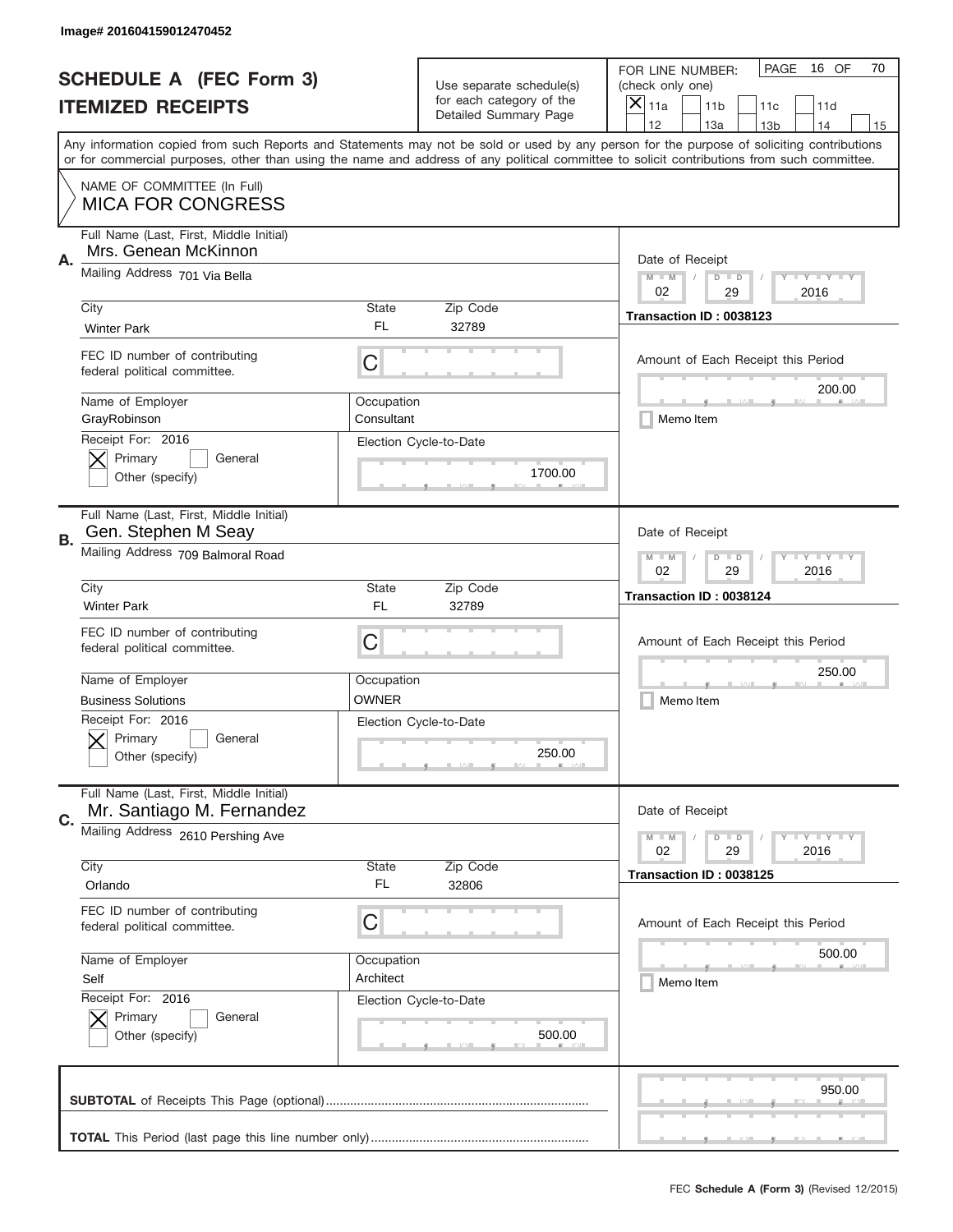|           | Image# 201604159012470453                                          |             |                                                   |                                                                                                                                                                                                                                                                                                                                     |
|-----------|--------------------------------------------------------------------|-------------|---------------------------------------------------|-------------------------------------------------------------------------------------------------------------------------------------------------------------------------------------------------------------------------------------------------------------------------------------------------------------------------------------|
|           | <b>SCHEDULE A (FEC Form 3)</b>                                     |             | Use separate schedule(s)                          | PAGE<br>17 OF<br>70<br>FOR LINE NUMBER:<br>(check only one)                                                                                                                                                                                                                                                                         |
|           | <b>ITEMIZED RECEIPTS</b>                                           |             | for each category of the<br>Detailed Summary Page | ×<br>11a<br>11 <sub>b</sub><br>11c<br>11d                                                                                                                                                                                                                                                                                           |
|           |                                                                    |             |                                                   | 12<br>13a<br>14<br>13 <sub>b</sub><br>15<br>Any information copied from such Reports and Statements may not be sold or used by any person for the purpose of soliciting contributions<br>or for commercial purposes, other than using the name and address of any political committee to solicit contributions from such committee. |
|           | NAME OF COMMITTEE (In Full)<br><b>MICA FOR CONGRESS</b>            |             |                                                   |                                                                                                                                                                                                                                                                                                                                     |
| Α.        | Full Name (Last, First, Middle Initial)<br>Hon. Kenneth W. Bradley |             |                                                   | Date of Receipt                                                                                                                                                                                                                                                                                                                     |
|           | Mailing Address 1612 Elizabeths Walk                               |             |                                                   | $M - M$<br><b>LEY LEY LEY</b><br>$D$ $D$<br>02<br>29<br>2016                                                                                                                                                                                                                                                                        |
|           | City<br><b>Winter Park</b>                                         | State<br>FL | Zip Code<br>32789                                 | Transaction ID: 0038126                                                                                                                                                                                                                                                                                                             |
|           | FEC ID number of contributing<br>federal political committee.      | C           |                                                   | Amount of Each Receipt this Period<br>1000.00                                                                                                                                                                                                                                                                                       |
|           | Name of Employer<br>Winter Park Memorial Hospital                  | Occupation  | <b>Chief Executive Officer</b>                    | Memo Item                                                                                                                                                                                                                                                                                                                           |
|           | Receipt For: 2016<br>Primary<br>General<br>Other (specify)         |             | Election Cycle-to-Date<br>1500.00                 |                                                                                                                                                                                                                                                                                                                                     |
| <b>B.</b> | Full Name (Last, First, Middle Initial)<br>Mr. Paul S. Mears Jr.   |             |                                                   | Date of Receipt                                                                                                                                                                                                                                                                                                                     |
|           | Mailing Address 324 W. Gore Street                                 |             |                                                   | $M - M$<br>$D$ $D$<br><b>LEYTEY LEY</b><br>02<br>29<br>2016                                                                                                                                                                                                                                                                         |
|           | City<br>Orlando                                                    | State<br>FL | Zip Code<br>32806                                 | Transaction ID: 0038127                                                                                                                                                                                                                                                                                                             |
|           |                                                                    |             |                                                   |                                                                                                                                                                                                                                                                                                                                     |
|           | FEC ID number of contributing<br>federal political committee.      | C           |                                                   | Amount of Each Receipt this Period                                                                                                                                                                                                                                                                                                  |
|           | Name of Employer                                                   | Occupation  |                                                   | 1000.00                                                                                                                                                                                                                                                                                                                             |
|           | <b>Mears Transportatoin</b>                                        | Executive   |                                                   | Memo Item                                                                                                                                                                                                                                                                                                                           |
|           | Receipt For: 2016<br>Primary<br>General<br>Other (specify)         |             | Election Cycle-to-Date<br>1000.00                 |                                                                                                                                                                                                                                                                                                                                     |
| C.        | Full Name (Last, First, Middle Initial)<br><b>Garry Jones</b>      |             |                                                   | Date of Receipt                                                                                                                                                                                                                                                                                                                     |
|           | Mailing Address 1151 Preserve Point Dr                             |             |                                                   | $I - Y - I - Y - I - Y$<br>$M - M$<br>$D$ $D$<br>02<br>2016<br>29                                                                                                                                                                                                                                                                   |
|           | City<br><b>Winter Park</b>                                         | State<br>FL | Zip Code<br>32789                                 | Transaction ID: 0038128                                                                                                                                                                                                                                                                                                             |
|           | FEC ID number of contributing<br>federal political committee.      | С           |                                                   | Amount of Each Receipt this Period                                                                                                                                                                                                                                                                                                  |
|           | Name of Employer                                                   | Occupation  |                                                   | 2700.00                                                                                                                                                                                                                                                                                                                             |
|           | Fullsail                                                           | President   |                                                   | Memo Item                                                                                                                                                                                                                                                                                                                           |
|           | Receipt For: 2016<br>Primary<br>General<br>Other (specify)         |             | Election Cycle-to-Date<br>2700.00                 |                                                                                                                                                                                                                                                                                                                                     |
|           |                                                                    |             |                                                   | 4700.00                                                                                                                                                                                                                                                                                                                             |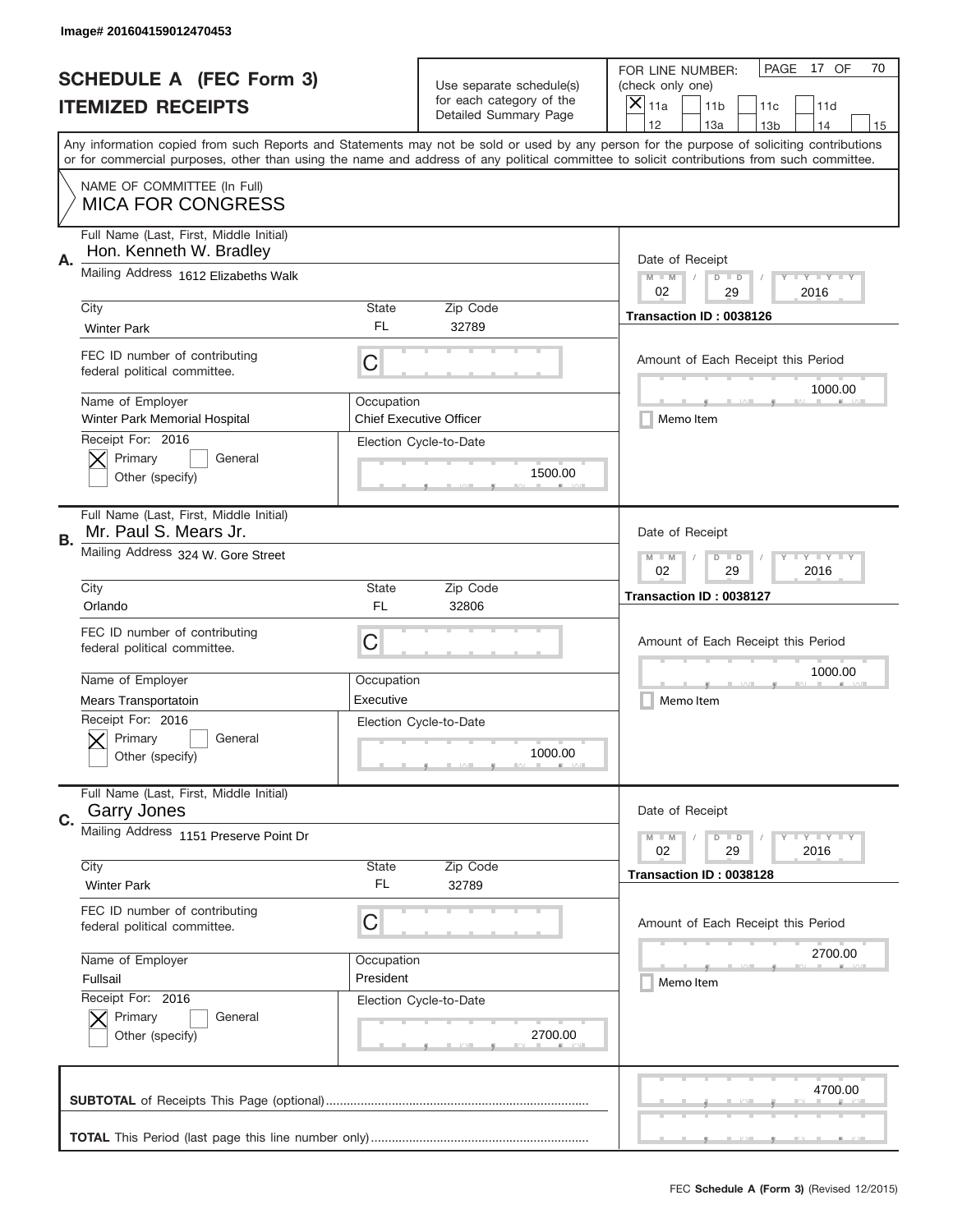|    | Image# 201604159012470454                                       |                       |                                                   |                                                                                                                                                                                                                                                                                         |
|----|-----------------------------------------------------------------|-----------------------|---------------------------------------------------|-----------------------------------------------------------------------------------------------------------------------------------------------------------------------------------------------------------------------------------------------------------------------------------------|
|    | <b>SCHEDULE A (FEC Form 3)</b>                                  |                       | Use separate schedule(s)                          | PAGE<br>18 OF<br>70<br>FOR LINE NUMBER:<br>(check only one)                                                                                                                                                                                                                             |
|    | <b>ITEMIZED RECEIPTS</b>                                        |                       | for each category of the<br>Detailed Summary Page | ×<br>11a<br>11 <sub>b</sub><br>11c<br>11d                                                                                                                                                                                                                                               |
|    |                                                                 |                       |                                                   | 12<br>13a<br>14<br>13 <sub>b</sub><br>15                                                                                                                                                                                                                                                |
|    |                                                                 |                       |                                                   | Any information copied from such Reports and Statements may not be sold or used by any person for the purpose of soliciting contributions<br>or for commercial purposes, other than using the name and address of any political committee to solicit contributions from such committee. |
|    | NAME OF COMMITTEE (In Full)                                     |                       |                                                   |                                                                                                                                                                                                                                                                                         |
|    | <b>MICA FOR CONGRESS</b>                                        |                       |                                                   |                                                                                                                                                                                                                                                                                         |
| Α. | Full Name (Last, First, Middle Initial)<br>Ms. Isis P. Jones    |                       |                                                   | Date of Receipt                                                                                                                                                                                                                                                                         |
|    | Mailing Address 1151 Preserve Point Dr                          |                       |                                                   | $M - M$<br><b>LEY LEY LEY</b><br>$D$ $D$<br>02<br>29<br>2016                                                                                                                                                                                                                            |
|    | City                                                            | State                 | Zip Code                                          | Transaction ID: 0038129                                                                                                                                                                                                                                                                 |
|    | <b>Winter Park</b>                                              | FL                    | 32789                                             |                                                                                                                                                                                                                                                                                         |
|    | FEC ID number of contributing<br>federal political committee.   | C                     |                                                   | Amount of Each Receipt this Period<br>2700.00                                                                                                                                                                                                                                           |
|    | Name of Employer                                                | Occupation            |                                                   |                                                                                                                                                                                                                                                                                         |
|    | <b>Full Sail University</b>                                     | Executive             |                                                   | Memo Item                                                                                                                                                                                                                                                                               |
|    | Receipt For: 2016<br>Primary<br>General<br>Other (specify)      |                       | Election Cycle-to-Date<br>2700.00                 |                                                                                                                                                                                                                                                                                         |
|    |                                                                 |                       |                                                   |                                                                                                                                                                                                                                                                                         |
| В. | Full Name (Last, First, Middle Initial)<br>Mr. Harvey L. Massey |                       |                                                   | Date of Receipt                                                                                                                                                                                                                                                                         |
|    | Mailing Address 1461 Via Tuscany                                |                       |                                                   | $M$ M<br><b>LEYTEY LEY</b><br>$D$ $D$<br>02<br>29<br>2016                                                                                                                                                                                                                               |
|    | City                                                            | State                 | Zip Code                                          | Transaction ID: 0038130                                                                                                                                                                                                                                                                 |
|    | <b>Winter Park</b>                                              | FL                    | 32790                                             |                                                                                                                                                                                                                                                                                         |
|    | FEC ID number of contributing<br>federal political committee.   | C                     |                                                   | Amount of Each Receipt this Period                                                                                                                                                                                                                                                      |
|    |                                                                 |                       |                                                   | 500.00                                                                                                                                                                                                                                                                                  |
|    | Name of Employer                                                | Occupation            |                                                   |                                                                                                                                                                                                                                                                                         |
|    | <b>Massey Services</b>                                          | <b>Businessperson</b> |                                                   | Memo Item                                                                                                                                                                                                                                                                               |
|    | Receipt For: 2016                                               |                       | Election Cycle-to-Date                            |                                                                                                                                                                                                                                                                                         |
|    | General<br>Primary<br>Other (specify)                           |                       | 1000.00                                           |                                                                                                                                                                                                                                                                                         |
|    |                                                                 |                       |                                                   |                                                                                                                                                                                                                                                                                         |
| C. | Full Name (Last, First, Middle Initial)<br>Kerri R Smith        |                       |                                                   | Date of Receipt                                                                                                                                                                                                                                                                         |
|    | Mailing Address 14130 SW 33rd Ct                                |                       |                                                   | $I - Y - I - Y - I - Y$<br>$M - M$<br>$D$ $D$                                                                                                                                                                                                                                           |
|    | City                                                            | State                 | Zip Code                                          | 02<br>29<br>2016                                                                                                                                                                                                                                                                        |
|    | Fort Lauderdale                                                 | FL                    | 33330                                             | Transaction ID: 0038134                                                                                                                                                                                                                                                                 |
|    | FEC ID number of contributing                                   |                       |                                                   |                                                                                                                                                                                                                                                                                         |
|    | federal political committee.                                    | C                     |                                                   | Amount of Each Receipt this Period                                                                                                                                                                                                                                                      |
|    | Name of Employer                                                | Occupation            |                                                   | 1000.00                                                                                                                                                                                                                                                                                 |
|    | <b>Baker Concrete</b>                                           | Executive             |                                                   | Memo Item                                                                                                                                                                                                                                                                               |
|    | Receipt For: 2016                                               |                       | Election Cycle-to-Date                            |                                                                                                                                                                                                                                                                                         |
|    | Primary<br>General                                              |                       |                                                   |                                                                                                                                                                                                                                                                                         |
|    | Other (specify)                                                 |                       | 1000.00                                           |                                                                                                                                                                                                                                                                                         |
|    |                                                                 |                       |                                                   |                                                                                                                                                                                                                                                                                         |
|    |                                                                 |                       |                                                   | 4200.00                                                                                                                                                                                                                                                                                 |
|    |                                                                 |                       |                                                   |                                                                                                                                                                                                                                                                                         |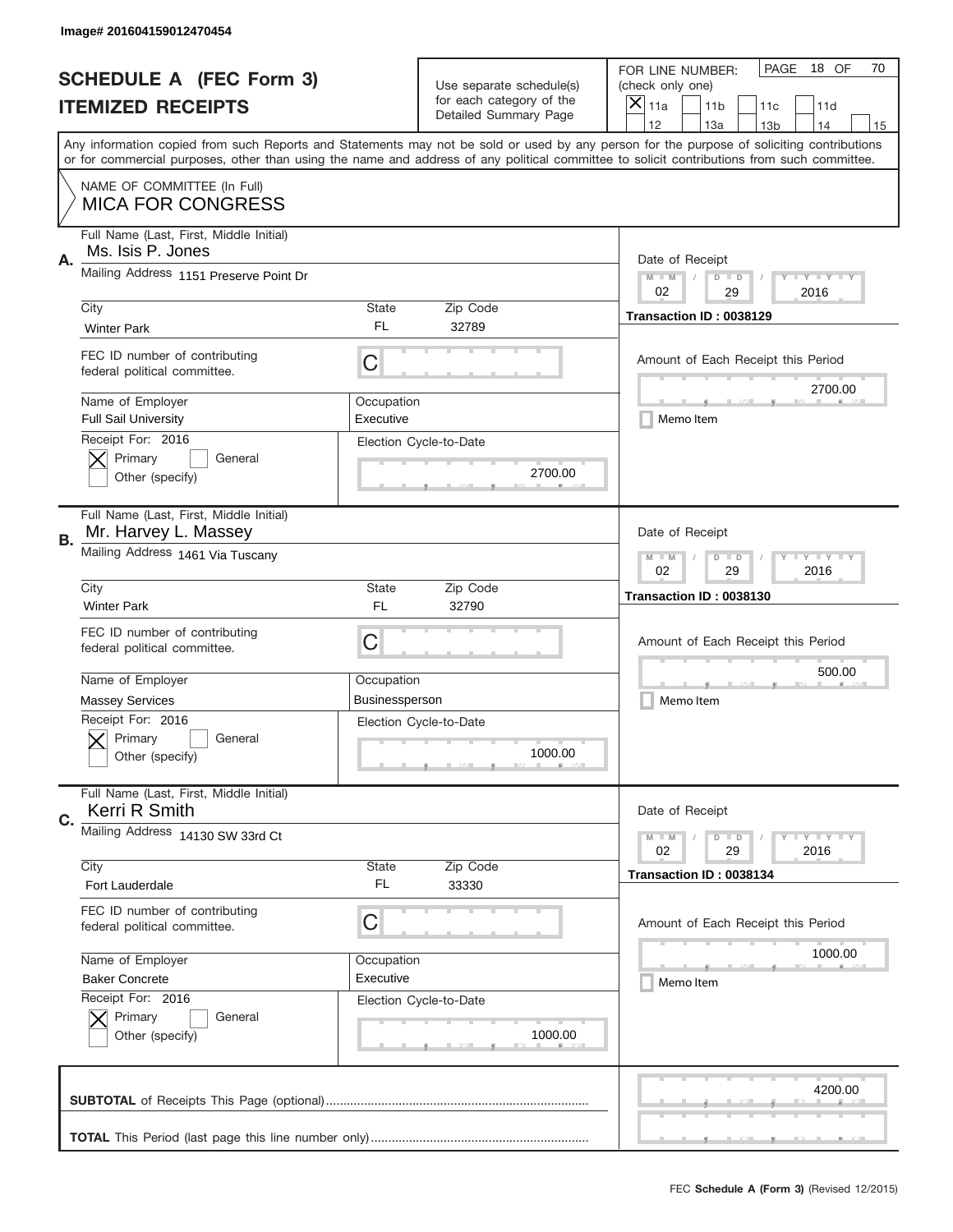|           | Image# 201604159012470455                                          |                              |                                                   |                                                                                                                                                                                                                                                                                                                                     |
|-----------|--------------------------------------------------------------------|------------------------------|---------------------------------------------------|-------------------------------------------------------------------------------------------------------------------------------------------------------------------------------------------------------------------------------------------------------------------------------------------------------------------------------------|
|           | <b>SCHEDULE A (FEC Form 3)</b>                                     |                              | Use separate schedule(s)                          | PAGE<br>19 OF<br>70<br>FOR LINE NUMBER:<br>(check only one)                                                                                                                                                                                                                                                                         |
|           | <b>ITEMIZED RECEIPTS</b>                                           |                              | for each category of the<br>Detailed Summary Page | ×<br>11a<br>11 <sub>b</sub><br>11c<br>11d                                                                                                                                                                                                                                                                                           |
|           |                                                                    |                              |                                                   | 12<br>13a<br>14<br>13 <sub>b</sub><br>15<br>Any information copied from such Reports and Statements may not be sold or used by any person for the purpose of soliciting contributions<br>or for commercial purposes, other than using the name and address of any political committee to solicit contributions from such committee. |
|           | NAME OF COMMITTEE (In Full)<br><b>MICA FOR CONGRESS</b>            |                              |                                                   |                                                                                                                                                                                                                                                                                                                                     |
| Α.        | Full Name (Last, First, Middle Initial)<br>Mr. Russell L. Roberts  |                              |                                                   | Date of Receipt                                                                                                                                                                                                                                                                                                                     |
|           | Mailing Address 2200 Alaqua Drive                                  |                              |                                                   | $M - M$<br><b>LEY LEY LEY</b><br>$D$ $D$<br>02<br>29<br>2016                                                                                                                                                                                                                                                                        |
|           | City<br>Longwood                                                   | State<br>FL.                 | Zip Code<br>32779-3100                            | Transaction ID: 0038135                                                                                                                                                                                                                                                                                                             |
|           | FEC ID number of contributing<br>federal political committee.      | C                            |                                                   | Amount of Each Receipt this Period<br>1000.00                                                                                                                                                                                                                                                                                       |
|           | Name of Employer<br>Florida East Coast Industries                  | Occupation<br>Vice president |                                                   | Memo Item                                                                                                                                                                                                                                                                                                                           |
|           | Receipt For: 2016<br>X.<br>General<br>Primary<br>Other (specify)   |                              | Election Cycle-to-Date<br>4000.00                 |                                                                                                                                                                                                                                                                                                                                     |
| <b>B.</b> | Full Name (Last, First, Middle Initial)<br>Mr. Leonard E. Williams |                              |                                                   | Date of Receipt                                                                                                                                                                                                                                                                                                                     |
|           | Mailing Address 2518 Norfolk Road                                  |                              |                                                   | $M - M$<br><b>LEYTEY LEY</b><br>$D$ $D$<br>03<br>14<br>2016                                                                                                                                                                                                                                                                         |
|           | City<br>Orlando                                                    | State<br>FL                  | Zip Code<br>32803                                 | Transaction ID: 0038114                                                                                                                                                                                                                                                                                                             |
|           | FEC ID number of contributing<br>federal political committee.      | C                            |                                                   | Amount of Each Receipt this Period                                                                                                                                                                                                                                                                                                  |
|           | Name of Employer                                                   | Occupation                   |                                                   | 1500.00                                                                                                                                                                                                                                                                                                                             |
|           | Wayne Densch, Inc.                                                 | Executive                    |                                                   | Memo Item                                                                                                                                                                                                                                                                                                                           |
|           | Receipt For: 2016<br>Primary<br>General<br>Other (specify)         |                              | Election Cycle-to-Date<br>5000.00                 |                                                                                                                                                                                                                                                                                                                                     |
| C.        | Full Name (Last, First, Middle Initial)<br>Mr. John A. Williams    |                              |                                                   | Date of Receipt                                                                                                                                                                                                                                                                                                                     |
|           | Mailing Address 3252 Winding Pine Tr                               |                              |                                                   | $I - Y - I - Y - I - Y$<br>$M - M$<br>$D$ $D$<br>03<br>2016<br>14                                                                                                                                                                                                                                                                   |
|           |                                                                    | State                        | Zip Code                                          |                                                                                                                                                                                                                                                                                                                                     |
|           | City<br>Longwood                                                   | FL                           | 32779                                             | Transaction ID: 0038115                                                                                                                                                                                                                                                                                                             |
|           | FEC ID number of contributing<br>federal political committee.      | С                            |                                                   | Amount of Each Receipt this Period                                                                                                                                                                                                                                                                                                  |
|           | Name of Employer                                                   | Occupation                   |                                                   | 1000.00                                                                                                                                                                                                                                                                                                                             |
|           | Wayne Densch, Inc.                                                 | Attorney                     |                                                   | Memo Item                                                                                                                                                                                                                                                                                                                           |
|           | Receipt For: 2016<br>Primary<br>General<br>Other (specify)         |                              | Election Cycle-to-Date<br>2000.00                 |                                                                                                                                                                                                                                                                                                                                     |
|           |                                                                    |                              |                                                   | 3500.00                                                                                                                                                                                                                                                                                                                             |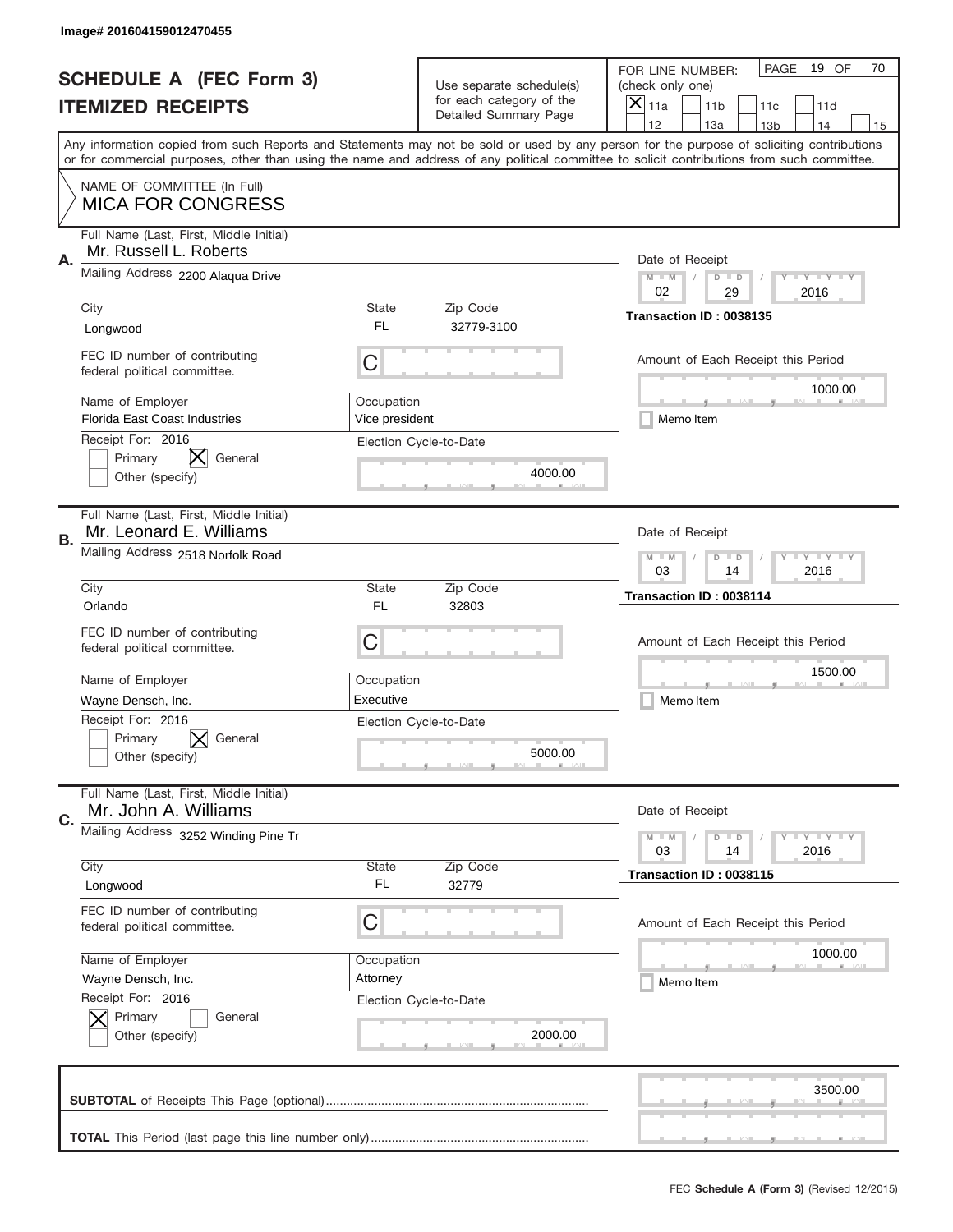|           | Image# 201604159012470456                                         |                                                         |                                                   |                                                                                                                                                                                                                                                                                                                                     |
|-----------|-------------------------------------------------------------------|---------------------------------------------------------|---------------------------------------------------|-------------------------------------------------------------------------------------------------------------------------------------------------------------------------------------------------------------------------------------------------------------------------------------------------------------------------------------|
|           | <b>SCHEDULE A (FEC Form 3)</b>                                    |                                                         | Use separate schedule(s)                          | PAGE 20 OF<br>70<br>FOR LINE NUMBER:<br>(check only one)                                                                                                                                                                                                                                                                            |
|           | <b>ITEMIZED RECEIPTS</b>                                          |                                                         | for each category of the<br>Detailed Summary Page | ×<br>11a<br>11 <sub>b</sub><br>11c<br>11d                                                                                                                                                                                                                                                                                           |
|           |                                                                   |                                                         |                                                   | 12<br>13a<br>14<br>13 <sub>b</sub><br>15<br>Any information copied from such Reports and Statements may not be sold or used by any person for the purpose of soliciting contributions<br>or for commercial purposes, other than using the name and address of any political committee to solicit contributions from such committee. |
|           | NAME OF COMMITTEE (In Full)<br><b>MICA FOR CONGRESS</b>           |                                                         |                                                   |                                                                                                                                                                                                                                                                                                                                     |
| Α.        | Full Name (Last, First, Middle Initial)<br>Mr. Robert Burleson    |                                                         |                                                   | Date of Receipt                                                                                                                                                                                                                                                                                                                     |
|           | Mailing Address 1007 Desota Park Dr                               |                                                         |                                                   | $M - M$<br><b>LEY LEY LEY</b><br>$D$ $D$<br>03<br>14<br>2016                                                                                                                                                                                                                                                                        |
|           | City<br>Tallahassee                                               | State<br>FL                                             | Zip Code<br>32301                                 | Transaction ID: 0038117                                                                                                                                                                                                                                                                                                             |
|           | FEC ID number of contributing<br>federal political committee.     | C                                                       |                                                   | Amount of Each Receipt this Period<br>1250.00                                                                                                                                                                                                                                                                                       |
|           | Name of Employer<br>Florida Transporation Builders Assn.          | Occupation<br>President                                 |                                                   | Memo Item                                                                                                                                                                                                                                                                                                                           |
|           | Receipt For: 2016<br>Primary<br>General<br>Other (specify)        |                                                         | Election Cycle-to-Date<br>1250.00                 |                                                                                                                                                                                                                                                                                                                                     |
| <b>B.</b> | Full Name (Last, First, Middle Initial)<br>Mr. Ivan D Smith       |                                                         |                                                   | Date of Receipt                                                                                                                                                                                                                                                                                                                     |
|           | Mailing Address P.O. Box 560548                                   | $M - M$<br><b>LYLYLY</b><br>$D$ $D$<br>03<br>14<br>2016 |                                                   |                                                                                                                                                                                                                                                                                                                                     |
|           | City<br>Orlando                                                   | State<br>FL                                             | Zip Code<br>32856                                 | Transaction ID: 0038118                                                                                                                                                                                                                                                                                                             |
|           | FEC ID number of contributing<br>federal political committee.     | C                                                       |                                                   | Amount of Each Receipt this Period                                                                                                                                                                                                                                                                                                  |
|           | Name of Employer                                                  | Occupation                                              | Best Efforts, No Response                         | 250.00<br>Memo Item                                                                                                                                                                                                                                                                                                                 |
|           | Receipt For: 2016<br>General<br>Primary<br>Other (specify)        |                                                         | Election Cycle-to-Date<br>250.00                  |                                                                                                                                                                                                                                                                                                                                     |
|           |                                                                   |                                                         |                                                   |                                                                                                                                                                                                                                                                                                                                     |
| C.        | Full Name (Last, First, Middle Initial)<br>Ms. Francis S. Pignone |                                                         |                                                   | Date of Receipt                                                                                                                                                                                                                                                                                                                     |
|           | Mailing Address 1720 Gatlin Ave                                   |                                                         |                                                   | $I - Y - I - Y - I - Y$<br>$M - M$<br>$D$ $D$<br>2016<br>03<br>14                                                                                                                                                                                                                                                                   |
|           | City<br>Orlando                                                   | State<br>FL                                             | Zip Code<br>32806                                 | Transaction ID: 0038354                                                                                                                                                                                                                                                                                                             |
|           | FEC ID number of contributing<br>federal political committee.     | С                                                       |                                                   | Amount of Each Receipt this Period                                                                                                                                                                                                                                                                                                  |
|           | Name of Employer<br>self                                          | Occupation<br>Investor                                  |                                                   | 1000.00<br>Memo Item                                                                                                                                                                                                                                                                                                                |
|           | Receipt For: 2016<br>Primary<br>General<br>Other (specify)        |                                                         | Election Cycle-to-Date<br>1000.00                 |                                                                                                                                                                                                                                                                                                                                     |
|           |                                                                   |                                                         |                                                   | 2500.00                                                                                                                                                                                                                                                                                                                             |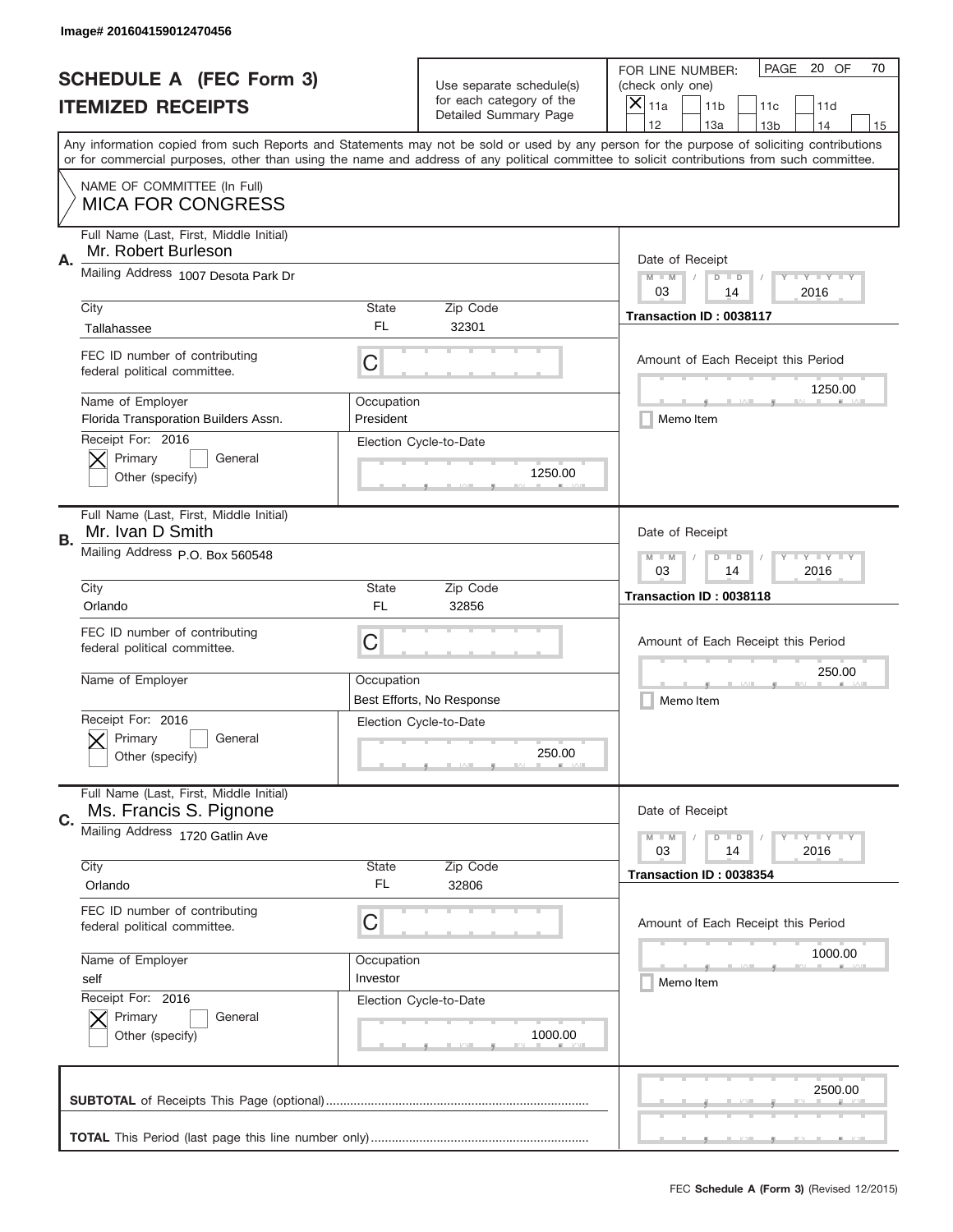|    | Image# 201604159012470457                                        |                                                           |                                                      |                                                                                                                                                                                                                                                                                                                               |
|----|------------------------------------------------------------------|-----------------------------------------------------------|------------------------------------------------------|-------------------------------------------------------------------------------------------------------------------------------------------------------------------------------------------------------------------------------------------------------------------------------------------------------------------------------|
|    | <b>SCHEDULE A (FEC Form 3)</b>                                   |                                                           | Use separate schedule(s)<br>for each category of the | PAGE 21 OF<br>70<br>FOR LINE NUMBER:<br>(check only one)                                                                                                                                                                                                                                                                      |
|    | <b>ITEMIZED RECEIPTS</b>                                         |                                                           | Detailed Summary Page                                | $\times$<br>11a<br>11 <sub>b</sub><br>11c<br>11d<br>12                                                                                                                                                                                                                                                                        |
|    |                                                                  |                                                           |                                                      | 13a<br>14<br>13 <sub>b</sub><br>15<br>Any information copied from such Reports and Statements may not be sold or used by any person for the purpose of soliciting contributions<br>or for commercial purposes, other than using the name and address of any political committee to solicit contributions from such committee. |
|    | NAME OF COMMITTEE (In Full)<br><b>MICA FOR CONGRESS</b>          |                                                           |                                                      |                                                                                                                                                                                                                                                                                                                               |
| Α. | Full Name (Last, First, Middle Initial)<br>Mr. Dean A. Faracchio |                                                           |                                                      | Date of Receipt                                                                                                                                                                                                                                                                                                               |
|    | Mailing Address 369 Sprucewood Ct                                |                                                           |                                                      | $M$ M<br>$D$ $D$<br>Y FY FY FY<br>03<br>2016<br>18                                                                                                                                                                                                                                                                            |
|    | City<br>Lake Mary                                                | State<br>FL                                               | Zip Code<br>32746                                    | Transaction ID: 0038153                                                                                                                                                                                                                                                                                                       |
|    | FEC ID number of contributing<br>federal political committee.    | C                                                         |                                                      | Amount of Each Receipt this Period<br>100.00                                                                                                                                                                                                                                                                                  |
|    | Name of Employer<br><b>Clients Trust</b>                         | Occupation<br>Insurance Agent                             |                                                      | Memo Item                                                                                                                                                                                                                                                                                                                     |
|    | Receipt For: 2016<br>Primary<br>General<br>Other (specify)       |                                                           | Election Cycle-to-Date<br>650.00                     | On line contribution                                                                                                                                                                                                                                                                                                          |
| В. | Full Name (Last, First, Middle Initial)<br>Mr. David Manuchia    |                                                           |                                                      | Date of Receipt                                                                                                                                                                                                                                                                                                               |
|    | Mailing Address 1800 Carolee Ave                                 | <b>LY LY LY</b><br>$M - M$<br>$D$ $D$<br>03<br>30<br>2016 |                                                      |                                                                                                                                                                                                                                                                                                                               |
|    | City<br><b>Winter Park</b>                                       | State<br>FL                                               | Zip Code<br>32789                                    | Transaction ID: 0038355                                                                                                                                                                                                                                                                                                       |
|    | FEC ID number of contributing<br>federal political committee.    | C                                                         |                                                      | Amount of Each Receipt this Period                                                                                                                                                                                                                                                                                            |
|    | Name of Employer                                                 | Occupation                                                |                                                      | 500.00                                                                                                                                                                                                                                                                                                                        |
|    | <b>Resturant Partners</b>                                        | President                                                 |                                                      | Memo Item                                                                                                                                                                                                                                                                                                                     |
|    | Receipt For: 2016<br>General<br>Primary<br>Other (specify)       |                                                           | Election Cycle-to-Date<br>500.00                     |                                                                                                                                                                                                                                                                                                                               |
| C. | Full Name (Last, First, Middle Initial)<br>Mr. Thomas H. Yochum  |                                                           |                                                      | Date of Receipt                                                                                                                                                                                                                                                                                                               |
|    | Mailing Address 1131 Via Lugano                                  |                                                           |                                                      | <b>LYLYLY</b><br>$M - M$<br>$D$ $D$<br>03<br>31<br>2016                                                                                                                                                                                                                                                                       |
|    | City<br><b>Winter Park</b>                                       | <b>State</b><br>FL                                        | Zip Code<br>32789                                    | Transaction ID: 0038156                                                                                                                                                                                                                                                                                                       |
|    | FEC ID number of contributing<br>federal political committee.    | C                                                         |                                                      | Amount of Each Receipt this Period                                                                                                                                                                                                                                                                                            |
|    | Name of Employer                                                 | Occupation                                                |                                                      | 500.00                                                                                                                                                                                                                                                                                                                        |
|    | Seaside National Bank                                            | <b>Banker</b>                                             |                                                      | Memo Item                                                                                                                                                                                                                                                                                                                     |
|    | Receipt For: 2016<br>Primary<br>General<br>Other (specify)       |                                                           | Election Cycle-to-Date<br>1000.00                    | On line contribution                                                                                                                                                                                                                                                                                                          |
|    |                                                                  |                                                           |                                                      | 1100.00                                                                                                                                                                                                                                                                                                                       |
|    |                                                                  |                                                           |                                                      |                                                                                                                                                                                                                                                                                                                               |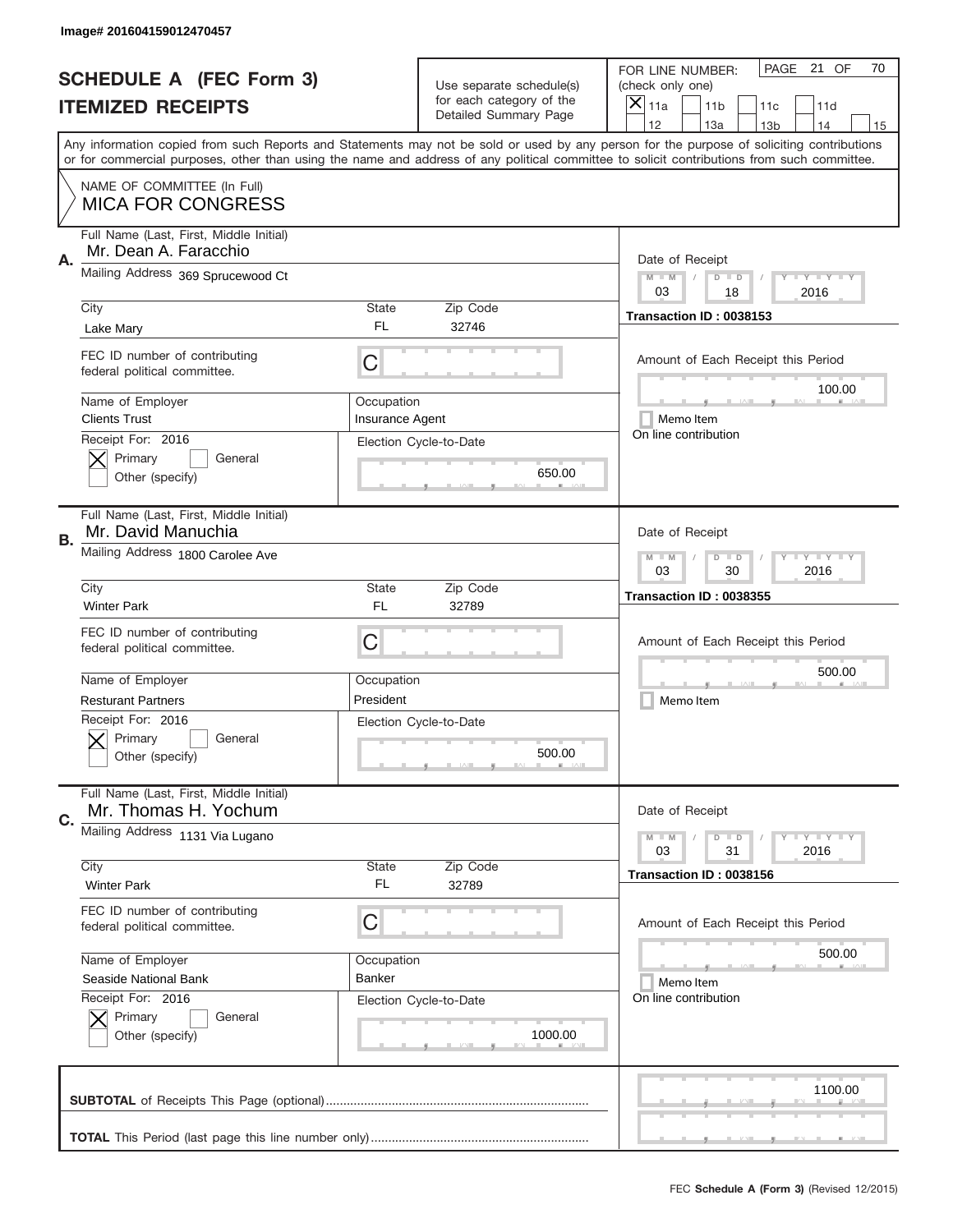|           | Image# 201604159012470458                                                            |                        |                                                   |                                                                                                                                                                                                                                                                                                                                     |
|-----------|--------------------------------------------------------------------------------------|------------------------|---------------------------------------------------|-------------------------------------------------------------------------------------------------------------------------------------------------------------------------------------------------------------------------------------------------------------------------------------------------------------------------------------|
|           | <b>SCHEDULE A (FEC Form 3)</b>                                                       |                        | Use separate schedule(s)                          | PAGE 22 OF<br>70<br>FOR LINE NUMBER:<br>(check only one)                                                                                                                                                                                                                                                                            |
|           | <b>ITEMIZED RECEIPTS</b>                                                             |                        | for each category of the<br>Detailed Summary Page | ×<br>11a<br>11 <sub>b</sub><br>11c<br>11d                                                                                                                                                                                                                                                                                           |
|           |                                                                                      |                        |                                                   | 12<br>13a<br>14<br>13 <sub>b</sub><br>15<br>Any information copied from such Reports and Statements may not be sold or used by any person for the purpose of soliciting contributions<br>or for commercial purposes, other than using the name and address of any political committee to solicit contributions from such committee. |
|           | NAME OF COMMITTEE (In Full)<br><b>MICA FOR CONGRESS</b>                              |                        |                                                   |                                                                                                                                                                                                                                                                                                                                     |
| Α.        | Full Name (Last, First, Middle Initial)<br>Mr. Michael Grindstaff                    |                        |                                                   | Date of Receipt                                                                                                                                                                                                                                                                                                                     |
|           | Mailing Address 1900 Fawsett Rd                                                      |                        |                                                   | $M - M$<br><b>LEY LEY LEY</b><br>$D$ $D$<br>03<br>31<br>2016                                                                                                                                                                                                                                                                        |
|           | City<br><b>Winter Park</b>                                                           | State<br>FL            | Zip Code<br>32789                                 | Transaction ID: 0038157                                                                                                                                                                                                                                                                                                             |
|           | FEC ID number of contributing<br>federal political committee.                        | C                      |                                                   | Amount of Each Receipt this Period<br>1000.00                                                                                                                                                                                                                                                                                       |
|           | Name of Employer<br>Shutts and Bowen                                                 | Occupation<br>Attornev |                                                   | Memo Item<br>On line contribution                                                                                                                                                                                                                                                                                                   |
|           | Receipt For: 2016<br>Primary<br>General<br>Other (specify)                           |                        | Election Cycle-to-Date<br>1000.00                 |                                                                                                                                                                                                                                                                                                                                     |
| <b>B.</b> | Full Name (Last, First, Middle Initial)<br><b>Estel Spurlin</b>                      |                        |                                                   | Date of Receipt                                                                                                                                                                                                                                                                                                                     |
|           | Mailing Address 496 Allison Avenue                                                   |                        |                                                   | $M - M$<br><b>LEYTEY LEY</b><br>$D$ $D$<br>03<br>31<br>2016                                                                                                                                                                                                                                                                         |
|           | City<br>Longwood                                                                     | State<br>FL            | Zip Code<br>32750                                 | Transaction ID: 0038174                                                                                                                                                                                                                                                                                                             |
|           | FEC ID number of contributing                                                        |                        |                                                   | Amount of Each Receipt this Period                                                                                                                                                                                                                                                                                                  |
|           | federal political committee.                                                         | C                      |                                                   |                                                                                                                                                                                                                                                                                                                                     |
|           | Name of Employer                                                                     | Occupation             |                                                   | 60.00                                                                                                                                                                                                                                                                                                                               |
|           | Estel L. Spurlin, Inc.<br>Receipt For: 2016<br>General<br>Primary<br>Other (specify) | <b>Builder</b>         | Election Cycle-to-Date<br>210.00                  | Memo Item                                                                                                                                                                                                                                                                                                                           |
| C.        | Full Name (Last, First, Middle Initial)<br>Mr. Nicholas J. St. George                |                        |                                                   | Date of Receipt                                                                                                                                                                                                                                                                                                                     |
|           | Mailing Address 971 Georgia Ave                                                      |                        |                                                   | $I - Y - I - Y - I - Y$<br>$M - M$<br>$D$ $D$<br>31<br>2016<br>03                                                                                                                                                                                                                                                                   |
|           | City<br><b>Winter Park</b>                                                           | State<br>FL            | Zip Code<br>32789                                 | Transaction ID: 0038177                                                                                                                                                                                                                                                                                                             |
|           | FEC ID number of contributing<br>federal political committee.                        | С                      |                                                   | Amount of Each Receipt this Period                                                                                                                                                                                                                                                                                                  |
|           | Name of Employer<br>Retired                                                          | Occupation<br>Retired  |                                                   | 700.00                                                                                                                                                                                                                                                                                                                              |
|           | Receipt For: 2016<br>Primary<br>General<br>Other (specify)                           |                        | Election Cycle-to-Date<br>2700.00                 | Memo Item                                                                                                                                                                                                                                                                                                                           |
|           |                                                                                      |                        |                                                   | 1760.00                                                                                                                                                                                                                                                                                                                             |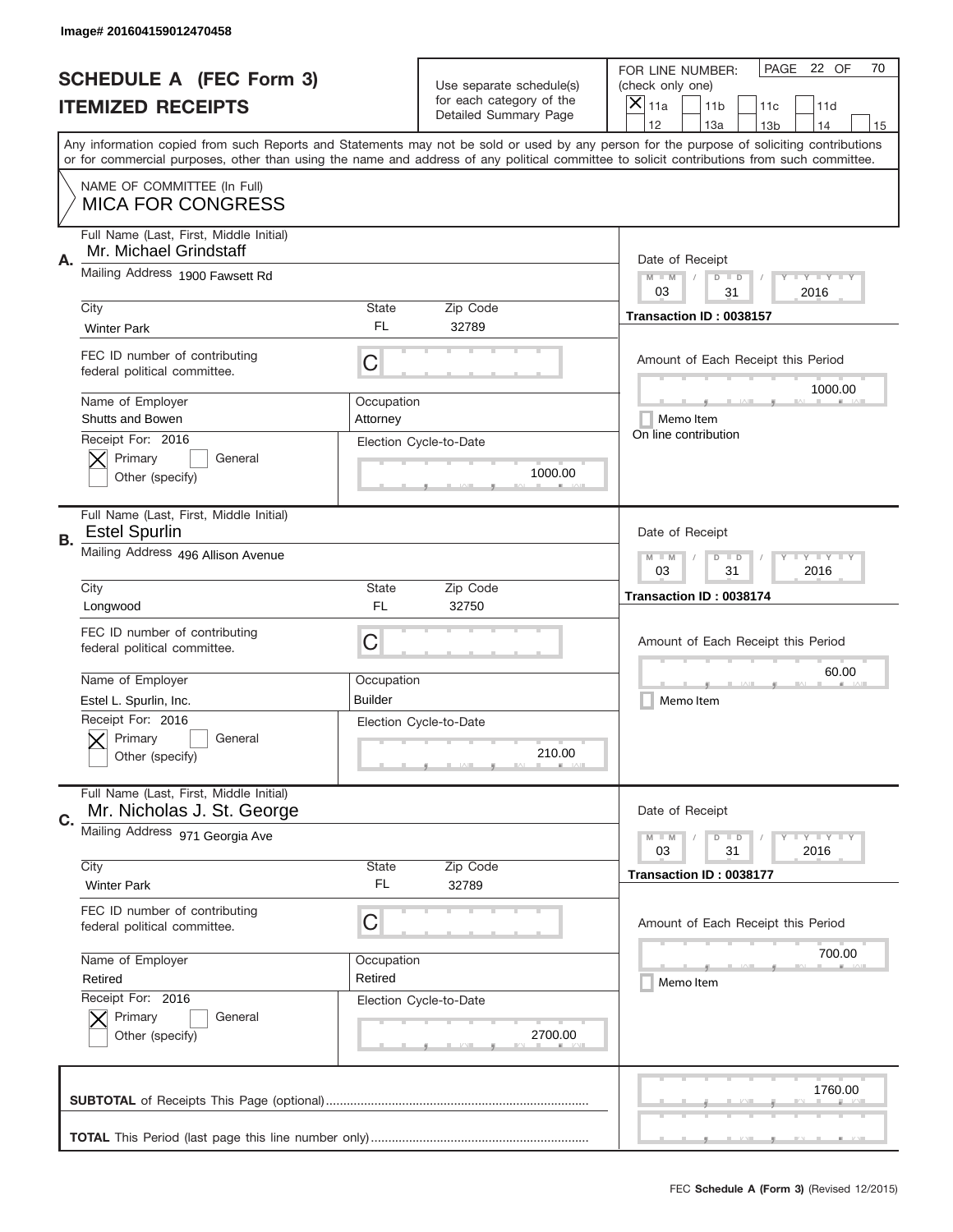|    | Image# 201604159012470459                                             |                       |                                                   |                                                                                                                                                                                       |
|----|-----------------------------------------------------------------------|-----------------------|---------------------------------------------------|---------------------------------------------------------------------------------------------------------------------------------------------------------------------------------------|
|    | <b>SCHEDULE A (FEC Form 3)</b>                                        |                       | Use separate schedule(s)                          | PAGE 23 OF<br>70<br>FOR LINE NUMBER:<br>(check only one)                                                                                                                              |
|    | <b>ITEMIZED RECEIPTS</b>                                              |                       | for each category of the<br>Detailed Summary Page | ×<br>11a<br>11 <sub>b</sub><br>11c<br>11d                                                                                                                                             |
|    |                                                                       |                       |                                                   | 12<br>13a<br>14<br>13 <sub>b</sub><br>15<br>Any information copied from such Reports and Statements may not be sold or used by any person for the purpose of soliciting contributions |
|    |                                                                       |                       |                                                   | or for commercial purposes, other than using the name and address of any political committee to solicit contributions from such committee.                                            |
|    | NAME OF COMMITTEE (In Full)<br><b>MICA FOR CONGRESS</b>               |                       |                                                   |                                                                                                                                                                                       |
| Α. | Full Name (Last, First, Middle Initial)<br>Mr. Nicholas J. St. George |                       |                                                   | Date of Receipt                                                                                                                                                                       |
|    | Mailing Address 971 Georgia Ave                                       |                       |                                                   | $M - M$<br><b>LY LY LY</b><br>$D$ $D$<br>03<br>31<br>2016                                                                                                                             |
|    | City<br><b>Winter Park</b>                                            | State<br>FL           | Zip Code<br>32789                                 | Transaction ID: 0038178                                                                                                                                                               |
|    | FEC ID number of contributing<br>federal political committee.         | C                     |                                                   | Amount of Each Receipt this Period<br>2300.00                                                                                                                                         |
|    | Name of Employer<br>Retired                                           | Occupation<br>Retired |                                                   | Memo Item                                                                                                                                                                             |
|    | Receipt For: 2016<br>Primary<br>General<br>Other (specify)            |                       | Election Cycle-to-Date<br>5000.00                 |                                                                                                                                                                                       |
| В. | Full Name (Last, First, Middle Initial)<br>Mr. Herbert V. Hinely      |                       |                                                   | Date of Receipt                                                                                                                                                                       |
|    | Mailing Address 225 Arnold Avenue                                     |                       |                                                   | $M$ M<br><b>LEYTEY LEY</b><br>$D$ $D$<br>03<br>31<br>2016                                                                                                                             |
|    | City<br>Longwood                                                      | State<br>FL           | Zip Code<br>32750                                 | Transaction ID: 0038200                                                                                                                                                               |
|    | FEC ID number of contributing                                         | C                     |                                                   | Amount of Each Receipt this Period                                                                                                                                                    |
|    | federal political committee.                                          |                       |                                                   |                                                                                                                                                                                       |
|    | Name of Employer                                                      | Occupation            |                                                   | 100.00                                                                                                                                                                                |
|    | Carbonic Industries                                                   | Executive             |                                                   | Memo Item                                                                                                                                                                             |
|    | Receipt For: 2016<br>General<br>Primary<br>Other (specify)            |                       | Election Cycle-to-Date<br>600.00                  |                                                                                                                                                                                       |
| C. | Full Name (Last, First, Middle Initial)<br>James Mark Alder           |                       |                                                   | Date of Receipt                                                                                                                                                                       |
|    | Mailing Address 1742 Fifeshire Ct                                     |                       |                                                   | $I - Y - I - Y - I - Y$<br>$M - M$<br>$D$ $D$<br>2016<br>03<br>31                                                                                                                     |
|    | City<br>Maitland                                                      | State<br>FL           | Zip Code<br>32751                                 | Transaction ID: 0038238                                                                                                                                                               |
|    | FEC ID number of contributing<br>federal political committee.         | C                     |                                                   | Amount of Each Receipt this Period                                                                                                                                                    |
|    | Name of Employer                                                      | Occupation            |                                                   | 25.00<br>Memo Item                                                                                                                                                                    |
|    | Receipt For: 2016<br>Primary<br>General<br>Other (specify)            |                       | Election Cycle-to-Date<br>25.00                   |                                                                                                                                                                                       |
|    |                                                                       |                       |                                                   | 2425.00                                                                                                                                                                               |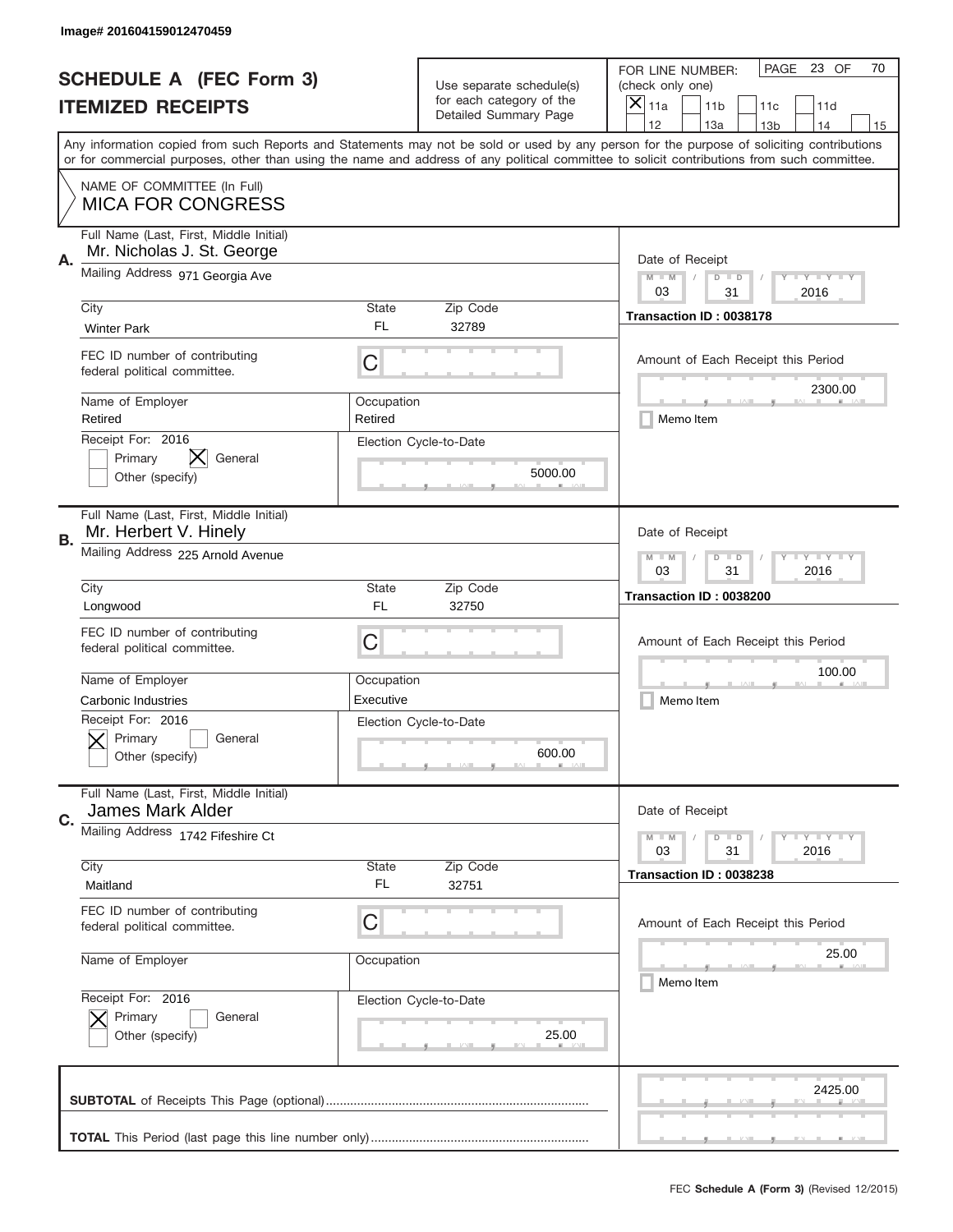|    | Image# 201604159012470460                                          |                       |                                                   |                                                                                                                                                                                                                                                                                                                                     |
|----|--------------------------------------------------------------------|-----------------------|---------------------------------------------------|-------------------------------------------------------------------------------------------------------------------------------------------------------------------------------------------------------------------------------------------------------------------------------------------------------------------------------------|
|    | <b>SCHEDULE A (FEC Form 3)</b>                                     |                       | Use separate schedule(s)                          | PAGE 24 OF<br>70<br>FOR LINE NUMBER:<br>(check only one)                                                                                                                                                                                                                                                                            |
|    | <b>ITEMIZED RECEIPTS</b>                                           |                       | for each category of the<br>Detailed Summary Page | ×<br>11a<br>11 <sub>b</sub><br>11c<br>11d                                                                                                                                                                                                                                                                                           |
|    |                                                                    |                       |                                                   | 12<br>13a<br>14<br>13 <sub>b</sub><br>15<br>Any information copied from such Reports and Statements may not be sold or used by any person for the purpose of soliciting contributions<br>or for commercial purposes, other than using the name and address of any political committee to solicit contributions from such committee. |
|    | NAME OF COMMITTEE (In Full)                                        |                       |                                                   |                                                                                                                                                                                                                                                                                                                                     |
|    | <b>MICA FOR CONGRESS</b>                                           |                       |                                                   |                                                                                                                                                                                                                                                                                                                                     |
| Α. | Full Name (Last, First, Middle Initial)<br>Mr. Fred W Streetman Jr |                       |                                                   | Date of Receipt                                                                                                                                                                                                                                                                                                                     |
|    | Mailing Address 125 Lake Rena Dr                                   |                       |                                                   | $M - M$<br><b>LEY LEY LEY</b><br>$D$ $D$<br>03<br>2016<br>31                                                                                                                                                                                                                                                                        |
|    | City<br>Longwood                                                   | State<br><b>FL</b>    | Zip Code<br>32779                                 | Transaction ID: 0038286                                                                                                                                                                                                                                                                                                             |
|    | FEC ID number of contributing<br>federal political committee.      | C                     |                                                   | Amount of Each Receipt this Period<br>10.00                                                                                                                                                                                                                                                                                         |
|    | Name of Employer<br>Retired                                        | Occupation<br>Retired |                                                   | Memo Item                                                                                                                                                                                                                                                                                                                           |
|    | Receipt For: 2016<br>Primary<br>General<br>Other (specify)         |                       | Election Cycle-to-Date<br>860.00                  |                                                                                                                                                                                                                                                                                                                                     |
| В. | Full Name (Last, First, Middle Initial)<br>Mr. Charles Bailes, III |                       |                                                   | Date of Receipt                                                                                                                                                                                                                                                                                                                     |
|    | Mailing Address ABC Liquors<br>8989 S. Orange Avenue               |                       |                                                   | $M - M$<br><b>LEYTEY LEY</b><br>$D$ $D$<br>03<br>31<br>2016                                                                                                                                                                                                                                                                         |
|    | City<br>Orlando                                                    | State<br>FL           | Zip Code<br>32809                                 | Transaction ID: 0038292                                                                                                                                                                                                                                                                                                             |
|    | FEC ID number of contributing<br>federal political committee.      | C                     |                                                   | Amount of Each Receipt this Period                                                                                                                                                                                                                                                                                                  |
|    |                                                                    |                       |                                                   | 1000.00                                                                                                                                                                                                                                                                                                                             |
|    | Name of Employer                                                   | Occupation            |                                                   |                                                                                                                                                                                                                                                                                                                                     |
|    | <b>ABC Liquors</b>                                                 |                       | <b>Chief Executive Officer</b>                    | Memo Item                                                                                                                                                                                                                                                                                                                           |
|    | Receipt For: 2016<br>General<br>Primary<br>Other (specify)         |                       | Election Cycle-to-Date<br>1000.00                 |                                                                                                                                                                                                                                                                                                                                     |
| C. | Full Name (Last, First, Middle Initial)<br>Mr. Blaine Sweatt       |                       |                                                   | Date of Receipt                                                                                                                                                                                                                                                                                                                     |
|    | Mailing Address 9140 Point Cypress Dr                              |                       |                                                   | $I - Y - I - Y - I - Y$<br>$M - M$<br>$D$ $D$<br>03<br>31<br>2016                                                                                                                                                                                                                                                                   |
|    | City<br>Orlando                                                    | State<br>FL           | Zip Code<br>32836                                 | Transaction ID: 0038293                                                                                                                                                                                                                                                                                                             |
|    | FEC ID number of contributing<br>federal political committee.      | С                     |                                                   | Amount of Each Receipt this Period                                                                                                                                                                                                                                                                                                  |
|    | Name of Employer                                                   | Occupation            |                                                   | 1000.00                                                                                                                                                                                                                                                                                                                             |
|    | Darden Restaurants                                                 | Executive             |                                                   | Memo Item                                                                                                                                                                                                                                                                                                                           |
|    | Receipt For: 2016<br>Primary<br>General<br>Other (specify)         |                       | Election Cycle-to-Date<br>1000.00                 |                                                                                                                                                                                                                                                                                                                                     |
|    |                                                                    |                       |                                                   | 2010.00                                                                                                                                                                                                                                                                                                                             |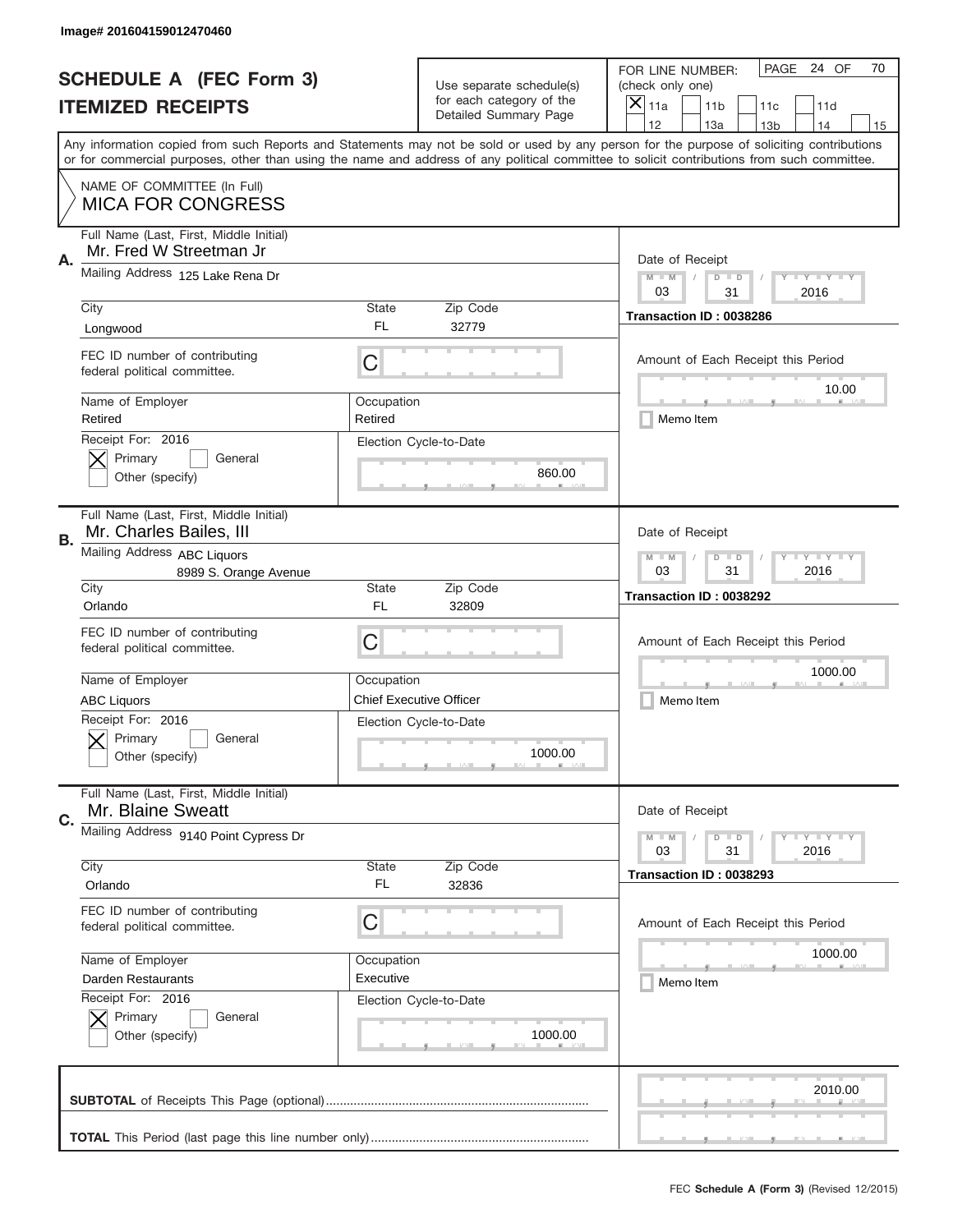|    | Image# 201604159012470461                                                |                                                             |                                                   |                                                                                                                                                                                                                                                                                                                                     |
|----|--------------------------------------------------------------------------|-------------------------------------------------------------|---------------------------------------------------|-------------------------------------------------------------------------------------------------------------------------------------------------------------------------------------------------------------------------------------------------------------------------------------------------------------------------------------|
|    | <b>SCHEDULE A (FEC Form 3)</b>                                           |                                                             | Use separate schedule(s)                          | PAGE 25 OF<br>70<br>FOR LINE NUMBER:<br>(check only one)                                                                                                                                                                                                                                                                            |
|    | <b>ITEMIZED RECEIPTS</b>                                                 |                                                             | for each category of the<br>Detailed Summary Page | ×<br>11a<br>11 <sub>b</sub><br>11c<br>11d                                                                                                                                                                                                                                                                                           |
|    |                                                                          |                                                             |                                                   | 12<br>13a<br>14<br>13 <sub>b</sub><br>15<br>Any information copied from such Reports and Statements may not be sold or used by any person for the purpose of soliciting contributions<br>or for commercial purposes, other than using the name and address of any political committee to solicit contributions from such committee. |
|    | NAME OF COMMITTEE (In Full)<br><b>MICA FOR CONGRESS</b>                  |                                                             |                                                   |                                                                                                                                                                                                                                                                                                                                     |
| Α. | Full Name (Last, First, Middle Initial)<br>Mr. Richard J. Walsh          |                                                             |                                                   | Date of Receipt                                                                                                                                                                                                                                                                                                                     |
|    | Mailing Address 2305 Edgewater Dr, Apt 1615                              |                                                             |                                                   | $M - M$<br><b>LY LY LY</b><br>$D$ $D$<br>03<br>31<br>2016                                                                                                                                                                                                                                                                           |
|    | City<br>Orlando                                                          | State<br>FL                                                 | Zip Code<br>32804                                 | Transaction ID: 0038294                                                                                                                                                                                                                                                                                                             |
|    | FEC ID number of contributing<br>federal political committee.            | C                                                           |                                                   | Amount of Each Receipt this Period<br>500.00                                                                                                                                                                                                                                                                                        |
|    | Name of Employer<br>Knob Hill Group Inc.                                 | Occupation                                                  | <b>Chief Executive Officer</b>                    | Memo Item                                                                                                                                                                                                                                                                                                                           |
|    | Receipt For: 2016<br>Primary<br>General<br>Other (specify)               |                                                             | Election Cycle-to-Date<br>1000.00                 |                                                                                                                                                                                                                                                                                                                                     |
| В. | Full Name (Last, First, Middle Initial)<br>The Hon Toni Jennings         |                                                             |                                                   | Date of Receipt                                                                                                                                                                                                                                                                                                                     |
|    | Mailing Address Jack Jennings and Sons<br>1032 Wilfred Drive             | <b>LEYTEY LEY</b><br>$M - M$<br>$D$ $D$<br>03<br>31<br>2016 |                                                   |                                                                                                                                                                                                                                                                                                                                     |
|    | City<br>Orlando                                                          | State<br>FL                                                 | Zip Code<br>32803                                 | Transaction ID: 0038295                                                                                                                                                                                                                                                                                                             |
|    | FEC ID number of contributing<br>federal political committee.            | C                                                           |                                                   | Amount of Each Receipt this Period                                                                                                                                                                                                                                                                                                  |
|    | Name of Employer<br>Jack Jennings and Sons                               | Occupation<br><b>OWNER</b>                                  |                                                   | 500.00<br>Memo Item                                                                                                                                                                                                                                                                                                                 |
|    |                                                                          |                                                             |                                                   |                                                                                                                                                                                                                                                                                                                                     |
|    | Receipt For: 2016<br>General<br>Primary<br>Other (specify)               |                                                             | Election Cycle-to-Date<br>500.00                  |                                                                                                                                                                                                                                                                                                                                     |
| C. | Full Name (Last, First, Middle Initial)<br>Mr. James Desimone            |                                                             |                                                   | Date of Receipt                                                                                                                                                                                                                                                                                                                     |
|    | Mailing Address 312 S Pressview Ave                                      |                                                             |                                                   | $I - Y - I - Y - I - Y$<br>$M - M$<br>$D$ $D$<br>03<br>31<br>2016                                                                                                                                                                                                                                                                   |
|    | City<br>Longwood                                                         | State<br>FL                                                 | Zip Code<br>32750                                 | Transaction ID: 0038296                                                                                                                                                                                                                                                                                                             |
|    | FEC ID number of contributing<br>federal political committee.            | С                                                           |                                                   | Amount of Each Receipt this Period                                                                                                                                                                                                                                                                                                  |
|    | Name of Employer                                                         | Occupation                                                  |                                                   | 500.00                                                                                                                                                                                                                                                                                                                              |
|    | Knobb Hill<br>Receipt For: 2016<br>Primary<br>General<br>Other (specify) | Consultant                                                  | Election Cycle-to-Date<br>500.00                  | Memo Item                                                                                                                                                                                                                                                                                                                           |
|    |                                                                          |                                                             |                                                   | 1500.00                                                                                                                                                                                                                                                                                                                             |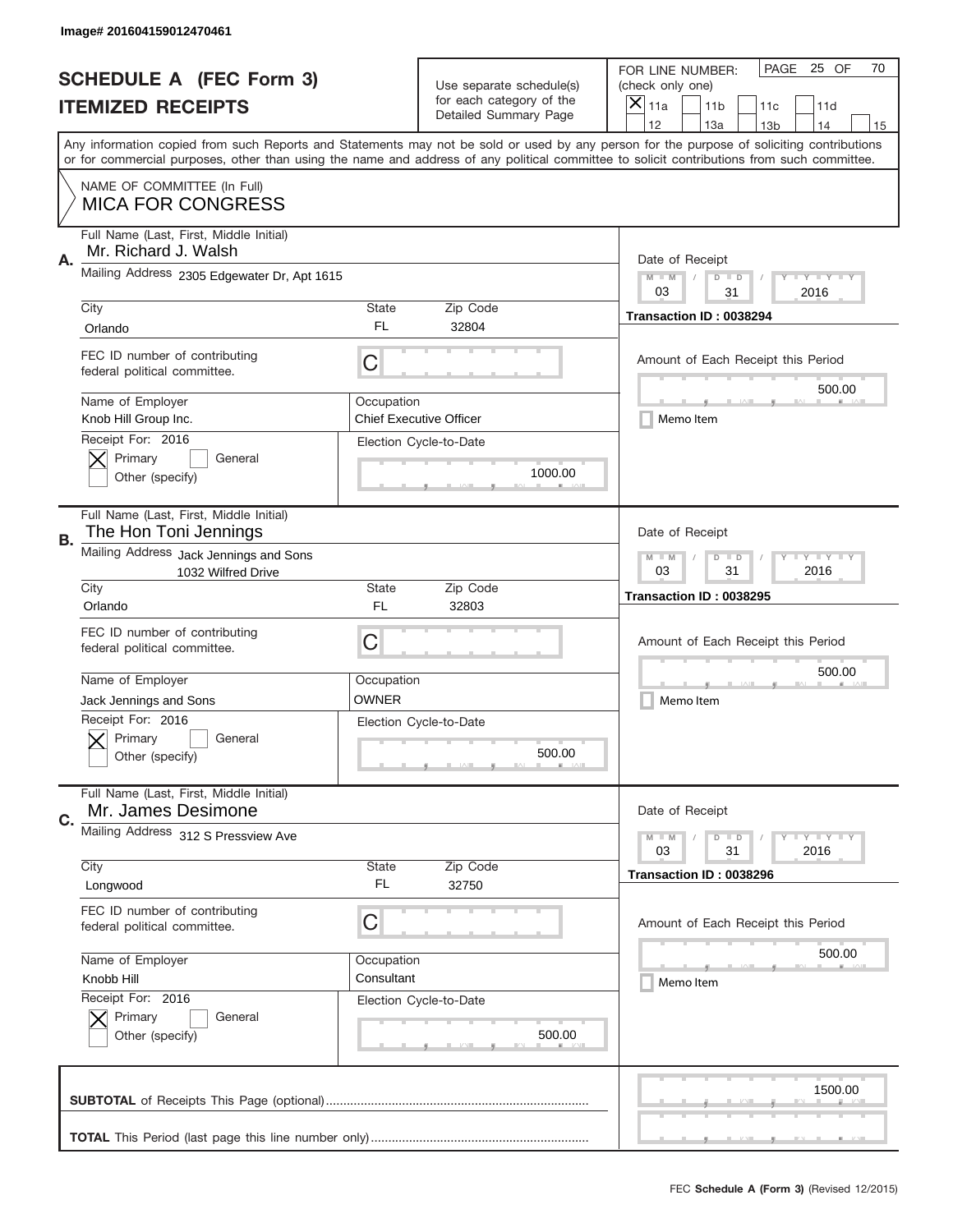|    | Image# 201604159012470462                                              |                                                             |                                                   |                                                                                                                                                                                                                                                                                                                                     |
|----|------------------------------------------------------------------------|-------------------------------------------------------------|---------------------------------------------------|-------------------------------------------------------------------------------------------------------------------------------------------------------------------------------------------------------------------------------------------------------------------------------------------------------------------------------------|
|    | <b>SCHEDULE A (FEC Form 3)</b>                                         |                                                             | Use separate schedule(s)                          | PAGE 26 OF<br>70<br>FOR LINE NUMBER:<br>(check only one)                                                                                                                                                                                                                                                                            |
|    | <b>ITEMIZED RECEIPTS</b>                                               |                                                             | for each category of the<br>Detailed Summary Page | ×<br>11a<br>11 <sub>b</sub><br>11c<br>11d                                                                                                                                                                                                                                                                                           |
|    |                                                                        |                                                             |                                                   | 12<br>13a<br>14<br>13 <sub>b</sub><br>15<br>Any information copied from such Reports and Statements may not be sold or used by any person for the purpose of soliciting contributions<br>or for commercial purposes, other than using the name and address of any political committee to solicit contributions from such committee. |
|    | NAME OF COMMITTEE (In Full)<br><b>MICA FOR CONGRESS</b>                |                                                             |                                                   |                                                                                                                                                                                                                                                                                                                                     |
| Α. | Full Name (Last, First, Middle Initial)<br>Mr. J. Thomas Chandler      |                                                             |                                                   | Date of Receipt                                                                                                                                                                                                                                                                                                                     |
|    | Mailing Address 3331 Lakeview Oaks Dr                                  |                                                             |                                                   | $M - M$<br><b>LEY LEY LEY</b><br>$D$ $D$<br>03<br>31<br>2016                                                                                                                                                                                                                                                                        |
|    | City<br>Longwood                                                       | State<br><b>FL</b>                                          | Zip Code<br>32779                                 | Transaction ID: 0038297                                                                                                                                                                                                                                                                                                             |
|    | FEC ID number of contributing<br>federal political committee.          | C                                                           |                                                   | Amount of Each Receipt this Period<br>500.00                                                                                                                                                                                                                                                                                        |
|    | Name of Employer<br>SchenkelShultz                                     | Occupation<br>Architect                                     |                                                   | Memo Item                                                                                                                                                                                                                                                                                                                           |
|    | Receipt For: 2016<br>Primary<br>General<br>Other (specify)             |                                                             | Election Cycle-to-Date<br>500.00                  |                                                                                                                                                                                                                                                                                                                                     |
| В. | Full Name (Last, First, Middle Initial)<br>Mr. Edmund C Timberlake Jr. |                                                             |                                                   | Date of Receipt                                                                                                                                                                                                                                                                                                                     |
|    | Mailing Address 1050 Via Merano Ct                                     | $M - M$<br><b>LEYTEY LEY</b><br>$D$ $D$<br>03<br>31<br>2016 |                                                   |                                                                                                                                                                                                                                                                                                                                     |
|    | City<br><b>Winter Park</b>                                             | State<br>FL                                                 | Zip Code<br>32789                                 | Transaction ID: 0038298                                                                                                                                                                                                                                                                                                             |
|    | FEC ID number of contributing<br>federal political committee.          | C                                                           |                                                   | Amount of Each Receipt this Period                                                                                                                                                                                                                                                                                                  |
|    |                                                                        |                                                             |                                                   |                                                                                                                                                                                                                                                                                                                                     |
|    | Name of Employer                                                       | Occupation                                                  |                                                   | 250.00                                                                                                                                                                                                                                                                                                                              |
|    | <b>Bank of America</b>                                                 | Executive                                                   |                                                   | Memo Item                                                                                                                                                                                                                                                                                                                           |
|    | Receipt For: 2016<br>General<br>Primary<br>Other (specify)             |                                                             | Election Cycle-to-Date<br>1000.00                 |                                                                                                                                                                                                                                                                                                                                     |
| C. | Full Name (Last, First, Middle Initial)<br>Ms. Joyce T. Green          |                                                             |                                                   | Date of Receipt                                                                                                                                                                                                                                                                                                                     |
|    | Mailing Address 9200 Point Cypress Dr                                  |                                                             |                                                   | $I - Y - I - Y - I - Y$<br>$M - M$<br>$D$ $D$<br>03<br>31<br>2016                                                                                                                                                                                                                                                                   |
|    | City<br>Orlando                                                        | State<br>FL                                                 | Zip Code<br>32836                                 | Transaction ID: 0038317                                                                                                                                                                                                                                                                                                             |
|    | FEC ID number of contributing<br>federal political committee.          | С                                                           |                                                   | Amount of Each Receipt this Period                                                                                                                                                                                                                                                                                                  |
|    | Name of Employer                                                       | Occupation                                                  |                                                   | 1000.00                                                                                                                                                                                                                                                                                                                             |
|    | N/A                                                                    | Housewife                                                   |                                                   | Memo Item                                                                                                                                                                                                                                                                                                                           |
|    | Receipt For: 2016<br>Primary<br>General<br>Other (specify)             |                                                             | Election Cycle-to-Date<br>1000.00                 |                                                                                                                                                                                                                                                                                                                                     |
|    |                                                                        |                                                             |                                                   | 1750.00                                                                                                                                                                                                                                                                                                                             |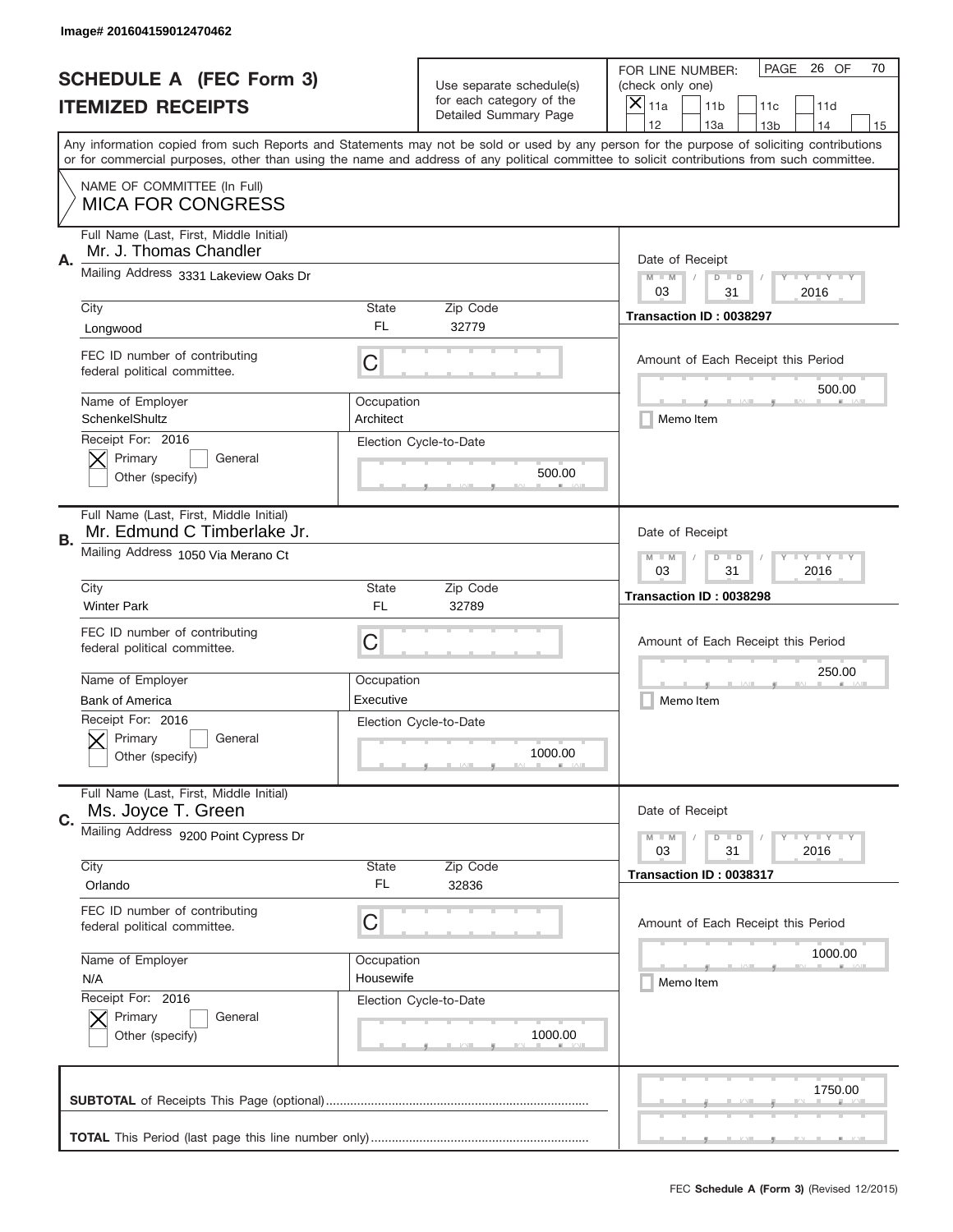|    | Image# 201604159012470463                                           |                                                             |                                                   |                                                                                                                                                                                                                                                                                                                                     |
|----|---------------------------------------------------------------------|-------------------------------------------------------------|---------------------------------------------------|-------------------------------------------------------------------------------------------------------------------------------------------------------------------------------------------------------------------------------------------------------------------------------------------------------------------------------------|
|    | <b>SCHEDULE A (FEC Form 3)</b>                                      |                                                             | Use separate schedule(s)                          | PAGE 27 OF<br>70<br>FOR LINE NUMBER:<br>(check only one)                                                                                                                                                                                                                                                                            |
|    | <b>ITEMIZED RECEIPTS</b>                                            |                                                             | for each category of the<br>Detailed Summary Page | ×<br>11a<br>11 <sub>b</sub><br>11c<br>11d                                                                                                                                                                                                                                                                                           |
|    |                                                                     |                                                             |                                                   | 12<br>13a<br>14<br>13 <sub>b</sub><br>15<br>Any information copied from such Reports and Statements may not be sold or used by any person for the purpose of soliciting contributions<br>or for commercial purposes, other than using the name and address of any political committee to solicit contributions from such committee. |
|    | NAME OF COMMITTEE (In Full)<br><b>MICA FOR CONGRESS</b>             |                                                             |                                                   |                                                                                                                                                                                                                                                                                                                                     |
| Α. | Full Name (Last, First, Middle Initial)<br>Mary L. Demetree         |                                                             |                                                   | Date of Receipt                                                                                                                                                                                                                                                                                                                     |
|    | Mailing Address 1847 Jessica Court                                  |                                                             |                                                   | $M - M$<br><b>LEY LEY LEY</b><br>$D$ $D$<br>03<br>31<br>2016                                                                                                                                                                                                                                                                        |
|    | City<br><b>Winter Park</b>                                          | State<br>FL                                                 | Zip Code<br>32789                                 | Transaction ID: 0038320                                                                                                                                                                                                                                                                                                             |
|    | FEC ID number of contributing<br>federal political committee.       | C                                                           |                                                   | Amount of Each Receipt this Period<br>500.00                                                                                                                                                                                                                                                                                        |
|    | Name of Employer<br>Demetree Builders                               | Occupation<br><b>Builder</b>                                |                                                   | Memo Item                                                                                                                                                                                                                                                                                                                           |
|    | Receipt For: 2016<br>Primary<br>General<br>Other (specify)          |                                                             | Election Cycle-to-Date<br>500.00                  |                                                                                                                                                                                                                                                                                                                                     |
| В. | Full Name (Last, First, Middle Initial)<br>Mr. Paul S Doerrer       |                                                             |                                                   | Date of Receipt                                                                                                                                                                                                                                                                                                                     |
|    | Mailing Address 12 W Bellefonte Ave                                 | <b>LEYTEY LEY</b><br>$M - M$<br>$D$ $D$<br>03<br>31<br>2016 |                                                   |                                                                                                                                                                                                                                                                                                                                     |
|    | City<br>Alexandria                                                  | State<br>VA                                                 | Zip Code<br>22301                                 | Transaction ID: 0038321                                                                                                                                                                                                                                                                                                             |
|    | FEC ID number of contributing<br>federal political committee.       | C                                                           |                                                   | Amount of Each Receipt this Period                                                                                                                                                                                                                                                                                                  |
|    | Name of Employer<br>The Dorrer Group                                | Occupation<br><b>OWNER</b>                                  |                                                   | 500.00<br>Memo Item                                                                                                                                                                                                                                                                                                                 |
|    | Receipt For: 2016<br>General<br>Primary<br>Other (specify)          |                                                             | Election Cycle-to-Date<br>500.00                  |                                                                                                                                                                                                                                                                                                                                     |
| C. | Full Name (Last, First, Middle Initial)<br>Mr. J. Christopher Brady |                                                             |                                                   | Date of Receipt                                                                                                                                                                                                                                                                                                                     |
|    | Mailing Address 1800 Drury Lane                                     |                                                             |                                                   | $I - Y - I - Y - I - Y$<br>$M - M$<br>$D$ $D$<br>03<br>31<br>2016                                                                                                                                                                                                                                                                   |
|    | City<br>Alexandria                                                  | State<br>VA                                                 | Zip Code<br>22307                                 | Transaction ID: 0038322                                                                                                                                                                                                                                                                                                             |
|    | FEC ID number of contributing<br>federal political committee.       | С                                                           |                                                   | Amount of Each Receipt this Period                                                                                                                                                                                                                                                                                                  |
|    | Name of Employer<br>Commonwealth Research Associates                | Occupation                                                  |                                                   | 500.00                                                                                                                                                                                                                                                                                                                              |
|    | Receipt For: 2016<br>Primary<br>General<br>Other (specify)          | Attorney                                                    | Election Cycle-to-Date<br>1000.00                 | Memo Item                                                                                                                                                                                                                                                                                                                           |
|    |                                                                     |                                                             |                                                   | 1500.00                                                                                                                                                                                                                                                                                                                             |
|    |                                                                     |                                                             |                                                   |                                                                                                                                                                                                                                                                                                                                     |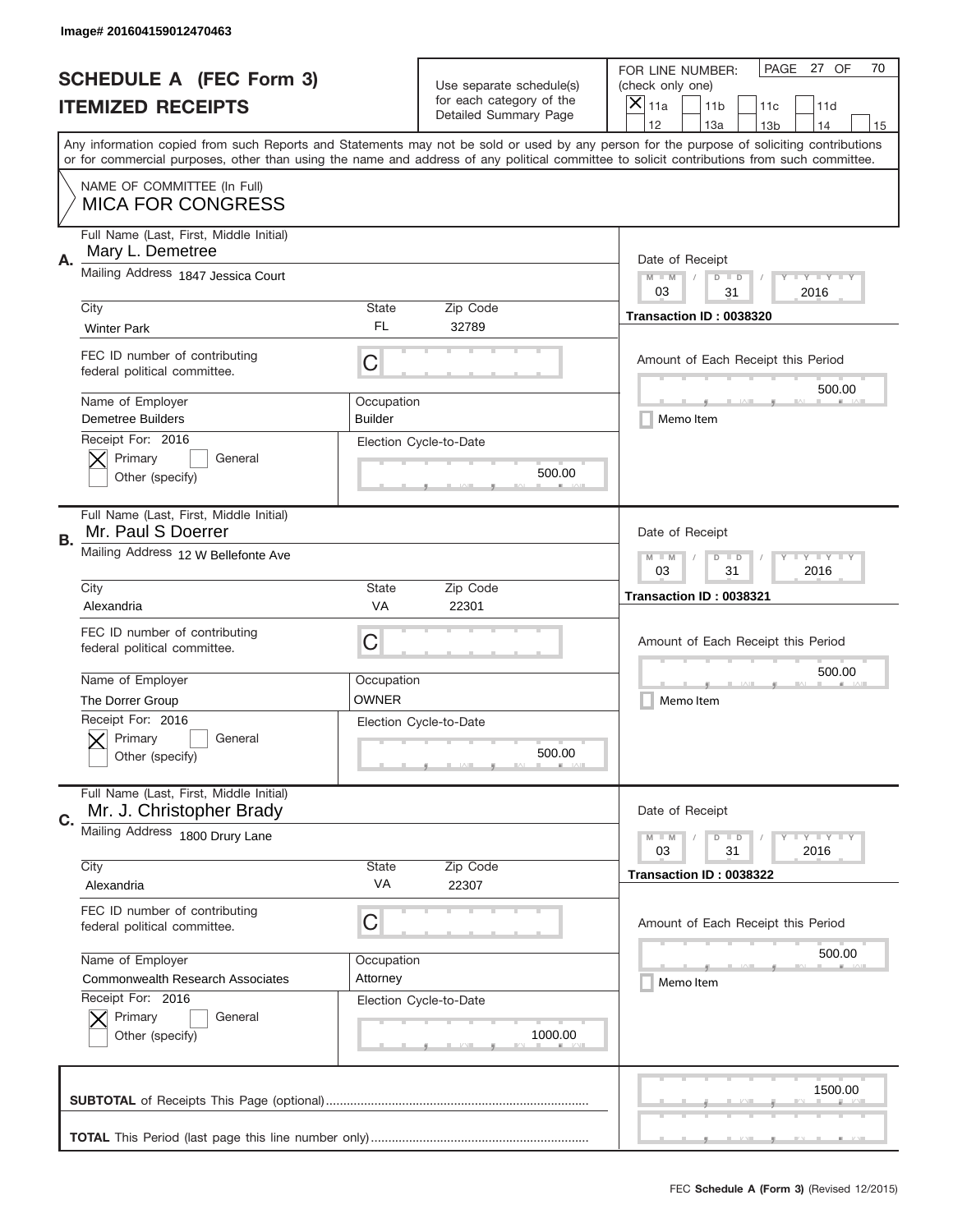|           | Image# 201604159012470464                                     |                                                           |                                                   |                                                                                                                                                                                                                                                                                                                                     |
|-----------|---------------------------------------------------------------|-----------------------------------------------------------|---------------------------------------------------|-------------------------------------------------------------------------------------------------------------------------------------------------------------------------------------------------------------------------------------------------------------------------------------------------------------------------------------|
|           | <b>SCHEDULE A (FEC Form 3)</b>                                |                                                           | Use separate schedule(s)                          | PAGE 28 OF<br>70<br>FOR LINE NUMBER:<br>(check only one)                                                                                                                                                                                                                                                                            |
|           | <b>ITEMIZED RECEIPTS</b>                                      |                                                           | for each category of the<br>Detailed Summary Page | ×<br>11a<br>11 <sub>b</sub><br>11c<br>11d                                                                                                                                                                                                                                                                                           |
|           |                                                               |                                                           |                                                   | 12<br>13a<br>14<br>13 <sub>b</sub><br>15<br>Any information copied from such Reports and Statements may not be sold or used by any person for the purpose of soliciting contributions<br>or for commercial purposes, other than using the name and address of any political committee to solicit contributions from such committee. |
|           | NAME OF COMMITTEE (In Full)<br><b>MICA FOR CONGRESS</b>       |                                                           |                                                   |                                                                                                                                                                                                                                                                                                                                     |
| Α.        | Full Name (Last, First, Middle Initial)<br>Mr. Al Schroeder   |                                                           |                                                   | Date of Receipt                                                                                                                                                                                                                                                                                                                     |
|           | Mailing Address 8842 Aspen Ave                                |                                                           |                                                   | $M - M$<br><b>LEY LEY LEY</b><br>$D$ $D$<br>03<br>31<br>2016                                                                                                                                                                                                                                                                        |
|           | City<br>Orlando                                               | State<br>FL                                               | Zip Code<br>32817                                 | Transaction ID: 0038323                                                                                                                                                                                                                                                                                                             |
|           | FEC ID number of contributing<br>federal political committee. | C                                                         |                                                   | Amount of Each Receipt this Period<br>200.00                                                                                                                                                                                                                                                                                        |
|           | Name of Employer<br><b>ARC Capitol</b>                        | Occupation<br>President                                   |                                                   | Memo Item                                                                                                                                                                                                                                                                                                                           |
|           | Receipt For: 2016<br>Primary<br>General<br>Other (specify)    |                                                           | Election Cycle-to-Date<br>250.00                  |                                                                                                                                                                                                                                                                                                                                     |
| <b>B.</b> | Full Name (Last, First, Middle Initial)<br>Mr. John Dudinsky  |                                                           |                                                   | Date of Receipt                                                                                                                                                                                                                                                                                                                     |
|           | Mailing Address Severn Farm<br>3878 Blufton Mill Road         | <b>LY LY LY</b><br>$M - M$<br>$D$ $D$<br>03<br>31<br>2016 |                                                   |                                                                                                                                                                                                                                                                                                                                     |
|           | City<br>Free Union                                            | <b>State</b><br>VA                                        | Zip Code<br>22940                                 | Transaction ID: 0038324                                                                                                                                                                                                                                                                                                             |
|           | FEC ID number of contributing<br>federal political committee. | C                                                         |                                                   | Amount of Each Receipt this Period                                                                                                                                                                                                                                                                                                  |
|           | Name of Employer                                              | Occupation                                                |                                                   | 200.00                                                                                                                                                                                                                                                                                                                              |
|           | John Dudinsky & Assoc.                                        | Consultant                                                |                                                   | Memo Item                                                                                                                                                                                                                                                                                                                           |
|           | Receipt For: 2016<br>General<br>Primary<br>Other (specify)    |                                                           | Election Cycle-to-Date<br>1850.00                 |                                                                                                                                                                                                                                                                                                                                     |
| C.        | Full Name (Last, First, Middle Initial)<br>Ms. Nancy Patton   |                                                           |                                                   | Date of Receipt                                                                                                                                                                                                                                                                                                                     |
|           | Mailing Address 2061 Geronimo Trl                             |                                                           |                                                   | $I - Y - I - Y - I - Y$<br>$M - M$<br>$D$ $D$<br>31<br>2016<br>03                                                                                                                                                                                                                                                                   |
|           | City<br>Maitland                                              | State<br>FL                                               | Zip Code<br>32751                                 | Transaction ID: 0038357                                                                                                                                                                                                                                                                                                             |
|           | FEC ID number of contributing<br>federal political committee. | С                                                         |                                                   | Amount of Each Receipt this Period                                                                                                                                                                                                                                                                                                  |
|           | Name of Employer                                              | Occupation                                                |                                                   | 25.00<br>Memo Item                                                                                                                                                                                                                                                                                                                  |
|           | Receipt For: 2016<br>Primary<br>General<br>Other (specify)    |                                                           | Election Cycle-to-Date<br>25.00                   |                                                                                                                                                                                                                                                                                                                                     |
|           |                                                               |                                                           |                                                   | 425.00                                                                                                                                                                                                                                                                                                                              |
|           |                                                               |                                                           |                                                   | 48695.00                                                                                                                                                                                                                                                                                                                            |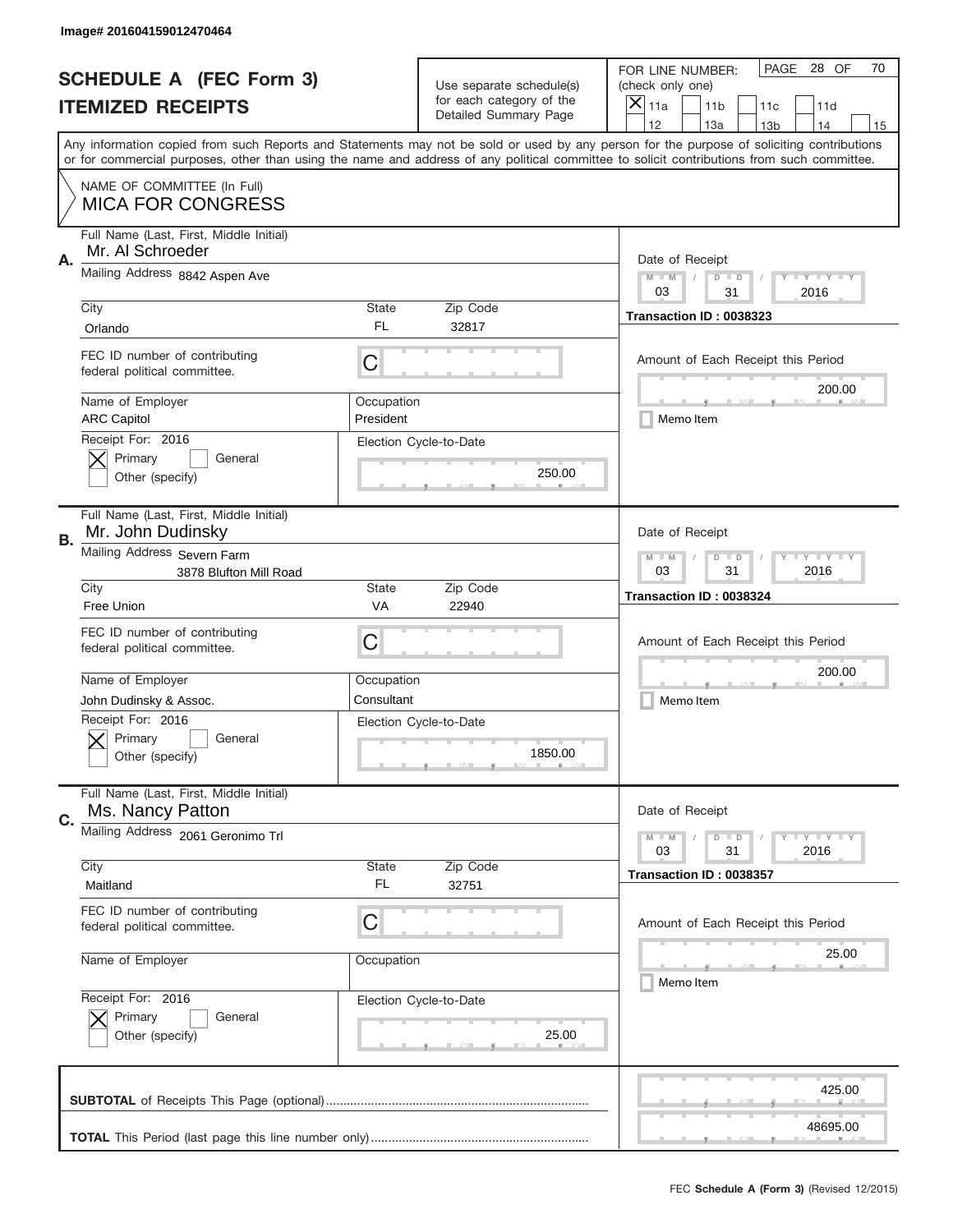|    | Image# 201604159012470465                                                        |                                                             |                                                   |                                                                                                                                                                                                                                                                                         |
|----|----------------------------------------------------------------------------------|-------------------------------------------------------------|---------------------------------------------------|-----------------------------------------------------------------------------------------------------------------------------------------------------------------------------------------------------------------------------------------------------------------------------------------|
|    | <b>SCHEDULE A (FEC Form 3)</b>                                                   |                                                             | Use separate schedule(s)                          | PAGE 29 OF<br>70<br>FOR LINE NUMBER:<br>(check only one)                                                                                                                                                                                                                                |
|    | <b>ITEMIZED RECEIPTS</b>                                                         |                                                             | for each category of the<br>Detailed Summary Page | $ \mathsf{X} _{\mathsf{11c}}$<br>11 <sub>b</sub><br>11a<br>11d                                                                                                                                                                                                                          |
|    |                                                                                  |                                                             |                                                   | 12<br>13a<br>13 <sub>b</sub><br>14<br>15                                                                                                                                                                                                                                                |
|    |                                                                                  |                                                             |                                                   | Any information copied from such Reports and Statements may not be sold or used by any person for the purpose of soliciting contributions<br>or for commercial purposes, other than using the name and address of any political committee to solicit contributions from such committee. |
|    | NAME OF COMMITTEE (In Full)                                                      |                                                             |                                                   |                                                                                                                                                                                                                                                                                         |
|    | <b>MICA FOR CONGRESS</b>                                                         |                                                             |                                                   |                                                                                                                                                                                                                                                                                         |
| А. | Full Name (Last, First, Middle Initial)<br><b>NRA Political Victory Fund PAC</b> |                                                             |                                                   | Date of Receipt                                                                                                                                                                                                                                                                         |
|    | Mailing Address 412 First St SE                                                  | $M - M$<br><b>LEY LEY LEY</b><br>$D$ $D$                    |                                                   |                                                                                                                                                                                                                                                                                         |
|    | City                                                                             | State                                                       | Zip Code                                          | 02<br>2016<br>05<br>Transaction ID: 0038091                                                                                                                                                                                                                                             |
|    | Washington                                                                       | DC                                                          | 20003                                             |                                                                                                                                                                                                                                                                                         |
|    | FEC ID number of contributing<br>federal political committee.                    | С                                                           | C00053553                                         | Amount of Each Receipt this Period                                                                                                                                                                                                                                                      |
|    | Name of Employer                                                                 | Occupation                                                  |                                                   | 1000.00<br>Memo Item                                                                                                                                                                                                                                                                    |
|    | Receipt For: 2016<br>Primary<br>General                                          |                                                             | Election Cycle-to-Date                            |                                                                                                                                                                                                                                                                                         |
|    | Other (specify)                                                                  |                                                             | 1000.00                                           |                                                                                                                                                                                                                                                                                         |
|    | Full Name (Last, First, Middle Initial)                                          |                                                             |                                                   |                                                                                                                                                                                                                                                                                         |
|    | <b>Votesane PAC</b>                                                              |                                                             |                                                   | Date of Receipt                                                                                                                                                                                                                                                                         |
| В. | Mailing Address PO Box 2713                                                      | $M - M$<br>$D$ $D$<br><b>LEYTEY LEY</b><br>02<br>19<br>2016 |                                                   |                                                                                                                                                                                                                                                                                         |
|    | City<br>Alexandria                                                               | State<br>VA                                                 | Zip Code<br>22301                                 | Transaction ID: 0038106                                                                                                                                                                                                                                                                 |
|    | FEC ID number of contributing                                                    |                                                             |                                                   |                                                                                                                                                                                                                                                                                         |
|    | federal political committee.                                                     | C                                                           |                                                   | Amount of Each Receipt this Period                                                                                                                                                                                                                                                      |
|    | Name of Employer                                                                 | Occupation                                                  |                                                   | 475.00                                                                                                                                                                                                                                                                                  |
|    |                                                                                  |                                                             |                                                   | Memo Item                                                                                                                                                                                                                                                                               |
|    | Receipt For: 2016<br>General<br>Primary                                          |                                                             | Election Cycle-to-Date                            |                                                                                                                                                                                                                                                                                         |
|    | Other (specify)                                                                  |                                                             | 475.00                                            |                                                                                                                                                                                                                                                                                         |
|    | Full Name (Last, First, Middle Initial)                                          |                                                             |                                                   |                                                                                                                                                                                                                                                                                         |
| C. | <b>Boeing Political Action Committee</b>                                         |                                                             |                                                   | Date of Receipt                                                                                                                                                                                                                                                                         |
|    | Mailing Address 929 Long Bridge Drive                                            |                                                             |                                                   | $I - Y - I - Y - I - Y$<br>$M - M$<br>$D$ $D$                                                                                                                                                                                                                                           |
|    | City                                                                             | State                                                       | Zip Code                                          | 02<br>29<br>2016<br>Transaction ID: 0038131                                                                                                                                                                                                                                             |
|    | Arlington                                                                        | VA                                                          | 22202                                             |                                                                                                                                                                                                                                                                                         |
|    | FEC ID number of contributing<br>federal political committee.                    | С                                                           | C00142711                                         | Amount of Each Receipt this Period                                                                                                                                                                                                                                                      |
|    | Name of Employer                                                                 | Occupation                                                  |                                                   | 1000.00                                                                                                                                                                                                                                                                                 |
|    |                                                                                  |                                                             |                                                   | Memo Item                                                                                                                                                                                                                                                                               |
|    | Receipt For: 2016<br>Primary<br>General                                          |                                                             | Election Cycle-to-Date                            |                                                                                                                                                                                                                                                                                         |
|    | Other (specify)                                                                  |                                                             | 3000.00                                           |                                                                                                                                                                                                                                                                                         |
|    |                                                                                  |                                                             |                                                   | 2475.00                                                                                                                                                                                                                                                                                 |
|    |                                                                                  |                                                             |                                                   |                                                                                                                                                                                                                                                                                         |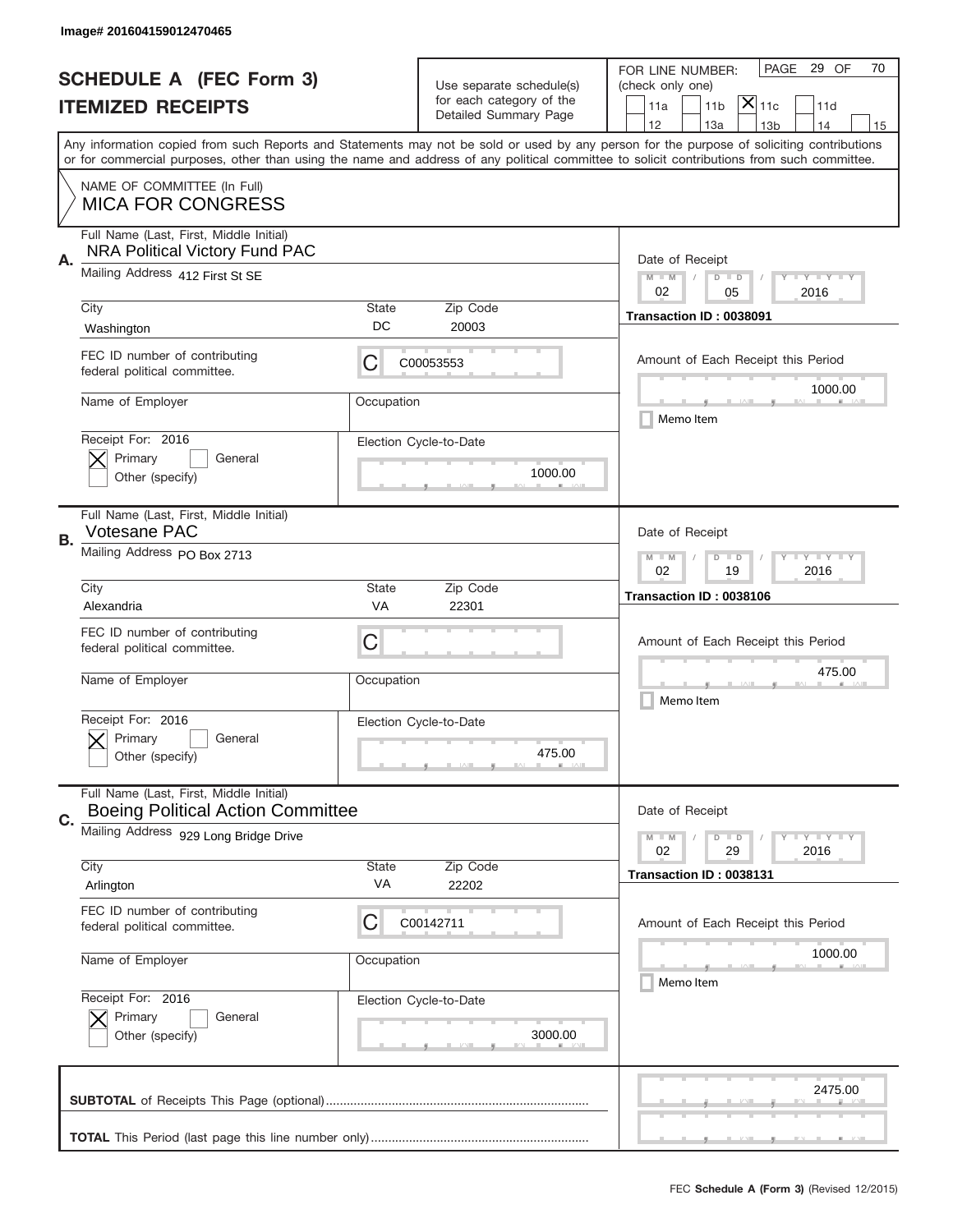|    | Image# 201604159012470466                                                                               |                                                              |                                                   |                                                                                                                                                                                                                                                                                                                                     |
|----|---------------------------------------------------------------------------------------------------------|--------------------------------------------------------------|---------------------------------------------------|-------------------------------------------------------------------------------------------------------------------------------------------------------------------------------------------------------------------------------------------------------------------------------------------------------------------------------------|
|    | <b>SCHEDULE A (FEC Form 3)</b>                                                                          |                                                              | Use separate schedule(s)                          | PAGE<br>30 OF<br>70<br>FOR LINE NUMBER:<br>(check only one)                                                                                                                                                                                                                                                                         |
|    | <b>ITEMIZED RECEIPTS</b>                                                                                |                                                              | for each category of the<br>Detailed Summary Page | $ \mathsf{\overline{X}} _{\mathsf{11c}}$<br>11 <sub>b</sub><br>11a<br>11d                                                                                                                                                                                                                                                           |
|    |                                                                                                         |                                                              |                                                   | 12<br>13a<br>13 <sub>b</sub><br>14<br>15<br>Any information copied from such Reports and Statements may not be sold or used by any person for the purpose of soliciting contributions<br>or for commercial purposes, other than using the name and address of any political committee to solicit contributions from such committee. |
|    | NAME OF COMMITTEE (In Full)<br><b>MICA FOR CONGRESS</b>                                                 |                                                              |                                                   |                                                                                                                                                                                                                                                                                                                                     |
| Α. | Full Name (Last, First, Middle Initial)<br>Lockheed Martin Employees PAC                                |                                                              |                                                   | Date of Receipt                                                                                                                                                                                                                                                                                                                     |
|    | Mailing Address 2121 Crystal Dr, Ste 100                                                                | <b>LEY LEY LEY</b><br>$M - M$<br>$D$ $D$<br>02<br>29<br>2016 |                                                   |                                                                                                                                                                                                                                                                                                                                     |
|    | City<br>Arlington                                                                                       | <b>State</b><br>VA                                           | Zip Code<br>22202                                 | Transaction ID: 0038132                                                                                                                                                                                                                                                                                                             |
|    | FEC ID number of contributing<br>federal political committee.                                           | С                                                            | C00303024                                         | Amount of Each Receipt this Period<br>1000.00                                                                                                                                                                                                                                                                                       |
|    | Name of Employer                                                                                        | Occupation                                                   |                                                   | Memo Item                                                                                                                                                                                                                                                                                                                           |
|    | Receipt For: 2016<br>Primary<br>General<br>Other (specify)                                              |                                                              | Election Cycle-to-Date<br>3000.00                 |                                                                                                                                                                                                                                                                                                                                     |
| В. | Full Name (Last, First, Middle Initial)<br><b>Build PAC</b>                                             |                                                              |                                                   | Date of Receipt                                                                                                                                                                                                                                                                                                                     |
|    | Mailing Address 1201 Fifteenth Street, N.W.                                                             | <b>LY LY LY</b><br>$M - M$<br>$D$ $D$<br>02<br>29<br>2016    |                                                   |                                                                                                                                                                                                                                                                                                                                     |
|    | City<br>Washington                                                                                      | <b>State</b><br>DC                                           | Zip Code<br>20005                                 | Transaction ID: 0038133                                                                                                                                                                                                                                                                                                             |
|    | FEC ID number of contributing<br>federal political committee.                                           | С                                                            | C00000901                                         | Amount of Each Receipt this Period                                                                                                                                                                                                                                                                                                  |
|    | Name of Employer                                                                                        | Occupation                                                   |                                                   | 1000.00<br>Memo Item                                                                                                                                                                                                                                                                                                                |
|    | Receipt For: 2016<br>General<br>Primary<br>Other (specify)                                              |                                                              | Election Cycle-to-Date<br>1000.00                 |                                                                                                                                                                                                                                                                                                                                     |
| C. | Full Name (Last, First, Middle Initial)<br>Florida East Coast Industries Good Government Committee FECI |                                                              |                                                   | Date of Receipt                                                                                                                                                                                                                                                                                                                     |
|    | Mailing Address 2855 LE JEUNE ROAD, 4TH FLOOR                                                           |                                                              |                                                   | $I - Y - I - Y - I - Y$<br>$M - M$<br>$D$ $D$<br>02<br>29<br>2016                                                                                                                                                                                                                                                                   |
|    | City<br><b>CORAL GABLES</b>                                                                             | <b>State</b><br>FL.                                          | Zip Code<br>33134                                 | Transaction ID: 0038136                                                                                                                                                                                                                                                                                                             |
|    | FEC ID number of contributing<br>federal political committee.                                           | С                                                            | C00544908                                         | Amount of Each Receipt this Period                                                                                                                                                                                                                                                                                                  |
|    | Name of Employer                                                                                        | Occupation                                                   |                                                   | 1500.00<br>Memo Item                                                                                                                                                                                                                                                                                                                |
|    | Receipt For: 2016<br>Primary<br>General<br>Other (specify)                                              |                                                              | Election Cycle-to-Date<br>5000.00                 |                                                                                                                                                                                                                                                                                                                                     |
|    |                                                                                                         |                                                              |                                                   | 3500.00                                                                                                                                                                                                                                                                                                                             |
|    |                                                                                                         |                                                              |                                                   |                                                                                                                                                                                                                                                                                                                                     |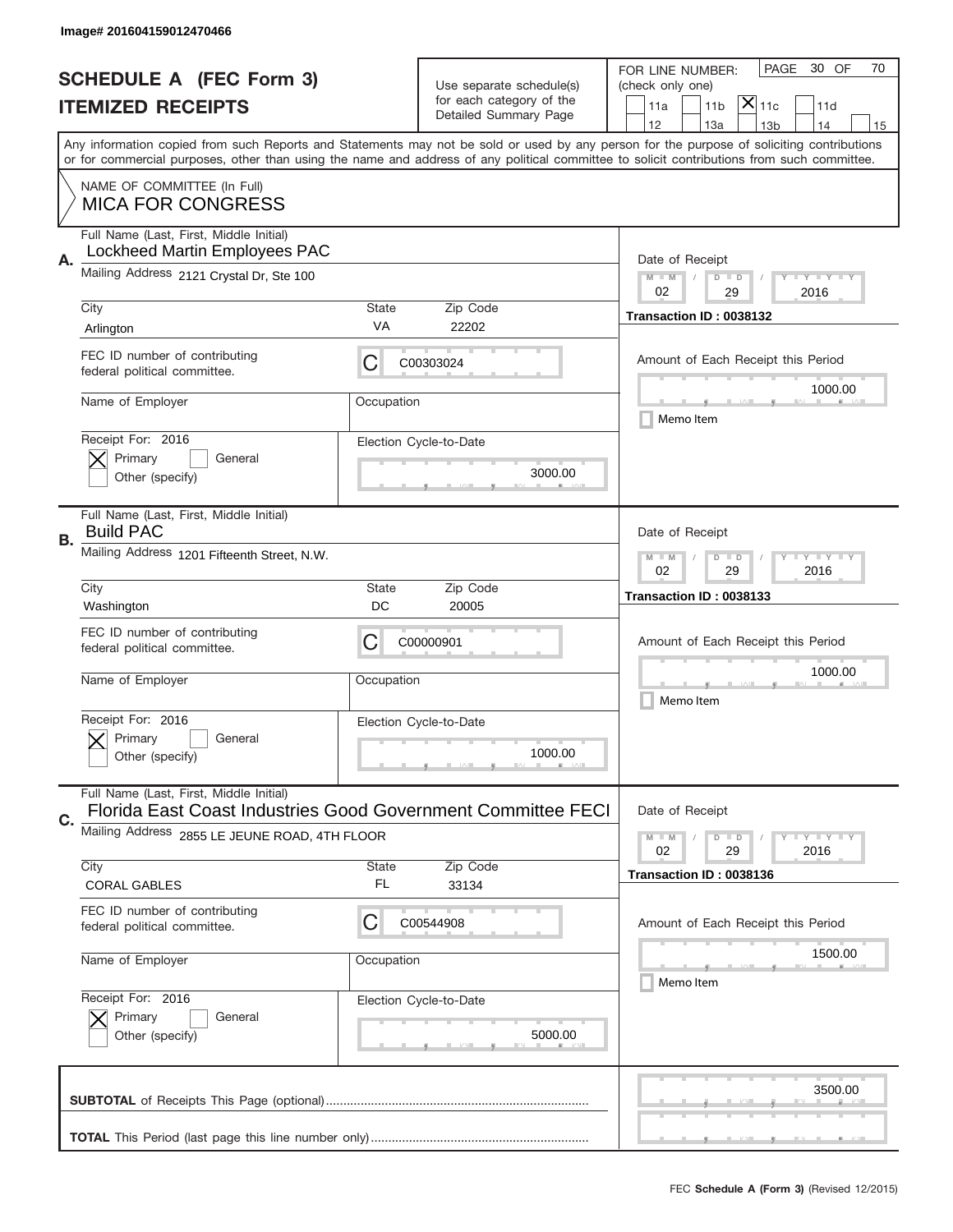|    | Image# 201604159012470467                                                                                     |                                                           |                                    |                                                                                                                                                                                                                                                                                               |
|----|---------------------------------------------------------------------------------------------------------------|-----------------------------------------------------------|------------------------------------|-----------------------------------------------------------------------------------------------------------------------------------------------------------------------------------------------------------------------------------------------------------------------------------------------|
|    | <b>SCHEDULE A (FEC Form 3)</b>                                                                                |                                                           | Use separate schedule(s)           | PAGE<br>31 OF<br>70<br>FOR LINE NUMBER:<br>(check only one)                                                                                                                                                                                                                                   |
|    | <b>ITEMIZED RECEIPTS</b>                                                                                      | for each category of the<br>Detailed Summary Page         |                                    | $ \mathsf{\overline{X}} _{\mathsf{11c}}$<br>11 <sub>b</sub><br>11d<br>11a<br>12<br>13a<br>13 <sub>b</sub><br>14                                                                                                                                                                               |
|    |                                                                                                               |                                                           |                                    | 15<br>Any information copied from such Reports and Statements may not be sold or used by any person for the purpose of soliciting contributions<br>or for commercial purposes, other than using the name and address of any political committee to solicit contributions from such committee. |
|    | NAME OF COMMITTEE (In Full)<br><b>MICA FOR CONGRESS</b>                                                       |                                                           |                                    |                                                                                                                                                                                                                                                                                               |
|    | Full Name (Last, First, Middle Initial)                                                                       |                                                           |                                    |                                                                                                                                                                                                                                                                                               |
| Α. | Florida East Coast Industries Good Government Committee FECI<br>Mailing Address 2855 LE JEUNE ROAD, 4TH FLOOR |                                                           |                                    | Date of Receipt<br>$M - M$<br><b>LEY LEY LEY</b><br>$D$ $D$                                                                                                                                                                                                                                   |
|    | City                                                                                                          | <b>State</b>                                              | Zip Code                           | 02<br>29<br>2016                                                                                                                                                                                                                                                                              |
|    | <b>CORAL GABLES</b>                                                                                           | FL.                                                       | 33134                              | Transaction ID: 0038137                                                                                                                                                                                                                                                                       |
|    | FEC ID number of contributing<br>federal political committee.                                                 | С                                                         | C00544908                          | Amount of Each Receipt this Period                                                                                                                                                                                                                                                            |
|    | Name of Employer                                                                                              | Occupation                                                |                                    | 5000.00<br>Memo Item                                                                                                                                                                                                                                                                          |
|    | Receipt For: 2016<br>X<br>Primary<br>General<br>Other (specify)                                               |                                                           | Election Cycle-to-Date<br>10000.00 |                                                                                                                                                                                                                                                                                               |
| В. | Full Name (Last, First, Middle Initial)<br>Cemex, Inc. Employees PAC                                          |                                                           |                                    | Date of Receipt                                                                                                                                                                                                                                                                               |
|    | Mailing Address 1501 Bevedere Rd                                                                              | <b>LY LY LY</b><br>$M - M$<br>$D$ $D$<br>02<br>29<br>2016 |                                    |                                                                                                                                                                                                                                                                                               |
|    | City<br>West Palm Beach                                                                                       | <b>State</b><br>FL.                                       | Zip Code<br>33406                  | Transaction ID: 0038138                                                                                                                                                                                                                                                                       |
|    | FEC ID number of contributing<br>federal political committee.                                                 | С                                                         | C00111880                          | Amount of Each Receipt this Period                                                                                                                                                                                                                                                            |
|    | Name of Employer                                                                                              | Occupation                                                |                                    | 1000.00<br>Memo Item                                                                                                                                                                                                                                                                          |
|    | Receipt For: 2016<br>General<br>Primary<br>Other (specify)                                                    |                                                           | Election Cycle-to-Date<br>1000.00  |                                                                                                                                                                                                                                                                                               |
| C. | Full Name (Last, First, Middle Initial)<br><b>Williams PAC</b>                                                |                                                           |                                    | Date of Receipt                                                                                                                                                                                                                                                                               |
|    | Mailing Address 2900 West First St                                                                            |                                                           |                                    | <b>LYLYLY</b><br>$M - M$<br>$D$ $D$<br>2016<br>03<br>14                                                                                                                                                                                                                                       |
|    | City<br>Sanford                                                                                               | <b>State</b><br>FL.                                       | Zip Code<br>32771                  | Transaction ID: 0038111                                                                                                                                                                                                                                                                       |
|    | FEC ID number of contributing<br>federal political committee.                                                 | С                                                         |                                    | Amount of Each Receipt this Period                                                                                                                                                                                                                                                            |
|    | Name of Employer                                                                                              | Occupation                                                |                                    | 5000.00<br>Memo Item                                                                                                                                                                                                                                                                          |
|    | Receipt For: 2016<br>Primary<br>General<br>Other (specify)                                                    |                                                           | Election Cycle-to-Date<br>5000.00  |                                                                                                                                                                                                                                                                                               |
|    |                                                                                                               |                                                           |                                    | 11000.00                                                                                                                                                                                                                                                                                      |
|    |                                                                                                               |                                                           |                                    |                                                                                                                                                                                                                                                                                               |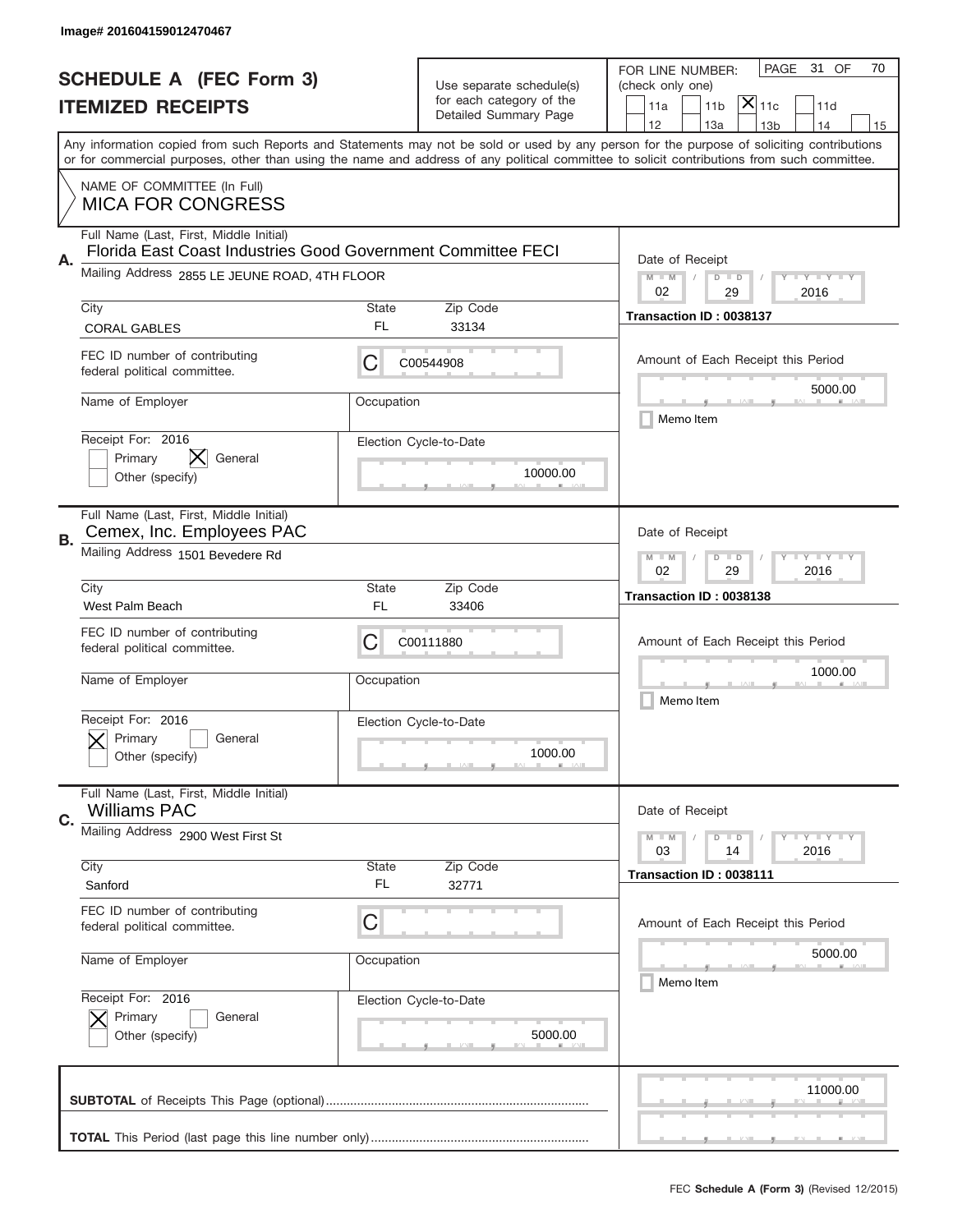|                                | Image# 201604159012470468                                                                   |                                                             |                                    |                                                                                                                                                                                                                                                                                         |
|--------------------------------|---------------------------------------------------------------------------------------------|-------------------------------------------------------------|------------------------------------|-----------------------------------------------------------------------------------------------------------------------------------------------------------------------------------------------------------------------------------------------------------------------------------------|
| <b>SCHEDULE A (FEC Form 3)</b> |                                                                                             | Use separate schedule(s)<br>for each category of the        |                                    | PAGE<br>32 OF<br>70<br>FOR LINE NUMBER:<br>(check only one)                                                                                                                                                                                                                             |
|                                | <b>ITEMIZED RECEIPTS</b>                                                                    |                                                             | Detailed Summary Page              | $ \overline{\mathsf{X}} _{\mathsf{11c}}$<br>11a<br>11 <sub>b</sub><br>11d<br>12<br>13a<br>13 <sub>b</sub><br>14<br>15                                                                                                                                                                   |
|                                |                                                                                             |                                                             |                                    | Any information copied from such Reports and Statements may not be sold or used by any person for the purpose of soliciting contributions<br>or for commercial purposes, other than using the name and address of any political committee to solicit contributions from such committee. |
|                                | NAME OF COMMITTEE (In Full)<br><b>MICA FOR CONGRESS</b>                                     |                                                             |                                    |                                                                                                                                                                                                                                                                                         |
| Α.                             | Full Name (Last, First, Middle Initial)<br><b>Williams PAC</b>                              |                                                             |                                    | Date of Receipt                                                                                                                                                                                                                                                                         |
|                                | Mailing Address 2900 West First St                                                          |                                                             |                                    | $M - M$<br><b>LY LY LY</b><br>$D$ $D$<br>03<br>14<br>2016                                                                                                                                                                                                                               |
|                                | City<br>Sanford                                                                             | State<br>FL                                                 | Zip Code<br>32771                  | Transaction ID: 0038112                                                                                                                                                                                                                                                                 |
|                                | FEC ID number of contributing<br>federal political committee.                               | C                                                           |                                    | Amount of Each Receipt this Period<br>5000.00                                                                                                                                                                                                                                           |
|                                | Name of Employer                                                                            | Occupation                                                  |                                    | Memo Item                                                                                                                                                                                                                                                                               |
|                                | Receipt For: 2016<br>Primary<br>General<br>Other (specify)                                  |                                                             | Election Cycle-to-Date<br>10000.00 |                                                                                                                                                                                                                                                                                         |
| В.                             | Full Name (Last, First, Middle Initial)<br><b>National Beer Wholesalers Association PAC</b> |                                                             |                                    | Date of Receipt                                                                                                                                                                                                                                                                         |
|                                | Mailing Address 1101 King St, Ste 600                                                       | $M - M$<br><b>LEYTEY LEY</b><br>$D$ $D$<br>03<br>14<br>2016 |                                    |                                                                                                                                                                                                                                                                                         |
|                                | City<br>Alexandria                                                                          | State<br>VA                                                 | Zip Code<br>22314                  | Transaction ID: 0038113                                                                                                                                                                                                                                                                 |
|                                | FEC ID number of contributing<br>federal political committee.                               | C                                                           | C00144766                          | Amount of Each Receipt this Period                                                                                                                                                                                                                                                      |
|                                | Name of Employer                                                                            | Occupation                                                  |                                    | 2500.00<br>Memo Item                                                                                                                                                                                                                                                                    |
|                                | Receipt For: 2016<br>Primary<br>General<br>Other (specify)                                  |                                                             | Election Cycle-to-Date<br>5000.00  |                                                                                                                                                                                                                                                                                         |
| C.                             | Full Name (Last, First, Middle Initial)<br>Florida Transportation Builders' Asso. PAC       |                                                             |                                    | Date of Receipt                                                                                                                                                                                                                                                                         |
|                                | Mailing Address 1007 DeSoto Park Dr, Ste 200                                                |                                                             |                                    | $I - Y - I - Y - I - Y$<br>$M - M$<br>$D$ $D$<br>2016<br>03<br>14                                                                                                                                                                                                                       |
|                                | City<br>Tallahassee                                                                         | State<br>FL                                                 | Zip Code<br>32301                  | Transaction ID: 0038116                                                                                                                                                                                                                                                                 |
|                                | FEC ID number of contributing<br>federal political committee.                               | C                                                           | C00361253                          | Amount of Each Receipt this Period                                                                                                                                                                                                                                                      |
|                                | Name of Employer                                                                            | Occupation                                                  |                                    | 1250.00<br>Memo Item                                                                                                                                                                                                                                                                    |
|                                | Receipt For: 2016<br>Primary<br>General<br>Other (specify)                                  |                                                             | Election Cycle-to-Date<br>1250.00  |                                                                                                                                                                                                                                                                                         |
|                                |                                                                                             |                                                             |                                    |                                                                                                                                                                                                                                                                                         |
|                                |                                                                                             |                                                             |                                    | 8750.00                                                                                                                                                                                                                                                                                 |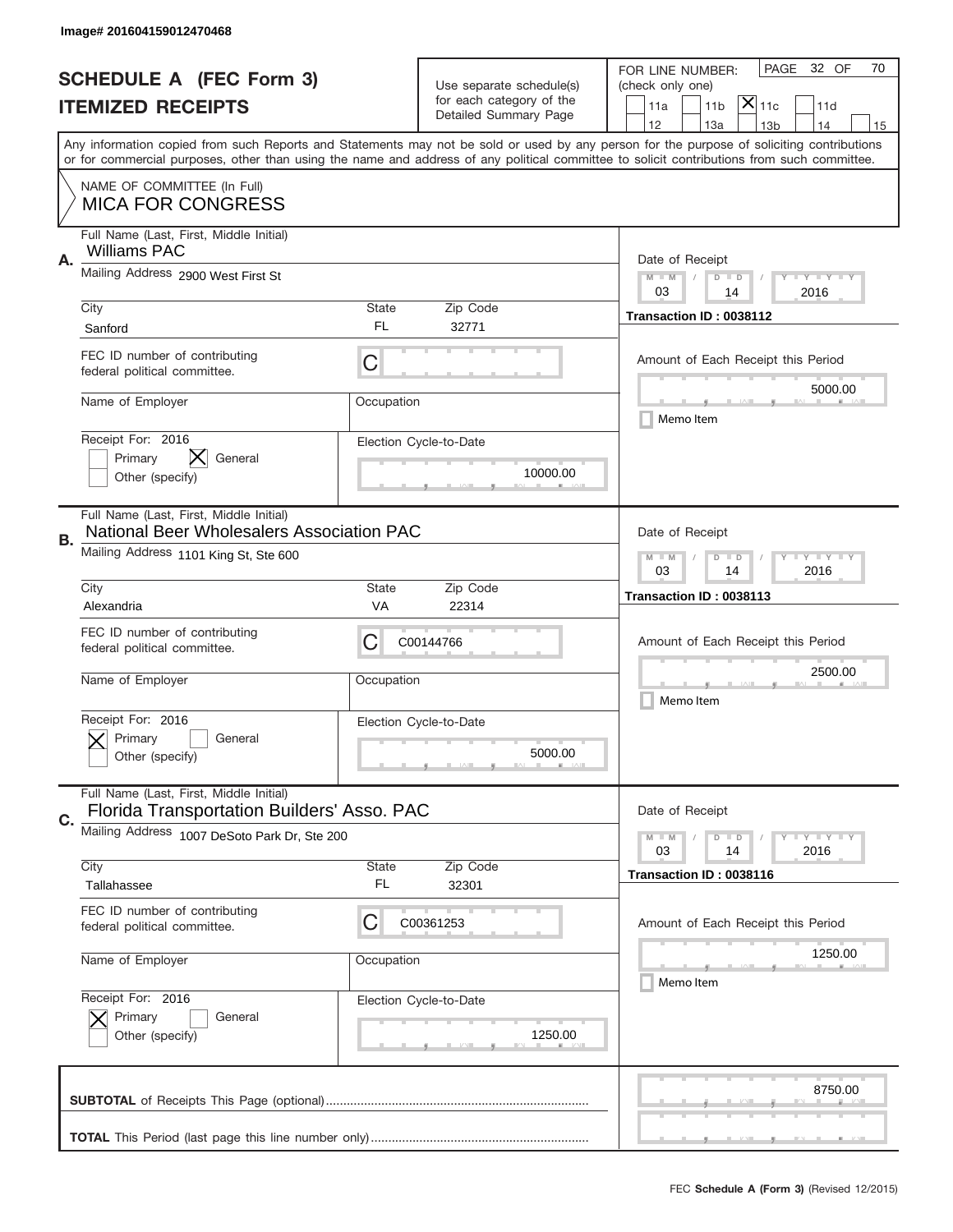|    | Image# 201604159012470469                                                             |                                                             |                                                   |                                                                                                                                                                                                                                                                                                                                     |
|----|---------------------------------------------------------------------------------------|-------------------------------------------------------------|---------------------------------------------------|-------------------------------------------------------------------------------------------------------------------------------------------------------------------------------------------------------------------------------------------------------------------------------------------------------------------------------------|
|    | <b>SCHEDULE A (FEC Form 3)</b>                                                        |                                                             | Use separate schedule(s)                          | PAGE<br>33 OF<br>70<br>FOR LINE NUMBER:<br>(check only one)                                                                                                                                                                                                                                                                         |
|    | <b>ITEMIZED RECEIPTS</b>                                                              |                                                             | for each category of the<br>Detailed Summary Page | $\mathsf{X} _{\mathsf{11c}}$<br>11a<br>11 <sub>b</sub><br>11d                                                                                                                                                                                                                                                                       |
|    |                                                                                       |                                                             |                                                   | 12<br>14<br>13a<br>13 <sub>b</sub><br>15<br>Any information copied from such Reports and Statements may not be sold or used by any person for the purpose of soliciting contributions<br>or for commercial purposes, other than using the name and address of any political committee to solicit contributions from such committee. |
|    | NAME OF COMMITTEE (In Full)<br><b>MICA FOR CONGRESS</b>                               |                                                             |                                                   |                                                                                                                                                                                                                                                                                                                                     |
| Α. | Full Name (Last, First, Middle Initial)<br>Florida East Coast Railway, LLC FECR PAC   |                                                             |                                                   | Date of Receipt                                                                                                                                                                                                                                                                                                                     |
|    | Mailing Address 7411 Fullerton Street, Suite 100                                      |                                                             |                                                   | $M - M$<br><b>LY LY LY</b><br>$D$ $D$<br>03<br>2016<br>14                                                                                                                                                                                                                                                                           |
|    | City<br>Jacksonville                                                                  | State<br>FL                                                 | Zip Code<br>32256-3628                            | Transaction ID: 0038119                                                                                                                                                                                                                                                                                                             |
|    | FEC ID number of contributing<br>federal political committee.                         | C                                                           | C00529966                                         | Amount of Each Receipt this Period<br>1000.00                                                                                                                                                                                                                                                                                       |
|    | Name of Employer                                                                      | Occupation                                                  |                                                   | Memo Item                                                                                                                                                                                                                                                                                                                           |
|    | Receipt For: 2016<br>Primary<br>General<br>Other (specify)                            |                                                             | Election Cycle-to-Date<br>1000.00                 |                                                                                                                                                                                                                                                                                                                                     |
| В. | Full Name (Last, First, Middle Initial)<br>Majority In Congress PAC                   |                                                             |                                                   | Date of Receipt                                                                                                                                                                                                                                                                                                                     |
|    | Mailing Address 601 N Ferncreek Ave, Suite 210                                        | <b>LEYTEY LEY</b><br>$M - M$<br>$D$ $D$<br>03<br>18<br>2016 |                                                   |                                                                                                                                                                                                                                                                                                                                     |
|    | City<br>Orlando                                                                       | State<br>FL                                                 | Zip Code<br>32803                                 | Transaction ID: 0038366                                                                                                                                                                                                                                                                                                             |
|    | FEC ID number of contributing<br>federal political committee.                         | C                                                           |                                                   | Amount of Each Receipt this Period                                                                                                                                                                                                                                                                                                  |
|    | Name of Employer                                                                      | Occupation                                                  |                                                   | 500.00<br>Memo Item                                                                                                                                                                                                                                                                                                                 |
|    | Receipt For: 2016                                                                     |                                                             |                                                   | IN-KIND: Advertising                                                                                                                                                                                                                                                                                                                |
|    | Primary<br>General<br>Other (specify)                                                 | Election Cycle-to-Date                                      | 500.00                                            |                                                                                                                                                                                                                                                                                                                                     |
| C. | Full Name (Last, First, Middle Initial)<br><b>Realtors Political Action Committee</b> |                                                             |                                                   | Date of Receipt                                                                                                                                                                                                                                                                                                                     |
|    | Mailing Address 500 New Jersey Ave, NW                                                |                                                             |                                                   | <b>LYLYLY</b><br>$M - M$<br>$D$ $D$<br>31<br>2016<br>03                                                                                                                                                                                                                                                                             |
|    | City<br>Washington                                                                    | State<br>DC                                                 | Zip Code<br>20001-2020                            | Transaction ID: 0038176                                                                                                                                                                                                                                                                                                             |
|    | FEC ID number of contributing<br>federal political committee.                         | C                                                           | C00030718                                         | Amount of Each Receipt this Period                                                                                                                                                                                                                                                                                                  |
|    | Name of Employer                                                                      | Occupation                                                  |                                                   | 1000.00<br>Memo Item                                                                                                                                                                                                                                                                                                                |
|    | Receipt For: 2016<br>Primary<br>General<br>Other (specify)                            |                                                             | Election Cycle-to-Date<br>2000.00                 |                                                                                                                                                                                                                                                                                                                                     |
|    |                                                                                       |                                                             |                                                   | 2500.00                                                                                                                                                                                                                                                                                                                             |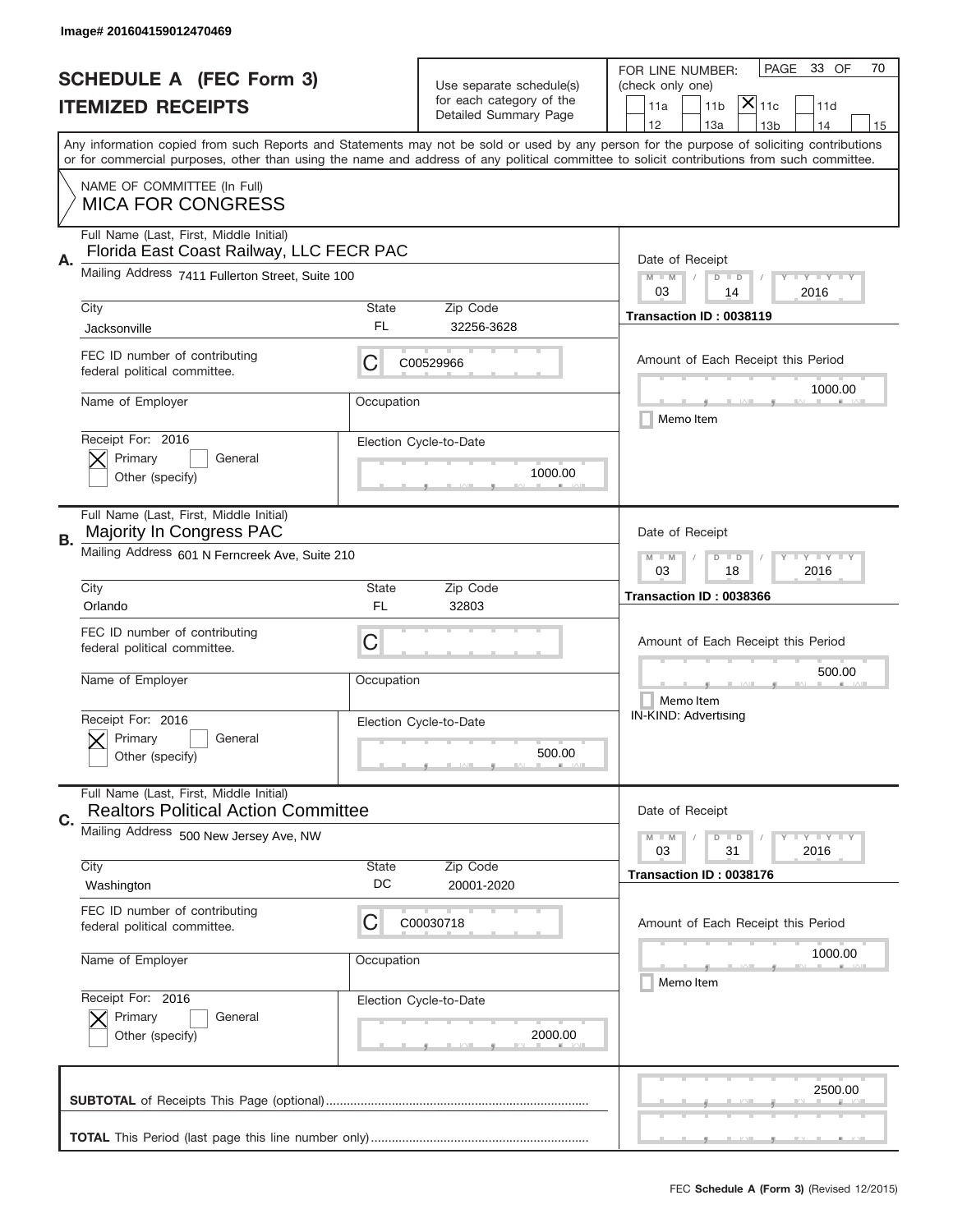|    | Image# 201604159012470470                                                                  |                                                                                      |                                                      |                                                                                                                                                                                                                                                                                         |
|----|--------------------------------------------------------------------------------------------|--------------------------------------------------------------------------------------|------------------------------------------------------|-----------------------------------------------------------------------------------------------------------------------------------------------------------------------------------------------------------------------------------------------------------------------------------------|
|    | <b>SCHEDULE A (FEC Form 3)</b>                                                             |                                                                                      |                                                      | PAGE<br>34 OF<br>70<br>FOR LINE NUMBER:                                                                                                                                                                                                                                                 |
|    | <b>ITEMIZED RECEIPTS</b>                                                                   |                                                                                      | Use separate schedule(s)<br>for each category of the | (check only one)<br>$ \mathsf{\overline{X}} _{\mathsf{11c}}$<br>11 <sub>b</sub><br>11a<br>11d                                                                                                                                                                                           |
|    |                                                                                            |                                                                                      | Detailed Summary Page                                | 12<br>13a<br>14<br>13 <sub>b</sub><br>15                                                                                                                                                                                                                                                |
|    |                                                                                            |                                                                                      |                                                      | Any information copied from such Reports and Statements may not be sold or used by any person for the purpose of soliciting contributions<br>or for commercial purposes, other than using the name and address of any political committee to solicit contributions from such committee. |
|    | NAME OF COMMITTEE (In Full)<br><b>MICA FOR CONGRESS</b>                                    |                                                                                      |                                                      |                                                                                                                                                                                                                                                                                         |
|    | Full Name (Last, First, Middle Initial)<br><b>NextEra Energy PAC</b>                       |                                                                                      |                                                      |                                                                                                                                                                                                                                                                                         |
| А. | Mailing Address 700 Universe Blvd                                                          | Date of Receipt<br>$M - M$<br>$T$ $Y$ $Y$ $Y$ $Y$ $Y$<br>$D$ $D$<br>03<br>31<br>2016 |                                                      |                                                                                                                                                                                                                                                                                         |
|    | City<br>Juno Beach                                                                         | State<br>FL                                                                          | Zip Code<br>33408                                    | Transaction ID: 0038179                                                                                                                                                                                                                                                                 |
|    | FEC ID number of contributing<br>federal political committee.                              | C                                                                                    | C00064774                                            | Amount of Each Receipt this Period                                                                                                                                                                                                                                                      |
|    | Name of Employer                                                                           | Occupation                                                                           |                                                      | 2500.00<br>Memo Item                                                                                                                                                                                                                                                                    |
|    | Receipt For: 2016<br>Primary<br>General<br>Other (specify)                                 |                                                                                      | Election Cycle-to-Date<br>2500.00                    |                                                                                                                                                                                                                                                                                         |
| В. | Full Name (Last, First, Middle Initial)<br><b>Harris FEPAC</b>                             |                                                                                      |                                                      | Date of Receipt                                                                                                                                                                                                                                                                         |
|    | Mailing Address 600 Maryland Ave, SW, Ste 850E                                             | <b>LY LY LY</b><br>$M - M$<br>$D$ $D$<br>03<br>31<br>2016                            |                                                      |                                                                                                                                                                                                                                                                                         |
|    | City<br>Washington                                                                         | State<br>DC                                                                          | Zip Code<br>20024                                    | Transaction ID: 0038180                                                                                                                                                                                                                                                                 |
|    | FEC ID number of contributing<br>federal political committee.                              | C                                                                                    | C00100321                                            | Amount of Each Receipt this Period                                                                                                                                                                                                                                                      |
|    | Name of Employer                                                                           | Occupation                                                                           |                                                      | 1000.00<br>Memo Item                                                                                                                                                                                                                                                                    |
|    | Receipt For: 2016<br>General<br>Primary<br>Other (specify)                                 |                                                                                      | Election Cycle-to-Date<br>6000.00                    |                                                                                                                                                                                                                                                                                         |
| C. | Full Name (Last, First, Middle Initial)<br>Union Pacific Fund for Effective Government PAC |                                                                                      |                                                      | Date of Receipt                                                                                                                                                                                                                                                                         |
|    | Mailing Address 700 13th Street, NW<br>Suite 350                                           |                                                                                      |                                                      | <b>LY LY LY</b><br>$M - M$<br>$D$ $D$<br>31<br>2016<br>03                                                                                                                                                                                                                               |
|    | City<br>Washington                                                                         | State<br>DC                                                                          | Zip Code<br>20005                                    | Transaction ID: 0038303                                                                                                                                                                                                                                                                 |
|    | FEC ID number of contributing<br>federal political committee.                              | C                                                                                    | C00010470                                            | Amount of Each Receipt this Period                                                                                                                                                                                                                                                      |
|    | Name of Employer                                                                           | Occupation                                                                           |                                                      | 5000.00<br>Memo Item                                                                                                                                                                                                                                                                    |
|    | Receipt For: 2016<br>Primary<br>General<br>Other (specify)                                 |                                                                                      | Election Cycle-to-Date<br>10000.00                   |                                                                                                                                                                                                                                                                                         |
|    |                                                                                            |                                                                                      |                                                      | 8500.00                                                                                                                                                                                                                                                                                 |
|    |                                                                                            |                                                                                      |                                                      |                                                                                                                                                                                                                                                                                         |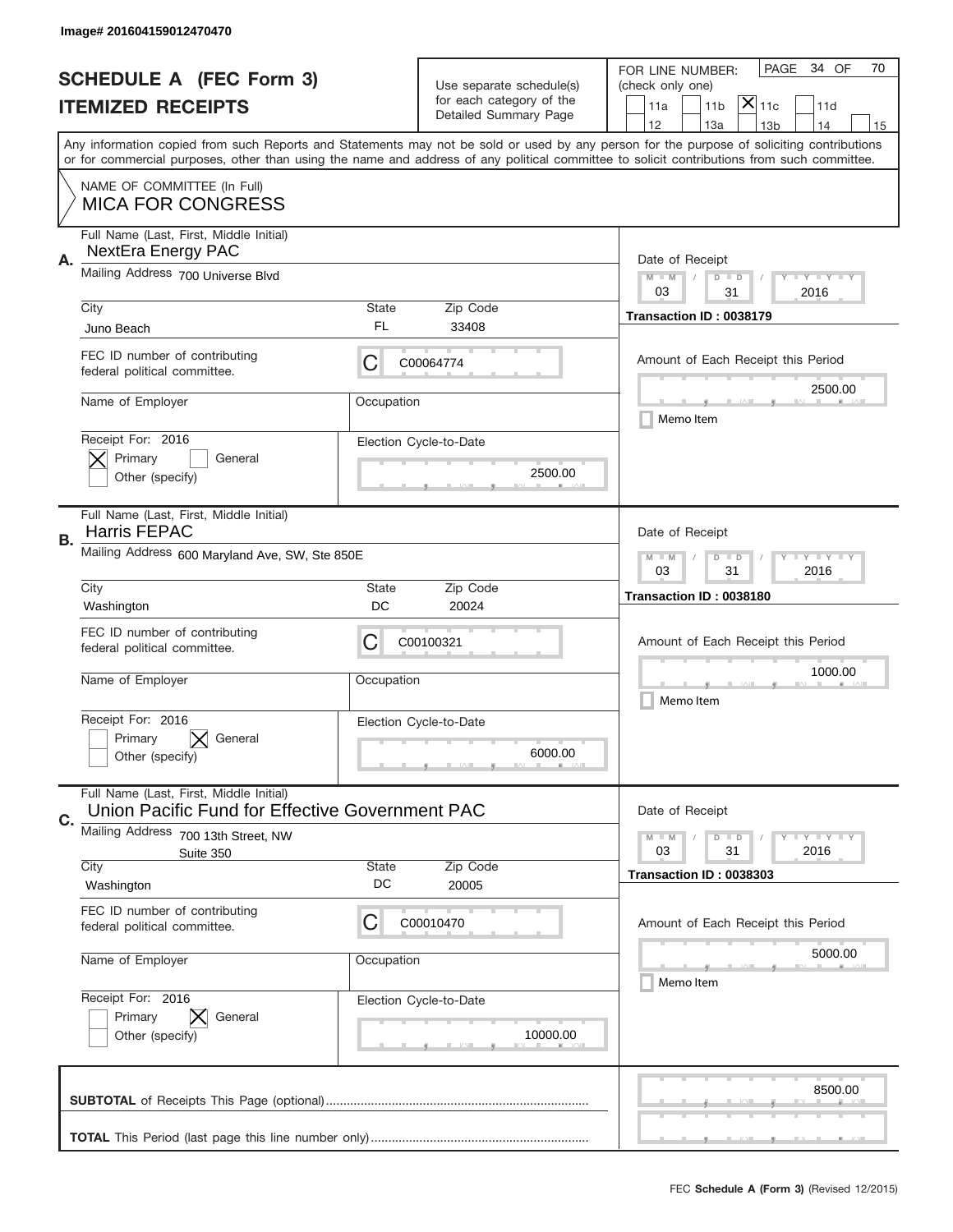|    | Image# 201604159012470471                                                              |                                                              |                                                      |                                                                                                                                                                                                                                                                                         |
|----|----------------------------------------------------------------------------------------|--------------------------------------------------------------|------------------------------------------------------|-----------------------------------------------------------------------------------------------------------------------------------------------------------------------------------------------------------------------------------------------------------------------------------------|
|    | <b>SCHEDULE A (FEC Form 3)</b>                                                         |                                                              | Use separate schedule(s)<br>for each category of the | 35 OF<br>PAGE<br>70<br>FOR LINE NUMBER:<br>(check only one)                                                                                                                                                                                                                             |
|    | <b>ITEMIZED RECEIPTS</b>                                                               |                                                              | Detailed Summary Page                                | $ \mathsf{\overline{X}} _{\mathsf{11c}}$<br>11a<br>11 <sub>b</sub><br>11d<br>12<br>13a<br>13 <sub>b</sub><br>14<br>15                                                                                                                                                                   |
|    |                                                                                        |                                                              |                                                      | Any information copied from such Reports and Statements may not be sold or used by any person for the purpose of soliciting contributions<br>or for commercial purposes, other than using the name and address of any political committee to solicit contributions from such committee. |
|    | NAME OF COMMITTEE (In Full)<br><b>MICA FOR CONGRESS</b>                                |                                                              |                                                      |                                                                                                                                                                                                                                                                                         |
| Α. | Full Name (Last, First, Middle Initial)<br><b>CSX Corporation Good Government Fund</b> |                                                              |                                                      | Date of Receipt                                                                                                                                                                                                                                                                         |
|    | Mailing Address Suite 560, National Place                                              | $M - M$<br><b>LEY LEY LEY</b><br>$D$ $D$                     |                                                      |                                                                                                                                                                                                                                                                                         |
|    | 1331 Pennsylvania Ave., N.W.<br>City                                                   | <b>State</b>                                                 | Zip Code                                             | 03<br>31<br>2016                                                                                                                                                                                                                                                                        |
|    | Washington                                                                             | DC                                                           | 20004                                                | Transaction ID: 0038304                                                                                                                                                                                                                                                                 |
|    | FEC ID number of contributing<br>federal political committee.                          | C                                                            | C00163832                                            | Amount of Each Receipt this Period                                                                                                                                                                                                                                                      |
|    | Name of Employer                                                                       | Occupation                                                   |                                                      | 5000.00<br>Memo Item                                                                                                                                                                                                                                                                    |
|    | Receipt For: 2016<br>General<br>Primary                                                |                                                              | Election Cycle-to-Date                               |                                                                                                                                                                                                                                                                                         |
|    | Other (specify)                                                                        | 10000.00                                                     |                                                      |                                                                                                                                                                                                                                                                                         |
|    | Full Name (Last, First, Middle Initial)<br>Raytheon PAC                                | Date of Receipt                                              |                                                      |                                                                                                                                                                                                                                                                                         |
| В. | Mailing Address 1100 Wilson Blvd, Ste 1500                                             | <b>LEY LEY LEY</b><br>$M - M$<br>$D$ $D$<br>03<br>31<br>2016 |                                                      |                                                                                                                                                                                                                                                                                         |
|    | City<br>Arlington                                                                      | <b>State</b><br>VA                                           | Zip Code<br>22209                                    | Transaction ID: 0038305                                                                                                                                                                                                                                                                 |
|    | FEC ID number of contributing<br>federal political committee.                          | C                                                            | C00097568                                            | Amount of Each Receipt this Period                                                                                                                                                                                                                                                      |
|    | Name of Employer                                                                       | Occupation                                                   |                                                      | 5000.00<br>Memo Item                                                                                                                                                                                                                                                                    |
|    | Receipt For: 2016<br>General<br>Primary                                                |                                                              | Election Cycle-to-Date                               |                                                                                                                                                                                                                                                                                         |
|    | Other (specify)                                                                        |                                                              |                                                      |                                                                                                                                                                                                                                                                                         |
|    |                                                                                        |                                                              | 10000.00                                             |                                                                                                                                                                                                                                                                                         |
| C. | Full Name (Last, First, Middle Initial)<br>Norfolk Southern Corp. Good Government Fund |                                                              |                                                      | Date of Receipt                                                                                                                                                                                                                                                                         |
|    | Mailing Address One Constitution Ave, NE, Ste 300                                      |                                                              |                                                      | <b>LYLYLY</b><br>$M - M$<br>$D$ $D$<br>2016<br>03<br>31                                                                                                                                                                                                                                 |
|    | City<br>Washington                                                                     | State<br>DC                                                  | Zip Code<br>20002                                    | Transaction ID: 0038306                                                                                                                                                                                                                                                                 |
|    | FEC ID number of contributing<br>federal political committee.                          | C                                                            | C00009282                                            | Amount of Each Receipt this Period                                                                                                                                                                                                                                                      |
|    | Name of Employer                                                                       | Occupation                                                   |                                                      | 5000.00                                                                                                                                                                                                                                                                                 |
|    | Receipt For: 2016                                                                      |                                                              | Election Cycle-to-Date                               | Memo Item                                                                                                                                                                                                                                                                               |
|    | Primary<br>General<br>Other (specify)                                                  |                                                              | 10000.00                                             |                                                                                                                                                                                                                                                                                         |
|    |                                                                                        |                                                              |                                                      | 15000.00                                                                                                                                                                                                                                                                                |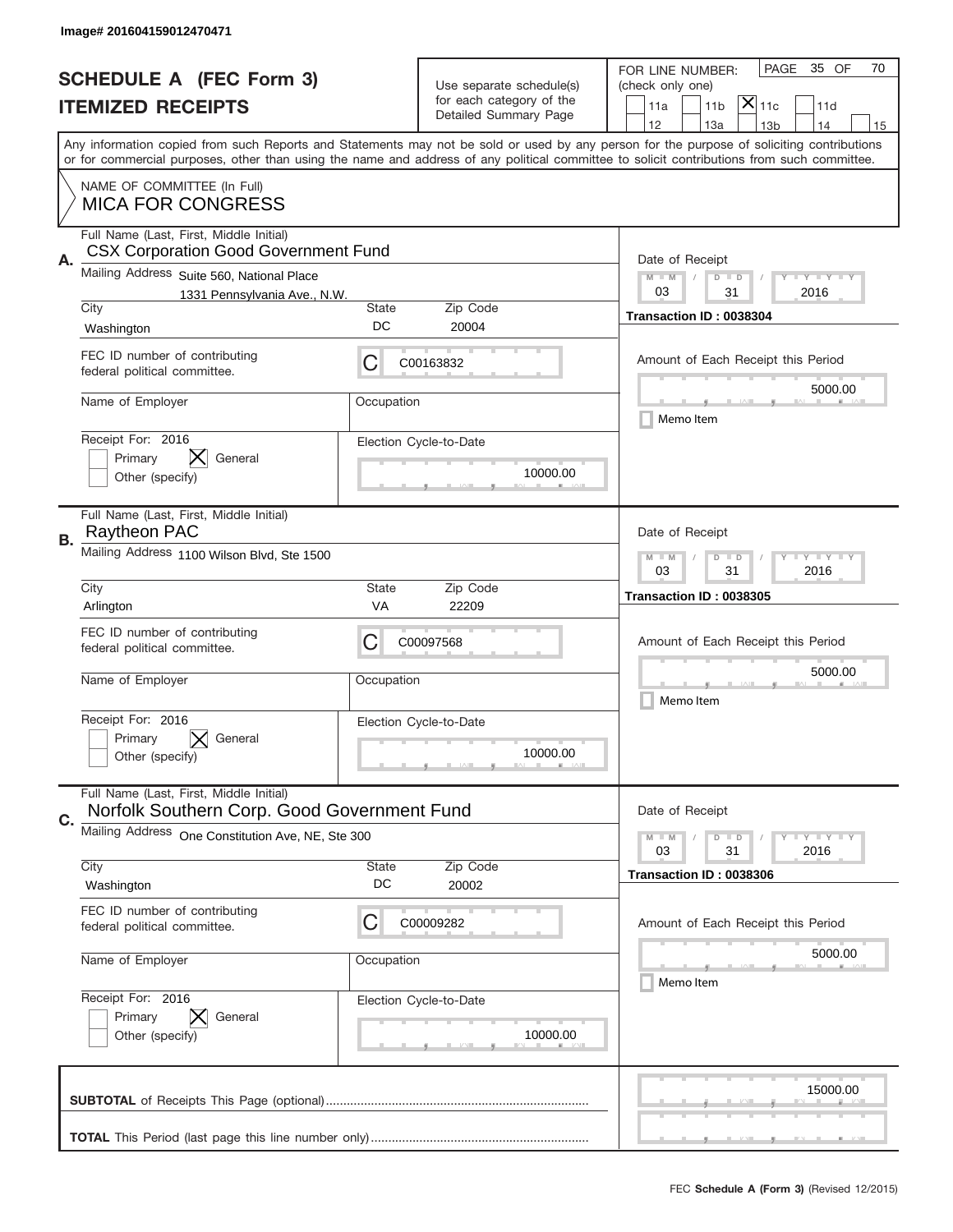|    | Image# 201604159012470472                                                          |                                                            |                          |                                                                                                                                                                                       |
|----|------------------------------------------------------------------------------------|------------------------------------------------------------|--------------------------|---------------------------------------------------------------------------------------------------------------------------------------------------------------------------------------|
|    | <b>SCHEDULE A (FEC Form 3)</b>                                                     |                                                            | Use separate schedule(s) | PAGE<br>36 OF<br>70<br>FOR LINE NUMBER:<br>(check only one)                                                                                                                           |
|    | <b>ITEMIZED RECEIPTS</b>                                                           | for each category of the<br>Detailed Summary Page          |                          | $ \mathsf{\overline{X}} _{\mathsf{11c}}$<br>11 <sub>b</sub><br>11a<br>11d                                                                                                             |
|    |                                                                                    |                                                            |                          | 12<br>13a<br>14<br>13 <sub>b</sub><br>15<br>Any information copied from such Reports and Statements may not be sold or used by any person for the purpose of soliciting contributions |
|    |                                                                                    |                                                            |                          | or for commercial purposes, other than using the name and address of any political committee to solicit contributions from such committee.                                            |
|    | NAME OF COMMITTEE (In Full)<br><b>MICA FOR CONGRESS</b>                            |                                                            |                          |                                                                                                                                                                                       |
| Α. | Full Name (Last, First, Middle Initial)<br><b>BNSF RailPac</b>                     |                                                            |                          | Date of Receipt                                                                                                                                                                       |
|    | Mailing Address 500 New Jersey Ave, NW Ste 550                                     |                                                            |                          | <b>LEY LEY LEY</b><br>$M - M$<br>$D$ $D$<br>03<br>31<br>2016                                                                                                                          |
|    | City                                                                               | <b>State</b><br>DC                                         | Zip Code                 | Transaction ID: 0038307                                                                                                                                                               |
|    | Washington                                                                         |                                                            | 20001                    |                                                                                                                                                                                       |
|    | FEC ID number of contributing<br>federal political committee.                      | С                                                          | C00235739                | Amount of Each Receipt this Period<br>4000.00                                                                                                                                         |
|    | Name of Employer                                                                   | Occupation                                                 |                          | Memo Item                                                                                                                                                                             |
|    | Receipt For: 2016<br>Primary<br>General                                            |                                                            | Election Cycle-to-Date   |                                                                                                                                                                                       |
|    | Other (specify)                                                                    |                                                            | 10000.00                 |                                                                                                                                                                                       |
|    | Full Name (Last, First, Middle Initial)<br>Employees of Northrop Grumman Corp. PAC |                                                            |                          | Date of Receipt                                                                                                                                                                       |
| В. | Mailing Address 2980 Fairview Park Drive                                           | <b>LEY LEY LEY</b><br>$M$ M<br>$D$ $D$<br>03<br>31<br>2016 |                          |                                                                                                                                                                                       |
|    | City<br><b>Falls Church</b>                                                        | <b>State</b><br>VA                                         | Zip Code<br>22042        | Transaction ID: 0038308                                                                                                                                                               |
|    | FEC ID number of contributing                                                      |                                                            |                          |                                                                                                                                                                                       |
|    | federal political committee.                                                       | С                                                          | C00088591                | Amount of Each Receipt this Period                                                                                                                                                    |
|    | Name of Employer                                                                   | Occupation                                                 |                          | 1500.00<br>Memo Item                                                                                                                                                                  |
|    | Receipt For: 2016                                                                  |                                                            | Election Cycle-to-Date   |                                                                                                                                                                                       |
|    | General<br>Primary<br>Other (specify)                                              |                                                            | 5000.00                  |                                                                                                                                                                                       |
|    | Full Name (Last, First, Middle Initial)<br>Employees of Northrop Grumman Corp. PAC |                                                            |                          | Date of Receipt                                                                                                                                                                       |
| C. | Mailing Address 2980 Fairview Park Drive                                           |                                                            |                          | <b>LYLYLY</b><br>$M - M$<br>$D$ $D$                                                                                                                                                   |
|    | City                                                                               | <b>State</b>                                               | Zip Code                 | 31<br>2016<br>03<br>Transaction ID: 0038309                                                                                                                                           |
|    | Falls Church                                                                       | VA                                                         | 22042                    |                                                                                                                                                                                       |
|    | FEC ID number of contributing<br>federal political committee.                      | C                                                          | C00088591                | Amount of Each Receipt this Period                                                                                                                                                    |
|    | Name of Employer                                                                   | Occupation                                                 |                          | 2000.00                                                                                                                                                                               |
|    | Receipt For: 2016                                                                  |                                                            | Election Cycle-to-Date   | Memo Item                                                                                                                                                                             |
|    | Primary<br>General                                                                 |                                                            |                          |                                                                                                                                                                                       |
|    | Other (specify)                                                                    |                                                            | 7000.00                  |                                                                                                                                                                                       |
|    |                                                                                    |                                                            |                          | 7500.00                                                                                                                                                                               |
|    |                                                                                    |                                                            |                          |                                                                                                                                                                                       |
|    |                                                                                    |                                                            |                          |                                                                                                                                                                                       |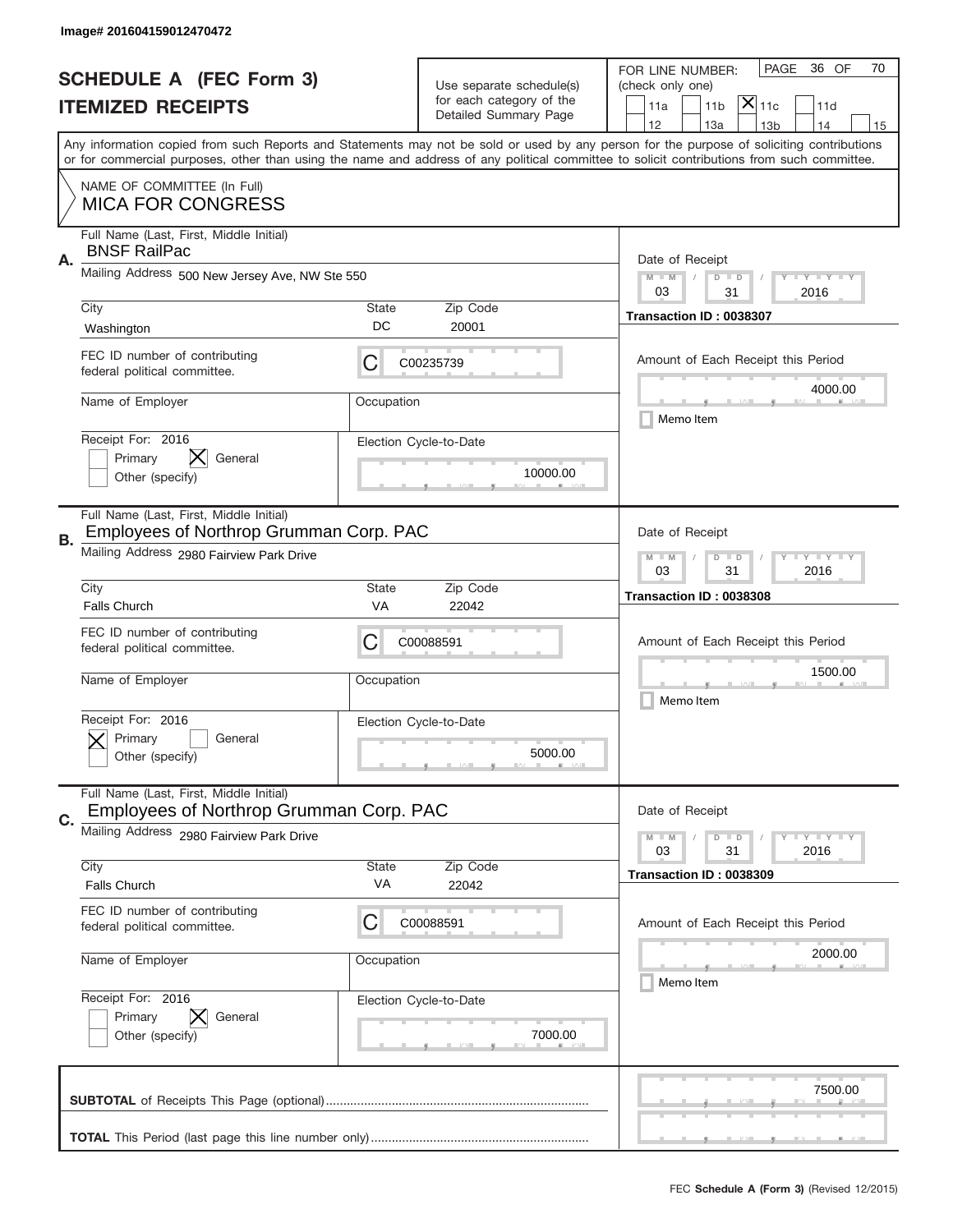|    | Image# 201604159012470473                                                             |                                                         |                                                   |                                                                                                                                                                                                                                                                                                                                     |
|----|---------------------------------------------------------------------------------------|---------------------------------------------------------|---------------------------------------------------|-------------------------------------------------------------------------------------------------------------------------------------------------------------------------------------------------------------------------------------------------------------------------------------------------------------------------------------|
|    | <b>SCHEDULE A (FEC Form 3)</b>                                                        |                                                         | Use separate schedule(s)                          | PAGE<br>37 OF<br>70<br>FOR LINE NUMBER:<br>(check only one)                                                                                                                                                                                                                                                                         |
|    | <b>ITEMIZED RECEIPTS</b>                                                              |                                                         | for each category of the<br>Detailed Summary Page | $\overline{X} _{11c}$<br>11a<br>11 <sub>b</sub><br>11d                                                                                                                                                                                                                                                                              |
|    |                                                                                       |                                                         |                                                   | 12<br>13a<br>13 <sub>b</sub><br>14<br>15<br>Any information copied from such Reports and Statements may not be sold or used by any person for the purpose of soliciting contributions<br>or for commercial purposes, other than using the name and address of any political committee to solicit contributions from such committee. |
|    | NAME OF COMMITTEE (In Full)<br><b>MICA FOR CONGRESS</b>                               |                                                         |                                                   |                                                                                                                                                                                                                                                                                                                                     |
| Α. | Full Name (Last, First, Middle Initial)<br>FAA Managers Association PAC               |                                                         |                                                   | Date of Receipt                                                                                                                                                                                                                                                                                                                     |
|    | Mailing Address 4410 Massachusetts Ave, NW, #315                                      |                                                         |                                                   | $M - M$<br><b>LY LY LY</b><br>$D$ $D$<br>03<br>31<br>2016                                                                                                                                                                                                                                                                           |
|    | City<br>Washington                                                                    | State<br>DC                                             | Zip Code<br>20016                                 | Transaction ID: 0038310                                                                                                                                                                                                                                                                                                             |
|    | FEC ID number of contributing<br>federal political committee.                         | C                                                       | C00366070                                         | Amount of Each Receipt this Period<br>2500.00                                                                                                                                                                                                                                                                                       |
|    | Name of Employer                                                                      | Occupation                                              |                                                   | Memo Item                                                                                                                                                                                                                                                                                                                           |
|    | Receipt For: 2016<br>Primary<br>General<br>Other (specify)                            |                                                         | Election Cycle-to-Date<br>2500.00                 |                                                                                                                                                                                                                                                                                                                                     |
| В. | Full Name (Last, First, Middle Initial)<br><b>Boeing Political Action Committee</b>   |                                                         |                                                   | Date of Receipt                                                                                                                                                                                                                                                                                                                     |
|    | Mailing Address 929 Long Bridge Drive                                                 | <b>LY LY LY</b><br>$M$ M<br>$D$ $D$<br>03<br>31<br>2016 |                                                   |                                                                                                                                                                                                                                                                                                                                     |
|    | City<br>Arlington                                                                     | State<br><b>VA</b>                                      | Zip Code<br>22202                                 | Transaction ID: 0038311                                                                                                                                                                                                                                                                                                             |
|    | FEC ID number of contributing<br>federal political committee.                         | С                                                       | C00142711                                         | Amount of Each Receipt this Period                                                                                                                                                                                                                                                                                                  |
|    | Name of Employer                                                                      | Occupation                                              |                                                   | 2000.00<br>Memo Item                                                                                                                                                                                                                                                                                                                |
|    | Receipt For: 2016<br>General<br>Primary<br>Other (specify)                            |                                                         | Election Cycle-to-Date<br>5000.00                 |                                                                                                                                                                                                                                                                                                                                     |
| C. | Full Name (Last, First, Middle Initial)<br><b>Realtors Political Action Committee</b> |                                                         |                                                   | Date of Receipt                                                                                                                                                                                                                                                                                                                     |
|    | Mailing Address 500 New Jersey Ave, NW                                                |                                                         |                                                   | <b>LY LY LY</b><br>$M - M$<br>$D$ $D$<br>03<br>31<br>2016                                                                                                                                                                                                                                                                           |
|    | City<br>Washington                                                                    | <b>State</b><br>DC                                      | Zip Code<br>20001-2020                            | Transaction ID: 0038312                                                                                                                                                                                                                                                                                                             |
|    | FEC ID number of contributing<br>federal political committee.                         | С                                                       | C00030718                                         | Amount of Each Receipt this Period                                                                                                                                                                                                                                                                                                  |
|    | Name of Employer                                                                      | Occupation                                              |                                                   | 2000.00<br>Memo Item                                                                                                                                                                                                                                                                                                                |
|    | Receipt For: 2016<br>Primary<br>General                                               |                                                         | Election Cycle-to-Date<br>4000.00                 |                                                                                                                                                                                                                                                                                                                                     |
|    | Other (specify)                                                                       |                                                         |                                                   |                                                                                                                                                                                                                                                                                                                                     |
|    |                                                                                       |                                                         |                                                   | 6500.00                                                                                                                                                                                                                                                                                                                             |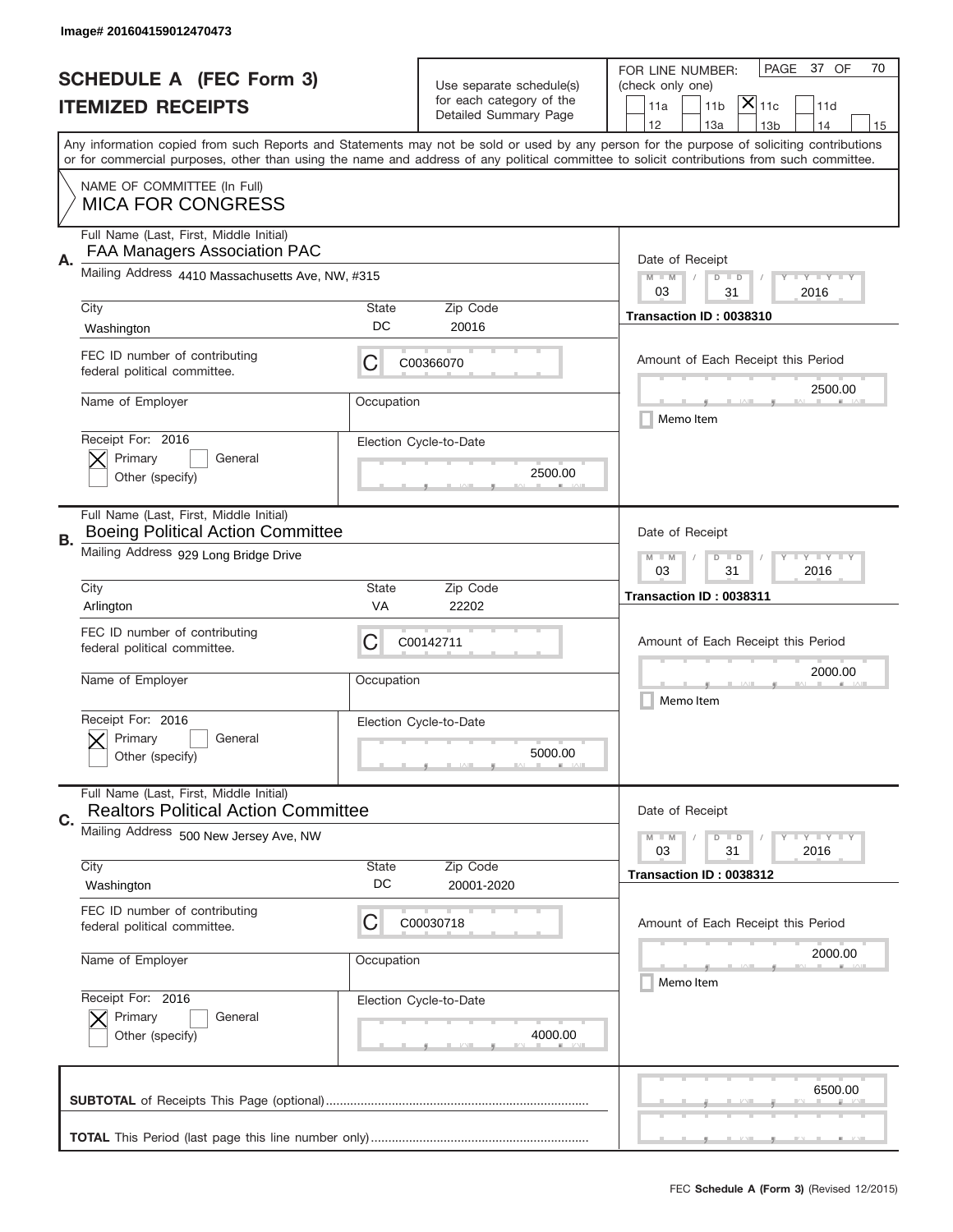|           | Image# 201604159012470474                                                                |                                                            |                                                   |                                                                                                                                                                                                                                                                                         |
|-----------|------------------------------------------------------------------------------------------|------------------------------------------------------------|---------------------------------------------------|-----------------------------------------------------------------------------------------------------------------------------------------------------------------------------------------------------------------------------------------------------------------------------------------|
|           | <b>SCHEDULE A (FEC Form 3)</b>                                                           |                                                            | Use separate schedule(s)                          | PAGE<br>38 OF<br>70<br>FOR LINE NUMBER:<br>(check only one)                                                                                                                                                                                                                             |
|           | <b>ITEMIZED RECEIPTS</b>                                                                 |                                                            | for each category of the<br>Detailed Summary Page | $ \mathsf{\overline{X}} _{\mathsf{11c}}$<br>11 <sub>b</sub><br>11a<br>11d                                                                                                                                                                                                               |
|           |                                                                                          |                                                            |                                                   | 12<br>13a<br>14<br>13 <sub>b</sub><br>15                                                                                                                                                                                                                                                |
|           |                                                                                          |                                                            |                                                   | Any information copied from such Reports and Statements may not be sold or used by any person for the purpose of soliciting contributions<br>or for commercial purposes, other than using the name and address of any political committee to solicit contributions from such committee. |
|           | NAME OF COMMITTEE (In Full)<br><b>MICA FOR CONGRESS</b>                                  |                                                            |                                                   |                                                                                                                                                                                                                                                                                         |
|           | Full Name (Last, First, Middle Initial)<br>Employees of Northrop Grumman Corp. PAC       |                                                            |                                                   |                                                                                                                                                                                                                                                                                         |
| Α.        | Mailing Address 2980 Fairview Park Drive                                                 |                                                            |                                                   | Date of Receipt<br><b>LEY LEY LEY</b><br>$M - M$<br>$D$ $D$<br>03<br>31                                                                                                                                                                                                                 |
|           | City                                                                                     | <b>State</b>                                               | Zip Code                                          | 2016<br>Transaction ID: 0038313                                                                                                                                                                                                                                                         |
|           | <b>Falls Church</b>                                                                      | VA                                                         | 22042                                             |                                                                                                                                                                                                                                                                                         |
|           | FEC ID number of contributing<br>federal political committee.                            | С                                                          | C00088591                                         | Amount of Each Receipt this Period                                                                                                                                                                                                                                                      |
|           | Name of Employer                                                                         | Occupation                                                 |                                                   | 1500.00<br>Memo Item                                                                                                                                                                                                                                                                    |
|           | Receipt For: 2016<br>X<br>Primary<br>General<br>Other (specify)                          |                                                            | Election Cycle-to-Date<br>8500.00                 |                                                                                                                                                                                                                                                                                         |
| <b>B.</b> | Full Name (Last, First, Middle Initial)<br><b>Fraternity &amp; Sorority PAC</b>          |                                                            |                                                   | Date of Receipt                                                                                                                                                                                                                                                                         |
|           | Mailing Address Patton Boggs<br>2550 M St, NW                                            | <b>LEY LEY LEY</b><br>$M$ M<br>$D$ $D$<br>03<br>31<br>2016 |                                                   |                                                                                                                                                                                                                                                                                         |
|           | City<br>Washington                                                                       | State<br>DC                                                | Zip Code<br>20037                                 | Transaction ID: 0038314                                                                                                                                                                                                                                                                 |
|           | FEC ID number of contributing<br>federal political committee.                            | С                                                          | C00410068                                         | Amount of Each Receipt this Period                                                                                                                                                                                                                                                      |
|           | Name of Employer                                                                         | Occupation                                                 |                                                   | 1000.00<br>Memo Item                                                                                                                                                                                                                                                                    |
|           | Receipt For: 2016<br>General<br>Primary<br>Other (specify)                               |                                                            | Election Cycle-to-Date<br>1000.00                 |                                                                                                                                                                                                                                                                                         |
| C.        | Full Name (Last, First, Middle Initial)<br><b>Rockwell Collins Good Government Comte</b> |                                                            |                                                   | Date of Receipt                                                                                                                                                                                                                                                                         |
|           | Mailing Address 1300 Wilson Blvd, Ste 200                                                |                                                            |                                                   | <b>LYLYLY</b><br>$M - M$<br>$D$ $D$<br>31<br>2016<br>03                                                                                                                                                                                                                                 |
|           | City<br>Arlington                                                                        | <b>State</b><br>VA                                         | Zip Code<br>22209                                 | Transaction ID: 0038315                                                                                                                                                                                                                                                                 |
|           | FEC ID number of contributing<br>federal political committee.                            | С                                                          | C00365684                                         | Amount of Each Receipt this Period                                                                                                                                                                                                                                                      |
|           | Name of Employer                                                                         | Occupation                                                 |                                                   | 1000.00<br>Memo Item                                                                                                                                                                                                                                                                    |
|           | Receipt For: 2016<br>Primary<br>General<br>Other (specify)                               |                                                            | Election Cycle-to-Date<br>1000.00                 |                                                                                                                                                                                                                                                                                         |
|           |                                                                                          |                                                            |                                                   | 3500.00                                                                                                                                                                                                                                                                                 |
|           |                                                                                          |                                                            |                                                   |                                                                                                                                                                                                                                                                                         |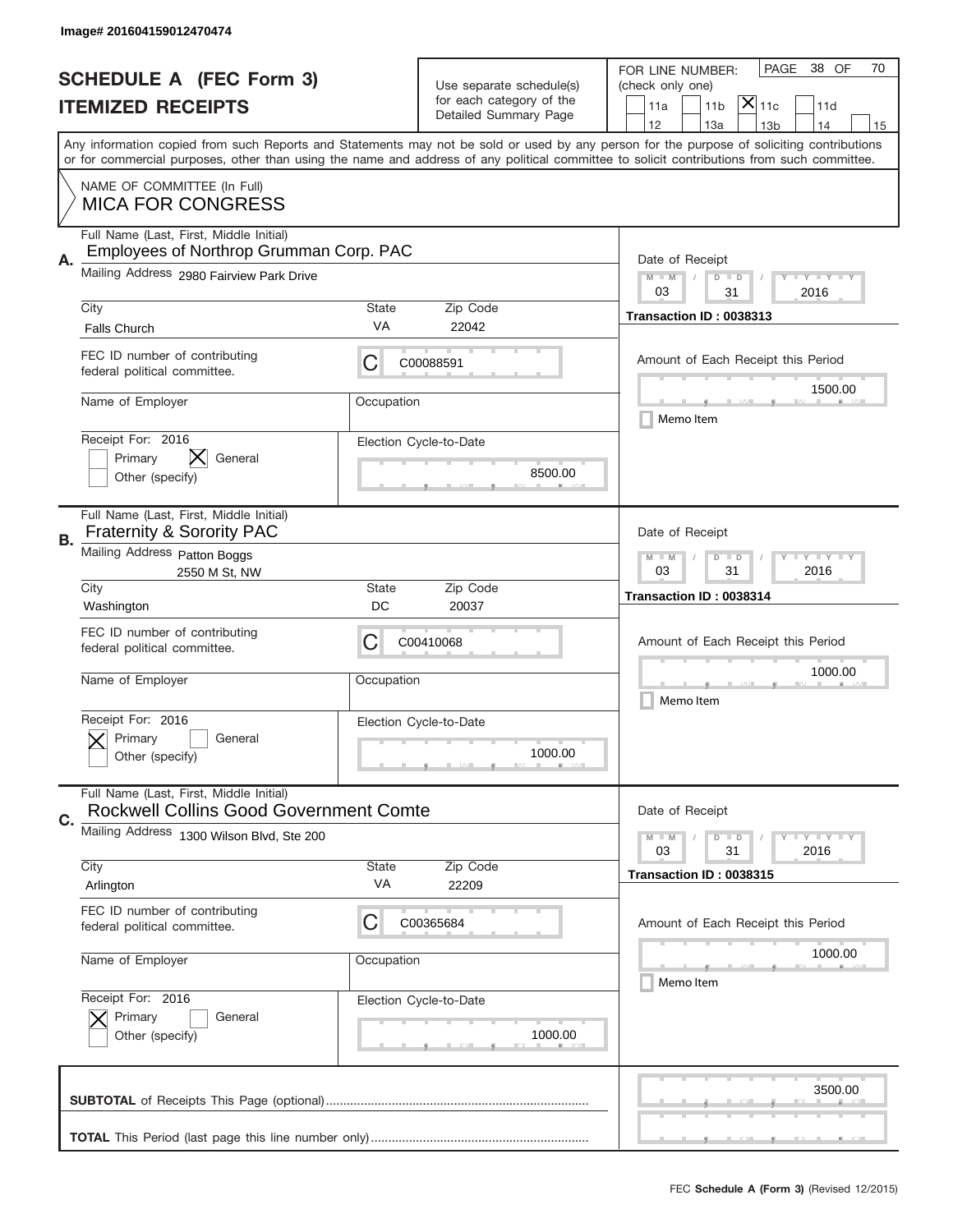|    | Image# 201604159012470475                                                               |                                                         |                                                   |                                                                                                                                                                                                                                                                                                                                     |
|----|-----------------------------------------------------------------------------------------|---------------------------------------------------------|---------------------------------------------------|-------------------------------------------------------------------------------------------------------------------------------------------------------------------------------------------------------------------------------------------------------------------------------------------------------------------------------------|
|    | <b>SCHEDULE A (FEC Form 3)</b>                                                          |                                                         | Use separate schedule(s)                          | 39 OF<br>PAGE<br>70<br>FOR LINE NUMBER:<br>(check only one)                                                                                                                                                                                                                                                                         |
|    | <b>ITEMIZED RECEIPTS</b>                                                                |                                                         | for each category of the<br>Detailed Summary Page | $ \mathsf{\overline{X}} _{\mathsf{11c}}$<br>11 <sub>b</sub><br>11a<br>11d                                                                                                                                                                                                                                                           |
|    |                                                                                         |                                                         |                                                   | 12<br>13a<br>14<br>13 <sub>b</sub><br>15<br>Any information copied from such Reports and Statements may not be sold or used by any person for the purpose of soliciting contributions<br>or for commercial purposes, other than using the name and address of any political committee to solicit contributions from such committee. |
|    | NAME OF COMMITTEE (In Full)<br><b>MICA FOR CONGRESS</b>                                 |                                                         |                                                   |                                                                                                                                                                                                                                                                                                                                     |
| Α. | Full Name (Last, First, Middle Initial)<br>Florida Health PAC                           |                                                         |                                                   | Date of Receipt                                                                                                                                                                                                                                                                                                                     |
|    | Mailing Address P.O. Box 6936                                                           |                                                         |                                                   | $M - M$<br><b>LEY LEY LEY</b><br>$D$ $D$<br>03<br>31<br>2016                                                                                                                                                                                                                                                                        |
|    | City<br>Jacksonville                                                                    | State<br>FL                                             | Zip Code<br>32236-6936                            | Transaction ID: 0038316                                                                                                                                                                                                                                                                                                             |
|    | FEC ID number of contributing<br>federal political committee.                           | С                                                       | C00161141                                         | Amount of Each Receipt this Period<br>1000.00                                                                                                                                                                                                                                                                                       |
|    | Name of Employer                                                                        | Occupation                                              |                                                   | Memo Item                                                                                                                                                                                                                                                                                                                           |
|    | Receipt For: 2016<br>Primary<br>General<br>Other (specify)                              |                                                         | Election Cycle-to-Date<br>3000.00                 |                                                                                                                                                                                                                                                                                                                                     |
| В. | Full Name (Last, First, Middle Initial)<br><b>Association of American Railroads PAC</b> |                                                         |                                                   | Date of Receipt                                                                                                                                                                                                                                                                                                                     |
|    | Mailing Address 425 Third St, SW, Ste 100                                               | <b>LY LY LY</b><br>$M$ M<br>$D$ $D$<br>03<br>31<br>2016 |                                                   |                                                                                                                                                                                                                                                                                                                                     |
|    | City<br>Washington                                                                      | State<br>DC                                             | Zip Code<br>20024                                 | Transaction ID: 0038318                                                                                                                                                                                                                                                                                                             |
|    | FEC ID number of contributing<br>federal political committee.                           | С                                                       | C00280743                                         | Amount of Each Receipt this Period                                                                                                                                                                                                                                                                                                  |
|    | Name of Employer                                                                        | Occupation                                              |                                                   | 1000.00<br>Memo Item                                                                                                                                                                                                                                                                                                                |
|    | Receipt For: 2016<br>General<br>Primary<br>Other (specify)                              |                                                         | Election Cycle-to-Date<br>1000.00                 |                                                                                                                                                                                                                                                                                                                                     |
|    |                                                                                         |                                                         |                                                   |                                                                                                                                                                                                                                                                                                                                     |
|    | Full Name (Last, First, Middle Initial)<br><b>Cubic Corp. Employees PAC</b>             |                                                         |                                                   | Date of Receipt                                                                                                                                                                                                                                                                                                                     |
| C. | Mailing Address 9333 Balboa Ave                                                         |                                                         |                                                   | <b>LY LY LY</b><br>$M - M$<br>$D$ $D$<br>03<br>31<br>2016                                                                                                                                                                                                                                                                           |
|    | City<br>San Diego                                                                       | <b>State</b><br>СA                                      | Zip Code<br>92123                                 | Transaction ID: 0038319                                                                                                                                                                                                                                                                                                             |
|    | FEC ID number of contributing<br>federal political committee.                           | C                                                       |                                                   | Amount of Each Receipt this Period                                                                                                                                                                                                                                                                                                  |
|    | Name of Employer                                                                        | Occupation                                              |                                                   | 1000.00<br>Memo Item                                                                                                                                                                                                                                                                                                                |
|    | Receipt For: 2016<br>Primary<br>General<br>Other (specify)                              |                                                         | Election Cycle-to-Date<br>2000.00                 |                                                                                                                                                                                                                                                                                                                                     |
|    |                                                                                         |                                                         |                                                   | 3000.00                                                                                                                                                                                                                                                                                                                             |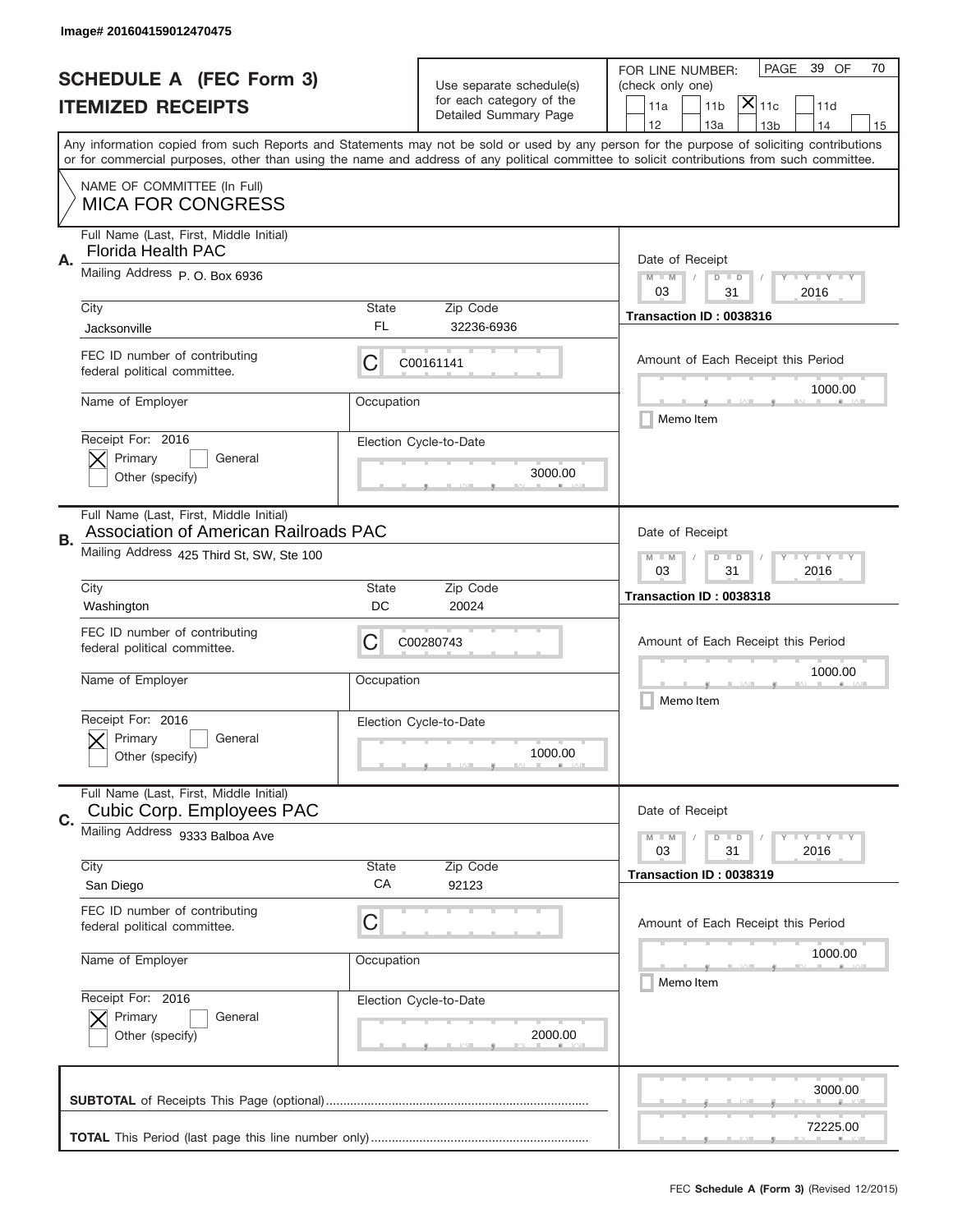|    | Image# 201604159012470476                                                                 |                                         |                                                                               |                                                                                                                                                                                                                                                                                         |
|----|-------------------------------------------------------------------------------------------|-----------------------------------------|-------------------------------------------------------------------------------|-----------------------------------------------------------------------------------------------------------------------------------------------------------------------------------------------------------------------------------------------------------------------------------------|
|    | <b>SCHEDULE A (FEC Form 3)</b><br><b>ITEMIZED RECEIPTS</b>                                |                                         | Use separate schedule(s)<br>for each category of the<br>Detailed Summary Page | PAGE 40 OF<br>70<br>FOR LINE NUMBER:<br>(check only one)<br>11a<br>11 <sub>b</sub><br>11d<br>11c<br>$\bm{\times}$<br>12<br>13a<br>14<br>13 <sub>b</sub><br>15                                                                                                                           |
|    |                                                                                           |                                         |                                                                               | Any information copied from such Reports and Statements may not be sold or used by any person for the purpose of soliciting contributions<br>or for commercial purposes, other than using the name and address of any political committee to solicit contributions from such committee. |
|    | NAME OF COMMITTEE (In Full)<br><b>MICA FOR CONGRESS</b>                                   |                                         |                                                                               |                                                                                                                                                                                                                                                                                         |
| Α. | Full Name (Last, First, Middle Initial)<br>Mr. John L Mica<br>Mailing Address P.O.Box 756 |                                         |                                                                               | Date of Receipt                                                                                                                                                                                                                                                                         |
|    | City                                                                                      | State                                   | Zip Code                                                                      | $M - M$<br><b>TEY LY LY</b><br>$D$ $D$<br>03<br>24<br>2016                                                                                                                                                                                                                              |
|    | <b>Winter Park</b>                                                                        | <b>FL</b>                               | 32790                                                                         | Transaction ID: 0038359                                                                                                                                                                                                                                                                 |
|    | FEC ID number of contributing<br>federal political committee.                             | C                                       |                                                                               | Amount of Each Receipt this Period<br>1176.15                                                                                                                                                                                                                                           |
|    | Name of Employer<br>U.S. House of Representatives                                         | Occupation<br><b>Member of Congress</b> |                                                                               | Memo Item<br>Reimbursement for expenses paid                                                                                                                                                                                                                                            |
|    | Receipt For: 2016<br>Primary<br>General<br>Other (specify)                                |                                         | Election Cycle-to-Date<br>1176.15                                             |                                                                                                                                                                                                                                                                                         |
| В. | Full Name (Last, First, Middle Initial)                                                   |                                         |                                                                               | Date of Receipt                                                                                                                                                                                                                                                                         |
|    | <b>Mailing Address</b>                                                                    | $Y = Y = Y + Y$<br>$M - M$<br>$D$ $D$   |                                                                               |                                                                                                                                                                                                                                                                                         |
|    | City                                                                                      | State                                   | Zip Code                                                                      |                                                                                                                                                                                                                                                                                         |
|    | FEC ID number of contributing<br>federal political committee.                             | C                                       |                                                                               | Amount of Each Receipt this Period                                                                                                                                                                                                                                                      |
|    | Name of Employer                                                                          | Occupation                              |                                                                               | Memo Item                                                                                                                                                                                                                                                                               |
|    | Receipt For:<br>Primary<br>General<br>Other (specify)                                     |                                         | Election Cycle-to-Date                                                        |                                                                                                                                                                                                                                                                                         |
|    | Full Name (Last, First, Middle Initial)                                                   |                                         |                                                                               | Date of Receipt                                                                                                                                                                                                                                                                         |
| C. | <b>Mailing Address</b><br>City                                                            | State                                   | Zip Code                                                                      | $D$ $D$<br>$Y - Y - Y - Y - Y$<br>$M - M$                                                                                                                                                                                                                                               |
|    |                                                                                           |                                         |                                                                               |                                                                                                                                                                                                                                                                                         |
|    | FEC ID number of contributing<br>federal political committee.                             | C                                       |                                                                               | Amount of Each Receipt this Period                                                                                                                                                                                                                                                      |
|    | Name of Employer                                                                          | Occupation                              |                                                                               | ________<br>Memo Item                                                                                                                                                                                                                                                                   |
|    | Receipt For:<br>Primary<br>General<br>Other (specify)                                     |                                         | Election Cycle-to-Date                                                        |                                                                                                                                                                                                                                                                                         |
|    |                                                                                           |                                         |                                                                               | 1176.15                                                                                                                                                                                                                                                                                 |
|    |                                                                                           |                                         |                                                                               | 1176.15                                                                                                                                                                                                                                                                                 |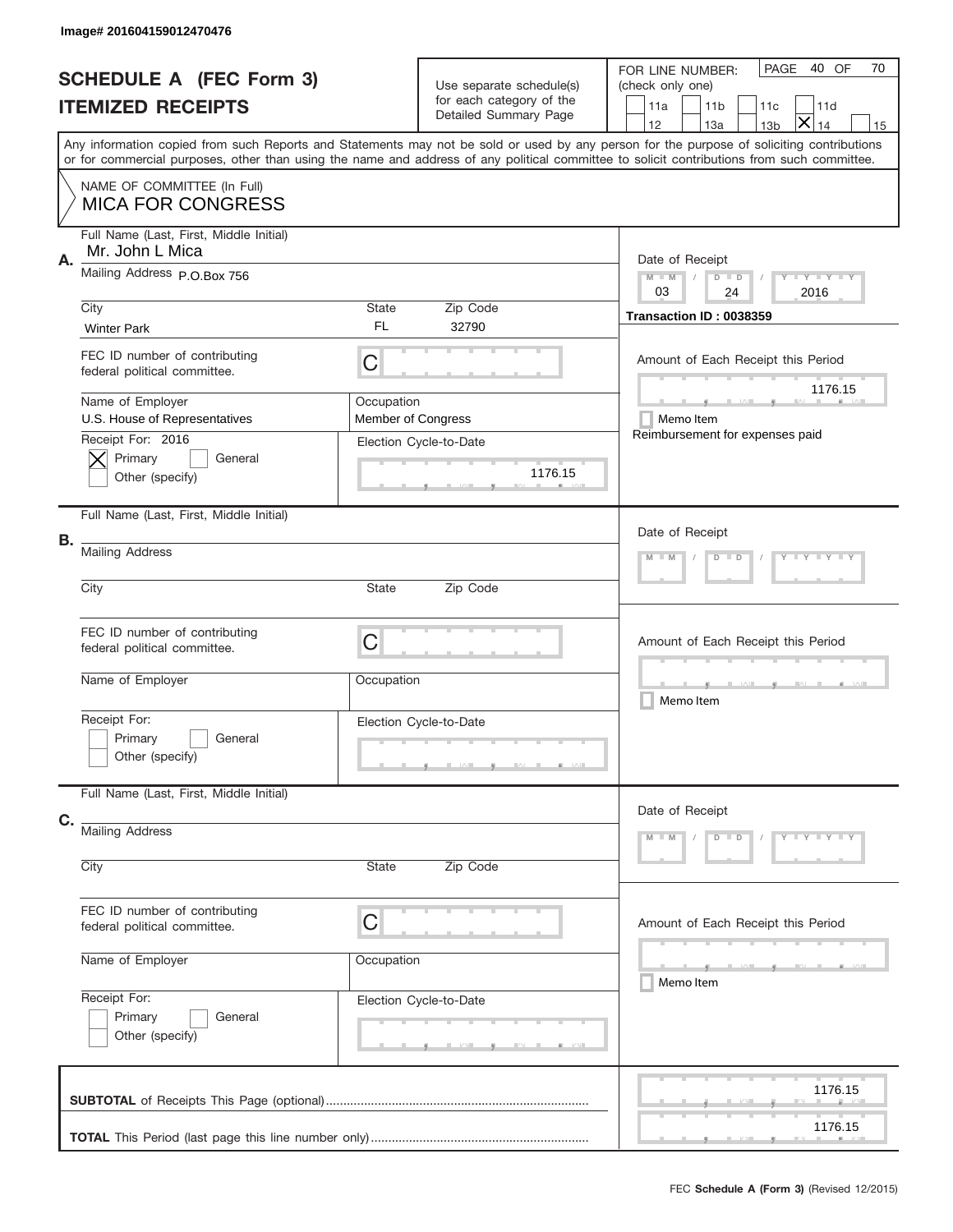|    | Image# 201604159012470477                                                |                                                           |                                                      |                                                                                                                                                                                              |
|----|--------------------------------------------------------------------------|-----------------------------------------------------------|------------------------------------------------------|----------------------------------------------------------------------------------------------------------------------------------------------------------------------------------------------|
|    | <b>SCHEDULE A (FEC Form 3)</b><br><b>ITEMIZED RECEIPTS</b>               |                                                           | Use separate schedule(s)<br>for each category of the | PAGE<br>41 OF<br>70<br>FOR LINE NUMBER:<br>(check only one)<br>11a<br>11 <sub>b</sub><br>11d<br>11c                                                                                          |
|    |                                                                          |                                                           | Detailed Summary Page                                | $X _{15}$<br>12<br>13a<br>14<br>13 <sub>b</sub><br>Any information copied from such Reports and Statements may not be sold or used by any person for the purpose of soliciting contributions |
|    |                                                                          |                                                           |                                                      | or for commercial purposes, other than using the name and address of any political committee to solicit contributions from such committee.                                                   |
|    | NAME OF COMMITTEE (In Full)<br><b>MICA FOR CONGRESS</b>                  |                                                           |                                                      |                                                                                                                                                                                              |
| Α. | Full Name (Last, First, Middle Initial)<br>Seaside National Bank & Trust |                                                           |                                                      | Date of Receipt                                                                                                                                                                              |
|    | Mailing Address 700 West Morse Boulevard                                 |                                                           |                                                      | <b>LYLYLY</b><br>$M$ M<br>$D$ $D$<br>29<br>01<br>2016                                                                                                                                        |
|    | City<br><b>Winter Park</b>                                               | State<br>FL.                                              | Zip Code<br>32789                                    | Transaction ID: 0038348                                                                                                                                                                      |
|    | FEC ID number of contributing<br>federal political committee.            | C                                                         |                                                      | Amount of Each Receipt this Period                                                                                                                                                           |
|    | Name of Employer                                                         | Occupation                                                |                                                      | 78.13<br>Memo Item                                                                                                                                                                           |
|    | Receipt For: 2016<br>Primary<br>General<br>Other (specify)               |                                                           | Election Cycle-to-Date<br>1045.68                    | Interest Income                                                                                                                                                                              |
| В. | Full Name (Last, First, Middle Initial)<br>Seaside National Bank & Trust |                                                           |                                                      | Date of Receipt                                                                                                                                                                              |
|    | Mailing Address 700 West Morse Boulevard                                 | <b>LY LY LY</b><br>$D$ $D$<br>$M - M$<br>02<br>29<br>2016 |                                                      |                                                                                                                                                                                              |
|    | City<br><b>Winter Park</b>                                               | State<br>FL                                               | Zip Code<br>32789                                    | Transaction ID: 0038340                                                                                                                                                                      |
|    | FEC ID number of contributing<br>federal political committee.            | C                                                         |                                                      | Amount of Each Receipt this Period                                                                                                                                                           |
|    | Name of Employer                                                         | Occupation                                                |                                                      | 83.55<br>Memo Item                                                                                                                                                                           |
|    | Receipt For: 2016<br>General<br>Primary<br>Other (specify)               |                                                           | Election Cycle-to-Date<br>1129.23                    | Interest Income                                                                                                                                                                              |
| C. | Full Name (Last, First, Middle Initial)<br>Seaside National Bank & Trust |                                                           |                                                      | Date of Receipt                                                                                                                                                                              |
|    | Mailing Address 700 West Morse Boulevard                                 |                                                           |                                                      | $D$ $D$<br><b>LYLYLY</b><br>$M - M$<br>03<br>31<br>2016                                                                                                                                      |
|    | City<br><b>Winter Park</b>                                               | State<br>FL                                               | Zip Code<br>32789                                    | Transaction ID: 0038361                                                                                                                                                                      |
|    | FEC ID number of contributing<br>federal political committee.            | C                                                         |                                                      | Amount of Each Receipt this Period                                                                                                                                                           |
|    | Name of Employer                                                         | Occupation                                                |                                                      | 83.57<br>Memo Item                                                                                                                                                                           |
|    | Receipt For: 2016<br>Primary<br>General<br>Other (specify)               |                                                           | Election Cycle-to-Date<br>1212.80                    | Interest Income                                                                                                                                                                              |
|    |                                                                          |                                                           |                                                      | 245.25                                                                                                                                                                                       |
|    |                                                                          |                                                           |                                                      | 245.25                                                                                                                                                                                       |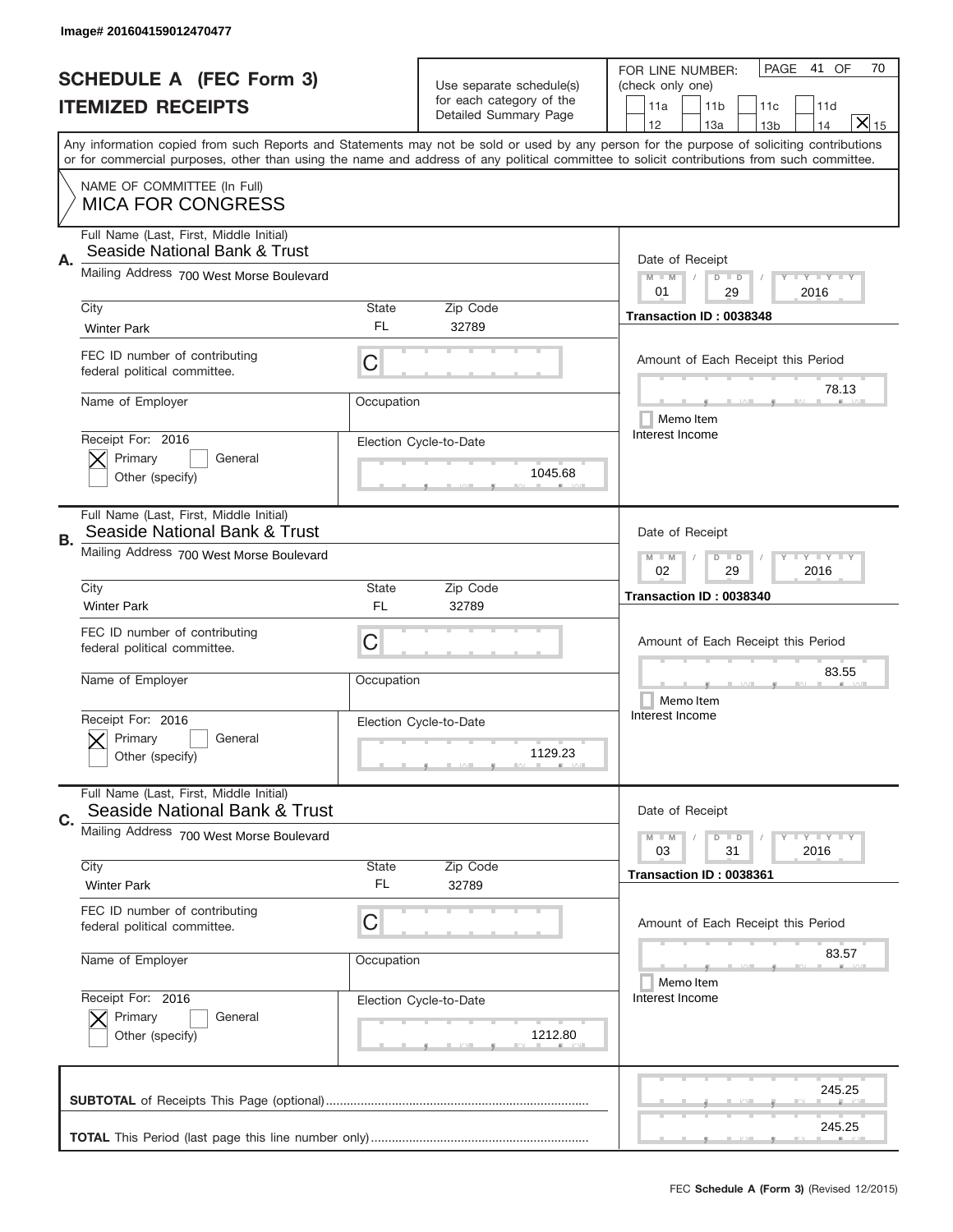| Image# 201604159012470478                                                                                                                                                                                                                                                               |                                                                                             |                                                             |                                                                                                                                                             |  |  |
|-----------------------------------------------------------------------------------------------------------------------------------------------------------------------------------------------------------------------------------------------------------------------------------------|---------------------------------------------------------------------------------------------|-------------------------------------------------------------|-------------------------------------------------------------------------------------------------------------------------------------------------------------|--|--|
| <b>SCHEDULE B (FEC Form 3)</b><br><b>ITEMIZED DISBURSEMENTS</b>                                                                                                                                                                                                                         | Use separate schedule(s)<br>for each category of the<br>Detailed Summary Page               |                                                             | 70<br>42 OF<br>PAGE<br>FOR LINE NUMBER:<br>(check only one)<br>$X _{17}$<br>18<br>19a<br>19 <sub>b</sub><br>20a<br>20 <sub>b</sub><br>20 <sub>c</sub><br>21 |  |  |
| Any information copied from such Reports and Statements may not be sold or used by any person for the purpose of soliciting contributions<br>or for commercial purposes, other than using the name and address of any political committee to solicit contributions from such committee. |                                                                                             |                                                             |                                                                                                                                                             |  |  |
| NAME OF COMMITTEE (In Full)<br><b>MICA FOR CONGRESS</b>                                                                                                                                                                                                                                 |                                                                                             |                                                             |                                                                                                                                                             |  |  |
| Full Name (Last, First, Middle Initial)<br><b>American Express</b><br>А.                                                                                                                                                                                                                |                                                                                             |                                                             | Date of Disbursement                                                                                                                                        |  |  |
| Mailing Address PO Box 360001                                                                                                                                                                                                                                                           |                                                                                             |                                                             | $T - Y$ $T - Y$<br>$M - M$<br>$D$ $D$<br>2016<br>01<br>02                                                                                                   |  |  |
| <b>State</b><br>City<br>FL<br><b>Ft Lauderdale</b>                                                                                                                                                                                                                                      | Amount of Each Disbursement this Period                                                     |                                                             |                                                                                                                                                             |  |  |
| Purpose of Disbursement<br>TRAVEL & MEAL EXPENSES                                                                                                                                                                                                                                       |                                                                                             | 002                                                         | 3793.77<br>Memo Item                                                                                                                                        |  |  |
| Candidate Name                                                                                                                                                                                                                                                                          |                                                                                             | Category/<br>Type                                           | Transaction ID: 0038139                                                                                                                                     |  |  |
| Disbursement For: 2016<br>Office Sought:<br>House<br><b>ITEMIZATION BELOW</b><br>Primary<br>General<br>Senate<br>President<br>Other (specify)                                                                                                                                           |                                                                                             |                                                             |                                                                                                                                                             |  |  |
| District:<br>State:<br>Full Name (Last, First, Middle Initial)                                                                                                                                                                                                                          |                                                                                             |                                                             |                                                                                                                                                             |  |  |
| SOGO Sodexo (House Dining Room)<br><b>B.</b>                                                                                                                                                                                                                                            | Date of Disbursement<br>$\cdots$ $\gamma$ $\cdots$ $\gamma$ $\cdots$ $\gamma$<br>M<br>D     |                                                             |                                                                                                                                                             |  |  |
| Mailing Address US Capitol                                                                                                                                                                                                                                                              | M<br>D<br>2016<br>01<br>02                                                                  |                                                             |                                                                                                                                                             |  |  |
| City<br>DC<br>Washington                                                                                                                                                                                                                                                                | State<br>Zip Code<br>20515                                                                  |                                                             |                                                                                                                                                             |  |  |
| Purpose of Disbursement<br>Meals with Constituents<br>Candidate Name                                                                                                                                                                                                                    | 003<br>Category/<br>Type                                                                    | 34.70<br>X Memo Item<br><b>Transaction ID: 0038139-0001</b> |                                                                                                                                                             |  |  |
| Disbursement For:<br>Office Sought:<br>House<br>Senate<br>President                                                                                                                                                                                                                     | 2016<br>Primary<br>General<br>Other (specify)                                               |                                                             | <b>MEMO</b>                                                                                                                                                 |  |  |
| State:<br>District:<br>Full Name (Last, First, Middle Initial)                                                                                                                                                                                                                          |                                                                                             |                                                             |                                                                                                                                                             |  |  |
| c. gogoair.com                                                                                                                                                                                                                                                                          | Date of Disbursement<br>$-\gamma$ $\gamma$ $-\gamma$ $\gamma$<br>M<br>$\mathbb M$<br>D<br>D |                                                             |                                                                                                                                                             |  |  |
| Mailing Address 1250 North Arlington Heights Rd.,                                                                                                                                                                                                                                       | 02<br>2016<br>01                                                                            |                                                             |                                                                                                                                                             |  |  |
| City<br><b>State</b><br>Itascae<br>IL                                                                                                                                                                                                                                                   | Amount of Each Disbursement this Period                                                     |                                                             |                                                                                                                                                             |  |  |
| Purpose of Disbursement<br>Online Services<br>Candidate Name                                                                                                                                                                                                                            | 49.95<br>X Memo Item                                                                        |                                                             |                                                                                                                                                             |  |  |
|                                                                                                                                                                                                                                                                                         | <b>Transaction ID: 0038139-0002</b>                                                         |                                                             |                                                                                                                                                             |  |  |
| Office Sought:<br>Disbursement For: 2016<br>House<br>Senate<br>President<br>State:<br>District:                                                                                                                                                                                         | Primary<br>General<br>Other (specify)                                                       |                                                             | <b>MEMO</b>                                                                                                                                                 |  |  |
|                                                                                                                                                                                                                                                                                         |                                                                                             |                                                             | 3793.77                                                                                                                                                     |  |  |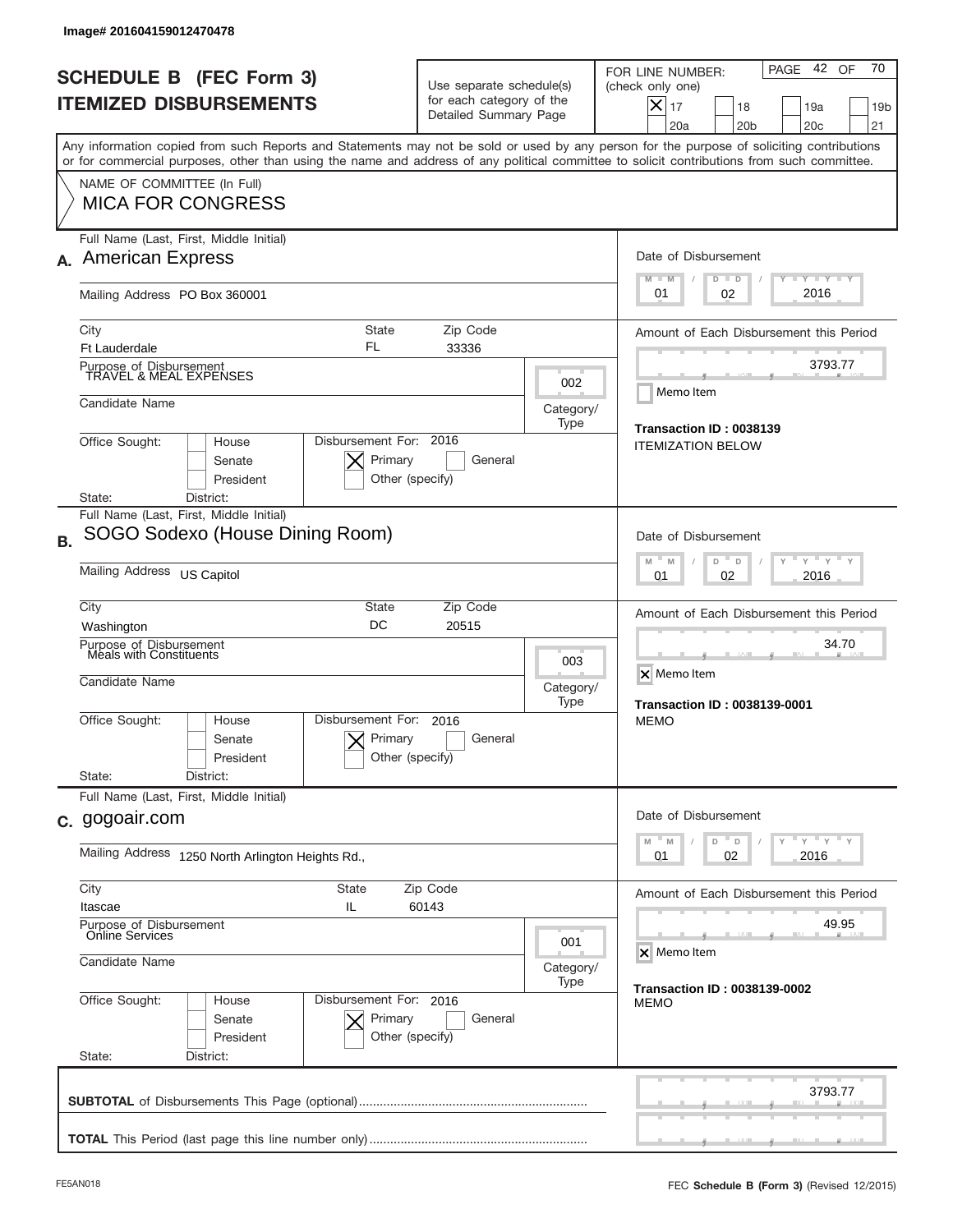| lmage#201604159012470479                                                                                                                                                                                                                                                                |                                                                                                                      |      |                                                                                                                                                                              |  |  |
|-----------------------------------------------------------------------------------------------------------------------------------------------------------------------------------------------------------------------------------------------------------------------------------------|----------------------------------------------------------------------------------------------------------------------|------|------------------------------------------------------------------------------------------------------------------------------------------------------------------------------|--|--|
| <b>SCHEDULE B (FEC Form 3)</b><br><b>ITEMIZED DISBURSEMENTS</b>                                                                                                                                                                                                                         | Use separate schedule(s)<br>for each category of the<br>Detailed Summary Page                                        |      | 70<br>PAGE 43 OF<br>FOR LINE NUMBER:<br>(check only one)<br>$ \boldsymbol{\times} $<br>17<br>18<br>19a<br>19 <sub>b</sub><br>20a<br>20 <sub>b</sub><br>20 <sub>c</sub><br>21 |  |  |
| Any information copied from such Reports and Statements may not be sold or used by any person for the purpose of soliciting contributions<br>or for commercial purposes, other than using the name and address of any political committee to solicit contributions from such committee. |                                                                                                                      |      |                                                                                                                                                                              |  |  |
| NAME OF COMMITTEE (In Full)<br><b>MICA FOR CONGRESS</b>                                                                                                                                                                                                                                 |                                                                                                                      |      |                                                                                                                                                                              |  |  |
| Full Name (Last, First, Middle Initial)<br><b>National Car Rental</b><br>А.                                                                                                                                                                                                             |                                                                                                                      |      | Date of Disbursement<br>Y FY FY FY<br>$M - M$<br>$D$ $D$                                                                                                                     |  |  |
| Mailing Address 200 S. Andrews Ave                                                                                                                                                                                                                                                      |                                                                                                                      |      | 2016<br>01<br>02                                                                                                                                                             |  |  |
| City<br><b>State</b><br>FL<br>Ft. Lauderdale                                                                                                                                                                                                                                            | Zip Code<br>33301                                                                                                    |      | Amount of Each Disbursement this Period                                                                                                                                      |  |  |
| Purpose of Disbursement<br>Car Rental                                                                                                                                                                                                                                                   |                                                                                                                      | 002  | 485.82                                                                                                                                                                       |  |  |
| Candidate Name                                                                                                                                                                                                                                                                          | $\overline{\mathsf{x}}$ Memo Item                                                                                    |      |                                                                                                                                                                              |  |  |
| Office Sought:<br>House<br>Senate<br>President<br>District:<br>State:                                                                                                                                                                                                                   | Disbursement For: 2016<br>Primary<br>General<br>Other (specify)                                                      | Type | Transaction ID: 0038139-0004<br><b>MEMO</b>                                                                                                                                  |  |  |
| Full Name (Last, First, Middle Initial)<br>SOGO Sodexo (House Dining Room)<br><b>B.</b>                                                                                                                                                                                                 |                                                                                                                      |      | Date of Disbursement                                                                                                                                                         |  |  |
| Mailing Address US Capitol                                                                                                                                                                                                                                                              | $\cdots$ $\gamma$ $\cdots$ $\gamma$ $\cdots$ $\gamma$<br>M<br>$D =$<br>M<br>$\Box$<br>2016<br>01<br>02               |      |                                                                                                                                                                              |  |  |
| City<br><b>State</b><br>DC<br>Washington                                                                                                                                                                                                                                                | Zip Code<br>20515                                                                                                    |      | Amount of Each Disbursement this Period                                                                                                                                      |  |  |
| Purpose of Disbursement<br>Meals with Constituents<br>Candidate Name                                                                                                                                                                                                                    | 30.25<br>X Memo Item                                                                                                 |      |                                                                                                                                                                              |  |  |
| Disbursement For:<br>Office Sought:<br>House<br>Senate<br>President<br>State:                                                                                                                                                                                                           | 2016<br>Primary<br>General<br>Other (specify)                                                                        | Type | <b>Transaction ID: 0038139-0005</b><br><b>MEMO</b>                                                                                                                           |  |  |
| District:<br>Full Name (Last, First, Middle Initial)                                                                                                                                                                                                                                    |                                                                                                                      |      | Date of Disbursement                                                                                                                                                         |  |  |
| c. Cafe Perks<br>Mailing Address 899 State Road 436                                                                                                                                                                                                                                     | $\mathbb{F}$ $\mathsf{y}$ $\mathbb{F}$ $\mathsf{y}$ $\mathbb{F}$ $\mathsf{y}$<br>$M$ M<br>D<br>D<br>2016<br>01<br>02 |      |                                                                                                                                                                              |  |  |
| City<br><b>State</b>                                                                                                                                                                                                                                                                    | Zip Code                                                                                                             |      |                                                                                                                                                                              |  |  |
| Casselberry<br>FL.<br>Purpose of Disbursement<br>Meals with Constituents                                                                                                                                                                                                                | Amount of Each Disbursement this Period<br>27.87                                                                     |      |                                                                                                                                                                              |  |  |
| Candidate Name                                                                                                                                                                                                                                                                          | X Memo Item                                                                                                          |      |                                                                                                                                                                              |  |  |
| Office Sought:<br>House<br>Senate<br>President<br>State:<br>District:                                                                                                                                                                                                                   | Disbursement For: 2016<br>Primary<br>General<br>Other (specify)                                                      | Type | <b>Transaction ID: 0038139-0006</b><br><b>MEMO</b>                                                                                                                           |  |  |
|                                                                                                                                                                                                                                                                                         |                                                                                                                      |      | 0.00                                                                                                                                                                         |  |  |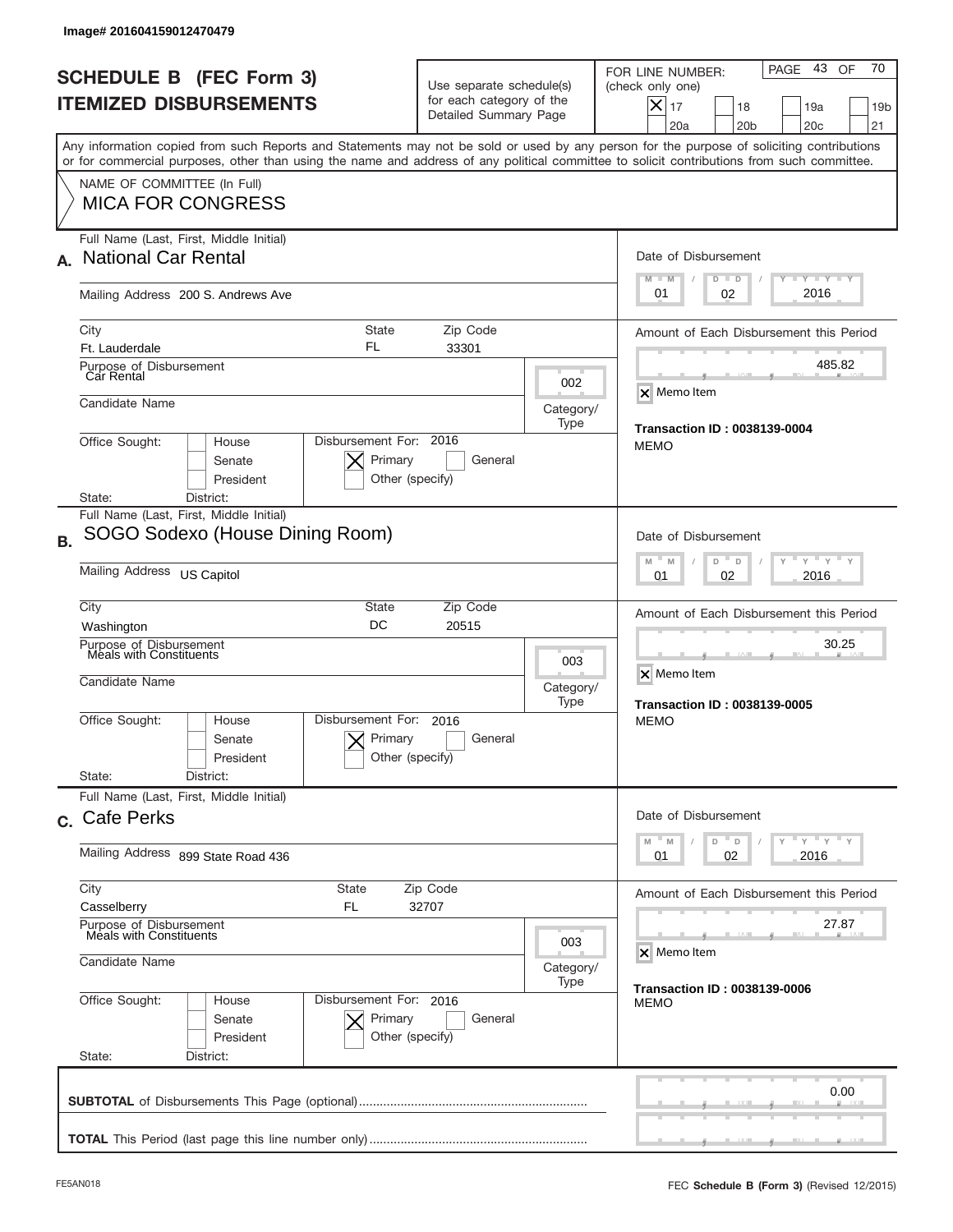| Image# 201604159012470480                                                                                                                                                                                                                                                               |                                                                                                               |                                                             |                                                                                                                                                             |  |  |
|-----------------------------------------------------------------------------------------------------------------------------------------------------------------------------------------------------------------------------------------------------------------------------------------|---------------------------------------------------------------------------------------------------------------|-------------------------------------------------------------|-------------------------------------------------------------------------------------------------------------------------------------------------------------|--|--|
| <b>SCHEDULE B (FEC Form 3)</b><br><b>ITEMIZED DISBURSEMENTS</b>                                                                                                                                                                                                                         | Use separate schedule(s)<br>for each category of the<br>Detailed Summary Page                                 |                                                             | 70<br>44 OF<br>PAGE<br>FOR LINE NUMBER:<br>(check only one)<br>$X _{17}$<br>18<br>19a<br>19 <sub>b</sub><br>20a<br>20 <sub>b</sub><br>20 <sub>c</sub><br>21 |  |  |
| Any information copied from such Reports and Statements may not be sold or used by any person for the purpose of soliciting contributions<br>or for commercial purposes, other than using the name and address of any political committee to solicit contributions from such committee. |                                                                                                               |                                                             |                                                                                                                                                             |  |  |
| NAME OF COMMITTEE (In Full)<br><b>MICA FOR CONGRESS</b>                                                                                                                                                                                                                                 |                                                                                                               |                                                             |                                                                                                                                                             |  |  |
| Full Name (Last, First, Middle Initial)<br><b>National Car Rental</b><br>А.                                                                                                                                                                                                             |                                                                                                               |                                                             | Date of Disbursement<br><b>TAYLY LY</b>                                                                                                                     |  |  |
| Mailing Address 200 S. Andrews Ave                                                                                                                                                                                                                                                      |                                                                                                               |                                                             | $M - M$<br>$D$ $D$<br>2016<br>01<br>02                                                                                                                      |  |  |
| <b>State</b><br>City<br>FL<br>Ft. Lauderdale                                                                                                                                                                                                                                            | Zip Code<br>33301                                                                                             |                                                             | Amount of Each Disbursement this Period                                                                                                                     |  |  |
| Purpose of Disbursement<br><b>Transportation Expenses</b>                                                                                                                                                                                                                               |                                                                                                               | 002                                                         | 22.35<br>X Memo Item                                                                                                                                        |  |  |
| Candidate Name                                                                                                                                                                                                                                                                          |                                                                                                               | Category/<br>Type                                           | <b>Transaction ID: 0038139-0007</b>                                                                                                                         |  |  |
| Disbursement For: 2016<br>Office Sought:<br>House<br>Senate<br>President                                                                                                                                                                                                                | Primary<br>General<br>Other (specify)                                                                         |                                                             | <b>MEMO</b>                                                                                                                                                 |  |  |
| District:<br>State:<br>Full Name (Last, First, Middle Initial)                                                                                                                                                                                                                          |                                                                                                               |                                                             |                                                                                                                                                             |  |  |
| <b>US Capitol Historical Society</b><br><b>B.</b>                                                                                                                                                                                                                                       | Date of Disbursement<br>$\cdots$ $\gamma$ $\cdots$ $\gamma$ $\cdots$                                          |                                                             |                                                                                                                                                             |  |  |
| Mailing Address 200 Maryland Ave, NE                                                                                                                                                                                                                                                    | M<br>M<br>D<br>D<br>2016<br>01<br>02                                                                          |                                                             |                                                                                                                                                             |  |  |
| City<br>Washington                                                                                                                                                                                                                                                                      | State<br>Zip Code<br>DC<br>20002                                                                              |                                                             |                                                                                                                                                             |  |  |
| Purpose of Disbursement<br>Gifts for Constituents<br>Candidate Name                                                                                                                                                                                                                     | 003<br>Category/<br>Type                                                                                      | 37.90<br>X Memo Item<br><b>Transaction ID: 0038139-0008</b> |                                                                                                                                                             |  |  |
| Disbursement For:<br>Office Sought:<br>House<br>Senate<br>President                                                                                                                                                                                                                     | 2016<br>Primary<br>General<br>Other (specify)                                                                 |                                                             | <b>MEMO</b>                                                                                                                                                 |  |  |
| State:<br>District:<br>Full Name (Last, First, Middle Initial)                                                                                                                                                                                                                          |                                                                                                               |                                                             |                                                                                                                                                             |  |  |
| c. SOGO Sodexo (House Dining Room)                                                                                                                                                                                                                                                      | Date of Disbursement                                                                                          |                                                             |                                                                                                                                                             |  |  |
| Mailing Address US Capitol                                                                                                                                                                                                                                                              | $\rightarrow$ $\rightarrow$ $\rightarrow$ $\rightarrow$ $\rightarrow$<br>M<br>D<br>M<br>D<br>02<br>2016<br>01 |                                                             |                                                                                                                                                             |  |  |
| City<br><b>State</b><br>Washington<br>DC                                                                                                                                                                                                                                                | Zip Code<br>20515                                                                                             |                                                             |                                                                                                                                                             |  |  |
| Purpose of Disbursement<br>Meals with Constituents                                                                                                                                                                                                                                      | 36.50<br>X Memo Item                                                                                          |                                                             |                                                                                                                                                             |  |  |
| Candidate Name                                                                                                                                                                                                                                                                          | <b>Transaction ID: 0038139-0009</b>                                                                           |                                                             |                                                                                                                                                             |  |  |
| Office Sought:<br>Disbursement For: 2016<br>House<br>Senate<br>President<br>State:<br>District:                                                                                                                                                                                         | Primary<br>General<br>Other (specify)                                                                         |                                                             | <b>MEMO</b>                                                                                                                                                 |  |  |
|                                                                                                                                                                                                                                                                                         |                                                                                                               |                                                             | 0.00                                                                                                                                                        |  |  |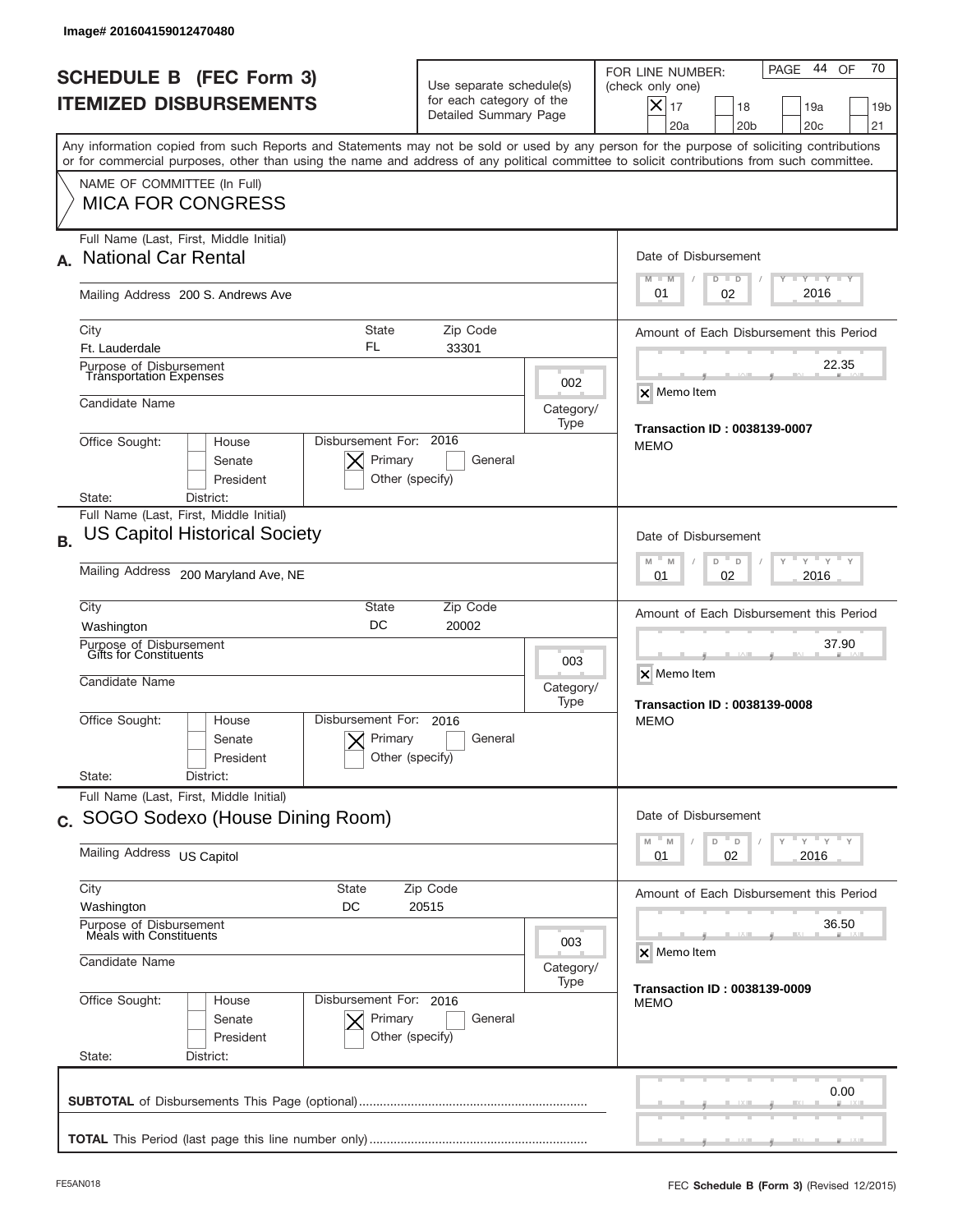| Image# 201604159012470481                                                                                                                                                                                                                                                               |                                                                               |                      |                                                                                                                                                                     |
|-----------------------------------------------------------------------------------------------------------------------------------------------------------------------------------------------------------------------------------------------------------------------------------------|-------------------------------------------------------------------------------|----------------------|---------------------------------------------------------------------------------------------------------------------------------------------------------------------|
| <b>SCHEDULE B (FEC Form 3)</b><br><b>ITEMIZED DISBURSEMENTS</b>                                                                                                                                                                                                                         | Use separate schedule(s)<br>for each category of the<br>Detailed Summary Page |                      | 70<br>45<br>PAGE<br>OF<br>FOR LINE NUMBER:<br>(check only one)<br>$\times$<br>17<br>18<br>19a<br>19 <sub>b</sub><br>20a<br>20 <sub>b</sub><br>20 <sub>c</sub><br>21 |
| Any information copied from such Reports and Statements may not be sold or used by any person for the purpose of soliciting contributions<br>or for commercial purposes, other than using the name and address of any political committee to solicit contributions from such committee. |                                                                               |                      |                                                                                                                                                                     |
| NAME OF COMMITTEE (In Full)<br><b>MICA FOR CONGRESS</b>                                                                                                                                                                                                                                 |                                                                               |                      |                                                                                                                                                                     |
| Full Name (Last, First, Middle Initial)<br>1-800 Flowers.com<br>А.                                                                                                                                                                                                                      |                                                                               |                      | Date of Disbursement<br><b>LYLYLY</b><br>$M - M$<br>$D$ $D$                                                                                                         |
| Mailing Address 1600 Stewart Ave                                                                                                                                                                                                                                                        |                                                                               |                      | 2016<br>01<br>02                                                                                                                                                    |
| <b>State</b><br>City<br>NY<br>Westbury                                                                                                                                                                                                                                                  | Zip Code<br>11590                                                             |                      | Amount of Each Disbursement this Period                                                                                                                             |
| Purpose of Disbursement<br>Gifts for Constituents                                                                                                                                                                                                                                       |                                                                               | 003                  | 69.40<br>X Memo Item                                                                                                                                                |
| Candidate Name                                                                                                                                                                                                                                                                          |                                                                               |                      |                                                                                                                                                                     |
| Office Sought:<br>House<br>Senate<br>President<br>District:<br>State:                                                                                                                                                                                                                   | Disbursement For: 2016<br>Primary<br>General<br>Other (specify)               | Type                 | <b>Transaction ID: 0038139-0010</b><br><b>MEMO</b>                                                                                                                  |
| Full Name (Last, First, Middle Initial)                                                                                                                                                                                                                                                 |                                                                               |                      |                                                                                                                                                                     |
| gogoair.com<br><b>B.</b>                                                                                                                                                                                                                                                                | Date of Disbursement<br>$-M$<br>$Y'$ $Y'$<br>M<br>D<br>D                      |                      |                                                                                                                                                                     |
| <b>Mailing Address</b><br>1250 North Arlington Heights Rd.,                                                                                                                                                                                                                             | 2016<br>01<br>02                                                              |                      |                                                                                                                                                                     |
| City<br>State<br>IL<br>Itascae                                                                                                                                                                                                                                                          | Zip Code<br>60143                                                             |                      | Amount of Each Disbursement this Period                                                                                                                             |
| Purpose of Disbursement<br>Online Services<br>Candidate Name                                                                                                                                                                                                                            | 001<br>Category/<br>Type                                                      | 49.95<br>X Memo Item |                                                                                                                                                                     |
| Disbursement For:<br>Office Sought:<br>House<br>Senate<br>President<br>State:<br>District:                                                                                                                                                                                              | 2016<br>Primary<br>General<br>Other (specify)                                 |                      | <b>Transaction ID: 0038139-0011</b><br><b>MEMO</b>                                                                                                                  |
| Full Name (Last, First, Middle Initial)                                                                                                                                                                                                                                                 |                                                                               |                      |                                                                                                                                                                     |
| c. Office Depot<br>Mailing Address 501 N. Orlando Avenue #201                                                                                                                                                                                                                           | Date of Disbursement<br>$y + y + y$<br>M<br>D<br>M<br>D<br>02<br>2016<br>01   |                      |                                                                                                                                                                     |
| City<br>State                                                                                                                                                                                                                                                                           | Zip Code<br>32789                                                             |                      | Amount of Each Disbursement this Period                                                                                                                             |
| <b>Winter Park</b><br>FL<br>Purpose of Disbursement<br>Office Supplies                                                                                                                                                                                                                  | 254.21                                                                        |                      |                                                                                                                                                                     |
| Candidate Name                                                                                                                                                                                                                                                                          | X Memo Item                                                                   |                      |                                                                                                                                                                     |
| Office Sought:<br>House<br>Senate<br>President<br>State:<br>District:                                                                                                                                                                                                                   | Disbursement For: 2016<br>Primary<br>General<br>Other (specify)               | Type                 | <b>Transaction ID: 0038139-0012</b><br><b>MEMO</b>                                                                                                                  |
|                                                                                                                                                                                                                                                                                         |                                                                               |                      | 0.00                                                                                                                                                                |
|                                                                                                                                                                                                                                                                                         |                                                                               |                      |                                                                                                                                                                     |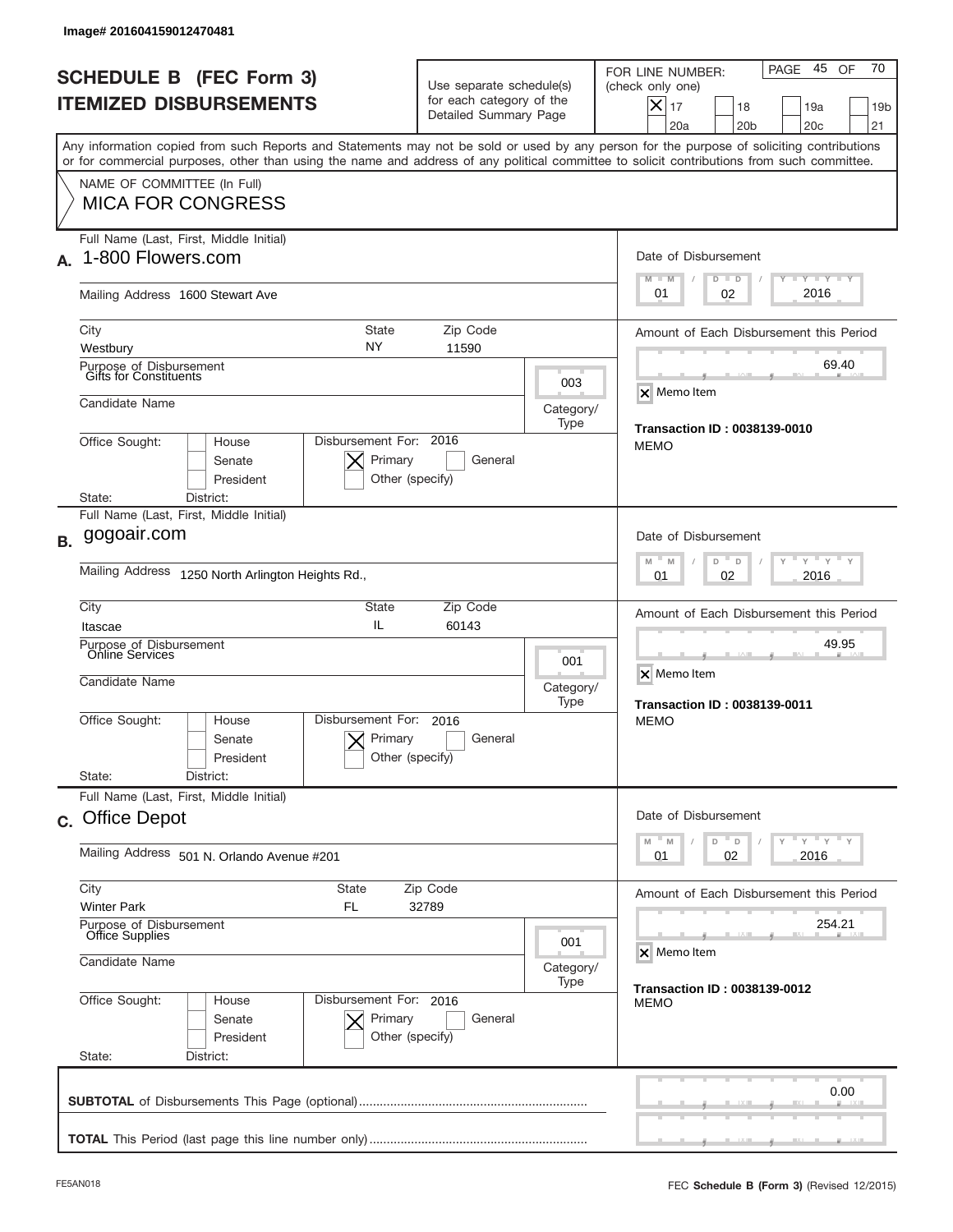| Image# 201604159012470482                                                                                                                                                                                                                                                                                              |                                                                                 |                                                            |                                                                                                                                                             |  |  |  |
|------------------------------------------------------------------------------------------------------------------------------------------------------------------------------------------------------------------------------------------------------------------------------------------------------------------------|---------------------------------------------------------------------------------|------------------------------------------------------------|-------------------------------------------------------------------------------------------------------------------------------------------------------------|--|--|--|
| <b>SCHEDULE B (FEC Form 3)</b><br><b>ITEMIZED DISBURSEMENTS</b>                                                                                                                                                                                                                                                        | Use separate schedule(s)<br>for each category of the<br>Detailed Summary Page   |                                                            | 70<br>46 OF<br>PAGE<br>FOR LINE NUMBER:<br>(check only one)<br>$X _{17}$<br>19a<br>18<br>19 <sub>b</sub><br>20a<br>20 <sub>b</sub><br>20 <sub>c</sub><br>21 |  |  |  |
| Any information copied from such Reports and Statements may not be sold or used by any person for the purpose of soliciting contributions<br>or for commercial purposes, other than using the name and address of any political committee to solicit contributions from such committee.<br>NAME OF COMMITTEE (In Full) |                                                                                 |                                                            |                                                                                                                                                             |  |  |  |
| <b>MICA FOR CONGRESS</b>                                                                                                                                                                                                                                                                                               |                                                                                 |                                                            |                                                                                                                                                             |  |  |  |
| Full Name (Last, First, Middle Initial)<br>A. Cafe Perks                                                                                                                                                                                                                                                               |                                                                                 |                                                            | Date of Disbursement<br>Y TY TY TY<br>$M - M$<br>$D$ $D$                                                                                                    |  |  |  |
| Mailing Address 899 State Road 436                                                                                                                                                                                                                                                                                     |                                                                                 |                                                            | 2016<br>02<br>01                                                                                                                                            |  |  |  |
| City<br><b>State</b><br>FL<br>Casselberry                                                                                                                                                                                                                                                                              | Amount of Each Disbursement this Period                                         |                                                            |                                                                                                                                                             |  |  |  |
| Purpose of Disbursement<br>Meals with Constituents                                                                                                                                                                                                                                                                     |                                                                                 | 003                                                        | 11.28<br>$\overline{\mathsf{x}}$ Memo Item                                                                                                                  |  |  |  |
| Candidate Name                                                                                                                                                                                                                                                                                                         |                                                                                 | Category/<br>Type                                          | <b>Transaction ID: 0038139-0015</b>                                                                                                                         |  |  |  |
| Disbursement For: 2016<br>Office Sought:<br>House<br>Primary<br>Senate<br>President                                                                                                                                                                                                                                    | General<br>Other (specify)                                                      |                                                            | <b>MEMO</b>                                                                                                                                                 |  |  |  |
| District:<br>State:<br>Full Name (Last, First, Middle Initial)                                                                                                                                                                                                                                                         |                                                                                 |                                                            |                                                                                                                                                             |  |  |  |
| Panera Bread<br><b>B.</b>                                                                                                                                                                                                                                                                                              | Date of Disbursement<br>ү " ү " ү " ү<br>$- M$<br>M<br>D<br>D                   |                                                            |                                                                                                                                                             |  |  |  |
| Mailing Address 329 North Park Ave                                                                                                                                                                                                                                                                                     | 2016<br>01<br>02                                                                |                                                            |                                                                                                                                                             |  |  |  |
| City<br><b>State</b><br><b>FL</b><br><b>Winter Park</b>                                                                                                                                                                                                                                                                | Amount of Each Disbursement this Period                                         |                                                            |                                                                                                                                                             |  |  |  |
| Purpose of Disbursement<br>Meals with Constituents<br>Candidate Name                                                                                                                                                                                                                                                   | 003<br>Category/<br>Type                                                        | 3.06<br>X Memo Item<br><b>Transaction ID: 0038139-0018</b> |                                                                                                                                                             |  |  |  |
| Disbursement For:<br>Office Sought:<br>House<br>Primary<br>Senate<br>President<br>State:<br>District:                                                                                                                                                                                                                  | 2016<br>General<br>Other (specify)                                              |                                                            | <b>MEMO</b>                                                                                                                                                 |  |  |  |
| Full Name (Last, First, Middle Initial)                                                                                                                                                                                                                                                                                |                                                                                 |                                                            |                                                                                                                                                             |  |  |  |
| c. We The Pizza                                                                                                                                                                                                                                                                                                        | Date of Disbursement<br>$\cdots$ $\vdots$ $\cdots$ $\vdots$<br>M<br>M<br>D<br>D |                                                            |                                                                                                                                                             |  |  |  |
| Mailing Address 305 Pennsylvania Ave SE                                                                                                                                                                                                                                                                                | 02<br>2016<br>01                                                                |                                                            |                                                                                                                                                             |  |  |  |
| City<br><b>State</b><br>Washington<br>DC                                                                                                                                                                                                                                                                               | Amount of Each Disbursement this Period                                         |                                                            |                                                                                                                                                             |  |  |  |
| Purpose of Disbursement<br>Meal With Tele-Townhall Volunteers<br>Candidate Name                                                                                                                                                                                                                                        | 20.41<br>X Memo Item                                                            |                                                            |                                                                                                                                                             |  |  |  |
| Office Sought:<br>Disbursement For: 2016<br>House<br>Senate<br>Primary<br>President<br>State:<br>District:                                                                                                                                                                                                             | General<br>Other (specify)                                                      | Category/<br>Type                                          | <b>Transaction ID: 0038139-0019</b><br>MEMO                                                                                                                 |  |  |  |
|                                                                                                                                                                                                                                                                                                                        |                                                                                 |                                                            | 0.00                                                                                                                                                        |  |  |  |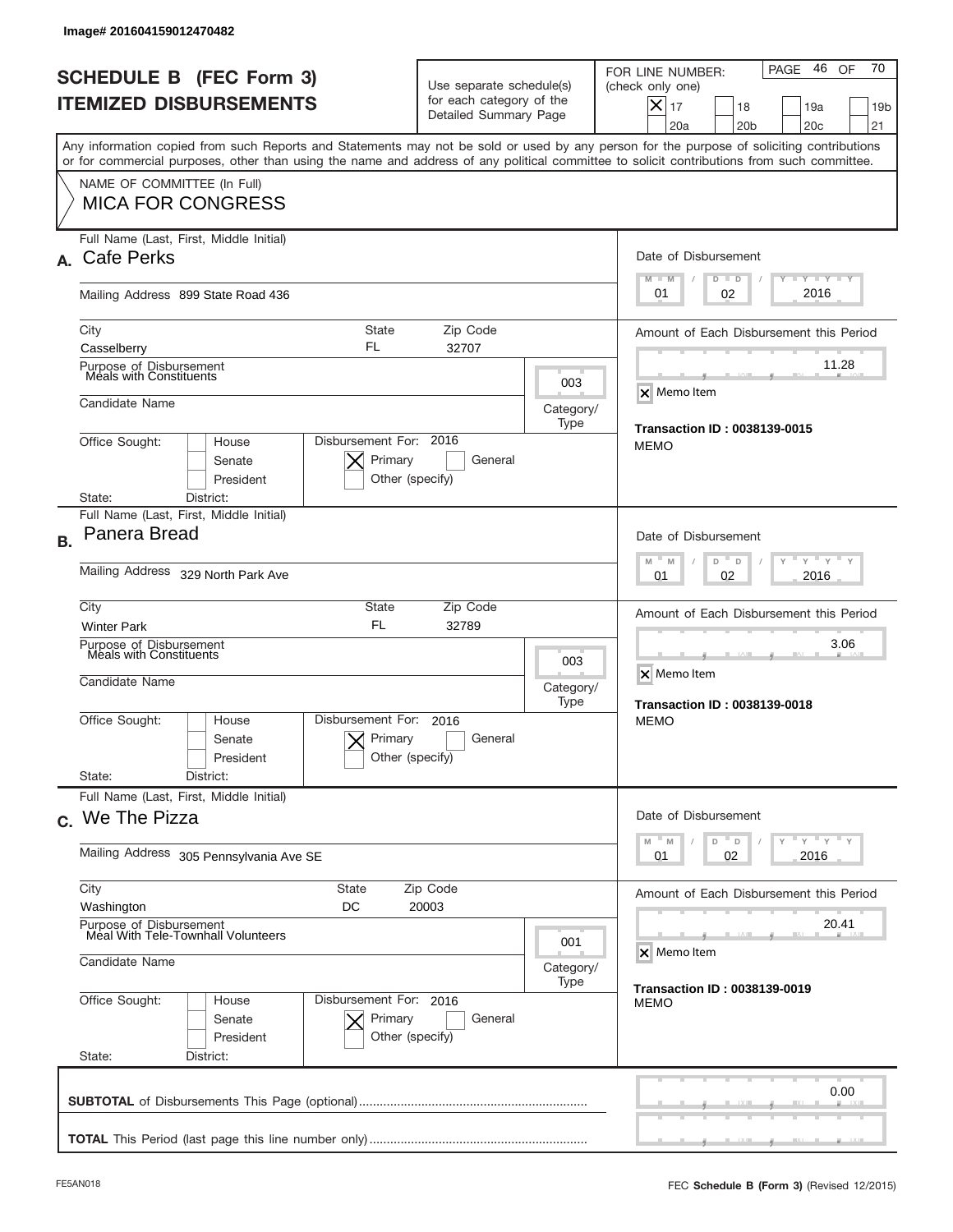| Image# 201604159012470483                                                                                                                                                                                                                                                               |                                                                                                                                  |                                                              |                                                                                                                                                             |  |  |
|-----------------------------------------------------------------------------------------------------------------------------------------------------------------------------------------------------------------------------------------------------------------------------------------|----------------------------------------------------------------------------------------------------------------------------------|--------------------------------------------------------------|-------------------------------------------------------------------------------------------------------------------------------------------------------------|--|--|
| <b>SCHEDULE B (FEC Form 3)</b><br><b>ITEMIZED DISBURSEMENTS</b>                                                                                                                                                                                                                         | Use separate schedule(s)<br>for each category of the<br>Detailed Summary Page                                                    |                                                              | 70<br>47 OF<br>PAGE<br>FOR LINE NUMBER:<br>(check only one)<br>$X _{17}$<br>18<br>19a<br>19 <sub>b</sub><br>20a<br>20 <sub>b</sub><br>20 <sub>c</sub><br>21 |  |  |
| Any information copied from such Reports and Statements may not be sold or used by any person for the purpose of soliciting contributions<br>or for commercial purposes, other than using the name and address of any political committee to solicit contributions from such committee. |                                                                                                                                  |                                                              |                                                                                                                                                             |  |  |
| NAME OF COMMITTEE (In Full)<br><b>MICA FOR CONGRESS</b>                                                                                                                                                                                                                                 |                                                                                                                                  |                                                              |                                                                                                                                                             |  |  |
| Full Name (Last, First, Middle Initial)<br>We The Pizza<br>А.                                                                                                                                                                                                                           |                                                                                                                                  |                                                              | Date of Disbursement<br><b>TAYLY LY</b>                                                                                                                     |  |  |
| Mailing Address 305 Pennsylvania Ave SE                                                                                                                                                                                                                                                 |                                                                                                                                  |                                                              | $M - M$<br>$D$ $D$<br>2016<br>01<br>02                                                                                                                      |  |  |
| City<br>State<br>DC<br>Washington                                                                                                                                                                                                                                                       | Zip Code<br>20003                                                                                                                |                                                              | Amount of Each Disbursement this Period                                                                                                                     |  |  |
| Purpose of Disbursement<br>Meal With Tele-Townhall Volunteers                                                                                                                                                                                                                           |                                                                                                                                  | 001                                                          | 44.40<br>X Memo Item                                                                                                                                        |  |  |
| Candidate Name                                                                                                                                                                                                                                                                          |                                                                                                                                  | Category/<br>Type                                            | <b>Transaction ID: 0038139-0020</b>                                                                                                                         |  |  |
| Disbursement For: 2016<br>Office Sought:<br>House<br>Primary<br>Senate<br>President                                                                                                                                                                                                     | General<br>Other (specify)                                                                                                       |                                                              | <b>MEMO</b>                                                                                                                                                 |  |  |
| District:<br>State:<br>Full Name (Last, First, Middle Initial)                                                                                                                                                                                                                          |                                                                                                                                  |                                                              |                                                                                                                                                             |  |  |
| <b>US Capitol Historical Society</b><br><b>B.</b>                                                                                                                                                                                                                                       | Date of Disbursement<br>$\cdots$ $\gamma$ $\cdots$ $\gamma$ $\cdots$<br>M<br>M<br>D<br>D                                         |                                                              |                                                                                                                                                             |  |  |
| Mailing Address 200 Maryland Ave, NE                                                                                                                                                                                                                                                    | 2016<br>01<br>02                                                                                                                 |                                                              |                                                                                                                                                             |  |  |
| City<br>State<br>DC<br>Washington                                                                                                                                                                                                                                                       | Zip Code<br>20002                                                                                                                |                                                              |                                                                                                                                                             |  |  |
| Purpose of Disbursement<br>Gifts for Constituents<br>Candidate Name                                                                                                                                                                                                                     | 003<br>Category/<br>Type                                                                                                         | 456.05<br>X Memo Item<br><b>Transaction ID: 0038139-0021</b> |                                                                                                                                                             |  |  |
| Disbursement For:<br>Office Sought:<br>House<br>Primary<br>Senate<br>President                                                                                                                                                                                                          | 2016<br>General<br>Other (specify)                                                                                               |                                                              | <b>MEMO</b>                                                                                                                                                 |  |  |
| State:<br>District:<br>Full Name (Last, First, Middle Initial)                                                                                                                                                                                                                          |                                                                                                                                  |                                                              |                                                                                                                                                             |  |  |
| c. House of Reps Gift Shop                                                                                                                                                                                                                                                              | Date of Disbursement<br>$\overline{Y}$ $\overline{Y}$ $\overline{Y}$ $\overline{Y}$ $\overline{Y}$<br>M<br>$\mathbb M$<br>D<br>D |                                                              |                                                                                                                                                             |  |  |
| Mailing Address B217 Longworth Building                                                                                                                                                                                                                                                 | 02<br>2016<br>01                                                                                                                 |                                                              |                                                                                                                                                             |  |  |
| City<br>State<br>Washington<br>DC                                                                                                                                                                                                                                                       | Amount of Each Disbursement this Period                                                                                          |                                                              |                                                                                                                                                             |  |  |
| Purpose of Disbursement<br>Gifts for Constituents<br>Candidate Name                                                                                                                                                                                                                     | 603.47<br>X Memo Item                                                                                                            |                                                              |                                                                                                                                                             |  |  |
| Office Sought:<br>Disbursement For: 2016<br>House<br>Primary<br>Senate<br>President<br>State:<br>District:                                                                                                                                                                              | General<br>Other (specify)                                                                                                       | Category/<br>Type                                            | <b>Transaction ID: 0038139-0022</b><br><b>MEMO</b>                                                                                                          |  |  |
|                                                                                                                                                                                                                                                                                         |                                                                                                                                  |                                                              | 0.00                                                                                                                                                        |  |  |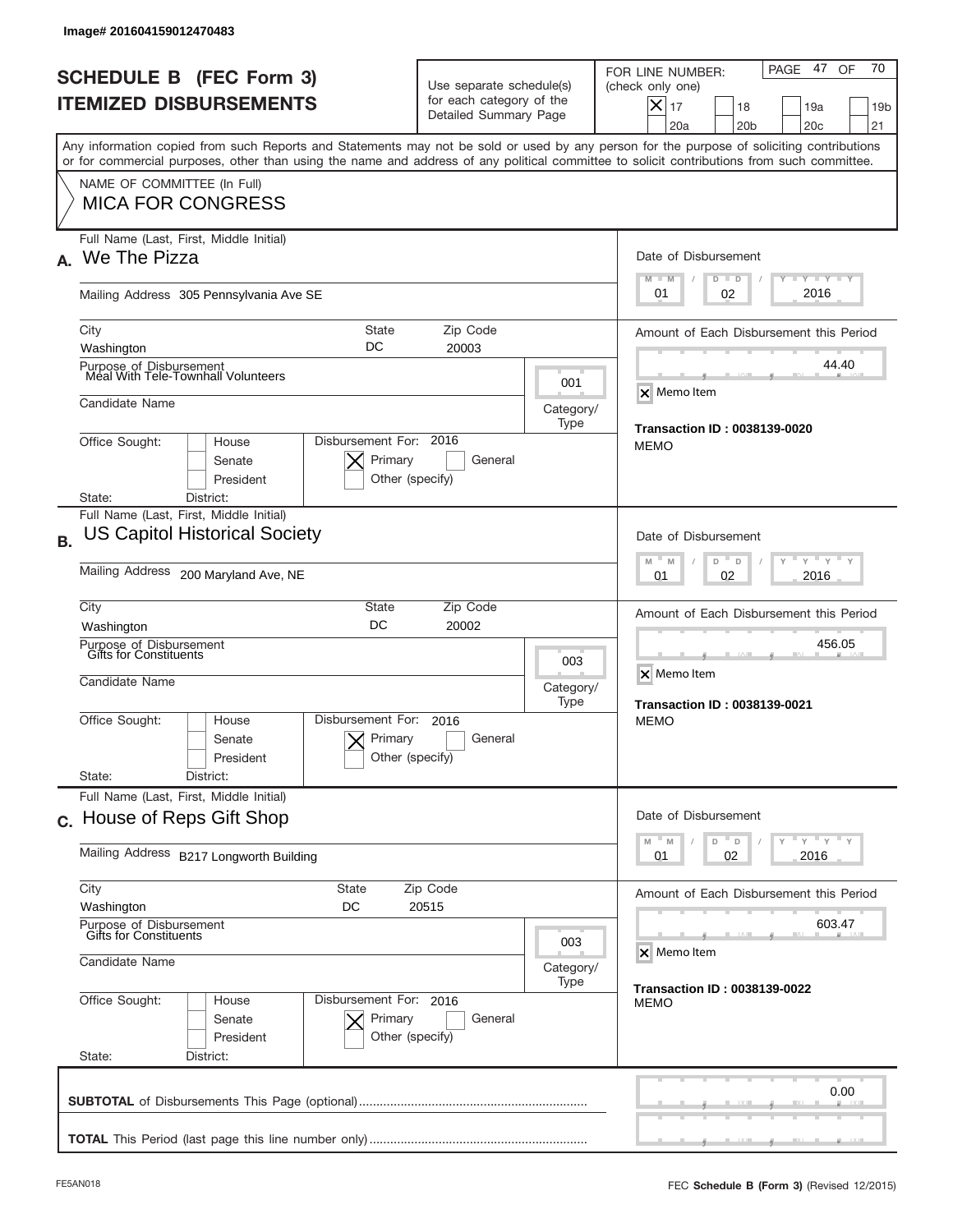| Image# 201604159012470484                                                                                                                                                                                                                                                               |                                                                                                     |                                                              |                                                                                                                                                                               |  |  |
|-----------------------------------------------------------------------------------------------------------------------------------------------------------------------------------------------------------------------------------------------------------------------------------------|-----------------------------------------------------------------------------------------------------|--------------------------------------------------------------|-------------------------------------------------------------------------------------------------------------------------------------------------------------------------------|--|--|
| <b>SCHEDULE B (FEC Form 3)</b><br><b>ITEMIZED DISBURSEMENTS</b>                                                                                                                                                                                                                         | Use separate schedule(s)<br>for each category of the<br>Detailed Summary Page                       |                                                              | 70<br>48 OF<br>PAGE<br>FOR LINE NUMBER:<br>(check only one)<br>$\boldsymbol{\times}$<br>17<br>18<br>19a<br>19 <sub>b</sub><br>20a<br>20 <sub>b</sub><br>20 <sub>c</sub><br>21 |  |  |
| Any information copied from such Reports and Statements may not be sold or used by any person for the purpose of soliciting contributions<br>or for commercial purposes, other than using the name and address of any political committee to solicit contributions from such committee. |                                                                                                     |                                                              |                                                                                                                                                                               |  |  |
| NAME OF COMMITTEE (In Full)<br><b>MICA FOR CONGRESS</b>                                                                                                                                                                                                                                 |                                                                                                     |                                                              |                                                                                                                                                                               |  |  |
| Full Name (Last, First, Middle Initial)<br>Panera Bread<br>А.                                                                                                                                                                                                                           |                                                                                                     |                                                              | Date of Disbursement                                                                                                                                                          |  |  |
| Mailing Address 329 North Park Ave                                                                                                                                                                                                                                                      |                                                                                                     |                                                              | Y TY TY TY<br>$M - M$<br>$D$ $D$<br>2016<br>01<br>02                                                                                                                          |  |  |
| State<br>City<br>FL<br><b>Winter Park</b>                                                                                                                                                                                                                                               | Amount of Each Disbursement this Period                                                             |                                                              |                                                                                                                                                                               |  |  |
| Purpose of Disbursement<br>Meals with Constituents                                                                                                                                                                                                                                      |                                                                                                     | 003                                                          | 3.16<br>X Memo Item                                                                                                                                                           |  |  |
| Candidate Name                                                                                                                                                                                                                                                                          |                                                                                                     | Category/<br>Type                                            | <b>Transaction ID: 0038139-0023</b>                                                                                                                                           |  |  |
| Disbursement For: 2016<br>Office Sought:<br>House<br>Primary<br>Senate<br>President<br>Other (specify)                                                                                                                                                                                  | <b>MEMO</b>                                                                                         |                                                              |                                                                                                                                                                               |  |  |
| State:<br>District:<br>Full Name (Last, First, Middle Initial)                                                                                                                                                                                                                          |                                                                                                     |                                                              |                                                                                                                                                                               |  |  |
| Americrown Service Corp.<br><b>B.</b>                                                                                                                                                                                                                                                   | Date of Disbursement                                                                                |                                                              |                                                                                                                                                                               |  |  |
| Mailing Address P. O. Box 2801                                                                                                                                                                                                                                                          | $\cdots$ $\gamma$ $\cdots$ $\gamma$ $\cdots$ $\gamma$<br>$M - M$<br>D<br>$\Box$<br>2016<br>01<br>02 |                                                              |                                                                                                                                                                               |  |  |
| City<br><b>FL</b><br>Daytona Beach                                                                                                                                                                                                                                                      | State<br>Zip Code<br>32120                                                                          |                                                              |                                                                                                                                                                               |  |  |
| Purpose of Disbursement<br>Catering Services<br>Candidate Name                                                                                                                                                                                                                          | 007<br>Category/<br>Type                                                                            | 511.20<br>X Memo Item<br><b>Transaction ID: 0038139-0024</b> |                                                                                                                                                                               |  |  |
| Disbursement For:<br>Office Sought:<br>House<br>Primary<br>Senate<br>President                                                                                                                                                                                                          | 2016<br>General<br>Other (specify)                                                                  |                                                              | <b>MEMO</b>                                                                                                                                                                   |  |  |
| State:<br>District:<br>Full Name (Last, First, Middle Initial)                                                                                                                                                                                                                          |                                                                                                     |                                                              |                                                                                                                                                                               |  |  |
| c. We The Pizza                                                                                                                                                                                                                                                                         | Date of Disbursement                                                                                |                                                              |                                                                                                                                                                               |  |  |
| Mailing Address 305 Pennsylvania Ave SE                                                                                                                                                                                                                                                 | $Y$ $Y$ $Y$ $Y$ $Y$<br>M<br>M<br>D<br>D<br>02<br>2016<br>01                                         |                                                              |                                                                                                                                                                               |  |  |
| City<br>State<br>Washington<br>DC                                                                                                                                                                                                                                                       | Amount of Each Disbursement this Period                                                             |                                                              |                                                                                                                                                                               |  |  |
| Purpose of Disbursement<br>Meal With Tele-Townhall Volunteers<br>001                                                                                                                                                                                                                    |                                                                                                     |                                                              | 44.40<br>X Memo Item                                                                                                                                                          |  |  |
| Candidate Name                                                                                                                                                                                                                                                                          | <b>Transaction ID: 0038139-0025</b>                                                                 |                                                              |                                                                                                                                                                               |  |  |
| Office Sought:<br>Disbursement For: 2016<br>House<br>Primary<br>Senate<br>President<br>State:<br>District:                                                                                                                                                                              | General<br>Other (specify)                                                                          |                                                              | MEMO                                                                                                                                                                          |  |  |
|                                                                                                                                                                                                                                                                                         |                                                                                                     |                                                              | 0.00                                                                                                                                                                          |  |  |
|                                                                                                                                                                                                                                                                                         |                                                                                                     |                                                              |                                                                                                                                                                               |  |  |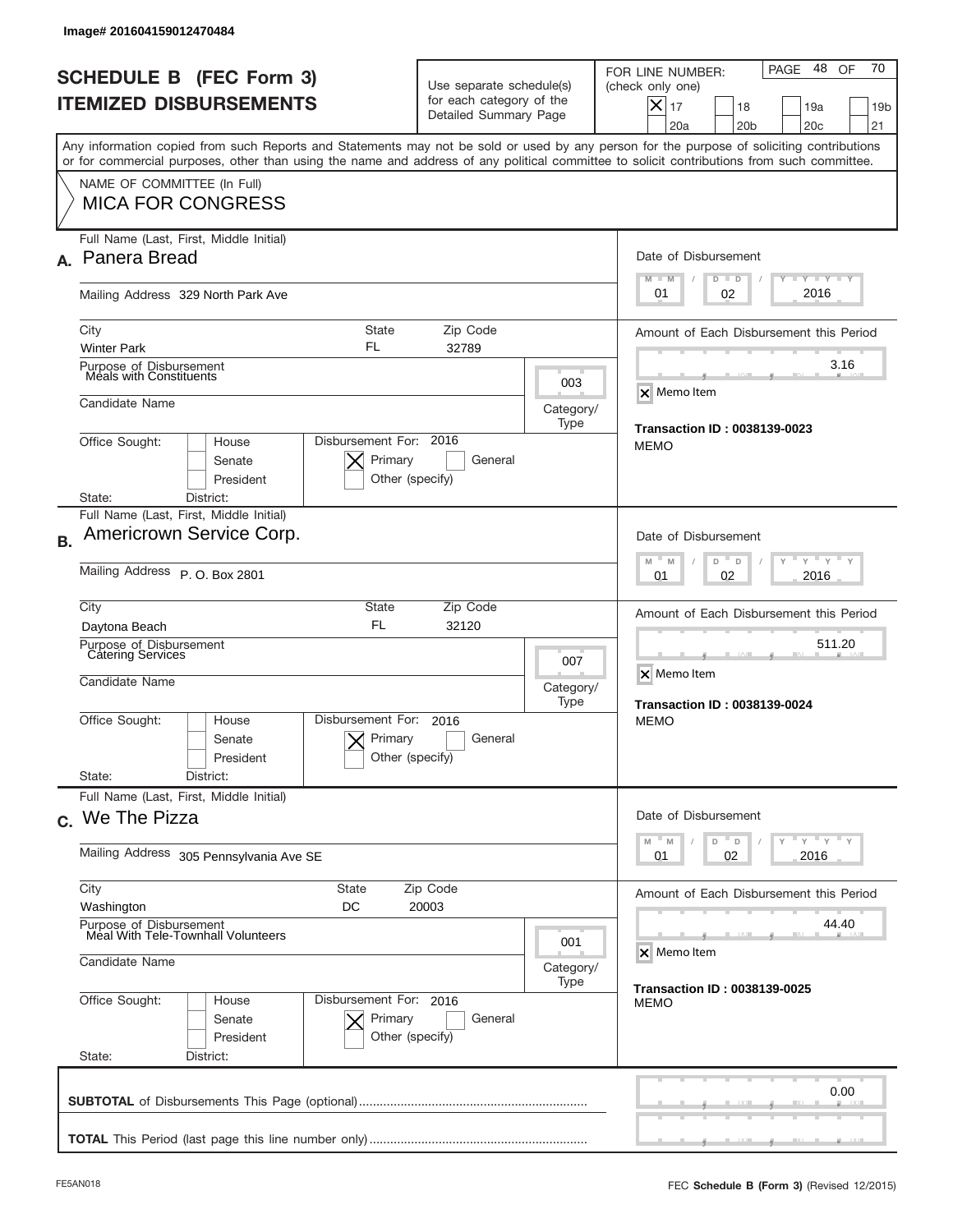|           | Image# 201604159012470485                                                        |                                                         |                                                                               |                                                                                                                                                                                                                                                                                         |
|-----------|----------------------------------------------------------------------------------|---------------------------------------------------------|-------------------------------------------------------------------------------|-----------------------------------------------------------------------------------------------------------------------------------------------------------------------------------------------------------------------------------------------------------------------------------------|
|           | <b>SCHEDULE B (FEC Form 3)</b><br><b>ITEMIZED DISBURSEMENTS</b>                  |                                                         | Use separate schedule(s)<br>for each category of the<br>Detailed Summary Page | 70<br>49<br>PAGE<br>OF<br>FOR LINE NUMBER:<br>(check only one)<br>$\times$<br>17<br>18<br>19a<br>19 <sub>b</sub><br>20a<br>20 <sub>b</sub><br>20 <sub>c</sub><br>21                                                                                                                     |
|           |                                                                                  |                                                         |                                                                               | Any information copied from such Reports and Statements may not be sold or used by any person for the purpose of soliciting contributions<br>or for commercial purposes, other than using the name and address of any political committee to solicit contributions from such committee. |
|           | NAME OF COMMITTEE (In Full)<br><b>MICA FOR CONGRESS</b>                          |                                                         |                                                                               |                                                                                                                                                                                                                                                                                         |
|           | Full Name (Last, First, Middle Initial)<br>A. Texas de Brazil                    |                                                         |                                                                               | Date of Disbursement<br><b>LYLYLY</b><br>$M - M$<br>$D$ $D$                                                                                                                                                                                                                             |
|           | Mailing Address 5259 Internaional Dr                                             |                                                         |                                                                               | 2016<br>01<br>02                                                                                                                                                                                                                                                                        |
|           | City<br>Orlando                                                                  | <b>State</b><br>FL<br>32819                             | Zip Code                                                                      | Amount of Each Disbursement this Period                                                                                                                                                                                                                                                 |
|           | Purpose of Disbursement<br>Event Meal                                            |                                                         | 003                                                                           | 712.15<br>X Memo Item                                                                                                                                                                                                                                                                   |
|           | Candidate Name<br>Office Sought:<br>House                                        | Disbursement For: 2016                                  | Category/<br>Type                                                             | <b>Transaction ID: 0038139-0029</b><br><b>MEMO</b>                                                                                                                                                                                                                                      |
|           | Senate<br>President<br>State:<br>District:                                       | Primary<br>Other (specify)                              | General                                                                       |                                                                                                                                                                                                                                                                                         |
| <b>B.</b> | Full Name (Last, First, Middle Initial)<br>Piryx, Inc                            |                                                         |                                                                               | Date of Disbursement                                                                                                                                                                                                                                                                    |
|           | Mailing Address 144 2nd St, 1st Floor                                            | $-M$<br>$Y = Y$<br>M<br>D<br>D<br>2016<br>01<br>13      |                                                                               |                                                                                                                                                                                                                                                                                         |
|           | City<br>San Francisco                                                            | State<br>CA<br>94105                                    | Zip Code                                                                      | Amount of Each Disbursement this Period                                                                                                                                                                                                                                                 |
|           | Purpose of Disbursement<br>Credit card processing fees<br>Candidate Name         |                                                         |                                                                               | 4.50<br>Memo Item<br>Transaction ID: 0038173                                                                                                                                                                                                                                            |
|           | Office Sought:<br>House<br>Senate<br>President                                   | Disbursement For:<br>2016<br>Primary<br>Other (specify) | Type<br>General                                                               |                                                                                                                                                                                                                                                                                         |
|           | State:<br>District:<br>Full Name (Last, First, Middle Initial)                   |                                                         |                                                                               |                                                                                                                                                                                                                                                                                         |
|           | c. Staples                                                                       |                                                         |                                                                               | Date of Disbursement<br>≡ γ ≡ γ ≡ γ<br>M<br>M<br>D<br>D                                                                                                                                                                                                                                 |
|           | Mailing Address 5779 S Highway 17-92                                             |                                                         |                                                                               | 19<br>2016<br>01                                                                                                                                                                                                                                                                        |
|           | City<br>State<br>Zip Code<br>Casselberry<br>FL<br>32707                          |                                                         |                                                                               | Amount of Each Disbursement this Period                                                                                                                                                                                                                                                 |
|           | Purpose of Disbursement<br>Office Supplies<br>001<br>Candidate Name<br>Category/ |                                                         |                                                                               | 224.68<br>Memo Item                                                                                                                                                                                                                                                                     |
|           | Office Sought:<br>House<br>Senate<br>President<br>State:<br>District:            | Disbursement For: 2016<br>Primary<br>Other (specify)    | Type<br>General                                                               | Transaction ID: 0038064                                                                                                                                                                                                                                                                 |
|           |                                                                                  |                                                         |                                                                               | 229.18                                                                                                                                                                                                                                                                                  |
|           |                                                                                  |                                                         |                                                                               |                                                                                                                                                                                                                                                                                         |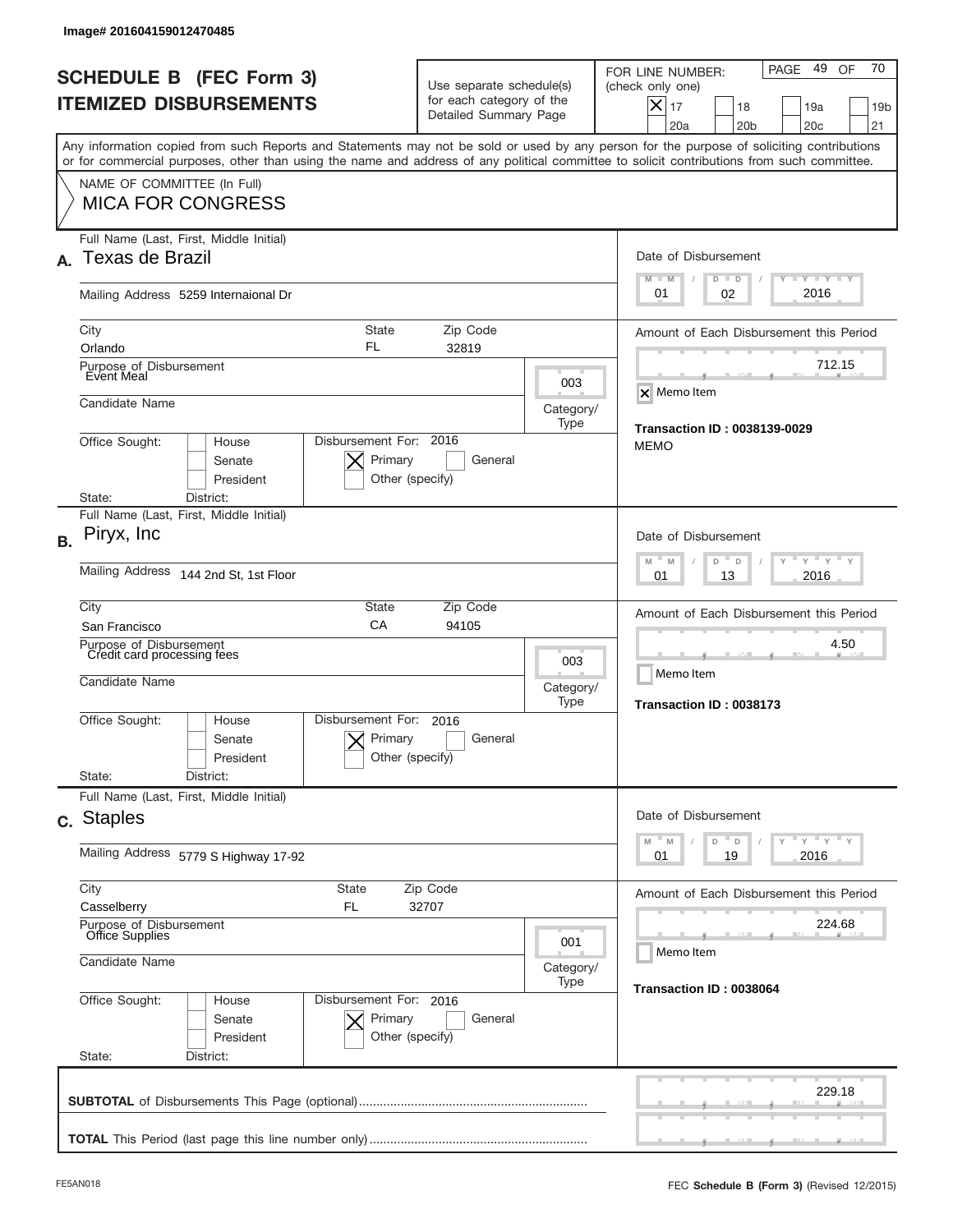| Image# 201604159012470486                                       |                                                                   |                                                                               |                                 |                                                                                                                                                                                                                                                                                         |  |
|-----------------------------------------------------------------|-------------------------------------------------------------------|-------------------------------------------------------------------------------|---------------------------------|-----------------------------------------------------------------------------------------------------------------------------------------------------------------------------------------------------------------------------------------------------------------------------------------|--|
| <b>SCHEDULE B (FEC Form 3)</b><br><b>ITEMIZED DISBURSEMENTS</b> |                                                                   | Use separate schedule(s)<br>for each category of the<br>Detailed Summary Page |                                 | 70<br>PAGE 50<br>OF<br>FOR LINE NUMBER:<br>(check only one)<br>$\times$<br>17<br>18<br>19a<br>19 <sub>b</sub><br>20a<br>20 <sub>b</sub><br>20 <sub>c</sub><br>21                                                                                                                        |  |
|                                                                 |                                                                   |                                                                               |                                 | Any information copied from such Reports and Statements may not be sold or used by any person for the purpose of soliciting contributions<br>or for commercial purposes, other than using the name and address of any political committee to solicit contributions from such committee. |  |
| NAME OF COMMITTEE (In Full)<br><b>MICA FOR CONGRESS</b>         |                                                                   |                                                                               |                                 |                                                                                                                                                                                                                                                                                         |  |
| Full Name (Last, First, Middle Initial)<br>A. Petty Cash        |                                                                   |                                                                               |                                 | Date of Disbursement                                                                                                                                                                                                                                                                    |  |
| Mailing Address P.O. Box 181546                                 |                                                                   | $T$ $Y$ $T$ $Y$ $T$ $Y$<br>$M - M$<br>$D$ $D$<br>2016<br>01<br>21             |                                 |                                                                                                                                                                                                                                                                                         |  |
| City<br>Casselberry                                             | <b>State</b><br>FL                                                | Amount of Each Disbursement this Period<br>100.00                             |                                 |                                                                                                                                                                                                                                                                                         |  |
| Purpose of Disbursement<br>Petty Cash<br>Candidate Name         |                                                                   |                                                                               | 001<br>Category/                | Memo Item                                                                                                                                                                                                                                                                               |  |
| Office Sought:<br>House                                         | Disbursement For: 2016<br>Primary<br>Senate<br>President          | General<br>Other (specify)                                                    | Type<br>Transaction ID: 0038098 |                                                                                                                                                                                                                                                                                         |  |
| District:<br>State:<br>Full Name (Last, First, Middle Initial)  |                                                                   |                                                                               |                                 |                                                                                                                                                                                                                                                                                         |  |
| <b>Verizon Wireless</b><br><b>B.</b>                            |                                                                   |                                                                               |                                 | Date of Disbursement<br>$\mathbb{F}$ $\mathbb{Y}$ $\mathbb{F}$ $\mathbb{Y}$ $\mathbb{F}$<br>$-M$<br>M<br>D<br>D                                                                                                                                                                         |  |
|                                                                 | Mailing Address PO Box 660108                                     |                                                                               |                                 | 2016<br>01<br>21                                                                                                                                                                                                                                                                        |  |
| City<br>Dallas                                                  | State<br><b>TX</b>                                                | Amount of Each Disbursement this Period<br>144.16                             |                                 |                                                                                                                                                                                                                                                                                         |  |
| Candidate Name                                                  | Purpose of Disbursement<br>PHONE EXPENSES<br>Category/            |                                                                               |                                 | Memo Item<br>Transaction ID: 0038350                                                                                                                                                                                                                                                    |  |
| Office Sought:<br>House                                         | Disbursement For:<br>Primary<br>Senate<br>President               | 2016<br>General<br>Other (specify)                                            |                                 |                                                                                                                                                                                                                                                                                         |  |
| State:<br>District:<br>Full Name (Last, First, Middle Initial)  |                                                                   |                                                                               |                                 |                                                                                                                                                                                                                                                                                         |  |
| c. Petty Cash                                                   |                                                                   |                                                                               |                                 | Date of Disbursement<br>$\mathbb{F}$ $\gamma$ $\mathbb{F}$ $\gamma$ $\mathbb{F}$ $\gamma$<br>M<br>M<br>D<br>D                                                                                                                                                                           |  |
|                                                                 | Mailing Address P. O. Box 181546                                  |                                                                               |                                 | 22<br>2016<br>01                                                                                                                                                                                                                                                                        |  |
| Casselberry                                                     | City<br>State<br>Zip Code<br>FL<br>32718                          |                                                                               |                                 | Amount of Each Disbursement this Period                                                                                                                                                                                                                                                 |  |
| Purpose of Disbursement<br>Petty Cash<br>001<br>Candidate Name  |                                                                   |                                                                               | 100.00<br>Memo Item             |                                                                                                                                                                                                                                                                                         |  |
| Office Sought:                                                  | Disbursement For: 2016<br>House<br>Senate<br>Primary<br>President | General<br>Other (specify)                                                    | Category/<br>Type               | Transaction ID: 0038099                                                                                                                                                                                                                                                                 |  |
| State:<br>District:                                             |                                                                   |                                                                               |                                 |                                                                                                                                                                                                                                                                                         |  |
|                                                                 |                                                                   |                                                                               |                                 | 344.16                                                                                                                                                                                                                                                                                  |  |
|                                                                 |                                                                   |                                                                               |                                 |                                                                                                                                                                                                                                                                                         |  |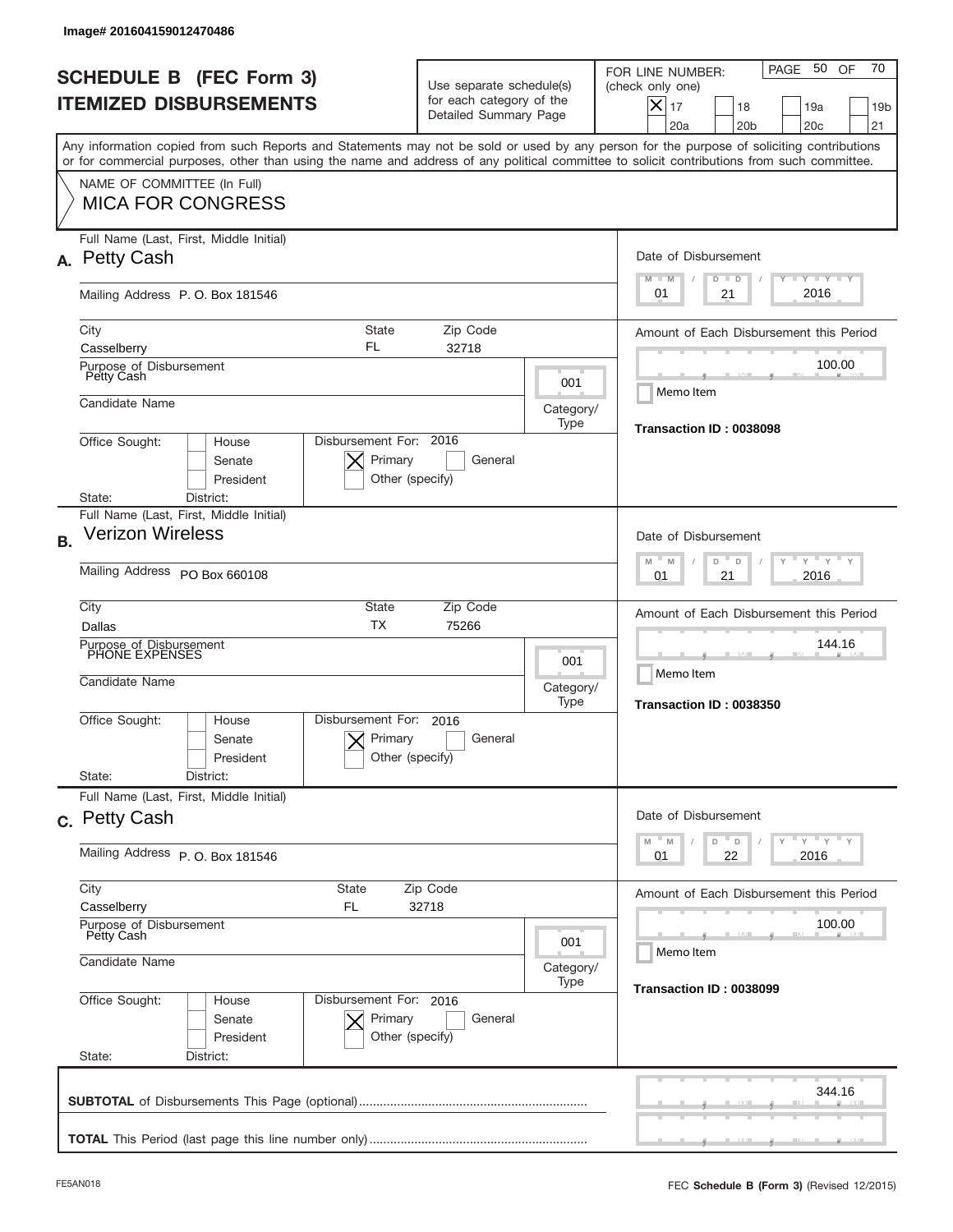|           | Image# 201604159012470487                                                                                                                                                                                                                                                               |                                                                               |                   |                                                                                                                                                             |
|-----------|-----------------------------------------------------------------------------------------------------------------------------------------------------------------------------------------------------------------------------------------------------------------------------------------|-------------------------------------------------------------------------------|-------------------|-------------------------------------------------------------------------------------------------------------------------------------------------------------|
|           | <b>SCHEDULE B (FEC Form 3)</b><br><b>ITEMIZED DISBURSEMENTS</b>                                                                                                                                                                                                                         | Use separate schedule(s)<br>for each category of the<br>Detailed Summary Page |                   | 70<br>PAGE 51<br>OF<br>FOR LINE NUMBER:<br>(check only one)<br>$X _{17}$<br>18<br>19a<br>19 <sub>b</sub><br>20a<br>20 <sub>b</sub><br>20 <sub>c</sub><br>21 |
|           | Any information copied from such Reports and Statements may not be sold or used by any person for the purpose of soliciting contributions<br>or for commercial purposes, other than using the name and address of any political committee to solicit contributions from such committee. |                                                                               |                   |                                                                                                                                                             |
|           | NAME OF COMMITTEE (In Full)<br><b>MICA FOR CONGRESS</b>                                                                                                                                                                                                                                 |                                                                               |                   |                                                                                                                                                             |
|           | Full Name (Last, First, Middle Initial)<br>U. S. Postal Service                                                                                                                                                                                                                         |                                                                               |                   | Date of Disbursement<br>Y LY LY LY<br>$M - M$<br>$D$ $D$                                                                                                    |
|           | Mailing Address 109 Live Oak Blvd.                                                                                                                                                                                                                                                      | 2016<br>01<br>22                                                              |                   |                                                                                                                                                             |
|           | <b>State</b><br>City<br>FL<br>Casselberry                                                                                                                                                                                                                                               | Zip Code<br>32707                                                             |                   | Amount of Each Disbursement this Period                                                                                                                     |
|           | Purpose of Disbursement<br>POSTAGE, NON-BULK MAIL                                                                                                                                                                                                                                       |                                                                               | 001               | 1190.00                                                                                                                                                     |
|           | Candidate Name                                                                                                                                                                                                                                                                          |                                                                               | Category/<br>Type | Memo Item                                                                                                                                                   |
|           | Disbursement For: 2016<br>Office Sought:<br>House<br>Primary<br>Senate<br>President<br>Other (specify)                                                                                                                                                                                  | General                                                                       |                   | Transaction ID: 0038097                                                                                                                                     |
|           | State:<br>District:<br>Full Name (Last, First, Middle Initial)                                                                                                                                                                                                                          |                                                                               |                   |                                                                                                                                                             |
| <b>B.</b> | CenturyLink                                                                                                                                                                                                                                                                             |                                                                               |                   | Date of Disbursement<br>$\cdots$ $\gamma$ $\cdots$ $\gamma$ $\cdots$ $\gamma$<br>M<br>D<br>M<br>D                                                           |
|           | Mailing Address P. O. Box 30784                                                                                                                                                                                                                                                         | 2016<br>02<br>01                                                              |                   |                                                                                                                                                             |
|           | City<br><b>State</b><br><b>FL</b><br>Tampa                                                                                                                                                                                                                                              | Zip Code<br>33630                                                             |                   | Amount of Each Disbursement this Period                                                                                                                     |
|           | Purpose of Disbursement<br>PHONE EXPENSES<br>Candidate Name                                                                                                                                                                                                                             |                                                                               | 001<br>Category/  | 203.34<br>Memo Item                                                                                                                                         |
|           | Disbursement For:<br>Office Sought:<br>House<br>Primary<br>Senate<br>Other (specify)<br>President<br>State:<br>District:                                                                                                                                                                | 2016<br>General                                                               | Type              | Transaction ID: 0038346                                                                                                                                     |
|           | Full Name (Last, First, Middle Initial)<br>c. Millennium Consulting Inc.                                                                                                                                                                                                                |                                                                               |                   | Date of Disbursement                                                                                                                                        |
|           | Mailing Address PO Box 568926                                                                                                                                                                                                                                                           |                                                                               |                   | $\overline{y}$ $\overline{y}$ $\overline{y}$ $\overline{y}$ $\overline{y}$<br>M<br>$\mathbb M$<br>D<br>D<br>02<br>2016<br>02                                |
|           | City<br><b>State</b><br>Zip Code<br>Orlando<br>FL<br>32856                                                                                                                                                                                                                              |                                                                               |                   | Amount of Each Disbursement this Period                                                                                                                     |
|           | Purpose of Disbursement<br>MAILING SERVICES<br>003<br>Candidate Name                                                                                                                                                                                                                    |                                                                               |                   | 7511.20<br>Memo Item                                                                                                                                        |
|           | Disbursement For: 2016                                                                                                                                                                                                                                                                  |                                                                               | Category/<br>Type | Transaction ID: 0038094                                                                                                                                     |
|           | Office Sought:<br>House<br>Senate<br>Primary<br>President<br>Other (specify)<br>State:<br>District:                                                                                                                                                                                     | General                                                                       |                   |                                                                                                                                                             |
|           |                                                                                                                                                                                                                                                                                         |                                                                               |                   | 8904.54                                                                                                                                                     |
|           |                                                                                                                                                                                                                                                                                         |                                                                               |                   |                                                                                                                                                             |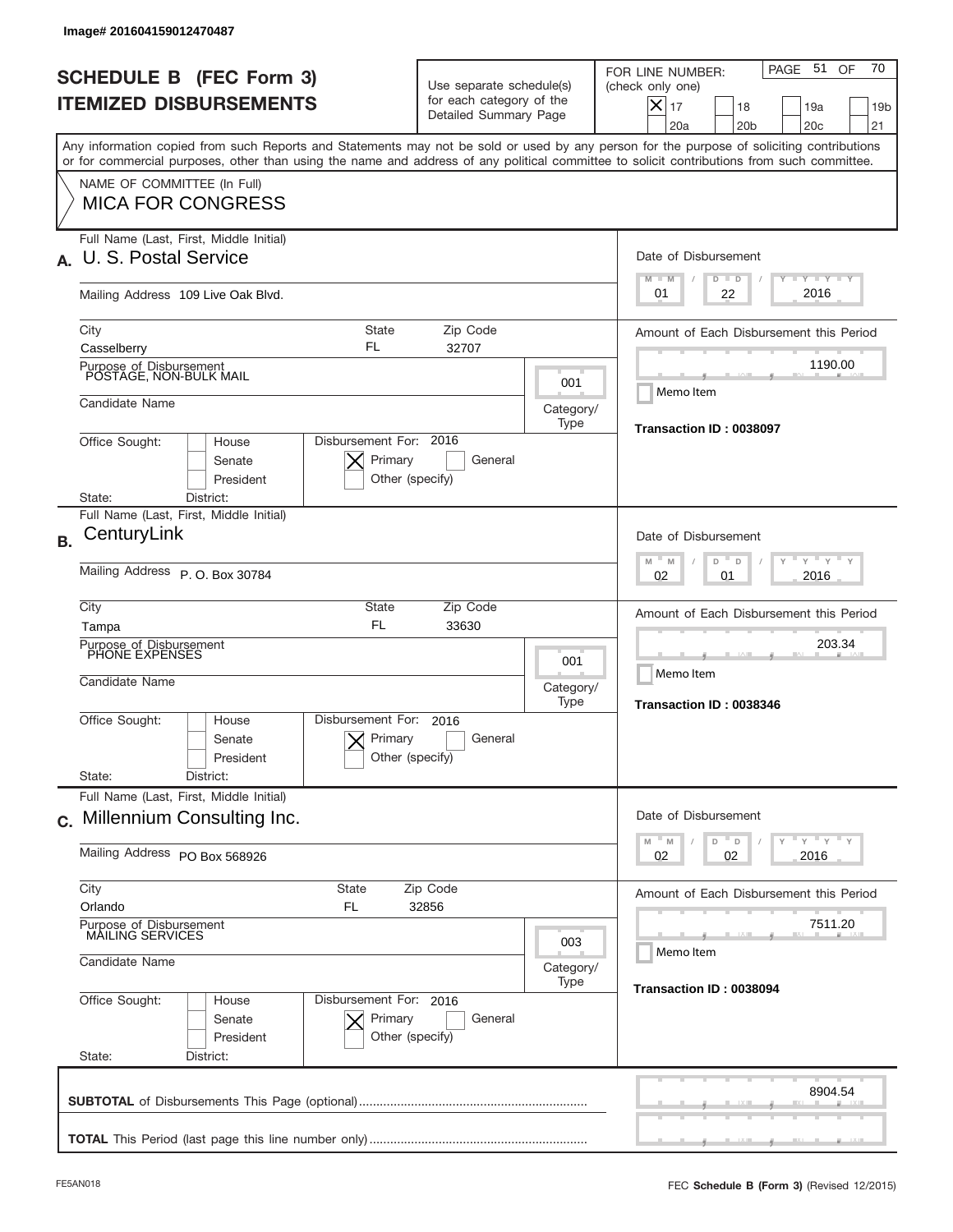| Image# 201604159012470488                                                                                                                                                                                                                                                               |                                                                                               |                   |                                                                                                                                                          |  |  |
|-----------------------------------------------------------------------------------------------------------------------------------------------------------------------------------------------------------------------------------------------------------------------------------------|-----------------------------------------------------------------------------------------------|-------------------|----------------------------------------------------------------------------------------------------------------------------------------------------------|--|--|
| <b>SCHEDULE B (FEC Form 3)</b><br><b>ITEMIZED DISBURSEMENTS</b>                                                                                                                                                                                                                         | Use separate schedule(s)<br>for each category of the<br>Detailed Summary Page                 |                   | 70<br>PAGE 52 OF<br>FOR LINE NUMBER:<br>(check only one)<br>$X _{17}$<br>18<br>19a<br>19 <sub>b</sub><br>20a<br>20 <sub>b</sub><br>20 <sub>c</sub><br>21 |  |  |
| Any information copied from such Reports and Statements may not be sold or used by any person for the purpose of soliciting contributions<br>or for commercial purposes, other than using the name and address of any political committee to solicit contributions from such committee. |                                                                                               |                   |                                                                                                                                                          |  |  |
| NAME OF COMMITTEE (In Full)<br><b>MICA FOR CONGRESS</b>                                                                                                                                                                                                                                 |                                                                                               |                   |                                                                                                                                                          |  |  |
| Full Name (Last, First, Middle Initial)<br><b>American Express</b><br>А.                                                                                                                                                                                                                |                                                                                               |                   | Date of Disbursement<br>$T - Y$ $T - Y$<br>$M - M$<br>$D$ $D$                                                                                            |  |  |
| Mailing Address PO Box 360001                                                                                                                                                                                                                                                           |                                                                                               |                   | 2016<br>02<br>02                                                                                                                                         |  |  |
| <b>State</b><br>City<br>FL<br><b>Ft Lauderdale</b>                                                                                                                                                                                                                                      | Amount of Each Disbursement this Period                                                       |                   |                                                                                                                                                          |  |  |
| Purpose of Disbursement<br>TRAVEL & MEAL EXPENSES                                                                                                                                                                                                                                       |                                                                                               | 002               | 1541.86<br>Memo Item                                                                                                                                     |  |  |
| Candidate Name                                                                                                                                                                                                                                                                          |                                                                                               | Category/<br>Type |                                                                                                                                                          |  |  |
| Office Sought:<br>House<br>Senate<br>President                                                                                                                                                                                                                                          | Disbursement For: 2016<br>Primary<br>General<br>Other (specify)                               |                   | Transaction ID: 0038142<br><b>ITEMIZATION BELOW</b>                                                                                                      |  |  |
| District:<br>State:<br>Full Name (Last, First, Middle Initial)                                                                                                                                                                                                                          |                                                                                               |                   |                                                                                                                                                          |  |  |
| SOGO Sodexo (House Dining Room)                                                                                                                                                                                                                                                         |                                                                                               |                   | Date of Disbursement                                                                                                                                     |  |  |
| Mailing Address US Capitol                                                                                                                                                                                                                                                              | $\cdots$ $\gamma$ $\cdots$ $\gamma$ $\cdots$ $\gamma$<br>M<br>D<br>M<br>D<br>2016<br>02<br>02 |                   |                                                                                                                                                          |  |  |
| City<br>State<br>DC<br>Washington                                                                                                                                                                                                                                                       | Zip Code<br>20515                                                                             |                   | Amount of Each Disbursement this Period                                                                                                                  |  |  |
| Purpose of Disbursement<br>Meals with Constituents<br>Candidate Name                                                                                                                                                                                                                    |                                                                                               |                   | 55.40<br>X Memo Item<br>Category/<br><b>Transaction ID: 0038142-0001</b>                                                                                 |  |  |
| Disbursement For:<br>Office Sought:<br>House<br>Senate<br>President                                                                                                                                                                                                                     | 2016<br>Primary<br>General<br>Other (specify)                                                 | Type              | <b>MEMO</b>                                                                                                                                              |  |  |
| State:<br>District:<br>Full Name (Last, First, Middle Initial)                                                                                                                                                                                                                          |                                                                                               |                   |                                                                                                                                                          |  |  |
| c. SOGO Sodexo (House Dining Room)                                                                                                                                                                                                                                                      |                                                                                               |                   | Date of Disbursement<br>$\mathsf{Y}$ $\mathsf{Y}$ $\mathsf{Y}$ $\mathsf{Y}$<br>D                                                                         |  |  |
| Mailing Address US Capitol                                                                                                                                                                                                                                                              | M<br>M<br>D<br>02<br>2016<br>02                                                               |                   |                                                                                                                                                          |  |  |
| City<br>Zip Code<br>State<br>Washington<br>DC<br>20515                                                                                                                                                                                                                                  |                                                                                               |                   | Amount of Each Disbursement this Period                                                                                                                  |  |  |
| Purpose of Disbursement<br>Meals with Constituents<br>003<br>Candidate Name<br>Category/<br>Type                                                                                                                                                                                        |                                                                                               |                   | 45.20<br>X Memo Item                                                                                                                                     |  |  |
|                                                                                                                                                                                                                                                                                         |                                                                                               |                   | <b>Transaction ID: 0038142-0002</b>                                                                                                                      |  |  |
| Office Sought:<br>House<br>Senate<br>President<br>State:<br>District:                                                                                                                                                                                                                   | Disbursement For: 2016<br>Primary<br>General<br>Other (specify)                               |                   | <b>MEMO</b>                                                                                                                                              |  |  |
|                                                                                                                                                                                                                                                                                         |                                                                                               |                   | 1541.86                                                                                                                                                  |  |  |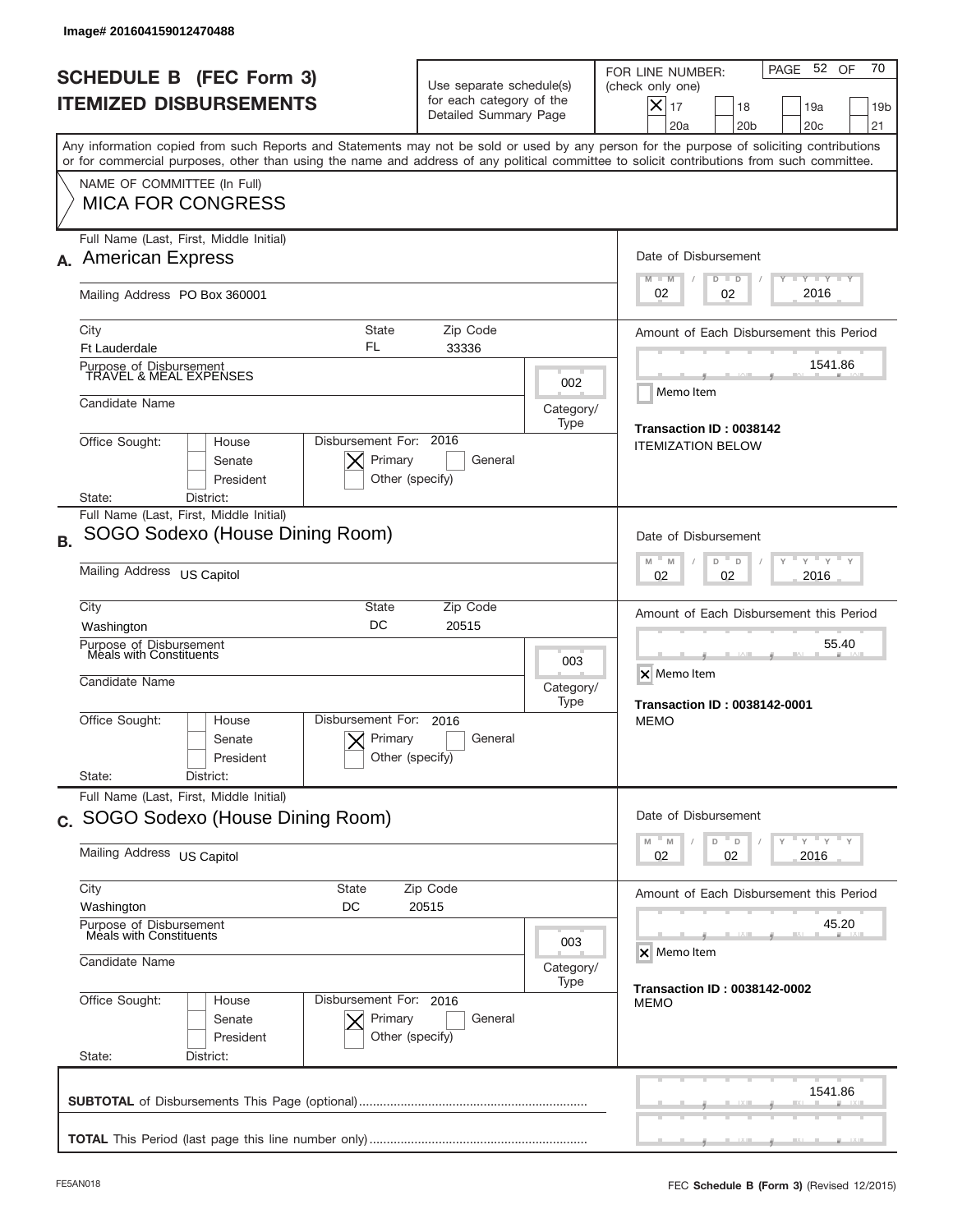| lmage# 201604159012470489                                                                                                                                                                                                                                                               |                                                                               |                                                              |                                                                                                                                                                  |  |  |
|-----------------------------------------------------------------------------------------------------------------------------------------------------------------------------------------------------------------------------------------------------------------------------------------|-------------------------------------------------------------------------------|--------------------------------------------------------------|------------------------------------------------------------------------------------------------------------------------------------------------------------------|--|--|
| <b>SCHEDULE B (FEC Form 3)</b><br><b>ITEMIZED DISBURSEMENTS</b>                                                                                                                                                                                                                         | Use separate schedule(s)<br>for each category of the<br>Detailed Summary Page |                                                              | 70<br>PAGE 53<br>OF<br>FOR LINE NUMBER:<br>(check only one)<br>$\times$<br>17<br>18<br>19a<br>19 <sub>b</sub><br>20a<br>20 <sub>b</sub><br>20 <sub>c</sub><br>21 |  |  |
| Any information copied from such Reports and Statements may not be sold or used by any person for the purpose of soliciting contributions<br>or for commercial purposes, other than using the name and address of any political committee to solicit contributions from such committee. |                                                                               |                                                              |                                                                                                                                                                  |  |  |
| NAME OF COMMITTEE (In Full)<br><b>MICA FOR CONGRESS</b>                                                                                                                                                                                                                                 |                                                                               |                                                              |                                                                                                                                                                  |  |  |
| Full Name (Last, First, Middle Initial)<br>A. Enterprise Rentacar                                                                                                                                                                                                                       |                                                                               |                                                              | Date of Disbursement<br><b>LYLYLY</b>                                                                                                                            |  |  |
| Mailing Address 600 Corporate Park Dr                                                                                                                                                                                                                                                   |                                                                               |                                                              | $M - M$<br>$D$ $D$<br>2016<br>02<br>02                                                                                                                           |  |  |
| City<br>St Louis                                                                                                                                                                                                                                                                        | <b>State</b><br>Zip Code<br>МO<br>63105                                       |                                                              |                                                                                                                                                                  |  |  |
| Purpose of Disbursement<br>Car Rental<br>Candidate Name                                                                                                                                                                                                                                 |                                                                               | 002<br>Category/                                             | 205.68<br>X Memo Item                                                                                                                                            |  |  |
| Office Sought:<br>House<br>Senate<br>President                                                                                                                                                                                                                                          | Disbursement For: 2016<br>Primary<br>General<br>Other (specify)               | Type                                                         | <b>Transaction ID: 0038142-0004</b><br><b>MEMO</b>                                                                                                               |  |  |
| District:<br>State:<br>Full Name (Last, First, Middle Initial)                                                                                                                                                                                                                          |                                                                               |                                                              |                                                                                                                                                                  |  |  |
| <b>Verizon Wireless</b><br><b>B.</b>                                                                                                                                                                                                                                                    |                                                                               |                                                              | Date of Disbursement<br>$M - M$<br>$Y'$ $Y'$<br>D<br>D                                                                                                           |  |  |
| Mailing Address PO Box 660108                                                                                                                                                                                                                                                           | 2016<br>02<br>02                                                              |                                                              |                                                                                                                                                                  |  |  |
| Dallas                                                                                                                                                                                                                                                                                  | City<br>State<br>Zip Code<br><b>TX</b><br>75266                               |                                                              |                                                                                                                                                                  |  |  |
| Purpose of Disbursement<br>PHONE EXPENSES<br>Candidate Name                                                                                                                                                                                                                             | 001<br>Category/<br>Type                                                      | 666.04<br>X Memo Item<br><b>Transaction ID: 0038142-0006</b> |                                                                                                                                                                  |  |  |
| Disbursement For:<br>Office Sought:<br>House<br>Senate<br>President<br>State:<br>District:                                                                                                                                                                                              | 2016<br>Primary<br>General<br>Other (specify)                                 |                                                              | <b>MEMO</b>                                                                                                                                                      |  |  |
| Full Name (Last, First, Middle Initial)                                                                                                                                                                                                                                                 |                                                                               |                                                              |                                                                                                                                                                  |  |  |
| c. Panera Bread                                                                                                                                                                                                                                                                         |                                                                               |                                                              | Date of Disbursement<br>≡ γ ≡ γ ≡ γ<br>D<br>M<br>M<br>D                                                                                                          |  |  |
| Mailing Address 329 North Park Ave                                                                                                                                                                                                                                                      | 02<br>02<br>2016                                                              |                                                              |                                                                                                                                                                  |  |  |
| <b>Winter Park</b><br>FL                                                                                                                                                                                                                                                                | City<br>State<br>Zip Code<br>32789                                            |                                                              |                                                                                                                                                                  |  |  |
| Purpose of Disbursement<br>Meals with Constituents<br>003<br>Candidate Name                                                                                                                                                                                                             |                                                                               |                                                              | 5.06<br>X Memo Item                                                                                                                                              |  |  |
|                                                                                                                                                                                                                                                                                         |                                                                               | Category/<br>Type                                            | <b>Transaction ID: 0038142-0007</b>                                                                                                                              |  |  |
| Office Sought:<br>House<br>Senate<br>President<br>State:<br>District:                                                                                                                                                                                                                   | Disbursement For: 2016<br>Primary<br>General<br>Other (specify)               |                                                              | <b>MEMO</b>                                                                                                                                                      |  |  |
|                                                                                                                                                                                                                                                                                         |                                                                               |                                                              | 0.00                                                                                                                                                             |  |  |
|                                                                                                                                                                                                                                                                                         |                                                                               |                                                              |                                                                                                                                                                  |  |  |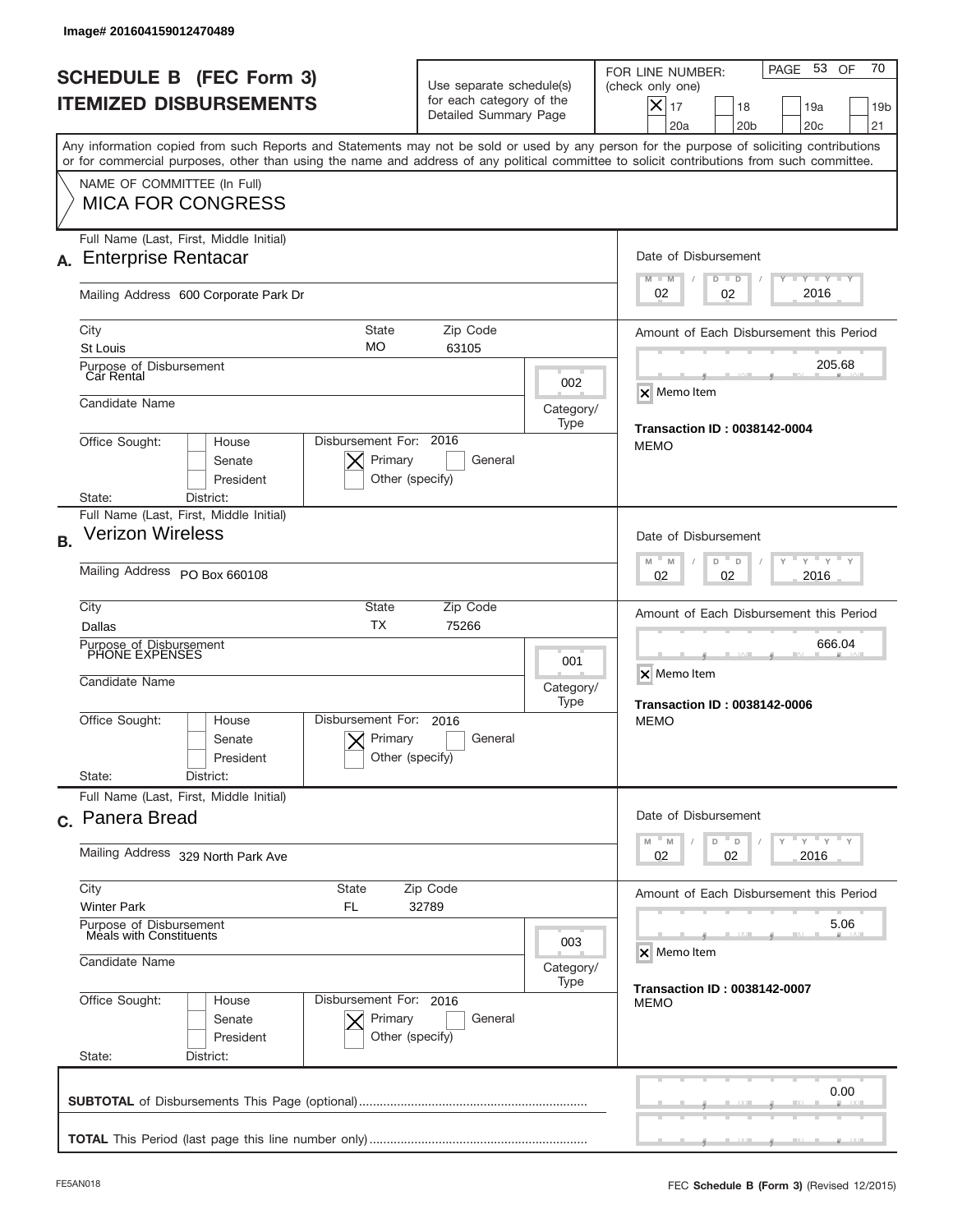| Image# 201604159012470490                                                                                                                                                                                                                                                                                              |                                                                               |                   |                                                                                                                                                             |
|------------------------------------------------------------------------------------------------------------------------------------------------------------------------------------------------------------------------------------------------------------------------------------------------------------------------|-------------------------------------------------------------------------------|-------------------|-------------------------------------------------------------------------------------------------------------------------------------------------------------|
| <b>SCHEDULE B (FEC Form 3)</b><br><b>ITEMIZED DISBURSEMENTS</b>                                                                                                                                                                                                                                                        | Use separate schedule(s)<br>for each category of the<br>Detailed Summary Page |                   | 70<br>54 OF<br>PAGE<br>FOR LINE NUMBER:<br>(check only one)<br>$X _{17}$<br>19a<br>18<br>19 <sub>b</sub><br>20a<br>20 <sub>b</sub><br>20 <sub>c</sub><br>21 |
| Any information copied from such Reports and Statements may not be sold or used by any person for the purpose of soliciting contributions<br>or for commercial purposes, other than using the name and address of any political committee to solicit contributions from such committee.<br>NAME OF COMMITTEE (In Full) |                                                                               |                   |                                                                                                                                                             |
| <b>MICA FOR CONGRESS</b>                                                                                                                                                                                                                                                                                               |                                                                               |                   |                                                                                                                                                             |
| Full Name (Last, First, Middle Initial)<br>A. Cafe Perks                                                                                                                                                                                                                                                               |                                                                               |                   | Date of Disbursement<br>Y TY TY TY<br>$M - M$<br>$D$ $D$                                                                                                    |
| Mailing Address 899 State Road 436                                                                                                                                                                                                                                                                                     | 2016<br>02<br>02                                                              |                   |                                                                                                                                                             |
| City<br><b>State</b><br>FL<br>Casselberry                                                                                                                                                                                                                                                                              | Amount of Each Disbursement this Period                                       |                   |                                                                                                                                                             |
| Purpose of Disbursement<br>Meals with Constituents                                                                                                                                                                                                                                                                     |                                                                               | 003               | 25.99<br>$\overline{\mathsf{x}}$ Memo Item                                                                                                                  |
| Candidate Name                                                                                                                                                                                                                                                                                                         |                                                                               | Category/<br>Type | <b>Transaction ID: 0038142-0009</b>                                                                                                                         |
| Disbursement For: 2016<br>Office Sought:<br>House<br>Primary<br>Senate<br>President                                                                                                                                                                                                                                    | General<br>Other (specify)                                                    |                   | <b>MEMO</b>                                                                                                                                                 |
| District:<br>State:<br>Full Name (Last, First, Middle Initial)                                                                                                                                                                                                                                                         |                                                                               |                   |                                                                                                                                                             |
| Panera Bread                                                                                                                                                                                                                                                                                                           |                                                                               |                   | Date of Disbursement<br>ү " ү " ү " ү<br>$M - M$<br>D<br>D                                                                                                  |
| Mailing Address 329 North Park Ave                                                                                                                                                                                                                                                                                     | 2016<br>02<br>02                                                              |                   |                                                                                                                                                             |
| City<br><b>State</b><br><b>FL</b><br><b>Winter Park</b>                                                                                                                                                                                                                                                                | Amount of Each Disbursement this Period                                       |                   |                                                                                                                                                             |
| Purpose of Disbursement<br>Meals with Constituents<br>003<br>Candidate Name<br>Category/<br>Type                                                                                                                                                                                                                       |                                                                               |                   | 8.87<br>X Memo Item<br><b>Transaction ID: 0038142-0010</b>                                                                                                  |
| Disbursement For:<br>Office Sought:<br>House<br>Primary<br>Senate<br>President                                                                                                                                                                                                                                         | 2016<br>General<br>Other (specify)                                            |                   | <b>MEMO</b>                                                                                                                                                 |
| State:<br>District:<br>Full Name (Last, First, Middle Initial)                                                                                                                                                                                                                                                         |                                                                               |                   |                                                                                                                                                             |
| c. Francescos Restorante                                                                                                                                                                                                                                                                                               |                                                                               |                   | Date of Disbursement<br>$\cdots$ $\vdots$ $\cdots$ $\vdots$<br>$-M$<br>M<br>D<br>D                                                                          |
| Mailing Address 400 S Orlando Ave                                                                                                                                                                                                                                                                                      | 02<br>02<br>2016                                                              |                   |                                                                                                                                                             |
| City<br>Zip Code<br>State<br>Maitland<br>FL<br>32751                                                                                                                                                                                                                                                                   |                                                                               |                   | Amount of Each Disbursement this Period                                                                                                                     |
| Purpose of Disbursement<br>Meals with Constituents<br>003<br>Candidate Name<br>Category/                                                                                                                                                                                                                               |                                                                               |                   | 103.44<br>X Memo Item                                                                                                                                       |
| Office Sought:<br>Disbursement For: 2016<br>House<br>Senate<br>Primary<br>President<br>State:<br>District:                                                                                                                                                                                                             | General<br>Other (specify)                                                    | Type              | <b>Transaction ID: 0038142-0011</b><br>MEMO                                                                                                                 |
|                                                                                                                                                                                                                                                                                                                        |                                                                               |                   | 0.00                                                                                                                                                        |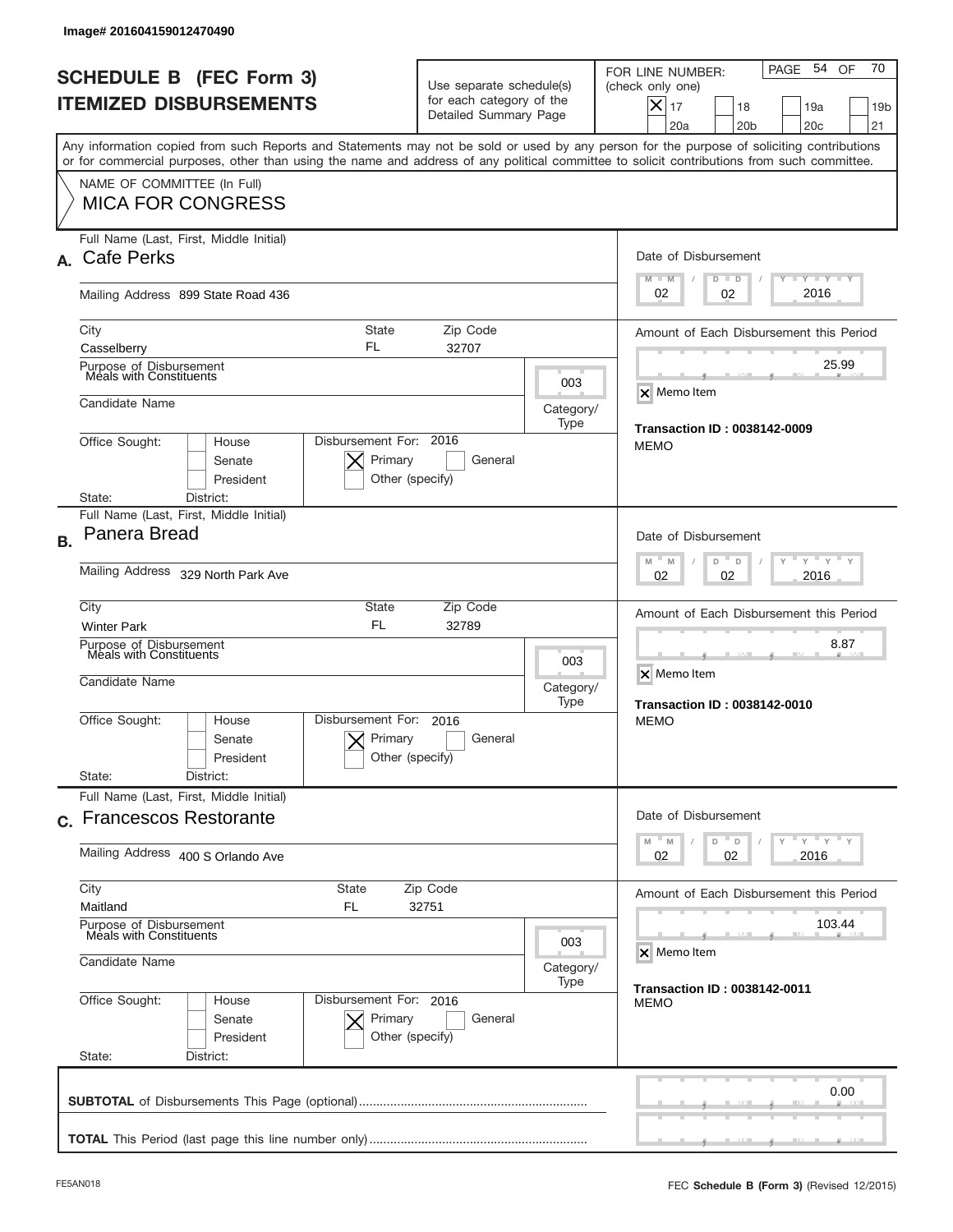|           | Image# 201604159012470491                                                                                                                                                                                                                                                               |                                                                               |                   |                                                                                                                                                             |
|-----------|-----------------------------------------------------------------------------------------------------------------------------------------------------------------------------------------------------------------------------------------------------------------------------------------|-------------------------------------------------------------------------------|-------------------|-------------------------------------------------------------------------------------------------------------------------------------------------------------|
|           | <b>SCHEDULE B (FEC Form 3)</b><br><b>ITEMIZED DISBURSEMENTS</b>                                                                                                                                                                                                                         | Use separate schedule(s)<br>for each category of the<br>Detailed Summary Page |                   | 70<br>PAGE 55<br>OF<br>FOR LINE NUMBER:<br>(check only one)<br>$X _{17}$<br>18<br>19a<br>19 <sub>b</sub><br>20a<br>20 <sub>b</sub><br>20 <sub>c</sub><br>21 |
|           | Any information copied from such Reports and Statements may not be sold or used by any person for the purpose of soliciting contributions<br>or for commercial purposes, other than using the name and address of any political committee to solicit contributions from such committee. |                                                                               |                   |                                                                                                                                                             |
|           | NAME OF COMMITTEE (In Full)<br><b>MICA FOR CONGRESS</b>                                                                                                                                                                                                                                 |                                                                               |                   |                                                                                                                                                             |
|           | Full Name (Last, First, Middle Initial)<br>310 Park South Restr.                                                                                                                                                                                                                        |                                                                               |                   | Date of Disbursement<br>$T - Y$ $T - Y$ $T - Y$<br>$M - M$<br>$D$ $D$                                                                                       |
|           | Mailing Address 310 S Park Ave                                                                                                                                                                                                                                                          |                                                                               |                   | 2016<br>02<br>02                                                                                                                                            |
|           | State<br>City<br>FL<br><b>Winter Park</b>                                                                                                                                                                                                                                               | Zip Code<br>32789                                                             |                   | Amount of Each Disbursement this Period                                                                                                                     |
|           | Purpose of Disbursement<br>Meals with Constituents                                                                                                                                                                                                                                      |                                                                               | 003               | 62.61<br><b>X</b> Memo Item                                                                                                                                 |
|           | Candidate Name<br>Disbursement For: 2016                                                                                                                                                                                                                                                |                                                                               | Category/<br>Type | <b>Transaction ID: 0038142-0012</b>                                                                                                                         |
|           | Office Sought:<br>House<br>Primary<br>Senate<br>President<br>District:<br>State:                                                                                                                                                                                                        | General<br>Other (specify)                                                    |                   | <b>MEMO</b>                                                                                                                                                 |
| <b>B.</b> | Full Name (Last, First, Middle Initial)<br>Panera Bread                                                                                                                                                                                                                                 |                                                                               |                   | Date of Disbursement                                                                                                                                        |
|           | Mailing Address 329 North Park Ave                                                                                                                                                                                                                                                      | $M - M$<br>≡ γ ≡ γ ≡<br>D<br>D<br>2016<br>02<br>02                            |                   |                                                                                                                                                             |
|           | City<br>State<br><b>FL</b><br><b>Winter Park</b>                                                                                                                                                                                                                                        | Zip Code<br>32789                                                             |                   | Amount of Each Disbursement this Period                                                                                                                     |
|           | Purpose of Disbursement<br>Meals with Constituents<br>Candidate Name                                                                                                                                                                                                                    |                                                                               |                   | 8.57<br>X Memo Item<br>Category/<br><b>Transaction ID: 0038142-0016</b>                                                                                     |
|           | Disbursement For:<br>Office Sought:<br>House<br>Primary<br>Senate<br>President<br>State:<br>District:                                                                                                                                                                                   | 2016<br>General<br>Other (specify)                                            |                   | MEMO                                                                                                                                                        |
|           | Full Name (Last, First, Middle Initial)<br>c. Mr. W. Edward Langdon                                                                                                                                                                                                                     |                                                                               |                   | Date of Disbursement                                                                                                                                        |
|           | <b>Mailing Address</b><br>self<br>601 N. Ferncreek #200                                                                                                                                                                                                                                 | ≡ γ ≡ γ ≡ γ<br>$-M$<br>M<br>D<br>D<br>Y<br>02<br>2016<br>04                   |                   |                                                                                                                                                             |
|           | City<br>State<br>Orlando<br>FL.                                                                                                                                                                                                                                                         | Zip Code<br>32803                                                             |                   | Amount of Each Disbursement this Period                                                                                                                     |
|           | Purpose of Disbursement<br>ACCOUNTING SERVICES<br>Candidate Name                                                                                                                                                                                                                        | 1306.00<br>Memo Item                                                          |                   |                                                                                                                                                             |
|           | Office Sought:<br>Disbursement For: 2016<br>House<br>Senate<br>Primary                                                                                                                                                                                                                  | General                                                                       | Category/<br>Type | Transaction ID: 0038093                                                                                                                                     |
|           | President<br>Other (specify)<br>State:<br>District:                                                                                                                                                                                                                                     |                                                                               |                   |                                                                                                                                                             |
|           |                                                                                                                                                                                                                                                                                         |                                                                               |                   | 1306.00                                                                                                                                                     |
|           |                                                                                                                                                                                                                                                                                         |                                                                               |                   |                                                                                                                                                             |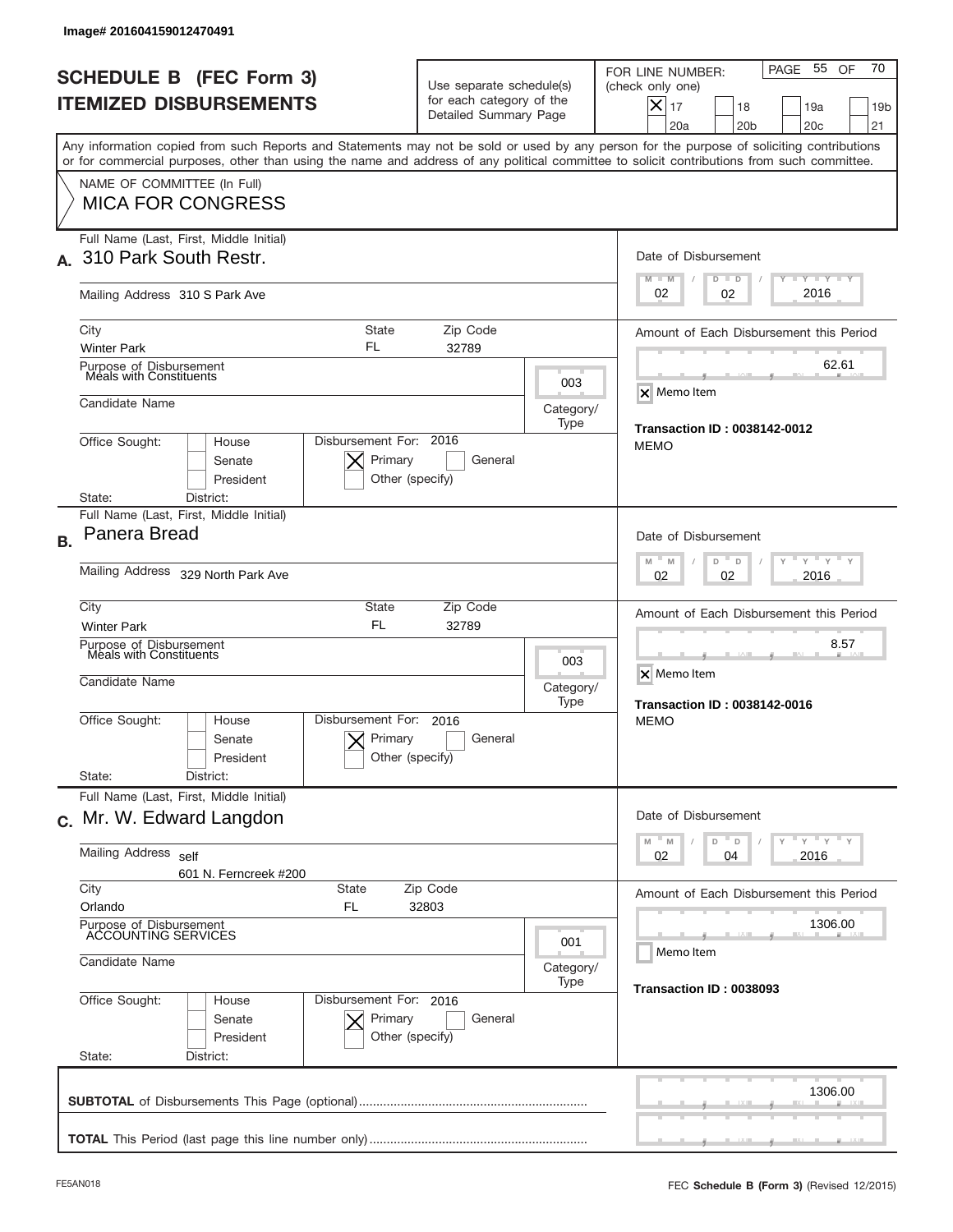| Image# 201604159012470492                                                                                                                                                                                                                                                               |                                                                               |                                               |                                                                                                                                                             |  |  |
|-----------------------------------------------------------------------------------------------------------------------------------------------------------------------------------------------------------------------------------------------------------------------------------------|-------------------------------------------------------------------------------|-----------------------------------------------|-------------------------------------------------------------------------------------------------------------------------------------------------------------|--|--|
| <b>SCHEDULE B (FEC Form 3)</b><br><b>ITEMIZED DISBURSEMENTS</b>                                                                                                                                                                                                                         | Use separate schedule(s)<br>for each category of the<br>Detailed Summary Page |                                               | 70<br>56 OF<br>PAGE<br>FOR LINE NUMBER:<br>(check only one)<br>$X _{17}$<br>19a<br>18<br>19 <sub>b</sub><br>20a<br>20 <sub>b</sub><br>20 <sub>c</sub><br>21 |  |  |
| Any information copied from such Reports and Statements may not be sold or used by any person for the purpose of soliciting contributions<br>or for commercial purposes, other than using the name and address of any political committee to solicit contributions from such committee. |                                                                               |                                               |                                                                                                                                                             |  |  |
| NAME OF COMMITTEE (In Full)<br><b>MICA FOR CONGRESS</b>                                                                                                                                                                                                                                 |                                                                               |                                               |                                                                                                                                                             |  |  |
| Full Name (Last, First, Middle Initial)<br>A. Piryx, Inc.                                                                                                                                                                                                                               |                                                                               |                                               | Date of Disbursement<br>Y TY TY TY<br>$M - M$<br>$D$ $D$                                                                                                    |  |  |
| Mailing Address 144 2nd St, 1st Floor                                                                                                                                                                                                                                                   |                                                                               |                                               | 2016<br>02<br>08                                                                                                                                            |  |  |
| City<br>СA<br>San Francisco                                                                                                                                                                                                                                                             | <b>State</b><br>Zip Code<br>94105                                             |                                               |                                                                                                                                                             |  |  |
| Purpose of Disbursement<br>Credit card processing fees                                                                                                                                                                                                                                  |                                                                               | 003                                           | 11.25<br>Memo Item                                                                                                                                          |  |  |
| Candidate Name                                                                                                                                                                                                                                                                          |                                                                               | Category/<br>Type                             | Transaction ID: 0038172                                                                                                                                     |  |  |
| Office Sought:<br>House<br>Senate<br>President                                                                                                                                                                                                                                          | Disbursement For: 2016<br>Primary<br>General<br>Other (specify)               |                                               |                                                                                                                                                             |  |  |
| District:<br>State:<br>Full Name (Last, First, Middle Initial)                                                                                                                                                                                                                          |                                                                               |                                               |                                                                                                                                                             |  |  |
| Piryx, Inc<br><b>B.</b>                                                                                                                                                                                                                                                                 |                                                                               |                                               | Date of Disbursement<br>$\cdots$ $\gamma$ $\cdots$ $\gamma$ $\cdots$<br>$-$ M                                                                               |  |  |
| Mailing Address<br>144 2nd St, 1st Floor                                                                                                                                                                                                                                                | M<br>D<br>D<br>2016<br>02<br>09                                               |                                               |                                                                                                                                                             |  |  |
| City<br><b>State</b><br>CA<br>San Francisco                                                                                                                                                                                                                                             | Amount of Each Disbursement this Period                                       |                                               |                                                                                                                                                             |  |  |
| Purpose of Disbursement<br>Credit card processing fees<br>Candidate Name                                                                                                                                                                                                                | 003<br>Category/<br>Type                                                      | 11.25<br>Memo Item<br>Transaction ID: 0038171 |                                                                                                                                                             |  |  |
| Disbursement For:<br>Office Sought:<br>House<br>Senate<br>President                                                                                                                                                                                                                     | 2016<br>Primary<br>General<br>Other (specify)                                 |                                               |                                                                                                                                                             |  |  |
| State:<br>District:<br>Full Name (Last, First, Middle Initial)                                                                                                                                                                                                                          |                                                                               |                                               |                                                                                                                                                             |  |  |
| c. Piryx, Inc.                                                                                                                                                                                                                                                                          |                                                                               |                                               | Date of Disbursement                                                                                                                                        |  |  |
| Mailing Address 144 2nd St, 1st Floor                                                                                                                                                                                                                                                   |                                                                               |                                               | $\mathbb{F}$ $\mathsf{y}$ $\mathbb{F}$ $\mathsf{y}$ $\mathbb{F}$ $\mathsf{y}$<br>M<br>M<br>D<br>D<br>02<br>2016<br>10                                       |  |  |
| City<br><b>State</b><br>Zip Code<br>San Francisco<br>СA<br>94105                                                                                                                                                                                                                        |                                                                               |                                               | Amount of Each Disbursement this Period                                                                                                                     |  |  |
| Purpose of Disbursement<br>Credit card processing fees<br>003                                                                                                                                                                                                                           |                                                                               |                                               | 11.25<br>Memo Item                                                                                                                                          |  |  |
| Candidate Name                                                                                                                                                                                                                                                                          |                                                                               | Category/<br>Type                             | Transaction ID: 0038170                                                                                                                                     |  |  |
| Office Sought:<br>House<br>Senate<br>President<br>State:<br>District:                                                                                                                                                                                                                   | Disbursement For: 2016<br>Primary<br>General<br>Other (specify)               |                                               |                                                                                                                                                             |  |  |
|                                                                                                                                                                                                                                                                                         |                                                                               |                                               | 33.75                                                                                                                                                       |  |  |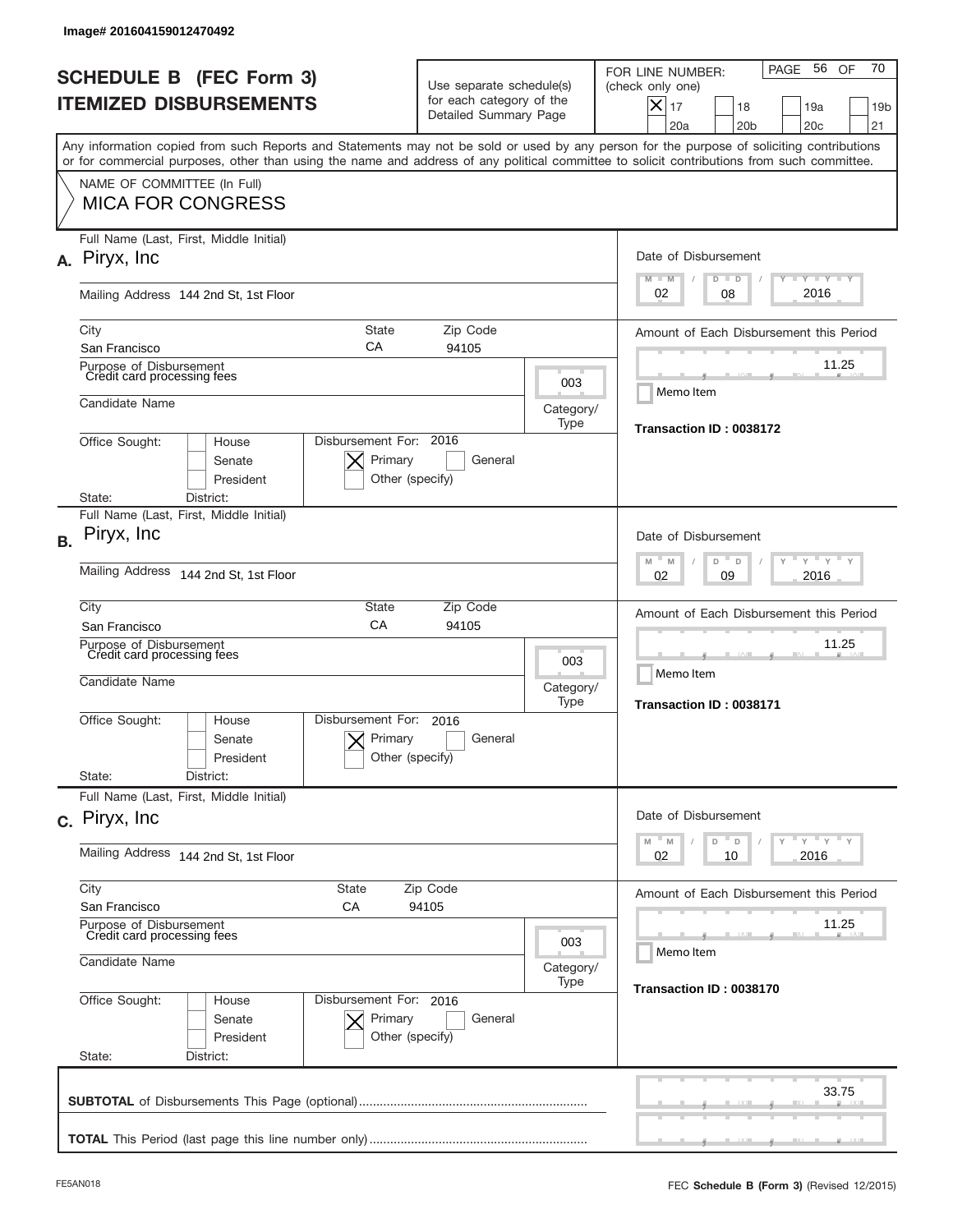| Image# 201604159012470493                                                                                                                                                                                                                                                               |                                                                               |                                               |                                                                                                                                                                  |  |  |
|-----------------------------------------------------------------------------------------------------------------------------------------------------------------------------------------------------------------------------------------------------------------------------------------|-------------------------------------------------------------------------------|-----------------------------------------------|------------------------------------------------------------------------------------------------------------------------------------------------------------------|--|--|
| <b>SCHEDULE B (FEC Form 3)</b><br><b>ITEMIZED DISBURSEMENTS</b>                                                                                                                                                                                                                         | Use separate schedule(s)<br>for each category of the<br>Detailed Summary Page |                                               | 70<br>PAGE 57<br>OF<br>FOR LINE NUMBER:<br>(check only one)<br>$\times$<br>17<br>18<br>19a<br>19 <sub>b</sub><br>20a<br>20 <sub>b</sub><br>20 <sub>c</sub><br>21 |  |  |
| Any information copied from such Reports and Statements may not be sold or used by any person for the purpose of soliciting contributions<br>or for commercial purposes, other than using the name and address of any political committee to solicit contributions from such committee. |                                                                               |                                               |                                                                                                                                                                  |  |  |
| NAME OF COMMITTEE (In Full)<br><b>MICA FOR CONGRESS</b>                                                                                                                                                                                                                                 |                                                                               |                                               |                                                                                                                                                                  |  |  |
| Full Name (Last, First, Middle Initial)<br>A. Piryx, Inc.                                                                                                                                                                                                                               |                                                                               |                                               | Date of Disbursement<br><b>LYLYLY</b><br>$M - M$<br>$D$ $D$                                                                                                      |  |  |
| Mailing Address 144 2nd St, 1st Floor                                                                                                                                                                                                                                                   |                                                                               |                                               |                                                                                                                                                                  |  |  |
| City<br>СA<br>San Francisco                                                                                                                                                                                                                                                             | <b>State</b><br>Zip Code<br>94105                                             |                                               |                                                                                                                                                                  |  |  |
| Purpose of Disbursement<br>Credit card processing fees                                                                                                                                                                                                                                  |                                                                               | 003                                           | 22.50<br>Memo Item                                                                                                                                               |  |  |
| Candidate Name                                                                                                                                                                                                                                                                          |                                                                               | Category/<br>Type                             | Transaction ID: 0038168                                                                                                                                          |  |  |
| Disbursement For: 2016<br>Office Sought:<br>House<br>Primary<br>Senate<br>President                                                                                                                                                                                                     | General<br>Other (specify)                                                    |                                               |                                                                                                                                                                  |  |  |
| State:<br>District:<br>Full Name (Last, First, Middle Initial)                                                                                                                                                                                                                          |                                                                               |                                               |                                                                                                                                                                  |  |  |
| Piryx, Inc<br><b>B.</b>                                                                                                                                                                                                                                                                 |                                                                               |                                               | Date of Disbursement<br>$M - M$<br>$Y = Y$<br>D<br>D                                                                                                             |  |  |
| Mailing Address<br>144 2nd St, 1st Floor                                                                                                                                                                                                                                                |                                                                               |                                               | 2016<br>02<br>18                                                                                                                                                 |  |  |
| City<br>State<br>CA<br>San Francisco                                                                                                                                                                                                                                                    | Zip Code<br>94105                                                             |                                               | Amount of Each Disbursement this Period                                                                                                                          |  |  |
| Purpose of Disbursement<br>Credit card processing fees<br>Candidate Name                                                                                                                                                                                                                | 003<br>Category/<br>Type                                                      | 45.00<br>Memo Item<br>Transaction ID: 0038169 |                                                                                                                                                                  |  |  |
| Disbursement For:<br>Office Sought:<br>House<br>Primary<br>Senate<br>President                                                                                                                                                                                                          | 2016<br>General<br>Other (specify)                                            |                                               |                                                                                                                                                                  |  |  |
| State:<br>District:<br>Full Name (Last, First, Middle Initial)                                                                                                                                                                                                                          |                                                                               |                                               |                                                                                                                                                                  |  |  |
| c. Petty Cash                                                                                                                                                                                                                                                                           |                                                                               |                                               |                                                                                                                                                                  |  |  |
| Mailing Address P. O. Box 181546                                                                                                                                                                                                                                                        |                                                                               |                                               | $\cdots$ $\gamma$ $\cdots$ $\gamma$ $\cdots$ $\gamma$<br>$-M$<br>M<br>D<br>D<br>02<br>18<br>2016                                                                 |  |  |
| City<br>State<br>Casselberry<br>FL                                                                                                                                                                                                                                                      | Zip Code<br>32718                                                             |                                               |                                                                                                                                                                  |  |  |
| Purpose of Disbursement<br>Petty Cash<br>001<br>Candidate Name<br>Category/<br>Type                                                                                                                                                                                                     |                                                                               |                                               | 100.00<br>Memo Item                                                                                                                                              |  |  |
|                                                                                                                                                                                                                                                                                         |                                                                               |                                               | Transaction ID: 0038108                                                                                                                                          |  |  |
| Office Sought:<br>Disbursement For: 2016<br>House<br>Senate<br>Primary<br>President<br>State:<br>District:                                                                                                                                                                              | General<br>Other (specify)                                                    |                                               |                                                                                                                                                                  |  |  |
|                                                                                                                                                                                                                                                                                         |                                                                               |                                               | 167.50                                                                                                                                                           |  |  |
|                                                                                                                                                                                                                                                                                         |                                                                               |                                               |                                                                                                                                                                  |  |  |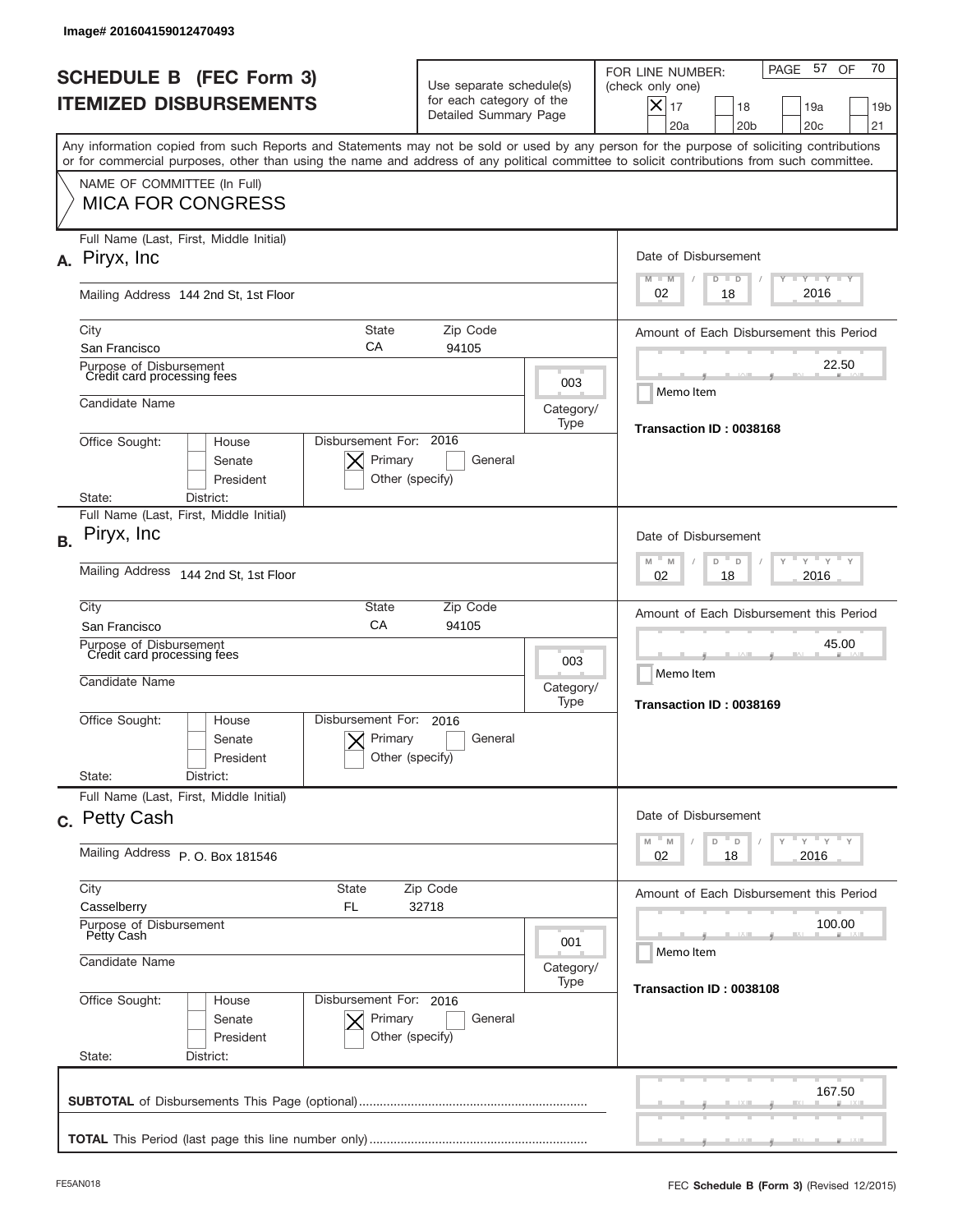|           | Image# 201604159012470494                                                                                                                                                                                                                                                               |                                                                               |                   |                                                                                                                                                             |
|-----------|-----------------------------------------------------------------------------------------------------------------------------------------------------------------------------------------------------------------------------------------------------------------------------------------|-------------------------------------------------------------------------------|-------------------|-------------------------------------------------------------------------------------------------------------------------------------------------------------|
|           | <b>SCHEDULE B (FEC Form 3)</b><br><b>ITEMIZED DISBURSEMENTS</b>                                                                                                                                                                                                                         | Use separate schedule(s)<br>for each category of the<br>Detailed Summary Page |                   | 70<br>58 OF<br>PAGE<br>FOR LINE NUMBER:<br>(check only one)<br>$X _{17}$<br>19a<br>18<br>19 <sub>b</sub><br>20a<br>20 <sub>b</sub><br>20 <sub>c</sub><br>21 |
|           | Any information copied from such Reports and Statements may not be sold or used by any person for the purpose of soliciting contributions<br>or for commercial purposes, other than using the name and address of any political committee to solicit contributions from such committee. |                                                                               |                   |                                                                                                                                                             |
|           | NAME OF COMMITTEE (In Full)<br><b>MICA FOR CONGRESS</b>                                                                                                                                                                                                                                 |                                                                               |                   |                                                                                                                                                             |
| A.        | Full Name (Last, First, Middle Initial)<br>Ms. Jillian Wist                                                                                                                                                                                                                             |                                                                               |                   | Date of Disbursement<br>Y TY TY TY<br>$M - M$<br>$D$ $D$                                                                                                    |
|           | Mailing Address 112 McLeods Way                                                                                                                                                                                                                                                         | 2016<br>02<br>19                                                              |                   |                                                                                                                                                             |
|           | City<br><b>State</b><br>FL<br>Casselberry                                                                                                                                                                                                                                               | Zip Code<br>32708                                                             |                   | Amount of Each Disbursement this Period                                                                                                                     |
|           | Purpose of Disbursement<br>ACCOUNTING SERVICES                                                                                                                                                                                                                                          | 001                                                                           | 500.00            |                                                                                                                                                             |
|           | Candidate Name                                                                                                                                                                                                                                                                          |                                                                               | Category/<br>Type | Memo Item                                                                                                                                                   |
|           | Disbursement For: 2016<br>Office Sought:<br>House<br>Primary<br>Senate<br>President<br>Other (specify)                                                                                                                                                                                  | General                                                                       |                   | Transaction ID: 0038110                                                                                                                                     |
|           | State:<br>District:<br>Full Name (Last, First, Middle Initial)                                                                                                                                                                                                                          |                                                                               |                   |                                                                                                                                                             |
| <b>B.</b> | Piryx, Inc                                                                                                                                                                                                                                                                              |                                                                               |                   | Date of Disbursement<br>$\cdots$ $\gamma$ $\cdots$ $\gamma$ $\cdots$<br>$-M$<br>M<br>D                                                                      |
|           | Mailing Address<br>144 2nd St, 1st Floor                                                                                                                                                                                                                                                |                                                                               |                   | D<br>2016<br>02<br>19                                                                                                                                       |
|           | City<br><b>State</b><br>CA<br>San Francisco                                                                                                                                                                                                                                             | Zip Code<br>94105                                                             |                   | Amount of Each Disbursement this Period                                                                                                                     |
|           | Purpose of Disbursement<br>Credit card processing fees<br>Candidate Name                                                                                                                                                                                                                |                                                                               |                   | 45.00<br>Memo Item<br>Category/                                                                                                                             |
|           | Disbursement For:<br>Office Sought:<br>House<br>Primary<br>Senate<br>Other (specify)<br>President<br>State:<br>District:                                                                                                                                                                | 2016<br>General                                                               | Type              | Transaction ID: 0038164                                                                                                                                     |
|           | Full Name (Last, First, Middle Initial)<br>c. Piryx, Inc.                                                                                                                                                                                                                               |                                                                               |                   | Date of Disbursement                                                                                                                                        |
|           | Mailing Address 144 2nd St, 1st Floor                                                                                                                                                                                                                                                   |                                                                               |                   | $\mathbb{F}$ $\mathsf{y}$ $\mathbb{F}$ $\mathsf{y}$ $\mathbb{F}$ $\mathsf{y}$<br>M<br>M<br>D<br>D<br>02<br>2016<br>19                                       |
|           | City<br><b>State</b><br>Zip Code<br>San Francisco<br>СA<br>94105                                                                                                                                                                                                                        |                                                                               |                   | Amount of Each Disbursement this Period                                                                                                                     |
|           | Purpose of Disbursement<br>Credit card processing fees<br>Candidate Name                                                                                                                                                                                                                |                                                                               |                   | 45.00<br>Memo Item                                                                                                                                          |
|           |                                                                                                                                                                                                                                                                                         |                                                                               | Category/<br>Type | Transaction ID: 0038165                                                                                                                                     |
|           | Office Sought:<br>Disbursement For: 2016<br>House<br>Senate<br>Primary<br>President<br>Other (specify)<br>State:<br>District:                                                                                                                                                           | General                                                                       |                   |                                                                                                                                                             |
|           |                                                                                                                                                                                                                                                                                         |                                                                               |                   | 590.00                                                                                                                                                      |
|           |                                                                                                                                                                                                                                                                                         |                                                                               |                   |                                                                                                                                                             |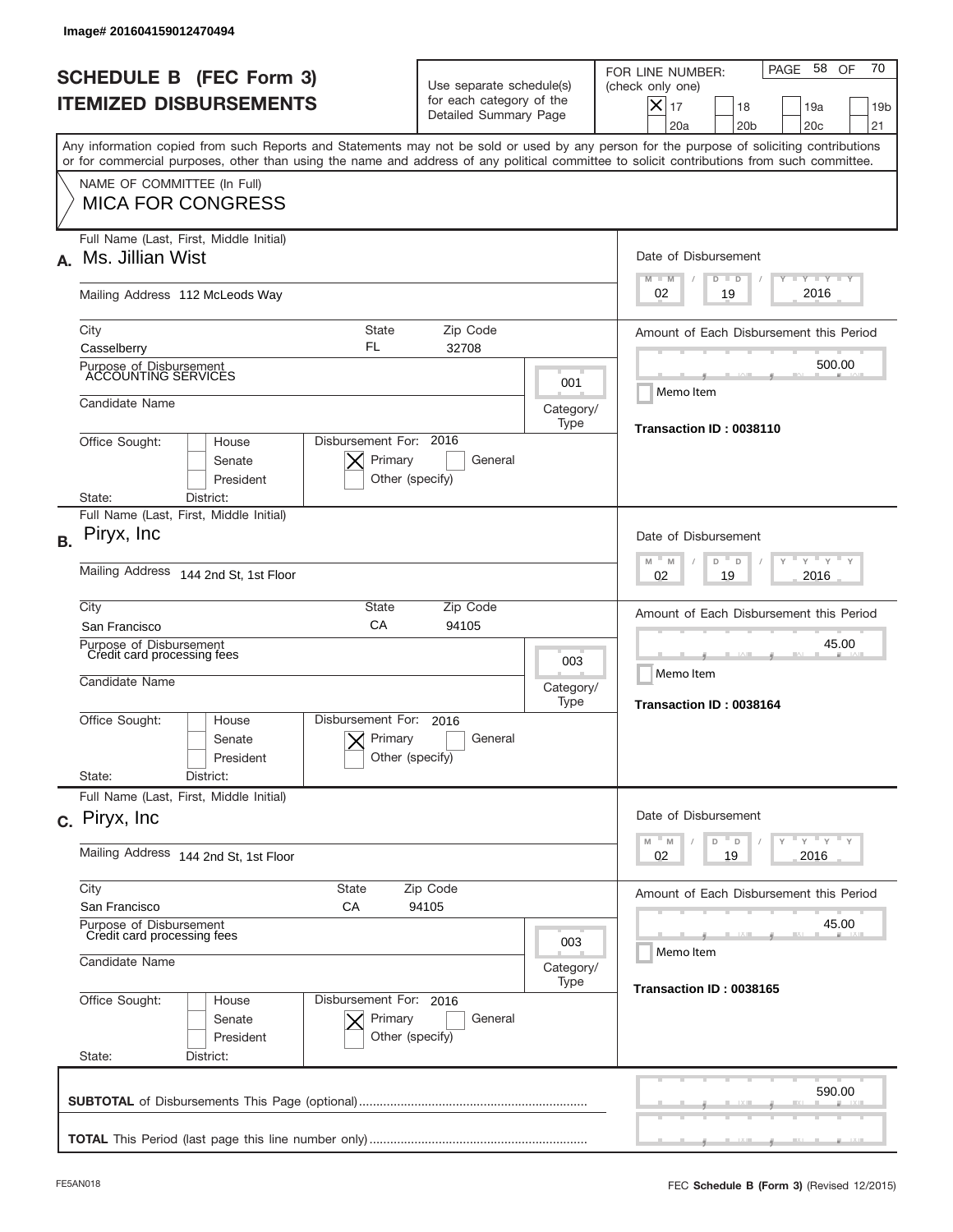|           | Image# 201604159012470495                                                                                                                                                                                                                                                               |                                                                               |                   |                                                                                                                                                                  |
|-----------|-----------------------------------------------------------------------------------------------------------------------------------------------------------------------------------------------------------------------------------------------------------------------------------------|-------------------------------------------------------------------------------|-------------------|------------------------------------------------------------------------------------------------------------------------------------------------------------------|
|           | <b>SCHEDULE B (FEC Form 3)</b><br><b>ITEMIZED DISBURSEMENTS</b>                                                                                                                                                                                                                         | Use separate schedule(s)<br>for each category of the<br>Detailed Summary Page |                   | 70<br>PAGE 59<br>OF<br>FOR LINE NUMBER:<br>(check only one)<br>$\times$<br>17<br>18<br>19a<br>19 <sub>b</sub><br>20a<br>20 <sub>b</sub><br>20 <sub>c</sub><br>21 |
|           | Any information copied from such Reports and Statements may not be sold or used by any person for the purpose of soliciting contributions<br>or for commercial purposes, other than using the name and address of any political committee to solicit contributions from such committee. |                                                                               |                   |                                                                                                                                                                  |
|           | NAME OF COMMITTEE (In Full)<br><b>MICA FOR CONGRESS</b>                                                                                                                                                                                                                                 |                                                                               |                   |                                                                                                                                                                  |
|           | Full Name (Last, First, Middle Initial)<br>A. Piryx, Inc.                                                                                                                                                                                                                               |                                                                               |                   | Date of Disbursement<br><b>LYLYLY</b><br>$M - M$<br>$D$ $D$                                                                                                      |
|           | Mailing Address 144 2nd St, 1st Floor                                                                                                                                                                                                                                                   |                                                                               |                   | 2016<br>02<br>19                                                                                                                                                 |
|           | City<br><b>State</b><br>СA<br>San Francisco                                                                                                                                                                                                                                             | Zip Code<br>94105                                                             |                   | Amount of Each Disbursement this Period                                                                                                                          |
|           | Purpose of Disbursement<br>Credit card processing fees                                                                                                                                                                                                                                  |                                                                               | 003               | 45.00<br>Memo Item                                                                                                                                               |
|           | Candidate Name                                                                                                                                                                                                                                                                          |                                                                               | Category/<br>Type | Transaction ID: 0038166                                                                                                                                          |
|           | Office Sought:<br>House<br>Senate<br>President<br>District:<br>State:                                                                                                                                                                                                                   | Disbursement For: 2016<br>Primary<br>General<br>Other (specify)               |                   |                                                                                                                                                                  |
|           | Full Name (Last, First, Middle Initial)                                                                                                                                                                                                                                                 |                                                                               |                   |                                                                                                                                                                  |
| <b>B.</b> | Piryx, Inc                                                                                                                                                                                                                                                                              |                                                                               |                   | Date of Disbursement<br>$-M$<br>$Y = Y$<br>M<br>D<br>D                                                                                                           |
|           | Mailing Address<br>144 2nd St, 1st Floor                                                                                                                                                                                                                                                | 2016<br>02<br>19                                                              |                   |                                                                                                                                                                  |
|           | City<br>State<br>CA<br>San Francisco                                                                                                                                                                                                                                                    | Zip Code<br>94105                                                             |                   | Amount of Each Disbursement this Period                                                                                                                          |
|           | Purpose of Disbursement<br>Credit card processing fees<br>Candidate Name                                                                                                                                                                                                                |                                                                               |                   | 45.00<br>Memo Item<br>Transaction ID: 0038167                                                                                                                    |
|           | Disbursement For:<br>Office Sought:<br>House<br>Senate<br>President<br>State:<br>District:                                                                                                                                                                                              | 2016<br>Primary<br>General<br>Other (specify)                                 | Type              |                                                                                                                                                                  |
|           | Full Name (Last, First, Middle Initial)                                                                                                                                                                                                                                                 |                                                                               |                   |                                                                                                                                                                  |
|           | c. Winter Park Racquet Club                                                                                                                                                                                                                                                             |                                                                               |                   | Date of Disbursement                                                                                                                                             |
|           | Mailing Address 2111 Via Tuscany                                                                                                                                                                                                                                                        | ≡ γ ≡ γ ≡ γ<br>D<br>M<br>M<br>D<br>Y<br>19<br>2016<br>02                      |                   |                                                                                                                                                                  |
|           | City<br>State<br><b>Winter Park</b><br>FL                                                                                                                                                                                                                                               | Zip Code<br>32789                                                             |                   | Amount of Each Disbursement this Period                                                                                                                          |
|           | Purpose of Disbursement<br>EVENT CATERING COSTS<br>003<br>Candidate Name<br>Category/<br>Type                                                                                                                                                                                           |                                                                               |                   | 379.72<br>Memo Item                                                                                                                                              |
|           |                                                                                                                                                                                                                                                                                         |                                                                               |                   | Transaction ID: 0038345                                                                                                                                          |
|           | Office Sought:<br>Disbursement For: 2016<br>House<br>Senate<br>President<br>State:<br>District:                                                                                                                                                                                         | Primary<br>General<br>Other (specify)                                         |                   |                                                                                                                                                                  |
|           |                                                                                                                                                                                                                                                                                         |                                                                               |                   | 469.72                                                                                                                                                           |
|           |                                                                                                                                                                                                                                                                                         |                                                                               |                   |                                                                                                                                                                  |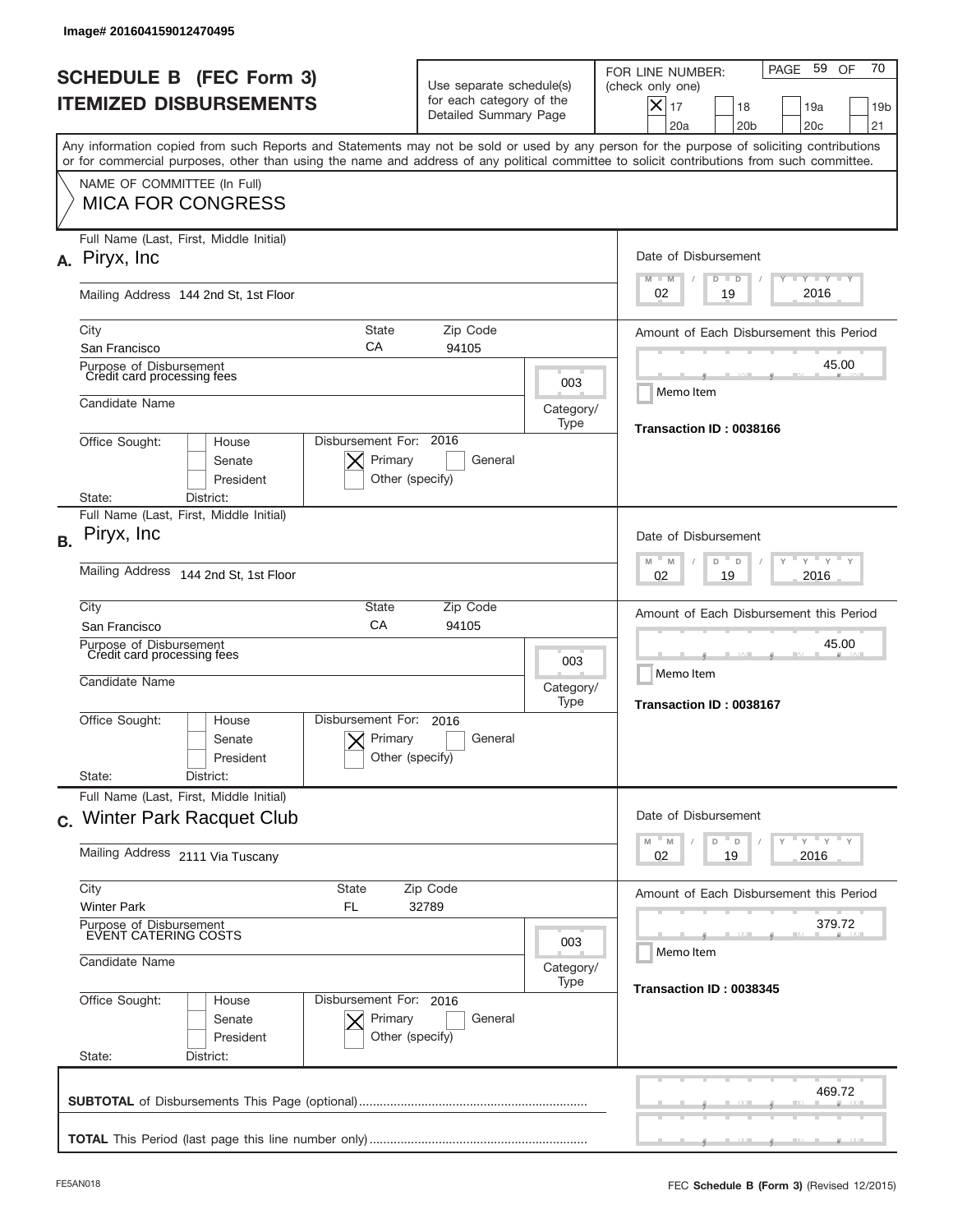| Image# 201604159012470496                                                                                                                                                                                                                                                               |                                                                               |                          |                                                                                                                                                                          |  |  |
|-----------------------------------------------------------------------------------------------------------------------------------------------------------------------------------------------------------------------------------------------------------------------------------------|-------------------------------------------------------------------------------|--------------------------|--------------------------------------------------------------------------------------------------------------------------------------------------------------------------|--|--|
| <b>SCHEDULE B (FEC Form 3)</b><br><b>ITEMIZED DISBURSEMENTS</b>                                                                                                                                                                                                                         | Use separate schedule(s)<br>for each category of the<br>Detailed Summary Page |                          | 70<br>60<br>OF<br>PAGE<br>FOR LINE NUMBER:<br>(check only one)<br>$ \mathsf{X} _{17}$<br>18<br>19a<br>19 <sub>b</sub><br>20a<br>20 <sub>b</sub><br>20 <sub>c</sub><br>21 |  |  |
| Any information copied from such Reports and Statements may not be sold or used by any person for the purpose of soliciting contributions<br>or for commercial purposes, other than using the name and address of any political committee to solicit contributions from such committee. |                                                                               |                          |                                                                                                                                                                          |  |  |
| NAME OF COMMITTEE (In Full)<br><b>MICA FOR CONGRESS</b>                                                                                                                                                                                                                                 |                                                                               |                          |                                                                                                                                                                          |  |  |
| Full Name (Last, First, Middle Initial)<br>A. Petty Cash                                                                                                                                                                                                                                |                                                                               |                          | Date of Disbursement<br><b>TANK TANK</b><br>$M - M$<br>$D$ $D$                                                                                                           |  |  |
| Mailing Address P.O. Box 181546                                                                                                                                                                                                                                                         |                                                                               |                          | 2016<br>19<br>02                                                                                                                                                         |  |  |
| City<br>FL<br>Casselberry                                                                                                                                                                                                                                                               | <b>State</b><br>Zip Code<br>32718                                             |                          |                                                                                                                                                                          |  |  |
| Purpose of Disbursement<br>Petty Cash<br>Candidate Name                                                                                                                                                                                                                                 |                                                                               | 001<br>Category/<br>Type | Memo Item<br>Transaction ID: 0038109                                                                                                                                     |  |  |
| Office Sought:<br>House<br>Senate<br>President<br>State:<br>District:                                                                                                                                                                                                                   | Disbursement For: 2016<br>Primary<br>General<br>Other (specify)               |                          |                                                                                                                                                                          |  |  |
| Full Name (Last, First, Middle Initial)<br>Ms. Jillian Wist<br><b>B.</b>                                                                                                                                                                                                                |                                                                               |                          |                                                                                                                                                                          |  |  |
| Mailing Address 112 McLeods Way                                                                                                                                                                                                                                                         |                                                                               |                          | $\frac{1}{\gamma}$ $\frac{1}{\gamma}$ $\frac{1}{\gamma}$ $\frac{1}{\gamma}$<br>$M - M$<br>D<br>D<br>2016<br>02<br>19                                                     |  |  |
| City<br>State<br><b>FL</b><br>Casselberry<br>Purpose of Disbursement                                                                                                                                                                                                                    | Amount of Each Disbursement this Period<br>500.00                             |                          |                                                                                                                                                                          |  |  |
| Salary<br>001<br>Candidate Name<br>Category/<br>Type                                                                                                                                                                                                                                    |                                                                               |                          | Memo Item<br>Transaction ID: 0038344                                                                                                                                     |  |  |
| Disbursement For:<br>Office Sought:<br>House<br>Senate<br>President<br>State:<br>District:                                                                                                                                                                                              | 2016<br>Primary<br>General<br>Other (specify)                                 |                          |                                                                                                                                                                          |  |  |
| Full Name (Last, First, Middle Initial)<br>c. Office Depot                                                                                                                                                                                                                              |                                                                               |                          |                                                                                                                                                                          |  |  |
| Mailing Address 501 N. Orlando Avenue #201                                                                                                                                                                                                                                              |                                                                               |                          | ≡ γ ≡ γ ≡ γ<br>M<br>D<br>M<br>D<br>02<br>2016<br>21                                                                                                                      |  |  |
| City<br>State<br>Zip Code<br><b>Winter Park</b><br>FL<br>32789                                                                                                                                                                                                                          |                                                                               |                          | Amount of Each Disbursement this Period                                                                                                                                  |  |  |
| Purpose of Disbursement<br>Office Supplies<br>001<br>Candidate Name                                                                                                                                                                                                                     |                                                                               |                          | 569.20<br>Memo Item                                                                                                                                                      |  |  |
| Office Sought:<br>House<br>Senate<br>President<br>State:<br>District:                                                                                                                                                                                                                   | Disbursement For: 2016<br>Primary<br>General<br>Other (specify)               | Category/<br>Type        | Transaction ID: 0038343                                                                                                                                                  |  |  |
|                                                                                                                                                                                                                                                                                         |                                                                               |                          | 1169.20                                                                                                                                                                  |  |  |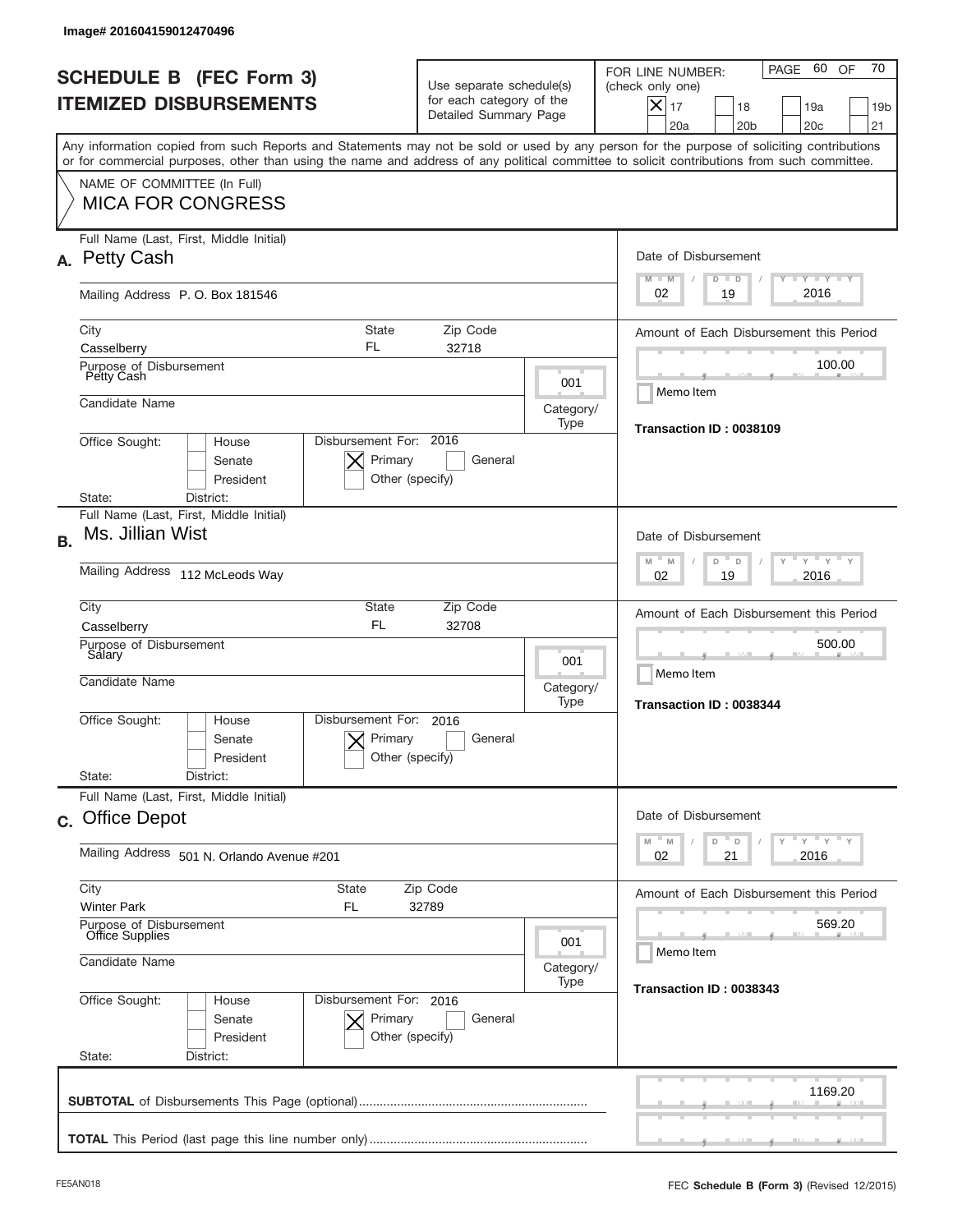| Image# 201604159012470497                                                                                                                                                                                                                                                               |                                                                                                                       |                                                |                                                                                                                                                                  |  |
|-----------------------------------------------------------------------------------------------------------------------------------------------------------------------------------------------------------------------------------------------------------------------------------------|-----------------------------------------------------------------------------------------------------------------------|------------------------------------------------|------------------------------------------------------------------------------------------------------------------------------------------------------------------|--|
| <b>SCHEDULE B (FEC Form 3)</b><br><b>ITEMIZED DISBURSEMENTS</b>                                                                                                                                                                                                                         | Use separate schedule(s)<br>for each category of the<br>Detailed Summary Page                                         |                                                | 70<br>PAGE 61<br>OF<br>FOR LINE NUMBER:<br>(check only one)<br>$\times$<br>17<br>18<br>19a<br>19 <sub>b</sub><br>20a<br>20 <sub>b</sub><br>20 <sub>c</sub><br>21 |  |
| Any information copied from such Reports and Statements may not be sold or used by any person for the purpose of soliciting contributions<br>or for commercial purposes, other than using the name and address of any political committee to solicit contributions from such committee. |                                                                                                                       |                                                |                                                                                                                                                                  |  |
| NAME OF COMMITTEE (In Full)<br><b>MICA FOR CONGRESS</b>                                                                                                                                                                                                                                 |                                                                                                                       |                                                |                                                                                                                                                                  |  |
| Full Name (Last, First, Middle Initial)<br>Capitol Hill Club<br>А.                                                                                                                                                                                                                      |                                                                                                                       |                                                | Date of Disbursement<br>$T$ $Y$ $T$ $Y$ $T$ $Y$<br>$M - M$<br>$D$ $D$                                                                                            |  |
| Mailing Address 300 1st Street, SE                                                                                                                                                                                                                                                      |                                                                                                                       |                                                | 2016<br>02<br>22                                                                                                                                                 |  |
| City<br>Washington                                                                                                                                                                                                                                                                      | <b>State</b><br>Zip Code<br>DC<br>20003                                                                               |                                                | Amount of Each Disbursement this Period<br>1611.13                                                                                                               |  |
| Purpose of Disbursement<br>Catering Services<br>Candidate Name                                                                                                                                                                                                                          |                                                                                                                       | 007                                            | Memo Item                                                                                                                                                        |  |
| Office Sought:<br>House<br>Senate<br>President                                                                                                                                                                                                                                          | Disbursement For: 2016<br>Primary<br>General<br>Other (specify)                                                       | Category/<br>Type                              | Transaction ID: 0038341                                                                                                                                          |  |
| District:<br>State:<br>Full Name (Last, First, Middle Initial)                                                                                                                                                                                                                          |                                                                                                                       |                                                |                                                                                                                                                                  |  |
| <b>Verizon Wireless</b><br><b>B.</b>                                                                                                                                                                                                                                                    |                                                                                                                       |                                                | Date of Disbursement                                                                                                                                             |  |
| Mailing Address PO Box 660108                                                                                                                                                                                                                                                           | $M - M$<br>$Y = Y$<br>D<br>D<br>2016<br>02<br>23                                                                      |                                                |                                                                                                                                                                  |  |
| City<br>Dallas                                                                                                                                                                                                                                                                          | State<br>Zip Code<br><b>TX</b><br>75266                                                                               |                                                |                                                                                                                                                                  |  |
| Purpose of Disbursement<br>PHONE EXPENSES<br>Candidate Name                                                                                                                                                                                                                             |                                                                                                                       | 144.45<br>Memo Item<br>Transaction ID: 0038347 |                                                                                                                                                                  |  |
| Disbursement For:<br>Office Sought:<br>House<br>Senate<br>President<br>State:<br>District:                                                                                                                                                                                              | 2016<br>Primary<br>General<br>Other (specify)                                                                         |                                                |                                                                                                                                                                  |  |
| Full Name (Last, First, Middle Initial)<br>c. CenturyLink                                                                                                                                                                                                                               |                                                                                                                       |                                                | Date of Disbursement                                                                                                                                             |  |
| Mailing Address P. O. Box 30784                                                                                                                                                                                                                                                         | $\vdash$ $\vdash$ $\vdash$ $\vdash$ $\vdash$ $\vdash$ $\vdash$<br>$\mathbb M$<br>M<br>D<br>D<br>Y<br>2016<br>03<br>01 |                                                |                                                                                                                                                                  |  |
| City<br>State<br>Tampa<br>FL                                                                                                                                                                                                                                                            | Amount of Each Disbursement this Period                                                                               |                                                |                                                                                                                                                                  |  |
| Purpose of Disbursement<br>PHONE EXPENSES<br>Candidate Name                                                                                                                                                                                                                             | 202.30<br>Memo Item                                                                                                   |                                                |                                                                                                                                                                  |  |
| Office Sought:<br>House                                                                                                                                                                                                                                                                 | Disbursement For: 2016                                                                                                | Category/<br>Type                              | Transaction ID: 0038363                                                                                                                                          |  |
| Senate<br>President<br>State:<br>District:                                                                                                                                                                                                                                              | Primary<br>General<br>Other (specify)                                                                                 |                                                |                                                                                                                                                                  |  |
|                                                                                                                                                                                                                                                                                         |                                                                                                                       |                                                | 1957.88                                                                                                                                                          |  |
|                                                                                                                                                                                                                                                                                         |                                                                                                                       |                                                |                                                                                                                                                                  |  |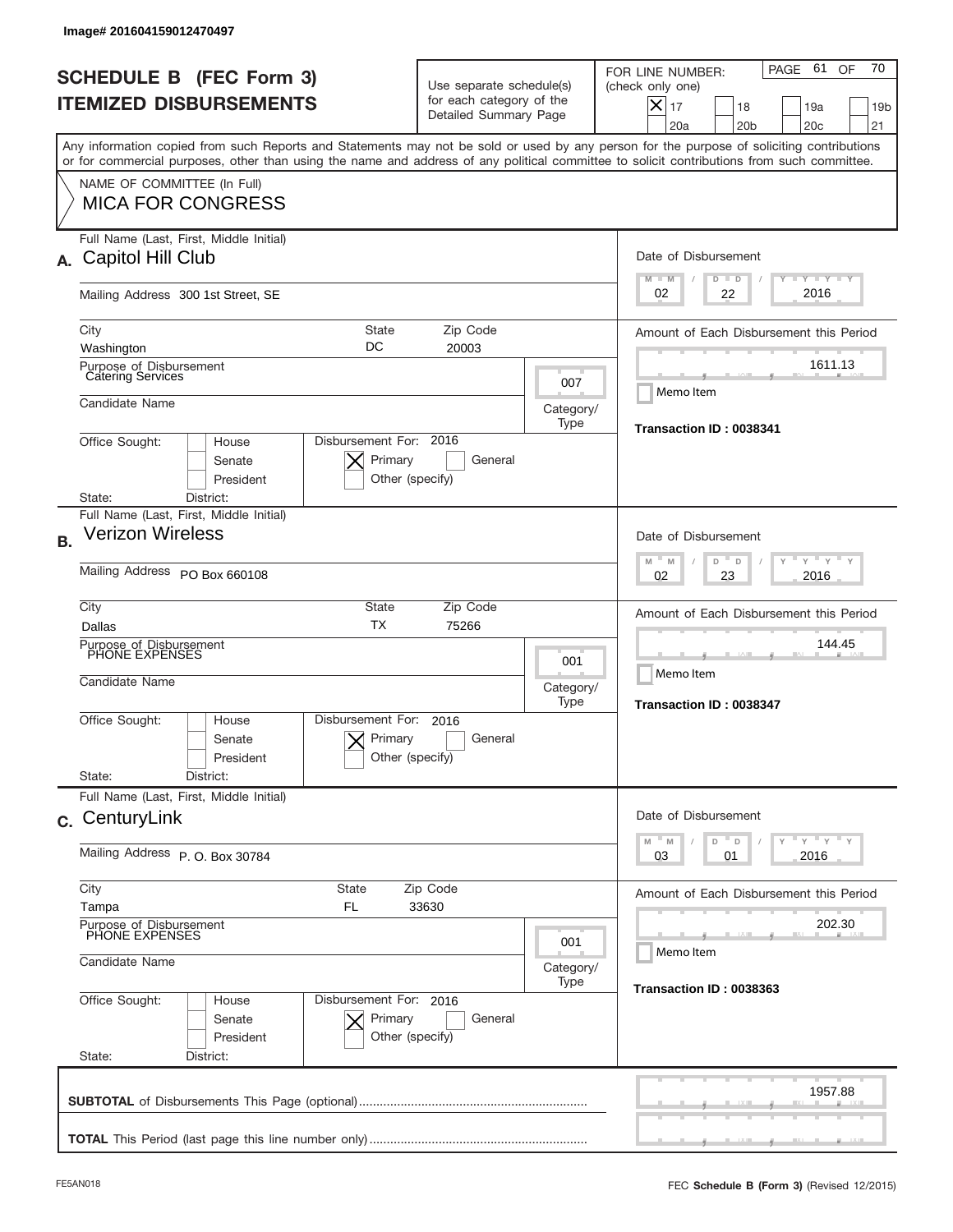| FOR LINE NUMBER:<br><b>SCHEDULE B (FEC Form 3)</b><br>Use separate schedule(s)<br>(check only one)<br>for each category of the<br><b>ITEMIZED DISBURSEMENTS</b><br>$X _{17}$<br>18<br>Detailed Summary Page<br>20a<br>20 <sub>b</sub><br>Any information copied from such Reports and Statements may not be sold or used by any person for the purpose of soliciting contributions<br>or for commercial purposes, other than using the name and address of any political committee to solicit contributions from such committee.<br>NAME OF COMMITTEE (In Full)<br><b>MICA FOR CONGRESS</b><br>Full Name (Last, First, Middle Initial)<br>Date of Disbursement<br>$M - M$<br>$D$ $D$<br>03<br>08<br>Mailing Address 355 E State Road 436<br>Zip Code<br>City<br>State<br>Amount of Each Disbursement this Period<br>FL<br>32707<br>Casselberry<br>Purpose of Disbursement<br>Food and Refreshments for Event<br>007<br>Memo Item<br>Candidate Name<br>Category/<br>Type<br>Transaction ID: 0038331<br>Disbursement For: 2016<br>Office Sought:<br>House<br>Primary<br>Senate<br>General<br>President<br>Other (specify)<br>State:<br>District:<br>Full Name (Last, First, Middle Initial)<br><b>Publix Super Market</b><br>Date of Disbursement<br>$M - M$<br>D<br>D<br>Mailing Address 1455 E State Road 436<br>03<br>08<br>City<br>State<br>Zip Code<br>Amount of Each Disbursement this Period<br><b>FL</b><br>32707<br>Casselberry<br>Purpose of Disbursement<br>Food and Refreshments for Event<br>007<br>Memo Item<br>Candidate Name<br>Category/<br>Type<br>Transaction ID: 0038332<br>Disbursement For:<br>Office Sought:<br>2016<br>House<br>Primary<br>General<br>Senate | 70<br>62 OF<br>PAGE<br>19a<br>19 <sub>b</sub><br>20 <sub>c</sub><br>21<br>$T - Y$ $T - Y$ $T - Y$<br>2016<br>108.85 |
|------------------------------------------------------------------------------------------------------------------------------------------------------------------------------------------------------------------------------------------------------------------------------------------------------------------------------------------------------------------------------------------------------------------------------------------------------------------------------------------------------------------------------------------------------------------------------------------------------------------------------------------------------------------------------------------------------------------------------------------------------------------------------------------------------------------------------------------------------------------------------------------------------------------------------------------------------------------------------------------------------------------------------------------------------------------------------------------------------------------------------------------------------------------------------------------------------------------------------------------------------------------------------------------------------------------------------------------------------------------------------------------------------------------------------------------------------------------------------------------------------------------------------------------------------------------------------------------------------------------------------------------------------------------------------------|---------------------------------------------------------------------------------------------------------------------|
| A. Sam's Club                                                                                                                                                                                                                                                                                                                                                                                                                                                                                                                                                                                                                                                                                                                                                                                                                                                                                                                                                                                                                                                                                                                                                                                                                                                                                                                                                                                                                                                                                                                                                                                                                                                                      |                                                                                                                     |
|                                                                                                                                                                                                                                                                                                                                                                                                                                                                                                                                                                                                                                                                                                                                                                                                                                                                                                                                                                                                                                                                                                                                                                                                                                                                                                                                                                                                                                                                                                                                                                                                                                                                                    |                                                                                                                     |
|                                                                                                                                                                                                                                                                                                                                                                                                                                                                                                                                                                                                                                                                                                                                                                                                                                                                                                                                                                                                                                                                                                                                                                                                                                                                                                                                                                                                                                                                                                                                                                                                                                                                                    |                                                                                                                     |
|                                                                                                                                                                                                                                                                                                                                                                                                                                                                                                                                                                                                                                                                                                                                                                                                                                                                                                                                                                                                                                                                                                                                                                                                                                                                                                                                                                                                                                                                                                                                                                                                                                                                                    |                                                                                                                     |
|                                                                                                                                                                                                                                                                                                                                                                                                                                                                                                                                                                                                                                                                                                                                                                                                                                                                                                                                                                                                                                                                                                                                                                                                                                                                                                                                                                                                                                                                                                                                                                                                                                                                                    |                                                                                                                     |
|                                                                                                                                                                                                                                                                                                                                                                                                                                                                                                                                                                                                                                                                                                                                                                                                                                                                                                                                                                                                                                                                                                                                                                                                                                                                                                                                                                                                                                                                                                                                                                                                                                                                                    |                                                                                                                     |
|                                                                                                                                                                                                                                                                                                                                                                                                                                                                                                                                                                                                                                                                                                                                                                                                                                                                                                                                                                                                                                                                                                                                                                                                                                                                                                                                                                                                                                                                                                                                                                                                                                                                                    |                                                                                                                     |
| <b>B.</b>                                                                                                                                                                                                                                                                                                                                                                                                                                                                                                                                                                                                                                                                                                                                                                                                                                                                                                                                                                                                                                                                                                                                                                                                                                                                                                                                                                                                                                                                                                                                                                                                                                                                          |                                                                                                                     |
|                                                                                                                                                                                                                                                                                                                                                                                                                                                                                                                                                                                                                                                                                                                                                                                                                                                                                                                                                                                                                                                                                                                                                                                                                                                                                                                                                                                                                                                                                                                                                                                                                                                                                    |                                                                                                                     |
|                                                                                                                                                                                                                                                                                                                                                                                                                                                                                                                                                                                                                                                                                                                                                                                                                                                                                                                                                                                                                                                                                                                                                                                                                                                                                                                                                                                                                                                                                                                                                                                                                                                                                    |                                                                                                                     |
|                                                                                                                                                                                                                                                                                                                                                                                                                                                                                                                                                                                                                                                                                                                                                                                                                                                                                                                                                                                                                                                                                                                                                                                                                                                                                                                                                                                                                                                                                                                                                                                                                                                                                    | $Y = Y$<br>2016                                                                                                     |
|                                                                                                                                                                                                                                                                                                                                                                                                                                                                                                                                                                                                                                                                                                                                                                                                                                                                                                                                                                                                                                                                                                                                                                                                                                                                                                                                                                                                                                                                                                                                                                                                                                                                                    |                                                                                                                     |
|                                                                                                                                                                                                                                                                                                                                                                                                                                                                                                                                                                                                                                                                                                                                                                                                                                                                                                                                                                                                                                                                                                                                                                                                                                                                                                                                                                                                                                                                                                                                                                                                                                                                                    | 89.00                                                                                                               |
| President<br>Other (specify)                                                                                                                                                                                                                                                                                                                                                                                                                                                                                                                                                                                                                                                                                                                                                                                                                                                                                                                                                                                                                                                                                                                                                                                                                                                                                                                                                                                                                                                                                                                                                                                                                                                       |                                                                                                                     |
| State:<br>District:<br>Full Name (Last, First, Middle Initial)                                                                                                                                                                                                                                                                                                                                                                                                                                                                                                                                                                                                                                                                                                                                                                                                                                                                                                                                                                                                                                                                                                                                                                                                                                                                                                                                                                                                                                                                                                                                                                                                                     |                                                                                                                     |
| Date of Disbursement<br>c. American Express<br>$-M$<br>$\mathbb M$<br>D<br>D                                                                                                                                                                                                                                                                                                                                                                                                                                                                                                                                                                                                                                                                                                                                                                                                                                                                                                                                                                                                                                                                                                                                                                                                                                                                                                                                                                                                                                                                                                                                                                                                       | ≡ γ ≡ γ ≡ γ<br>Y                                                                                                    |
| Mailing Address PO Box 360001<br>03<br>14                                                                                                                                                                                                                                                                                                                                                                                                                                                                                                                                                                                                                                                                                                                                                                                                                                                                                                                                                                                                                                                                                                                                                                                                                                                                                                                                                                                                                                                                                                                                                                                                                                          | 2016                                                                                                                |
| City<br>Zip Code<br>State<br>Amount of Each Disbursement this Period<br>Ft Lauderdale<br>FL.<br>33336                                                                                                                                                                                                                                                                                                                                                                                                                                                                                                                                                                                                                                                                                                                                                                                                                                                                                                                                                                                                                                                                                                                                                                                                                                                                                                                                                                                                                                                                                                                                                                              |                                                                                                                     |
| Purpose of Disbursement<br>TRAVEL & MEAL EXPENSES<br>002<br>Memo Item<br>Candidate Name<br>Category/                                                                                                                                                                                                                                                                                                                                                                                                                                                                                                                                                                                                                                                                                                                                                                                                                                                                                                                                                                                                                                                                                                                                                                                                                                                                                                                                                                                                                                                                                                                                                                               | 866.47                                                                                                              |
| Type<br>Transaction ID: 0038141<br>Office Sought:<br>Disbursement For: 2016<br>House<br><b>ITEMIZATION BELOW</b><br>Senate<br>Primary<br>General<br>President<br>Other (specify)<br>State:<br>District:                                                                                                                                                                                                                                                                                                                                                                                                                                                                                                                                                                                                                                                                                                                                                                                                                                                                                                                                                                                                                                                                                                                                                                                                                                                                                                                                                                                                                                                                            |                                                                                                                     |
|                                                                                                                                                                                                                                                                                                                                                                                                                                                                                                                                                                                                                                                                                                                                                                                                                                                                                                                                                                                                                                                                                                                                                                                                                                                                                                                                                                                                                                                                                                                                                                                                                                                                                    | 1064.32                                                                                                             |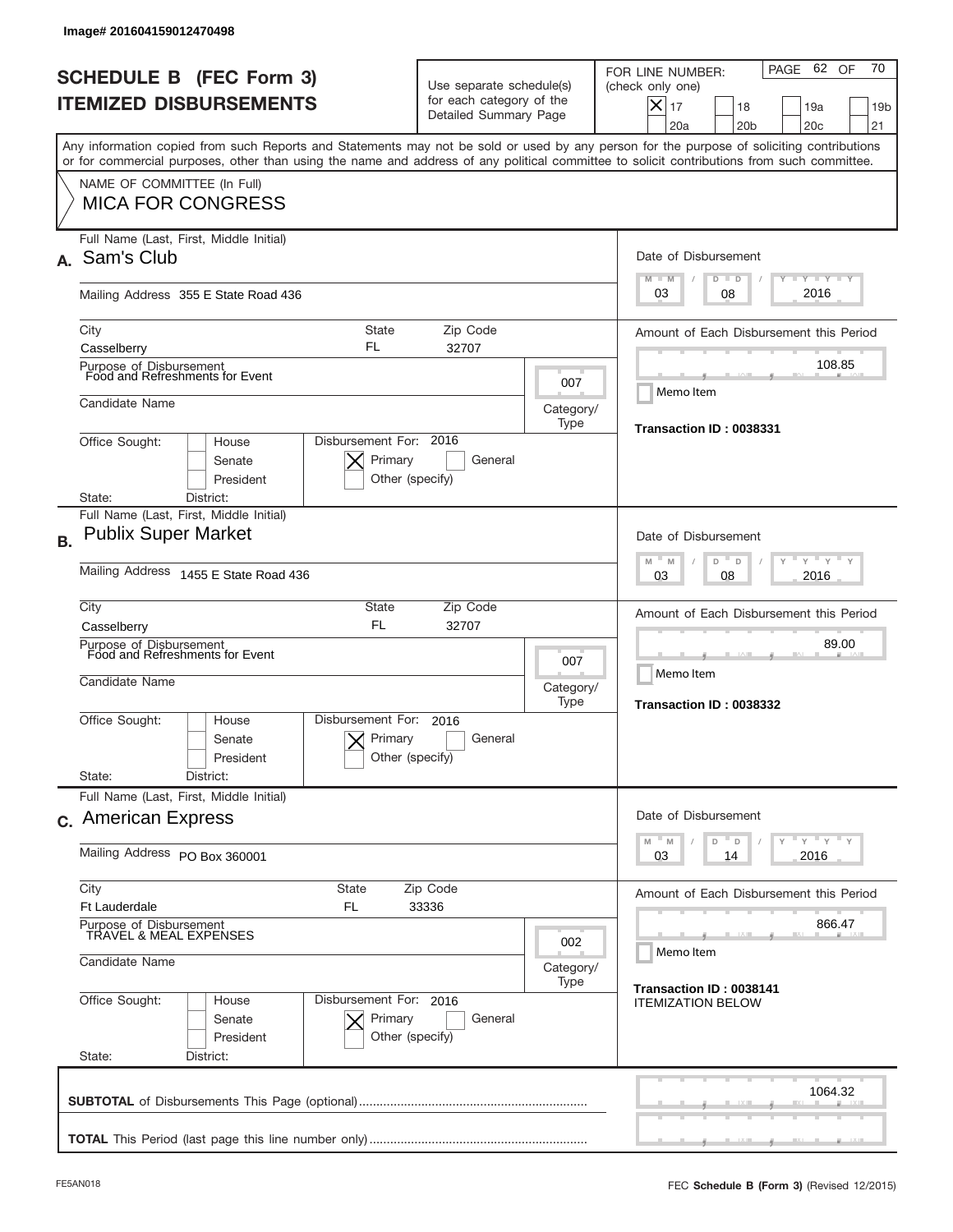| <b>SCHEDULE B (FEC Form 3)</b><br><b>ITEMIZED DISBURSEMENTS</b><br>Any information copied from such Reports and Statements may not be sold or used by any person for the purpose of soliciting contributions<br>or for commercial purposes, other than using the name and address of any political committee to solicit contributions from such committee.<br>NAME OF COMMITTEE (In Full)<br><b>MICA FOR CONGRESS</b> | Use separate schedule(s)<br>for each category of the<br>Detailed Summary Page |                          | 70<br>PAGE 63 OF<br>FOR LINE NUMBER:<br>(check only one)<br>$X _{17}$<br>18<br>19a<br>19 <sub>b</sub><br>20a<br>20 <sub>b</sub><br>20 <sub>c</sub><br>21 |
|-----------------------------------------------------------------------------------------------------------------------------------------------------------------------------------------------------------------------------------------------------------------------------------------------------------------------------------------------------------------------------------------------------------------------|-------------------------------------------------------------------------------|--------------------------|----------------------------------------------------------------------------------------------------------------------------------------------------------|
|                                                                                                                                                                                                                                                                                                                                                                                                                       |                                                                               |                          |                                                                                                                                                          |
|                                                                                                                                                                                                                                                                                                                                                                                                                       |                                                                               |                          |                                                                                                                                                          |
|                                                                                                                                                                                                                                                                                                                                                                                                                       |                                                                               |                          |                                                                                                                                                          |
| Full Name (Last, First, Middle Initial)<br>1-800 Flowers.com                                                                                                                                                                                                                                                                                                                                                          |                                                                               |                          | Date of Disbursement<br>$T - Y$ $T - Y$<br>$M - M$<br>$D$ $D$                                                                                            |
| Mailing Address 1600 Stewart Ave                                                                                                                                                                                                                                                                                                                                                                                      |                                                                               |                          | 2016<br>03<br>14                                                                                                                                         |
| <b>State</b><br>City<br>NY<br>Westbury                                                                                                                                                                                                                                                                                                                                                                                | Zip Code<br>11590                                                             |                          | Amount of Each Disbursement this Period                                                                                                                  |
| Purpose of Disbursement<br>Gifts for Constituents                                                                                                                                                                                                                                                                                                                                                                     |                                                                               | 003                      | 72.39<br>X Memo Item                                                                                                                                     |
| Candidate Name                                                                                                                                                                                                                                                                                                                                                                                                        | <b>Transaction ID: 0038141-0001</b>                                           |                          |                                                                                                                                                          |
| Disbursement For: 2016<br>Office Sought:<br>House<br>Primary<br>Senate<br>President                                                                                                                                                                                                                                                                                                                                   | General<br>Other (specify)                                                    | Type                     | <b>MEMO</b>                                                                                                                                              |
| District:<br>State:<br>Full Name (Last, First, Middle Initial)                                                                                                                                                                                                                                                                                                                                                        |                                                                               |                          |                                                                                                                                                          |
| SOGO Sodexo (House Dining Room)<br><b>B.</b>                                                                                                                                                                                                                                                                                                                                                                          |                                                                               |                          | Date of Disbursement<br>$\cdots$ $\gamma$ $\cdots$ $\gamma$ $\cdots$                                                                                     |
| Mailing Address US Capitol                                                                                                                                                                                                                                                                                                                                                                                            | M<br>M<br>D<br>D<br>2016<br>03<br>14                                          |                          |                                                                                                                                                          |
| City<br>State<br>DC<br>Washington                                                                                                                                                                                                                                                                                                                                                                                     | Zip Code<br>20515                                                             |                          | Amount of Each Disbursement this Period                                                                                                                  |
| Purpose of Disbursement<br>Meals with Constituents<br>Candidate Name                                                                                                                                                                                                                                                                                                                                                  |                                                                               | 003<br>Category/<br>Type | 30.50<br>X Memo Item<br><b>Transaction ID: 0038141-0002</b>                                                                                              |
| Disbursement For:<br>Office Sought:<br>House<br>Primary<br>Senate<br>President<br>State:<br>District:                                                                                                                                                                                                                                                                                                                 | 2016<br>General<br>Other (specify)                                            |                          | <b>MEMO</b>                                                                                                                                              |
| Full Name (Last, First, Middle Initial)                                                                                                                                                                                                                                                                                                                                                                               |                                                                               |                          |                                                                                                                                                          |
| c. 310 Park South Restr.                                                                                                                                                                                                                                                                                                                                                                                              |                                                                               |                          | Date of Disbursement<br>$\cdots$ $\gamma$ $\cdots$ $\gamma$ $\cdots$ $\gamma$<br>$-M$<br>M<br>D<br>D                                                     |
| Mailing Address 310 S Park Ave                                                                                                                                                                                                                                                                                                                                                                                        | 2016<br>03<br>14                                                              |                          |                                                                                                                                                          |
| City<br>State<br><b>Winter Park</b><br>FL                                                                                                                                                                                                                                                                                                                                                                             | Amount of Each Disbursement this Period                                       |                          |                                                                                                                                                          |
| Purpose of Disbursement<br>Meals with Constituents<br>003<br>Candidate Name<br>Category/                                                                                                                                                                                                                                                                                                                              |                                                                               |                          | 70.40<br>X Memo Item                                                                                                                                     |
|                                                                                                                                                                                                                                                                                                                                                                                                                       | <b>Transaction ID: 0038141-0005</b>                                           |                          |                                                                                                                                                          |
| Office Sought:<br>Disbursement For: 2016<br>House<br>Primary<br>Senate<br>President<br>State:<br>District:                                                                                                                                                                                                                                                                                                            | General<br>Other (specify)                                                    |                          | <b>MEMO</b>                                                                                                                                              |
|                                                                                                                                                                                                                                                                                                                                                                                                                       |                                                                               |                          | 0.00                                                                                                                                                     |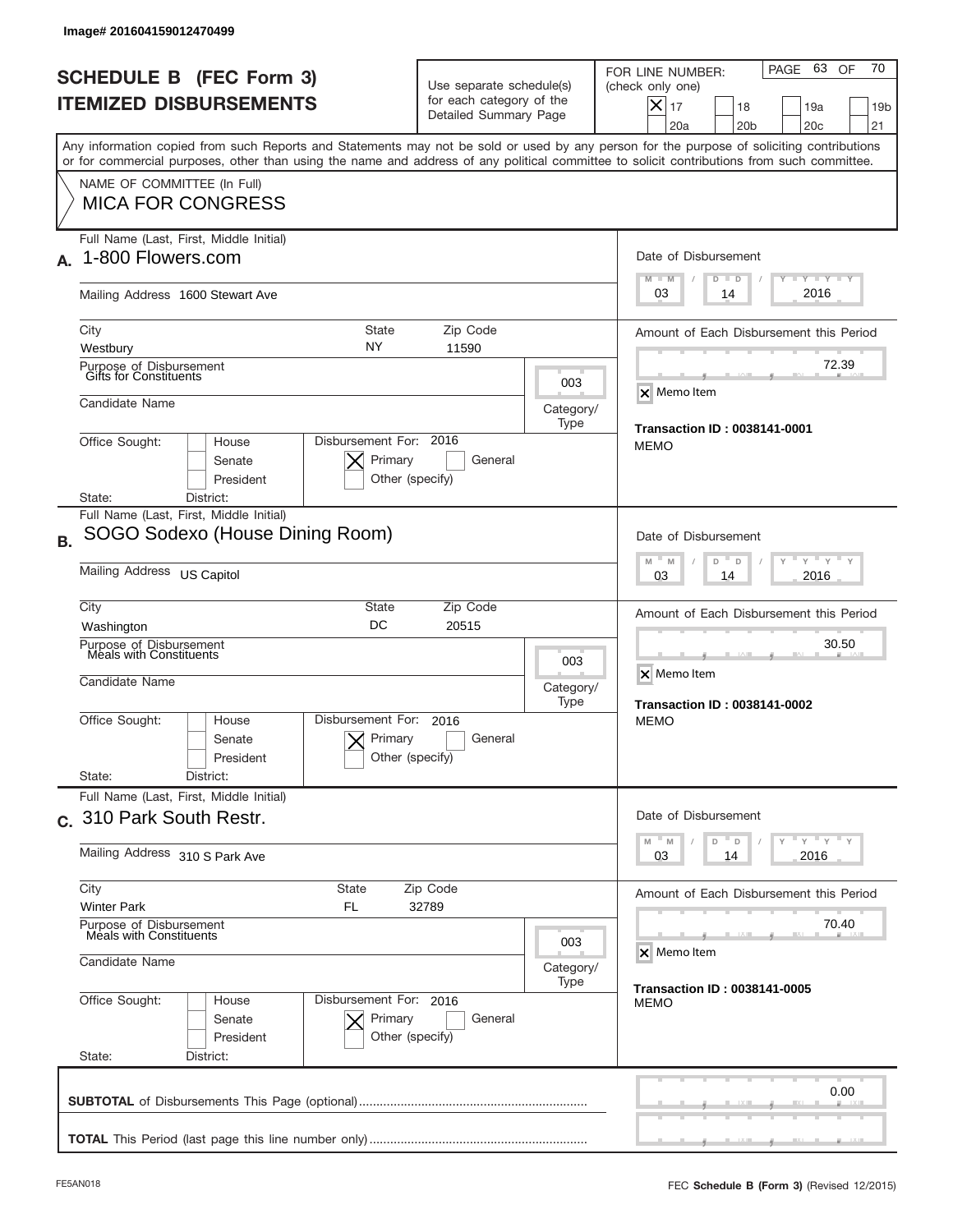| Image# 201604159012470500                                                                                                                                                                                                                                                               |                                                                                                         |                          |                                                                                                                                                          |
|-----------------------------------------------------------------------------------------------------------------------------------------------------------------------------------------------------------------------------------------------------------------------------------------|---------------------------------------------------------------------------------------------------------|--------------------------|----------------------------------------------------------------------------------------------------------------------------------------------------------|
| <b>SCHEDULE B (FEC Form 3)</b><br><b>ITEMIZED DISBURSEMENTS</b>                                                                                                                                                                                                                         | Use separate schedule(s)<br>for each category of the<br>Detailed Summary Page                           |                          | 70<br>PAGE 64 OF<br>FOR LINE NUMBER:<br>(check only one)<br>$X _{17}$<br>18<br>19a<br>19 <sub>b</sub><br>20a<br>20 <sub>b</sub><br>20 <sub>c</sub><br>21 |
| Any information copied from such Reports and Statements may not be sold or used by any person for the purpose of soliciting contributions<br>or for commercial purposes, other than using the name and address of any political committee to solicit contributions from such committee. |                                                                                                         |                          |                                                                                                                                                          |
| NAME OF COMMITTEE (In Full)<br><b>MICA FOR CONGRESS</b>                                                                                                                                                                                                                                 |                                                                                                         |                          |                                                                                                                                                          |
| Full Name (Last, First, Middle Initial)<br>Panera Bread<br>А.                                                                                                                                                                                                                           |                                                                                                         |                          | Date of Disbursement                                                                                                                                     |
| Mailing Address 329 North Park Ave                                                                                                                                                                                                                                                      |                                                                                                         |                          | Y TY TY TY<br>$M - M$<br>$D$ $D$<br>2016<br>03<br>14                                                                                                     |
| <b>State</b><br>City<br>FL<br><b>Winter Park</b>                                                                                                                                                                                                                                        | Zip Code<br>32789                                                                                       |                          | Amount of Each Disbursement this Period                                                                                                                  |
| Purpose of Disbursement<br>Meals with Constituents                                                                                                                                                                                                                                      |                                                                                                         | 003                      | 8.12<br>X Memo Item                                                                                                                                      |
| Candidate Name                                                                                                                                                                                                                                                                          | <b>Transaction ID: 0038141-0006</b>                                                                     |                          |                                                                                                                                                          |
| Disbursement For: 2016<br>Office Sought:<br>House<br>Primary<br>Senate<br>President<br>State:<br>District:                                                                                                                                                                              | General<br>Other (specify)                                                                              |                          | <b>MEMO</b>                                                                                                                                              |
| Full Name (Last, First, Middle Initial)<br>Stefano's Trattoria<br><b>B.</b>                                                                                                                                                                                                             |                                                                                                         |                          | Date of Disbursement                                                                                                                                     |
| Mailing Address 1425 Tuskawilla Rd                                                                                                                                                                                                                                                      | $\cdots$ $\vdots$ $\vdots$ $\vdots$<br>$M$ <sup><math>-</math></sup><br>M<br>D<br>D<br>2016<br>03<br>14 |                          |                                                                                                                                                          |
| City<br>State<br><b>FL</b><br><b>Winter Springs</b>                                                                                                                                                                                                                                     | Zip Code<br>32708                                                                                       |                          | Amount of Each Disbursement this Period                                                                                                                  |
| Purpose of Disbursement<br>Meals with Constituents<br>Candidate Name                                                                                                                                                                                                                    |                                                                                                         | 003<br>Category/<br>Type | 120.58<br>X Memo Item<br><b>Transaction ID: 0038141-0008</b>                                                                                             |
| Disbursement For:<br>Office Sought:<br>House<br>Primary<br>Senate<br>President<br>State:<br>District:                                                                                                                                                                                   | 2016<br>General<br>Other (specify)                                                                      |                          | <b>MEMO</b>                                                                                                                                              |
| Full Name (Last, First, Middle Initial)<br>c. 310 Park South Restr.                                                                                                                                                                                                                     |                                                                                                         |                          | Date of Disbursement                                                                                                                                     |
| Mailing Address 310 S Park Ave                                                                                                                                                                                                                                                          |                                                                                                         |                          | $\cdots$ $\gamma$ $\cdots$ $\gamma$ $\cdots$ $\gamma$<br>$-M$<br>M<br>D<br>D<br>2016<br>03<br>14                                                         |
| City<br>State<br><b>Winter Park</b><br>FL                                                                                                                                                                                                                                               | Zip Code<br>32789                                                                                       |                          | Amount of Each Disbursement this Period                                                                                                                  |
| Purpose of Disbursement<br>Meals with Constituents<br>003<br>Candidate Name<br>Category/                                                                                                                                                                                                |                                                                                                         |                          | 48.28<br>X Memo Item                                                                                                                                     |
| Office Sought:<br>Disbursement For: 2016<br>House<br>Primary<br>Senate<br>President<br>State:<br>District:                                                                                                                                                                              | General<br>Other (specify)                                                                              | Type                     | <b>Transaction ID: 0038141-0011</b><br><b>MEMO</b>                                                                                                       |
|                                                                                                                                                                                                                                                                                         |                                                                                                         |                          | 0.00                                                                                                                                                     |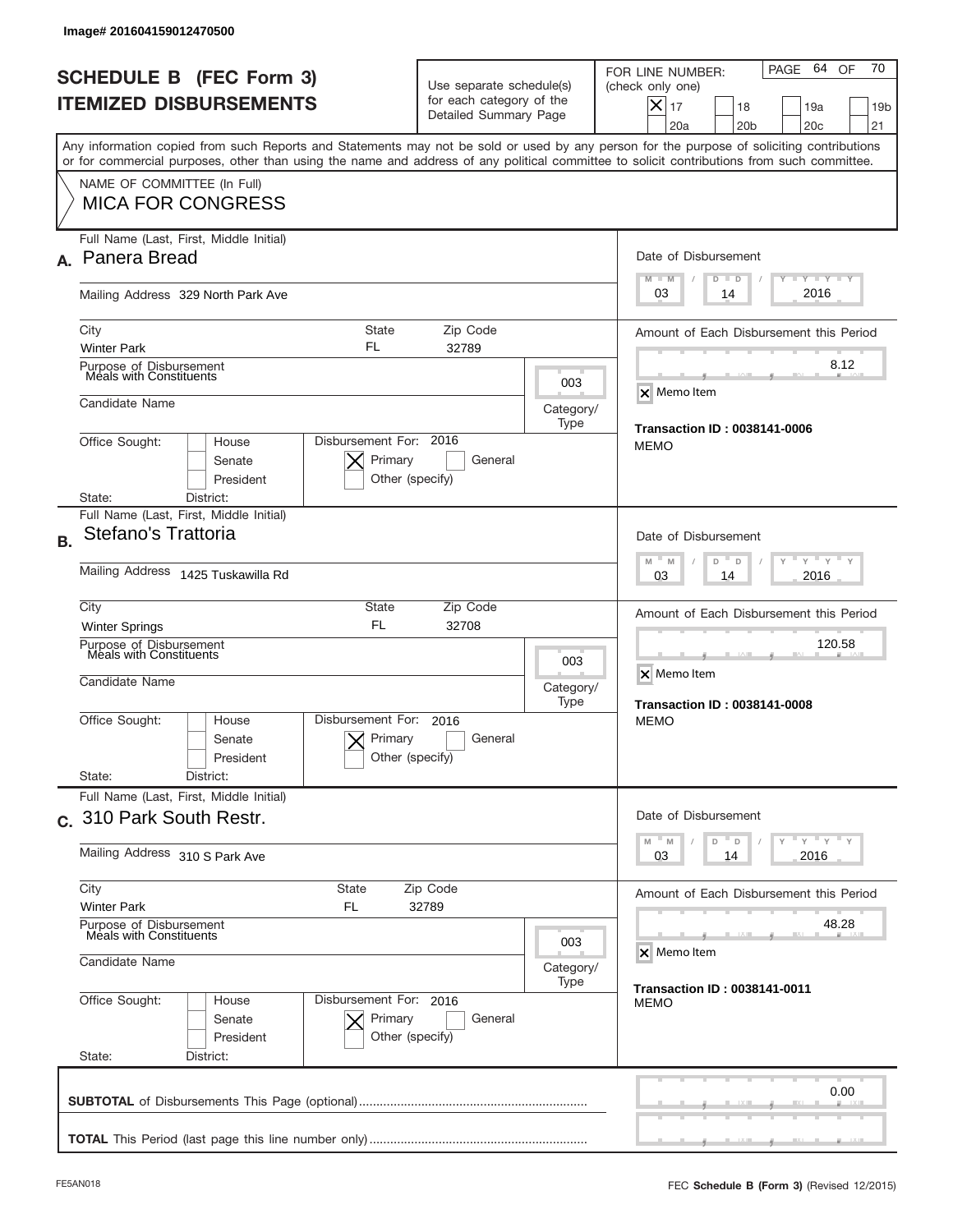|           | Image# 201604159012470501                                                                                                                                                                                                                                                               |                                                                               |                                             |                                                                                                                                                                          |
|-----------|-----------------------------------------------------------------------------------------------------------------------------------------------------------------------------------------------------------------------------------------------------------------------------------------|-------------------------------------------------------------------------------|---------------------------------------------|--------------------------------------------------------------------------------------------------------------------------------------------------------------------------|
|           | <b>SCHEDULE B (FEC Form 3)</b><br><b>ITEMIZED DISBURSEMENTS</b>                                                                                                                                                                                                                         | Use separate schedule(s)<br>for each category of the<br>Detailed Summary Page |                                             | 70<br>65<br>PAGE<br>OF<br>FOR LINE NUMBER:<br>(check only one)<br>$ \mathsf{X} _{17}$<br>18<br>19a<br>19 <sub>b</sub><br>20a<br>20 <sub>b</sub><br>20 <sub>c</sub><br>21 |
|           | Any information copied from such Reports and Statements may not be sold or used by any person for the purpose of soliciting contributions<br>or for commercial purposes, other than using the name and address of any political committee to solicit contributions from such committee. |                                                                               |                                             |                                                                                                                                                                          |
|           | NAME OF COMMITTEE (In Full)<br><b>MICA FOR CONGRESS</b>                                                                                                                                                                                                                                 |                                                                               |                                             |                                                                                                                                                                          |
|           | Full Name (Last, First, Middle Initial)<br>A. Panera Bread                                                                                                                                                                                                                              |                                                                               |                                             | Date of Disbursement<br>$T$ $Y$ $T$ $Y$ $T$ $Y$<br>$M - M$<br>$D$ $D$                                                                                                    |
|           | Mailing Address 329 North Park Ave                                                                                                                                                                                                                                                      |                                                                               |                                             | 2016<br>03<br>14                                                                                                                                                         |
|           | City<br><b>State</b><br>FL<br><b>Winter Park</b>                                                                                                                                                                                                                                        | Zip Code<br>32789                                                             |                                             | Amount of Each Disbursement this Period                                                                                                                                  |
|           | Purpose of Disbursement<br>Meals with Constituents                                                                                                                                                                                                                                      |                                                                               | 003                                         | 3.16                                                                                                                                                                     |
|           | Candidate Name                                                                                                                                                                                                                                                                          | X Memo Item                                                                   |                                             |                                                                                                                                                                          |
|           | Disbursement For: 2016<br>Office Sought:<br>House<br>Primary<br>Senate<br>President                                                                                                                                                                                                     | General<br>Other (specify)                                                    | Type                                        | <b>Transaction ID: 0038141-0012</b><br><b>MEMO</b>                                                                                                                       |
|           | District:<br>State:<br>Full Name (Last, First, Middle Initial)                                                                                                                                                                                                                          |                                                                               |                                             |                                                                                                                                                                          |
| <b>B.</b> | Panera Bread                                                                                                                                                                                                                                                                            | Date of Disbursement<br>$M - M$<br>≡ γ ≡ γ ≡<br>D<br>D<br>2016<br>03<br>14    |                                             |                                                                                                                                                                          |
|           | Mailing Address 329 North Park Ave                                                                                                                                                                                                                                                      |                                                                               |                                             |                                                                                                                                                                          |
|           | City<br>State<br><b>FL</b><br><b>Winter Park</b>                                                                                                                                                                                                                                        | Zip Code<br>32789                                                             |                                             | Amount of Each Disbursement this Period                                                                                                                                  |
|           | Purpose of Disbursement<br>Meals with Constituents<br>Candidate Name                                                                                                                                                                                                                    |                                                                               | 003<br>Category/<br>Type                    | 3.09<br>X Memo Item                                                                                                                                                      |
|           | Disbursement For:<br>Office Sought:<br>House<br>Primary<br>Senate<br>President                                                                                                                                                                                                          | 2016<br>General<br>Other (specify)                                            |                                             | <b>Transaction ID: 0038141-0015</b><br><b>MEMO</b>                                                                                                                       |
|           | State:<br>District:<br>Full Name (Last, First, Middle Initial)                                                                                                                                                                                                                          |                                                                               |                                             |                                                                                                                                                                          |
|           | c. Panera Bread                                                                                                                                                                                                                                                                         |                                                                               | Date of Disbursement<br>$-M$<br>M<br>D<br>D | $y + \sqrt{1 + \gamma}$                                                                                                                                                  |
|           | Mailing Address 329 North Park Ave                                                                                                                                                                                                                                                      | 2016<br>03<br>14                                                              |                                             |                                                                                                                                                                          |
|           | City<br>State<br>Zip Code<br><b>Winter Park</b><br>FL<br>32789                                                                                                                                                                                                                          |                                                                               |                                             | Amount of Each Disbursement this Period                                                                                                                                  |
|           | Purpose of Disbursement<br>Meals with Constituents<br>003<br>Candidate Name<br>Category/                                                                                                                                                                                                |                                                                               |                                             | 3.16<br>X Memo Item                                                                                                                                                      |
|           | Office Sought:<br>Disbursement For: 2016<br>House<br>Primary<br>Senate<br>President<br>State:<br>District:                                                                                                                                                                              | General<br>Other (specify)                                                    | Type                                        | <b>Transaction ID: 0038141-0016</b><br><b>MEMO</b>                                                                                                                       |
|           |                                                                                                                                                                                                                                                                                         |                                                                               |                                             | 0.00                                                                                                                                                                     |
|           |                                                                                                                                                                                                                                                                                         |                                                                               |                                             |                                                                                                                                                                          |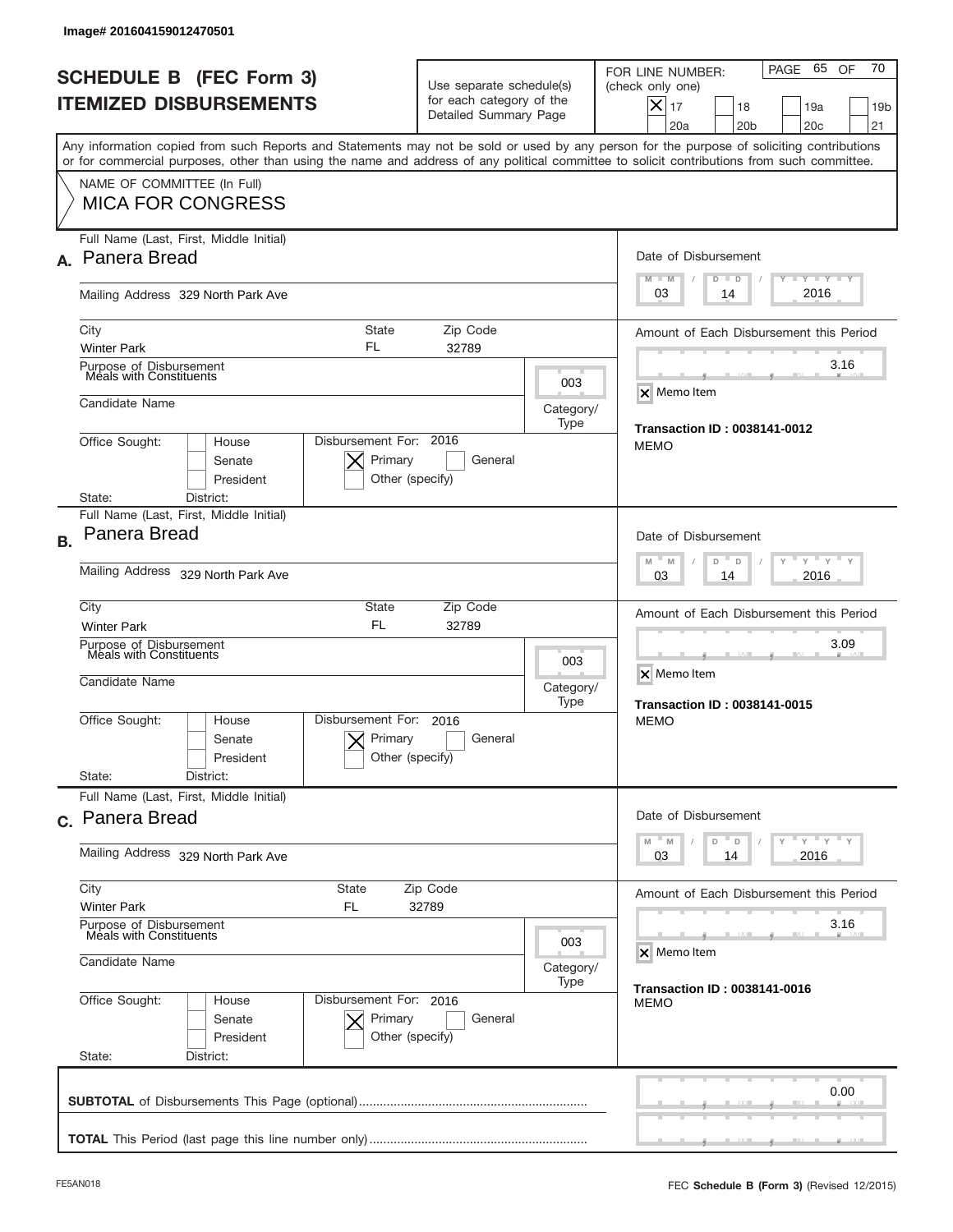| Image# 201604159012470502                                                                                                                                                                                                                                                               |                                                                                                                            |                          |                                                                                                                                                                              |
|-----------------------------------------------------------------------------------------------------------------------------------------------------------------------------------------------------------------------------------------------------------------------------------------|----------------------------------------------------------------------------------------------------------------------------|--------------------------|------------------------------------------------------------------------------------------------------------------------------------------------------------------------------|
| <b>SCHEDULE B (FEC Form 3)</b><br><b>ITEMIZED DISBURSEMENTS</b>                                                                                                                                                                                                                         | Use separate schedule(s)<br>for each category of the<br>Detailed Summary Page                                              |                          | 70<br>PAGE 66 OF<br>FOR LINE NUMBER:<br>(check only one)<br>$ \boldsymbol{\times} $<br>17<br>18<br>19a<br>19 <sub>b</sub><br>20a<br>20 <sub>b</sub><br>20 <sub>c</sub><br>21 |
| Any information copied from such Reports and Statements may not be sold or used by any person for the purpose of soliciting contributions<br>or for commercial purposes, other than using the name and address of any political committee to solicit contributions from such committee. |                                                                                                                            |                          |                                                                                                                                                                              |
| NAME OF COMMITTEE (In Full)<br><b>MICA FOR CONGRESS</b>                                                                                                                                                                                                                                 |                                                                                                                            |                          |                                                                                                                                                                              |
| Full Name (Last, First, Middle Initial)<br>A. Panera Bread                                                                                                                                                                                                                              |                                                                                                                            |                          | Date of Disbursement                                                                                                                                                         |
| Mailing Address 329 North Park Ave                                                                                                                                                                                                                                                      |                                                                                                                            |                          | Y FY FY FY<br>$M - M$<br>$D$ $D$<br>2016<br>03<br>14                                                                                                                         |
| City<br><b>State</b><br>FL<br><b>Winter Park</b>                                                                                                                                                                                                                                        | Zip Code<br>32789                                                                                                          |                          | Amount of Each Disbursement this Period                                                                                                                                      |
| Purpose of Disbursement<br>Meals with Constituents                                                                                                                                                                                                                                      |                                                                                                                            | 003                      | 6.46<br>$\overline{\mathsf{x}}$ Memo Item                                                                                                                                    |
| Candidate Name                                                                                                                                                                                                                                                                          | <b>Transaction ID: 0038141-0017</b>                                                                                        |                          |                                                                                                                                                                              |
| Disbursement For: 2016<br>Office Sought:<br>House<br>Senate<br>President                                                                                                                                                                                                                | Primary<br>General<br>Other (specify)                                                                                      | Type                     | <b>MEMO</b>                                                                                                                                                                  |
| District:<br>State:<br>Full Name (Last, First, Middle Initial)                                                                                                                                                                                                                          |                                                                                                                            |                          |                                                                                                                                                                              |
| We The Pizza<br><b>B.</b><br>Mailing Address 305 Pennsylvania Ave SE                                                                                                                                                                                                                    | Date of Disbursement<br>$\cdots$ $\gamma$ $\cdots$ $\gamma$ $\cdots$ $\gamma$<br>M<br>M<br>D<br>$\Box$<br>2016<br>03<br>14 |                          |                                                                                                                                                                              |
| City<br>State                                                                                                                                                                                                                                                                           |                                                                                                                            |                          |                                                                                                                                                                              |
| DC<br>Washington                                                                                                                                                                                                                                                                        | Amount of Each Disbursement this Period                                                                                    |                          |                                                                                                                                                                              |
| Purpose of Disbursement<br>Meal With Tele-Townhall Volunteers<br>Candidate Name                                                                                                                                                                                                         |                                                                                                                            | 001<br>Category/<br>Type | 21.09<br>X Memo Item<br><b>Transaction ID: 0038141-0018</b>                                                                                                                  |
| Disbursement For:<br>Office Sought:<br>House<br>Senate<br>President                                                                                                                                                                                                                     | 2016<br>Primary<br>General<br>Other (specify)                                                                              |                          | <b>MEMO</b>                                                                                                                                                                  |
| State:<br>District:<br>Full Name (Last, First, Middle Initial)                                                                                                                                                                                                                          |                                                                                                                            |                          |                                                                                                                                                                              |
| c. Capitol Host (House Dining Room)                                                                                                                                                                                                                                                     |                                                                                                                            |                          | Date of Disbursement<br>$\overline{Y}$ $\overline{Y}$ $\overline{Y}$ $\overline{Y}$ $\overline{Y}$<br>$-M$<br>M<br>D                                                         |
| Mailing Address B-339 Rayburn HOB                                                                                                                                                                                                                                                       | $\Box$<br>2016<br>03<br>14                                                                                                 |                          |                                                                                                                                                                              |
| City<br>State<br>Washington<br>DC                                                                                                                                                                                                                                                       | Amount of Each Disbursement this Period                                                                                    |                          |                                                                                                                                                                              |
| Purpose of Disbursement<br>Meals with Constituents<br>Candidate Name                                                                                                                                                                                                                    | 79.80<br>X Memo Item                                                                                                       |                          |                                                                                                                                                                              |
| Office Sought:<br>Disbursement For: 2016<br>House<br>Senate<br>President                                                                                                                                                                                                                | Primary<br>General<br>Other (specify)                                                                                      | Category/<br>Type        | <b>Transaction ID: 0038141-0019</b><br><b>MEMO</b>                                                                                                                           |
| State:<br>District:                                                                                                                                                                                                                                                                     |                                                                                                                            |                          | 0.00                                                                                                                                                                         |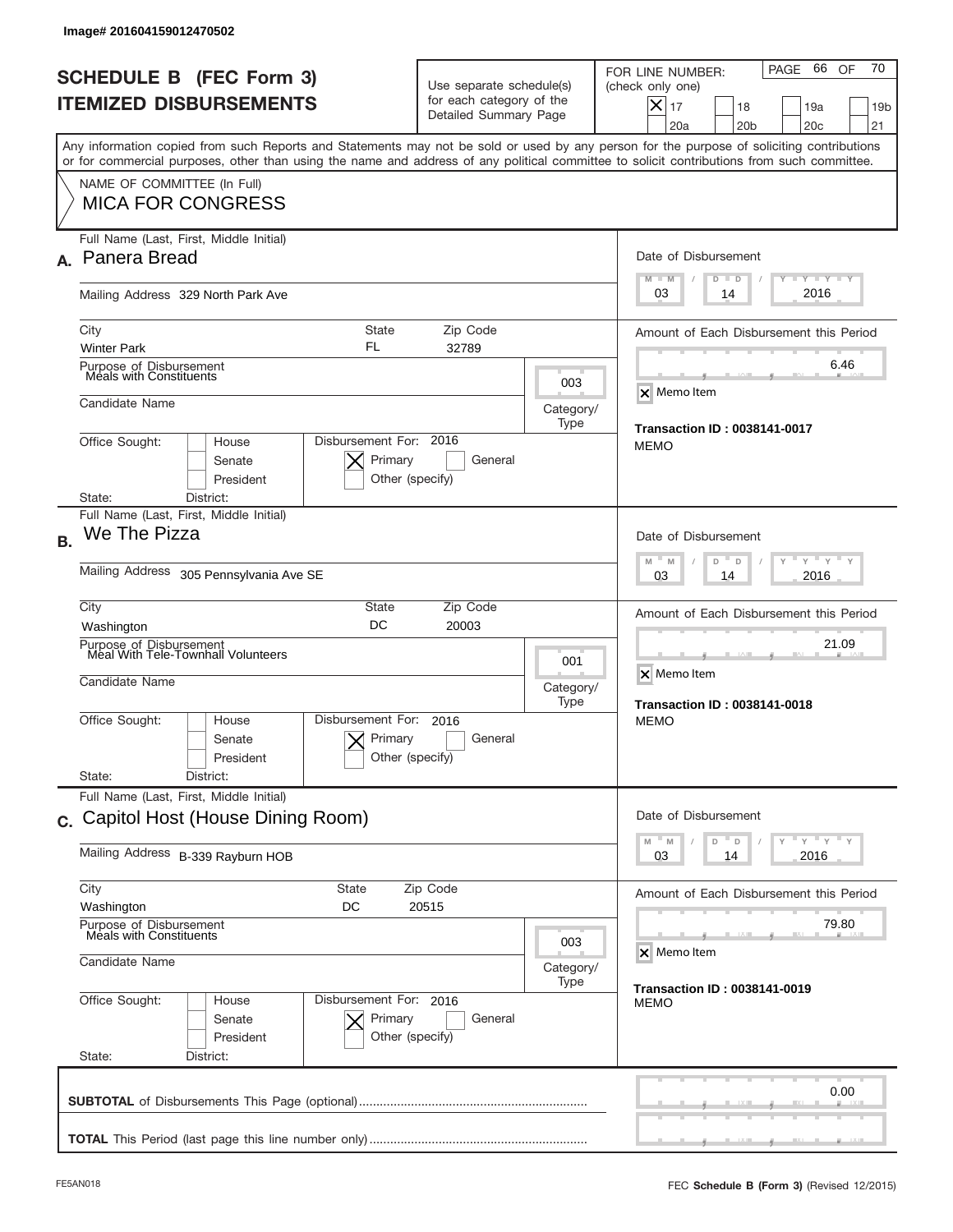|           | Image# 201604159012470503                                                                                                                                                                                                                                                               |                                                                                               |      |                                                                                                                                                                              |  |
|-----------|-----------------------------------------------------------------------------------------------------------------------------------------------------------------------------------------------------------------------------------------------------------------------------------------|-----------------------------------------------------------------------------------------------|------|------------------------------------------------------------------------------------------------------------------------------------------------------------------------------|--|
|           | <b>SCHEDULE B (FEC Form 3)</b><br><b>ITEMIZED DISBURSEMENTS</b>                                                                                                                                                                                                                         | Use separate schedule(s)<br>for each category of the<br>Detailed Summary Page                 |      | 70<br>PAGE 67 OF<br>FOR LINE NUMBER:<br>(check only one)<br>$ \boldsymbol{\times} $<br>17<br>18<br>19a<br>19 <sub>b</sub><br>20a<br>20 <sub>b</sub><br>20 <sub>c</sub><br>21 |  |
|           | Any information copied from such Reports and Statements may not be sold or used by any person for the purpose of soliciting contributions<br>or for commercial purposes, other than using the name and address of any political committee to solicit contributions from such committee. |                                                                                               |      |                                                                                                                                                                              |  |
|           | NAME OF COMMITTEE (In Full)<br><b>MICA FOR CONGRESS</b>                                                                                                                                                                                                                                 |                                                                                               |      |                                                                                                                                                                              |  |
|           | Full Name (Last, First, Middle Initial)                                                                                                                                                                                                                                                 |                                                                                               |      |                                                                                                                                                                              |  |
| А.        | <b>Francescos Restorante</b>                                                                                                                                                                                                                                                            |                                                                                               |      | Date of Disbursement                                                                                                                                                         |  |
|           | Mailing Address 400 S Orlando Ave                                                                                                                                                                                                                                                       |                                                                                               |      | $T - Y$ $T - Y$<br>$M - M$<br>$D$ $D$<br>2016<br>03<br>14                                                                                                                    |  |
|           | City<br><b>State</b><br>FL                                                                                                                                                                                                                                                              | Zip Code                                                                                      |      | Amount of Each Disbursement this Period                                                                                                                                      |  |
|           | Maitland<br>Purpose of Disbursement<br>Meals with Constituents                                                                                                                                                                                                                          | 32751                                                                                         |      | 82.50                                                                                                                                                                        |  |
|           |                                                                                                                                                                                                                                                                                         |                                                                                               | 003  | $\overline{\mathsf{x}}$ Memo Item                                                                                                                                            |  |
|           | Candidate Name                                                                                                                                                                                                                                                                          |                                                                                               |      |                                                                                                                                                                              |  |
|           | Disbursement For: 2016<br>Office Sought:<br>House<br>Primary<br>Senate<br>President<br>Other (specify)<br>District:<br>State:                                                                                                                                                           | General                                                                                       | Type | Transaction ID: 0038141-0020<br><b>MEMO</b>                                                                                                                                  |  |
|           | Full Name (Last, First, Middle Initial)                                                                                                                                                                                                                                                 |                                                                                               |      |                                                                                                                                                                              |  |
| <b>B.</b> | Capitol Host (House Dining Room)                                                                                                                                                                                                                                                        |                                                                                               |      | Date of Disbursement                                                                                                                                                         |  |
|           | Mailing Address B-339 Rayburn HOB                                                                                                                                                                                                                                                       | $\cdots$ $\gamma$ $\cdots$ $\gamma$ $\cdots$ $\gamma$<br>M<br>M<br>D<br>D<br>2016<br>03<br>14 |      |                                                                                                                                                                              |  |
|           | City<br><b>State</b>                                                                                                                                                                                                                                                                    | Zip Code<br>20515                                                                             |      | Amount of Each Disbursement this Period                                                                                                                                      |  |
|           | DC<br>Washington<br>Purpose of Disbursement                                                                                                                                                                                                                                             | 79.50                                                                                         |      |                                                                                                                                                                              |  |
|           | Meals with Constituents<br>Candidate Name                                                                                                                                                                                                                                               | 003<br>Category/<br>Type                                                                      |      |                                                                                                                                                                              |  |
|           | Disbursement For:<br>Office Sought:<br>House<br>Primary<br>Senate<br>Other (specify)<br>President<br>State:<br>District:                                                                                                                                                                | 2016<br>General                                                                               |      | <b>Transaction ID: 0038141-0021</b><br><b>MEMO</b>                                                                                                                           |  |
|           | Full Name (Last, First, Middle Initial)                                                                                                                                                                                                                                                 |                                                                                               |      |                                                                                                                                                                              |  |
|           | c. Panera Bread                                                                                                                                                                                                                                                                         |                                                                                               |      | Date of Disbursement                                                                                                                                                         |  |
|           | Mailing Address 329 North Park Ave                                                                                                                                                                                                                                                      | $\cdots$ $\gamma$ $\cdots$ $\gamma$ $\cdots$ $\gamma$<br>$M$ M<br>D<br>D<br>2016<br>03<br>14  |      |                                                                                                                                                                              |  |
|           | City<br><b>State</b><br>Zip Code                                                                                                                                                                                                                                                        | Amount of Each Disbursement this Period                                                       |      |                                                                                                                                                                              |  |
|           | <b>Winter Park</b><br>FL.<br>32789<br>Purpose of Disbursement<br>Meals with Constituents                                                                                                                                                                                                |                                                                                               |      | 3.80                                                                                                                                                                         |  |
|           | 003<br>Candidate Name<br>Category/                                                                                                                                                                                                                                                      |                                                                                               |      | X Memo Item                                                                                                                                                                  |  |
|           | Office Sought:<br>Disbursement For: 2016<br>House<br>Senate<br>Primary<br>President<br>Other (specify)<br>State:<br>District:                                                                                                                                                           | General                                                                                       | Type | <b>Transaction ID: 0038141-0023</b><br><b>MEMO</b>                                                                                                                           |  |
|           |                                                                                                                                                                                                                                                                                         |                                                                                               |      | 0.00                                                                                                                                                                         |  |
|           |                                                                                                                                                                                                                                                                                         |                                                                                               |      |                                                                                                                                                                              |  |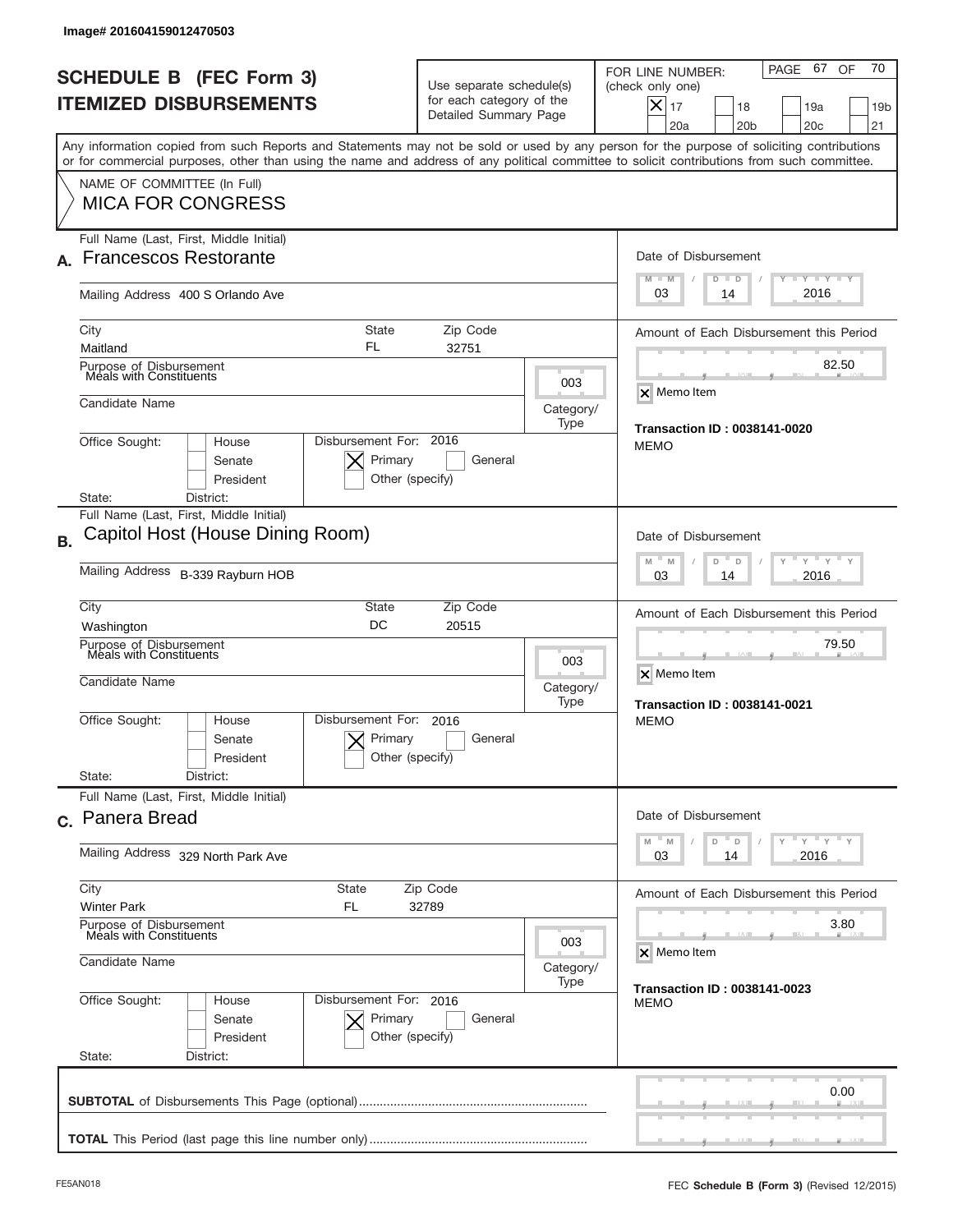| lmage# 201604159012470504                                                                            |                                                      |                                                                               |                                                                              |                                                                                                                                                                                                                                                                                         |
|------------------------------------------------------------------------------------------------------|------------------------------------------------------|-------------------------------------------------------------------------------|------------------------------------------------------------------------------|-----------------------------------------------------------------------------------------------------------------------------------------------------------------------------------------------------------------------------------------------------------------------------------------|
| <b>SCHEDULE B (FEC Form 3)</b><br><b>ITEMIZED DISBURSEMENTS</b>                                      |                                                      | Use separate schedule(s)<br>for each category of the<br>Detailed Summary Page |                                                                              | 70<br>68 OF<br>PAGE<br>FOR LINE NUMBER:<br>(check only one)<br>$X _{17}$<br>19a<br>18<br>19 <sub>b</sub><br>20a<br>20 <sub>b</sub><br>20 <sub>c</sub><br>21                                                                                                                             |
|                                                                                                      |                                                      |                                                                               |                                                                              | Any information copied from such Reports and Statements may not be sold or used by any person for the purpose of soliciting contributions<br>or for commercial purposes, other than using the name and address of any political committee to solicit contributions from such committee. |
| NAME OF COMMITTEE (In Full)<br><b>MICA FOR CONGRESS</b>                                              |                                                      |                                                                               |                                                                              |                                                                                                                                                                                                                                                                                         |
| Full Name (Last, First, Middle Initial)<br>A. Majority In Congress PAC                               |                                                      |                                                                               |                                                                              | Date of Disbursement<br><b>TANK TANK</b><br>$M - M$<br>$D$ $D$                                                                                                                                                                                                                          |
| Mailing Address 601 N Ferncreek Ave, Suite 210                                                       |                                                      |                                                                               |                                                                              | 2016<br>03<br>18                                                                                                                                                                                                                                                                        |
| City<br>Orlando                                                                                      | <b>State</b><br>FL                                   | Zip Code<br>32803                                                             |                                                                              | Amount of Each Disbursement this Period                                                                                                                                                                                                                                                 |
| Purpose of Disbursement<br>IN-KIND: Advertising                                                      |                                                      |                                                                               | 004                                                                          | 500.00<br>Memo Item                                                                                                                                                                                                                                                                     |
| Candidate Name<br>Category/<br>Type                                                                  |                                                      |                                                                               |                                                                              | Transaction ID: 0038366-IK                                                                                                                                                                                                                                                              |
| Office Sought:<br>House<br>Senate<br>President                                                       | Disbursement For: 2016<br>Primary<br>Other (specify) | General                                                                       |                                                                              | (contributor) In-Kind Received                                                                                                                                                                                                                                                          |
| District:<br>State:<br>Full Name (Last, First, Middle Initial)                                       |                                                      |                                                                               |                                                                              |                                                                                                                                                                                                                                                                                         |
| Piryx, Inc                                                                                           |                                                      |                                                                               | Date of Disbursement<br>$\cdots$ $\gamma$ $\cdots$ $\gamma$ $\cdots$<br>$-M$ |                                                                                                                                                                                                                                                                                         |
| Mailing Address<br>144 2nd St, 1st Floor                                                             | M<br>D<br>D<br>2016<br>03<br>18                      |                                                                               |                                                                              |                                                                                                                                                                                                                                                                                         |
| City<br>San Francisco                                                                                | <b>State</b><br>CA                                   | Zip Code<br>94105                                                             |                                                                              | Amount of Each Disbursement this Period                                                                                                                                                                                                                                                 |
| Purpose of Disbursement<br>Credit card processing fees<br>Candidate Name                             |                                                      |                                                                               | 003<br>Category/<br>Type                                                     | 4.50<br>Memo Item<br>Transaction ID: 0038163                                                                                                                                                                                                                                            |
| Office Sought:<br>House<br>Senate<br>President<br>State:<br>District:                                | Disbursement For:<br>Primary<br>Other (specify)      | 2016<br>General                                                               |                                                                              |                                                                                                                                                                                                                                                                                         |
| Full Name (Last, First, Middle Initial)                                                              |                                                      |                                                                               |                                                                              |                                                                                                                                                                                                                                                                                         |
| c. Piryx, Inc.                                                                                       |                                                      |                                                                               |                                                                              | Date of Disbursement<br>$\mathbb{F}$ $\mathsf{y}$ $\mathbb{F}$ $\mathsf{y}$ $\mathbb{F}$ $\mathsf{y}$<br>M<br>D<br>M<br>D                                                                                                                                                               |
| Mailing Address 144 2nd St, 1st Floor                                                                | 03<br>22<br>2016                                     |                                                                               |                                                                              |                                                                                                                                                                                                                                                                                         |
| City<br><b>State</b><br>Zip Code<br>San Francisco<br>СA<br>94105                                     |                                                      |                                                                               |                                                                              | Amount of Each Disbursement this Period                                                                                                                                                                                                                                                 |
| Purpose of Disbursement<br>Credit card processing fees<br>003<br>Candidate Name<br>Category/<br>Type |                                                      |                                                                               | 4.50<br>Memo Item                                                            |                                                                                                                                                                                                                                                                                         |
|                                                                                                      |                                                      |                                                                               | Transaction ID: 0038162                                                      |                                                                                                                                                                                                                                                                                         |
| Office Sought:<br>House<br>Senate<br>President<br>State:<br>District:                                | Disbursement For: 2016<br>Primary<br>Other (specify) | General                                                                       |                                                                              |                                                                                                                                                                                                                                                                                         |
|                                                                                                      |                                                      |                                                                               |                                                                              | 509.00                                                                                                                                                                                                                                                                                  |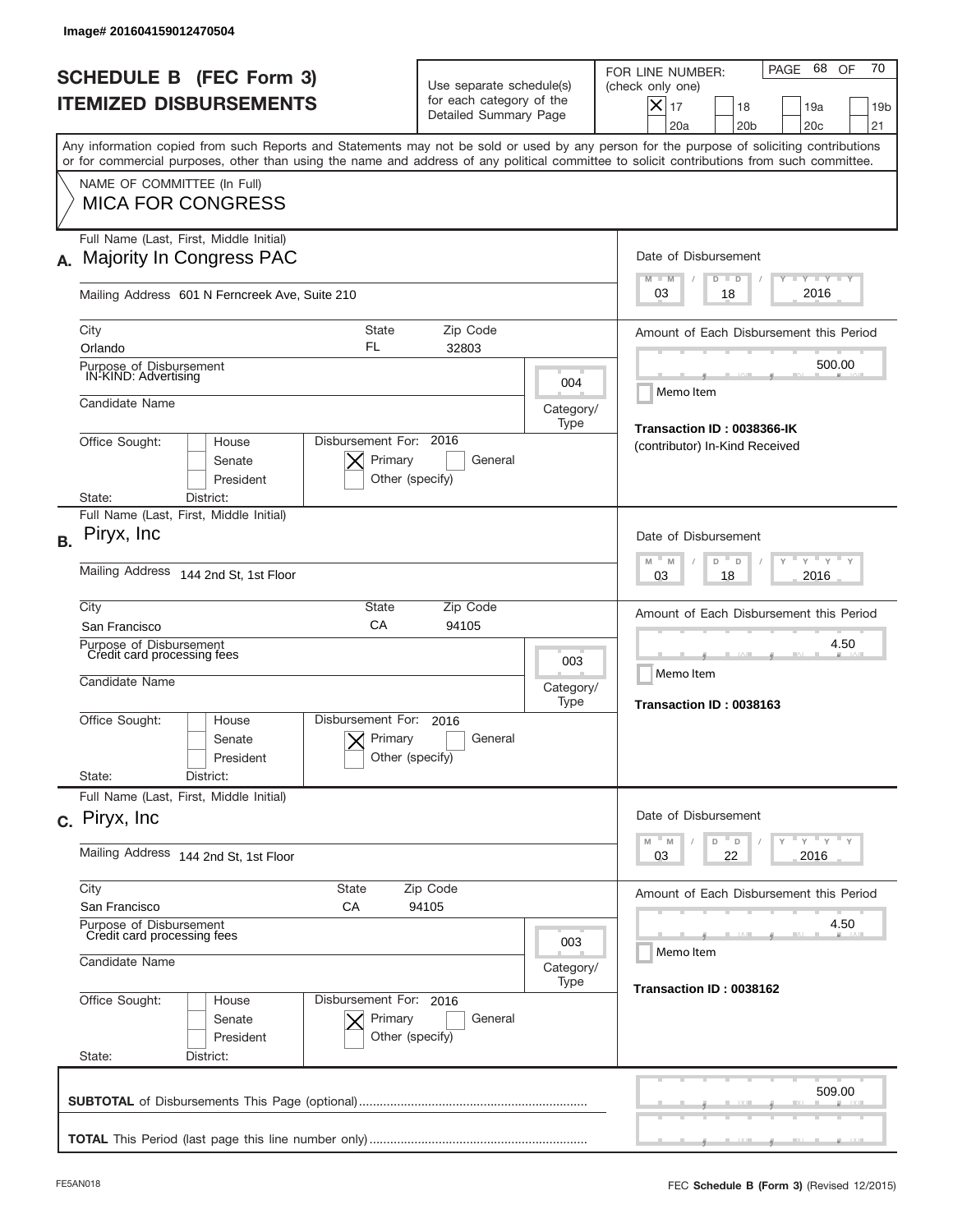| Image# 201604159012470505                                                                                                                                                                                                                                                               |                                                                               |                          |                                                                                                                                                                              |  |
|-----------------------------------------------------------------------------------------------------------------------------------------------------------------------------------------------------------------------------------------------------------------------------------------|-------------------------------------------------------------------------------|--------------------------|------------------------------------------------------------------------------------------------------------------------------------------------------------------------------|--|
| <b>SCHEDULE B (FEC Form 3)</b><br><b>ITEMIZED DISBURSEMENTS</b>                                                                                                                                                                                                                         | Use separate schedule(s)<br>for each category of the<br>Detailed Summary Page |                          | 70<br>PAGE 69 OF<br>FOR LINE NUMBER:<br>(check only one)<br>$ \boldsymbol{\times} $<br>17<br>18<br>19a<br>19 <sub>b</sub><br>20a<br>20 <sub>b</sub><br>20 <sub>c</sub><br>21 |  |
| Any information copied from such Reports and Statements may not be sold or used by any person for the purpose of soliciting contributions<br>or for commercial purposes, other than using the name and address of any political committee to solicit contributions from such committee. |                                                                               |                          |                                                                                                                                                                              |  |
| NAME OF COMMITTEE (In Full)<br><b>MICA FOR CONGRESS</b>                                                                                                                                                                                                                                 |                                                                               |                          |                                                                                                                                                                              |  |
| Full Name (Last, First, Middle Initial)<br><b>Verizon Wireless</b><br>$\mathbf{A}_{-}$                                                                                                                                                                                                  |                                                                               |                          | Date of Disbursement<br>$T - Y$ $T - Y$<br>$M - M$                                                                                                                           |  |
| Mailing Address PO Box 660108                                                                                                                                                                                                                                                           |                                                                               |                          | $D$ $D$<br>2016<br>03<br>23                                                                                                                                                  |  |
| City<br><b>State</b><br>ТX<br>Dallas                                                                                                                                                                                                                                                    | Zip Code<br>75266                                                             |                          | Amount of Each Disbursement this Period                                                                                                                                      |  |
| Purpose of Disbursement<br>PHONE EXPENSES                                                                                                                                                                                                                                               |                                                                               | 001                      | 144.45<br>Memo Item                                                                                                                                                          |  |
| Candidate Name                                                                                                                                                                                                                                                                          | Category/<br>Transaction ID: 0038352                                          |                          |                                                                                                                                                                              |  |
| Office Sought:<br>House<br>Senate<br>President                                                                                                                                                                                                                                          | Disbursement For: 2016<br>Primary<br>General<br>Other (specify)               |                          |                                                                                                                                                                              |  |
| District:<br>State:<br>Full Name (Last, First, Middle Initial)                                                                                                                                                                                                                          |                                                                               |                          |                                                                                                                                                                              |  |
| Alan Byrd and Associates                                                                                                                                                                                                                                                                |                                                                               |                          | Date of Disbursement<br>$-\gamma + \gamma - \gamma$<br>M<br>D<br>M<br>$\Box$                                                                                                 |  |
| Mailing Address 2144 Hidden Pine Ln                                                                                                                                                                                                                                                     | 2016<br>03<br>24                                                              |                          |                                                                                                                                                                              |  |
| City<br>Apopka                                                                                                                                                                                                                                                                          | State<br>Zip Code<br><b>FL</b><br>32712                                       |                          |                                                                                                                                                                              |  |
| Purpose of Disbursement<br>Website Hosting and Maintenance<br>Candidate Name                                                                                                                                                                                                            |                                                                               | 001<br>Category/<br>Type | 1000.00<br>Memo Item<br>Transaction ID: 0038353                                                                                                                              |  |
| Disbursement For:<br>Office Sought:<br>House<br>Senate<br>President                                                                                                                                                                                                                     | 2016<br>Primary<br>General<br>Other (specify)                                 |                          |                                                                                                                                                                              |  |
| State:<br>District:<br>Full Name (Last, First, Middle Initial)                                                                                                                                                                                                                          |                                                                               |                          |                                                                                                                                                                              |  |
| c. CenturyLink                                                                                                                                                                                                                                                                          |                                                                               |                          | Date of Disbursement<br>$\gamma$ $\pi$ $\gamma$ $\pi$ $\gamma$ $\pi$ $\gamma$<br>$M$ $M$<br>D<br>D                                                                           |  |
| Mailing Address P. O. Box 30784                                                                                                                                                                                                                                                         | 2016<br>03<br>30                                                              |                          |                                                                                                                                                                              |  |
| City<br><b>State</b><br>Zip Code<br>Tampa<br>FL.<br>33630                                                                                                                                                                                                                               |                                                                               |                          | Amount of Each Disbursement this Period                                                                                                                                      |  |
| Purpose of Disbursement<br>PHONE EXPENSES<br>Candidate Name                                                                                                                                                                                                                             | 202.47<br>Memo Item                                                           |                          |                                                                                                                                                                              |  |
| Category/<br>Type<br>Disbursement For: 2016                                                                                                                                                                                                                                             |                                                                               |                          | Transaction ID: 0038351                                                                                                                                                      |  |
| Office Sought:<br>House<br>Senate<br>President<br>State:<br>District:                                                                                                                                                                                                                   | Primary<br>General<br>Other (specify)                                         |                          |                                                                                                                                                                              |  |
|                                                                                                                                                                                                                                                                                         |                                                                               |                          | 1346.92                                                                                                                                                                      |  |